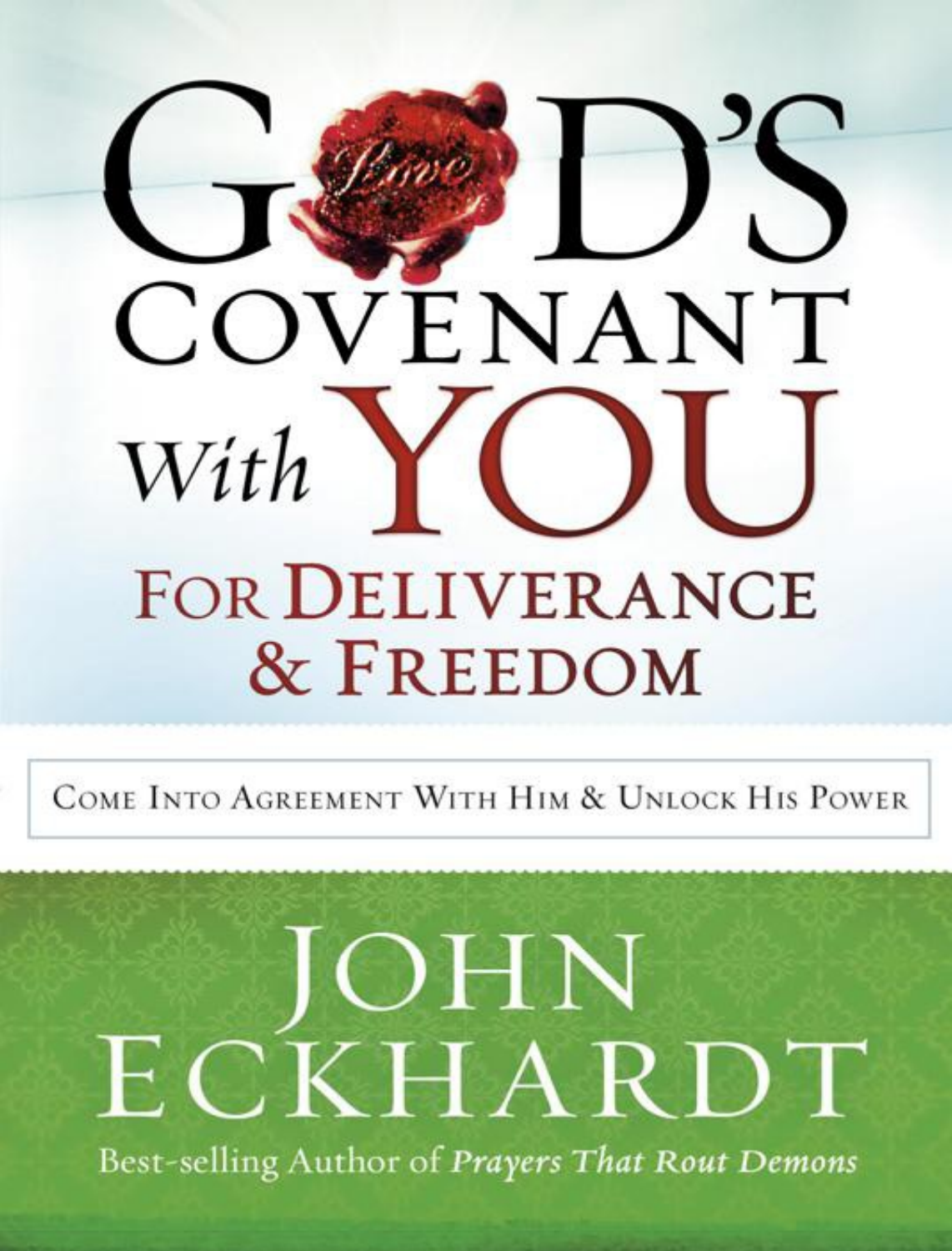

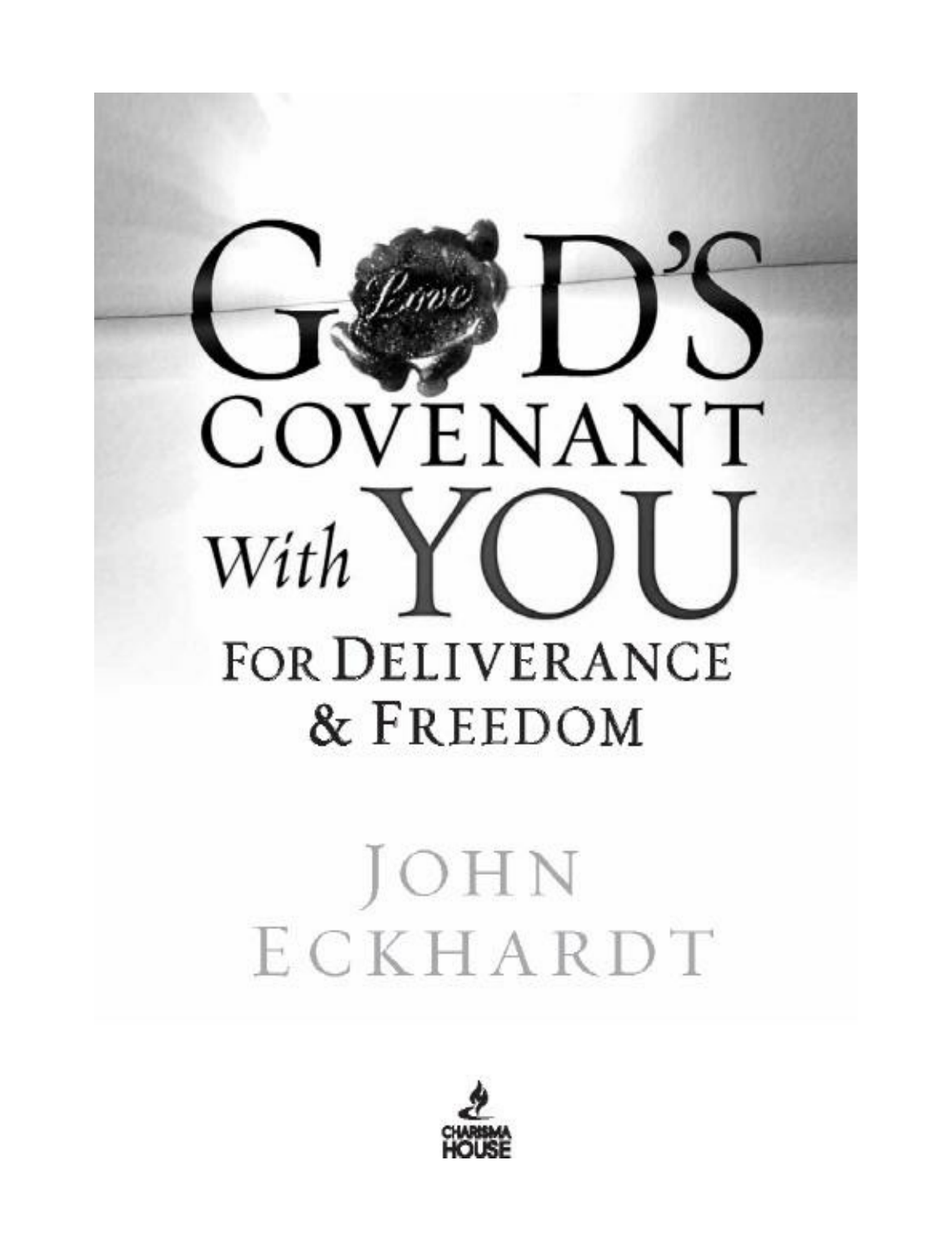Most CHARISMA HOUSE BOOK GROUP products are available at special quantity discounts for bulk purchase for sales promotions, premiums, fund-raising, and educational needs. For details, write Charisma House Book Group, 600 Rinehart Road, Lake Mary, Florida 32746, or telephone (407) 333-0600.

GOD'S COVENANT WITH YOU FOR DELIVERANCE AND FREEDOM by John Eckhardt Published by Charisma House Charisma Media/Charisma House Book Group 600 Rinehart Road Lake Mary, Florida 32746 [www.charismahouse.com](http://www.charismahouse.com)

This book or parts thereof may not be reproduced in any form, stored in a retrieval system, or transmitted in any form by any means—electronic, mechanical, photocopy, recording, or otherwise—without prior written permission of the publisher, except as provided by United States of America copyright law.

Unless otherwise noted, all Scripture quotations are from the New King James Version of the Bible. Copyright © 1979, 1980, 1982 by Thomas Nelson, Inc., publishers. Used by permission.

Scripture quotations marked AMP are from the Amplified Bible. Old Testament convright  $\stackrel{\leftarrow}{\mathbb{C}}$  1965, 1987 by the Zondervan Corporation. The Amplified New Testament copyright © 1954, 1958, 1987 by the Lockman Foundation. Used by permission.

Scripture quotations marked BBE are from the *Bible in Basic English*. Public domain.

Scripture quotations marked BERKELEY are from *The Berkeley Version of the Bible in Modern English* (Grand Rapids, MI: Zondervan, 1959).

Scripture quotations marked JB are from the Jerusalem Bible, copyright © 1966. Doubleday. Used by permission.

Scripture quotations marked KJV are from the King James Version of the Bible.

Scripture quotations marked MOFFATT are from *The Bible: James Mof att*

*Translation*. Published by Kregel Publications, Grand Rapids, MI. Used by permission of the publisher. All rights reserved.

Scripture quotations marked NEB are from the New English Bible. Copyright © 1961, 1970 by the Delegates of the Oxford University Press and the Syndics of the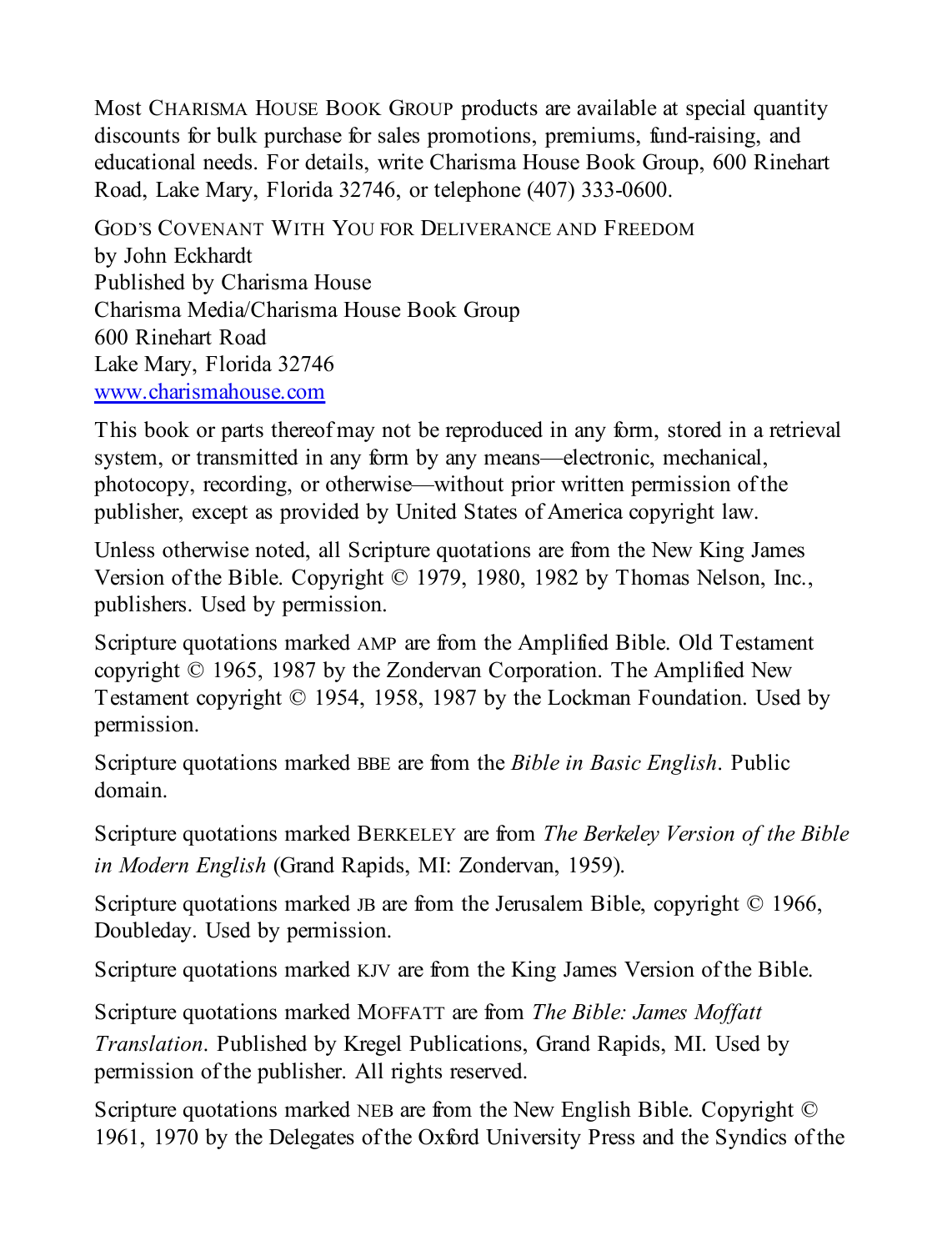Cambridge University Press. Used by permission.

Scripture quotations marked NIV are from the Holy Bible, New International Version. Copyright © 1973, 1978, 1984, International Bible Society. Used by permission.

Copyright © 2014 by John Eckhardt

All rights reserved Cover design by Justin Evans

Design Director: Bill Johnson Visit the author's website at

www.johneckhardtministries.com

Library of Congress Cataloging-in-Publication Data: Eckhardt, John, 1957-God's covenant with you for deliverance and freedom / John Eckhardt. -- First edition.

pages cm Includes bibliographical references and index.

ISBN 978-1-62136-579-2 (trade paper : alk. paper) -- ISBN 978-1-62136-580-8 (e-book : alk. paper) 1. Spiritual warfare. 2. Spiritual warfare--Biblical teaching. 3. Liberty--Religious aspects--Christianity. 4. Covenants--Religious aspects-- Christianity. 5. Bible. Leviticus--Criticism, interpretation, *etc.* 6. Bible. Deuteronomy--Criticism, interpretation, *etc.* I. Title.

BV4509.5.E24 2014 231.7'6--dc23

# **2013049473**

While the author has made every effort to provide accurate telephone numbers and Internet addresses at the time of publication, neither the publisher nor the author assumes any responsibility for errors or for changes that occur after publication.

This publication is translated in Spanish under the title *El pacto de Dios con usted para su rescate y liberación*, copyright © 2014 by John Eckhardt, published by Casa Creación, a Charisma Media company. All rights reserved.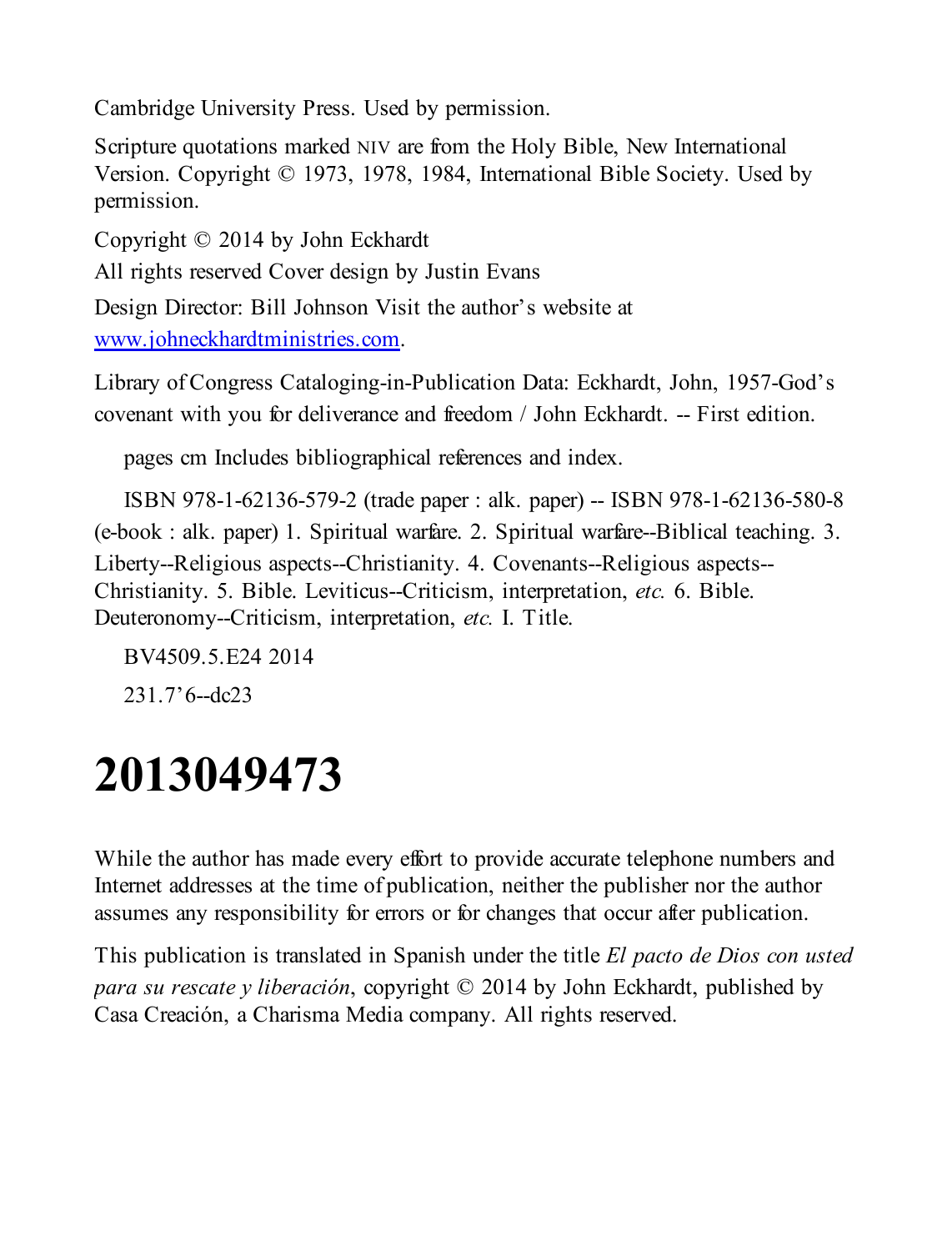# **CONTENTS**

<span id="page-4-0"></span>1 DELIVERANCE AND [THECOVENANT](#page-8-0) OF MERCY

<span id="page-4-1"></span>WE ARE GOD'S C[OVENANT](#page-10-0) PEOPLE

<span id="page-4-2"></span>D[ELIVERANCE](#page-11-0) IS AN EXPRESSION OF GOD'S COVENANTAL MERCY AND COMPASSION

<span id="page-4-3"></span>GOD IS FAITHFUL TO HIS C[OVENANT](#page-13-0)

<span id="page-4-4"></span>MERCY COMES TO THE G[ENTILES](#page-15-0)

<span id="page-4-5"></span>THE NEW COVENANT MAKES GOD'S MERCY A[VAILABLE](#page-18-0) TO **Y**OU

<span id="page-4-6"></span>HIS MERCY ENDURES F[OREVER](#page-21-0)!

<span id="page-4-7"></span>PRAYERS FOR THE MERCY AND D[ELIVERANCE](#page-23-0) OF GOD TO COME UPON YOUR LIFE

<span id="page-4-8"></span>2 DELIVERANCE IS [THECHILDREN'S](#page-31-0) BREAD

<span id="page-4-9"></span>SPIRITUAL M[ALNUTRITION](#page-31-1)

<span id="page-4-10"></span>**FEED THE F[LOCK](#page-34-0)** 

GATHERING VS. S[CATTERING](#page-37-0)

THE LORD IS YOUR S[HEPHERD](#page-39-0)

BALANCE BETWEEN D[ELIVERANCE](#page-41-0) AND THE WORD

PRAYERS FOR D[ELIVERANCE](#page-43-0)

PRAYERS FOR D[ELIVERANCE](#page-45-0) FROM EVIL.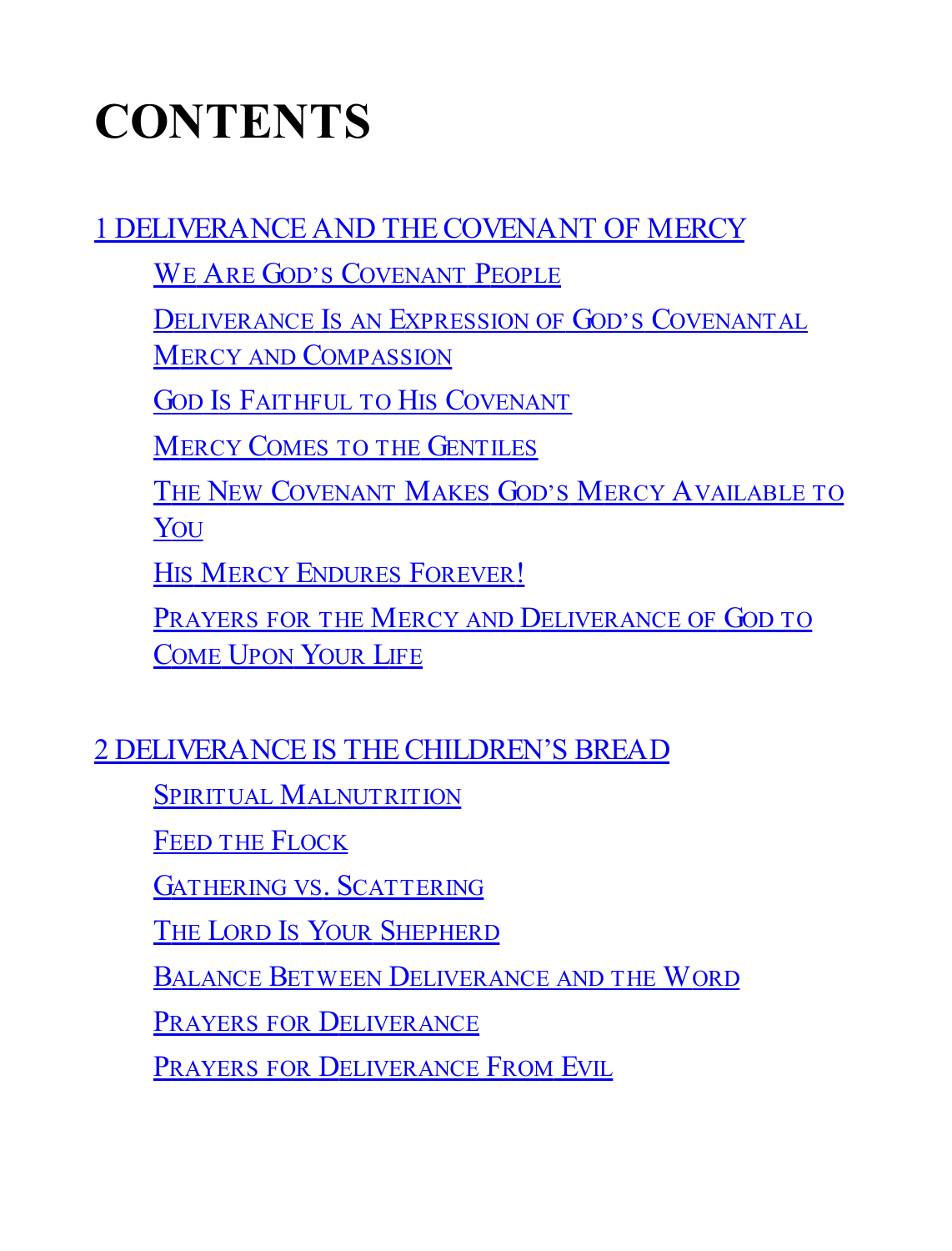3 REJECTION: THE [DOORWAYTO](#page-48-0) DEMONIC OPPRESSION

HOW DO YOU GET A SPIRIT OF R[EJECTION?](#page-48-1)

WHAT ARE THE SIGNS AND S[YMPTOMS](#page-55-0) OF A SPIRIT OF REJECTION?

R[EJECTED](#page-56-0) BY GOD?

WHAT FREES YOU FROM A SPIRIT OF R[EJECTION](#page-61-0)?

R[EJECTION](#page-71-0) MUST GO!

PRAYERS FOR D[ELIVERANCE](#page-72-0) FROM REJECTION

4 "LOOSE [THYSELF"—SELF-DELIVERANCE](#page-76-0)

SELF-D[ELIVERANCE](#page-76-1)

LOOSE T[HYSELF](#page-77-0) FROM THE PAST

LOOSE THYSELF FROM U[NGODLY](#page-81-0) SOUL TIES

LOOSE YOUR M[EMORY](#page-82-0)

LOOSE THYSELF FROM U[NFORGIVENESS](#page-83-0) AND BITTERNESS

LOOSE YOUR E[MOTIONS](#page-83-1)

LOOSE THYSELF FROM OCCULT B[ONDAGE](#page-84-0)

L[OOSE](#page-85-0) YOUR MIND

L[OOSE](#page-86-0) YOUR WILL

LOOSE YOUR SEXUAL C[HARACTER](#page-87-0)

LOOSE THYSELF FROM EVIL I[NHERITANCE](#page-88-0)

LOOSE T[HYSELF](#page-89-0) FROM FEAR

LOOSE THYSELF FROM R[EJECTION](#page-89-1)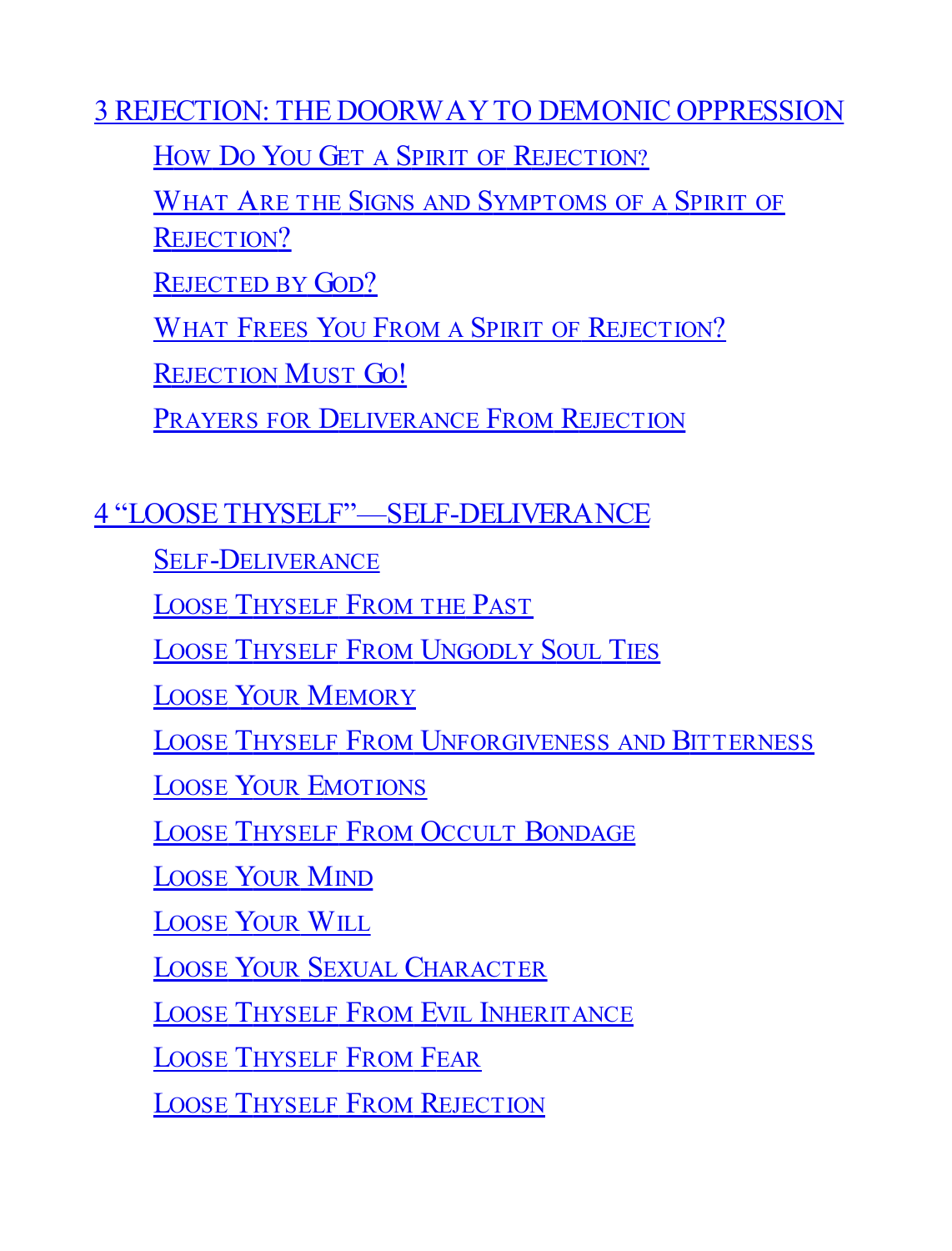LOOSE YOUR C[ONSCIENCE](#page-90-0)

PRAYERS FOR SELF-D[ELIVERANCE](#page-91-0)

P[RAYERS](#page-95-0) FOR BINDING AND LOOSING

#### 5 [DESTROYINGSTUBBORN](#page-100-0) DEMONS AND STRONGHOLDS

["T](#page-101-0)HIS KIND"

FACING G[OLIATH](#page-107-0)

D[ON'T](#page-108-0) LOSE HOPE

L[ONG](#page-110-0) WAR

NO, THREE TIMES IS NOT THE C[HARM](#page-112-0)

S[TUBBORN](#page-115-0) PHARAOHS

PRAYERS TO BREAK STUBBORN DEMONS AND S[TRONGHOLDS](#page-117-0)

NEVER AGAIN C[ONFESSIONS](#page-121-0)

#### 6 HOW TO FAST FOR [DELIVERANCE](#page-126-0)

FASTING RELEASES THE BREAKER A[NOINTING](#page-129-0)

A[PPROACH](#page-131-0) FASTING WITH HUMILITY AND SINCERITY

HOW TO F[AST](#page-133-0)

B[REAKTHROUGHS](#page-133-1) THAT COME FROM FASTING

DECLARE THE B[ENEFITS](#page-143-0) OF FASTING OVER YOUR LIFE

#### 7 MEDITATE ON THE WORD TO MAINTAIN YOUR [DELIVERANCE](#page-148-0)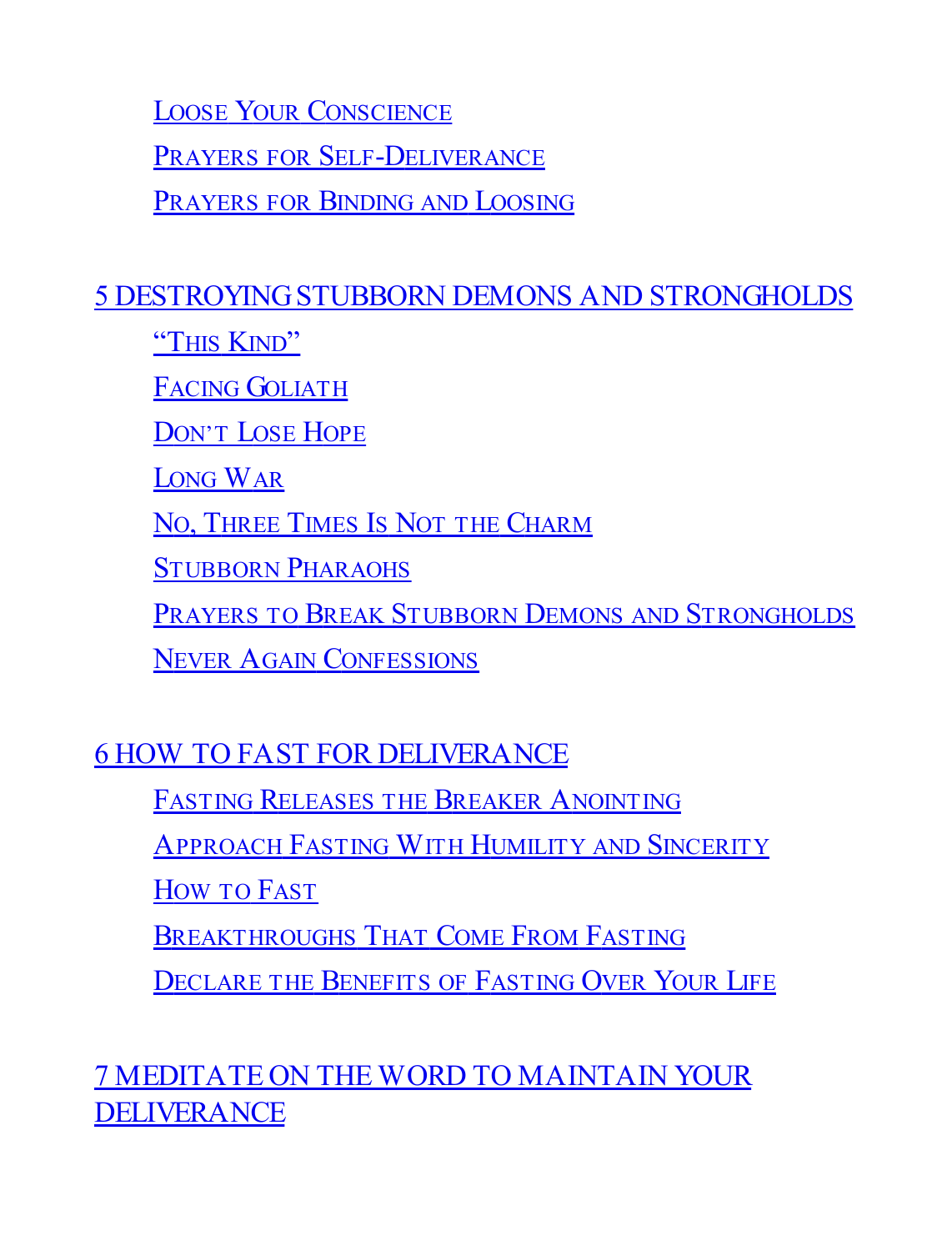MEDITATION—KEY TO P[ROSPERITY](#page-149-0) AND SUCCESS M[EDITATION](#page-157-0) UNCOVERS AND RELEASES GOD'S WISDOM M[EDITATING](#page-159-0) ON THE WORD BUILDS YOUR IMMUNITY AGAINST THE TRAPS OF THE ENEMY MEDITATION D[ECLARATIONS](#page-159-1)

[APPENDIX](#page-162-0)

THEBASICS OF [DELIVERANCE](#page-162-0)

A WAY FOR THE D[ELIVERANCE](#page-162-1) WORKER TO GET STARTED

LEADERSHIP DURING D[ELIVERANCE](#page-162-2) TIME

TACTICS OF S[PEAKING](#page-163-0) TO DEMONS

WHAT TO EXPECT IN RECEIVING D[ELIVERANCE](#page-164-0)

DEMON M[ANIFESTATIONS](#page-164-1)

HINDRANCES TO RECEIVING D[ELIVERANCE](#page-166-0)

HOW TO KEEP YOUR D[ELIVERANCE](#page-167-0)

**[NOTES](#page-169-0)**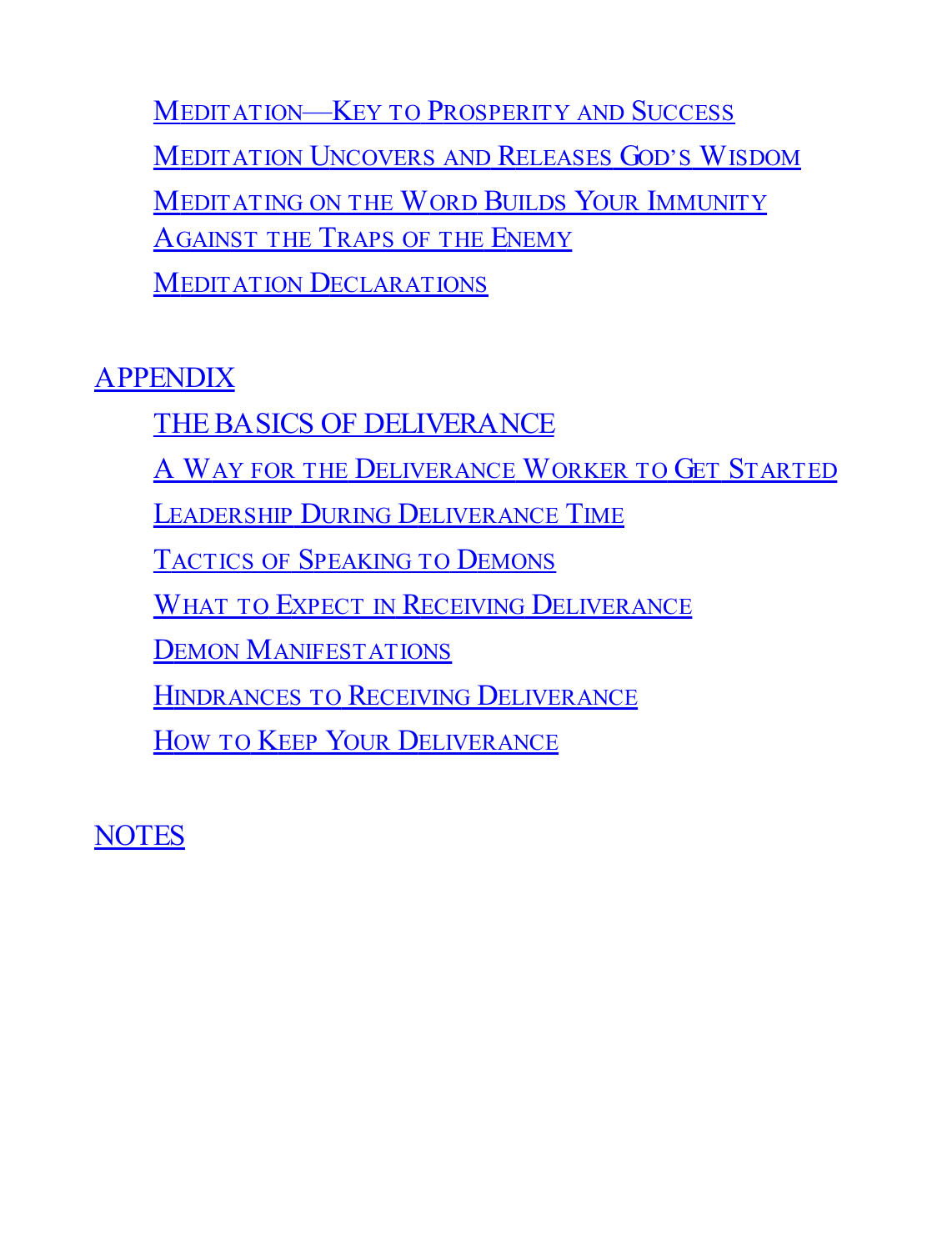#### [CHAPTER](#page-4-0) 1

#### <span id="page-8-0"></span>[DELIVERANCE](#page-4-0) AND THE COVENANT OF **MERCY**

*Many are the af lictions of the righteous, but the L ORD delivers him out of them all.*

—PSALM 34:19

WHEN YOU READ the Old Testament and the prophets, the main theme is that Israel had broken covenant with God. Israel was guilty of spiritual adultery, Israel had broken the covenant, and there was a curse or judgment coming against them. God said that there were blessings and curses in the covenant. If you kept the covenant, you would be blessed. If you break it, you will be cursed. So every time the Lord sent a prophet, the prophet was coming as a covenant messenger of Jehovah to warn Israel of covenant violations to call themback to covenant. Israel killed the covenant messengers of God, and God promised to avenge the blood of the prophets. The consistent covenant violation finally resulted in the destruction of the temple (as Jesus prophesied in Matthew 24) and their entire systembecause of broken covenant.

This is the whole theme of Scripture: God is faithful; man is unfaithful. God keeps covenant; man breaks covenant. When man breaks covenant, God judges him. But in the midst of broken covenant one of the things we can count on is that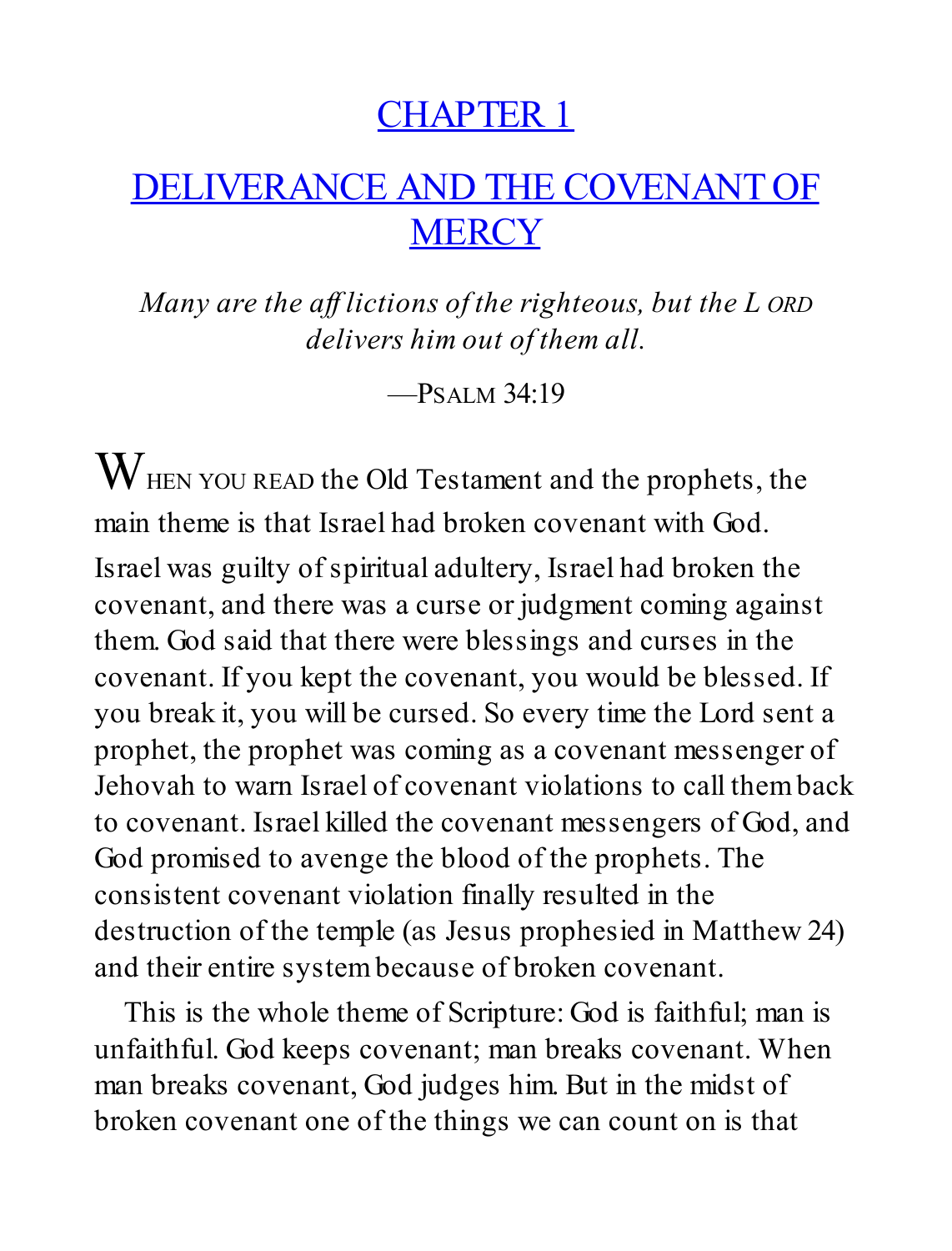there is always a remnant of people who are faithful to covenant. An example of this is God telling Elijah in 1 Kings 19:18, "Yet I have reserved seven thousand in Israel, all whose knees have not bowed to Baal, and every mouth that has not kissed him." Those seven thousand had been faithful to God and to the covenant; they had not worshipped idols.

In Scripture those who remained faithful are known as the remnant. We need to understand *remnant* in terms of covenant. God promised that He would save this remnant, and because of His covenant promises with Abraham mercy was always extended to Israel. Even though God would judge them, He would never completely destroy them. God always remembered His covenant promise to Abraham. God told Abrahamthat through his seed all the families of the earth will be blessed. Every time they got in trouble and broke covenant God would judge, but then His mercy would come and God would save them, deliver them, and restore them.

Deliverance out of trouble is a formof God's mercy being enacted because of covenant. If it wasn't for the mercy of God, every covenant violation that we commit today would cause us to be destroyed. Our actions outside of God's plans for our lives put us in violation of the covenant and opens us up to all kinds of evil and torment fromthe enemy.

The covenant provides certain benefits, including protection and deliverance. People living outside the covenant do not have these benefits and therefore are susceptible to the work of the enemy. Sin is an open door for demons, and those who do not enjoy the benefits of redemption and forgiveness are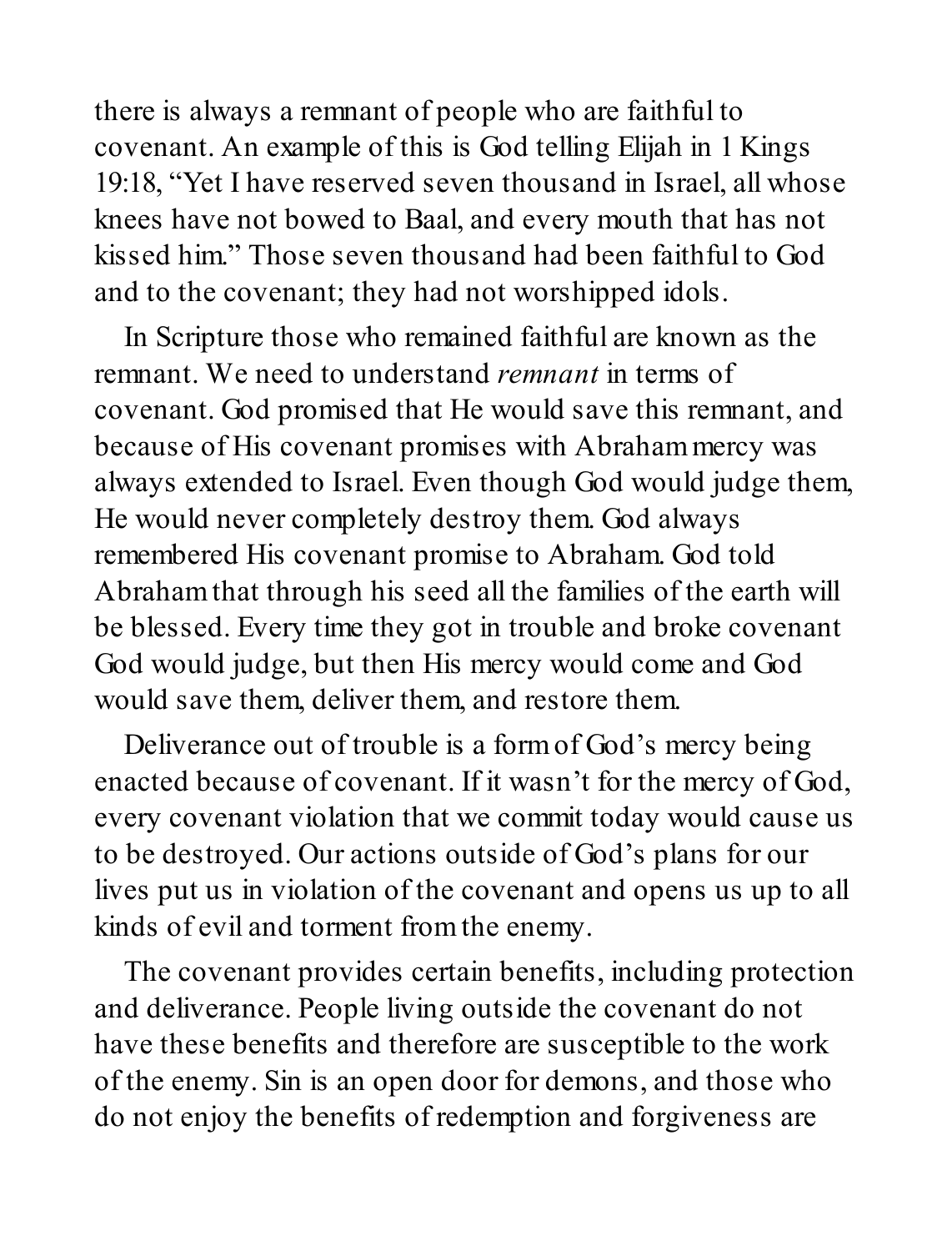more susceptible to demonic intrusion into their lives. Those who walk in covenant enjoy the blessing of forgiveness from sin, and the operation of demons is limited and hindered.

Redemption is the solution to the problemof sin. Those who engage in sin will have open doors for demons to come in and operate. Those outside of covenant live in darkness, which is the realmof Satan and demons. Those who walk in covenant live in the light. Darkness is the realmof demons, and light is the realmof God.

But God has created a way for us to be delivered out of all our troubles. The Bible says, "Many are the afflictions of the righteous, but the LORD delivers himout of themall" (Ps. 34:19). This deliverance is God's mercy extended to those who are in covenant with Him. When God's covenant people call, He hears themand answers them.

#### <span id="page-10-0"></span>WE ARE GOD'S [COVENANT](#page-4-1) PEOPLE

You and I are the seed of Abrahamthrough faith in Jesus Christ. Therefore God's covenant to Abrahamis also with us. (See Genesis 15.) So now the mercy of God comes upon your life through Jesus Christ. When the Bible says the mercy of the Lord endures forever, it never ends, and it is steadfast, it simply means that fromgeneration to generation to generation there will be a people God will have mercy on, be kind to, show tenderness to, and forgive. There will always be a generation, because there is always a seed of Abraham. Now through faith we are the seed of Abraham, which means that you must understand, trust, and believe in the mercy of God. God's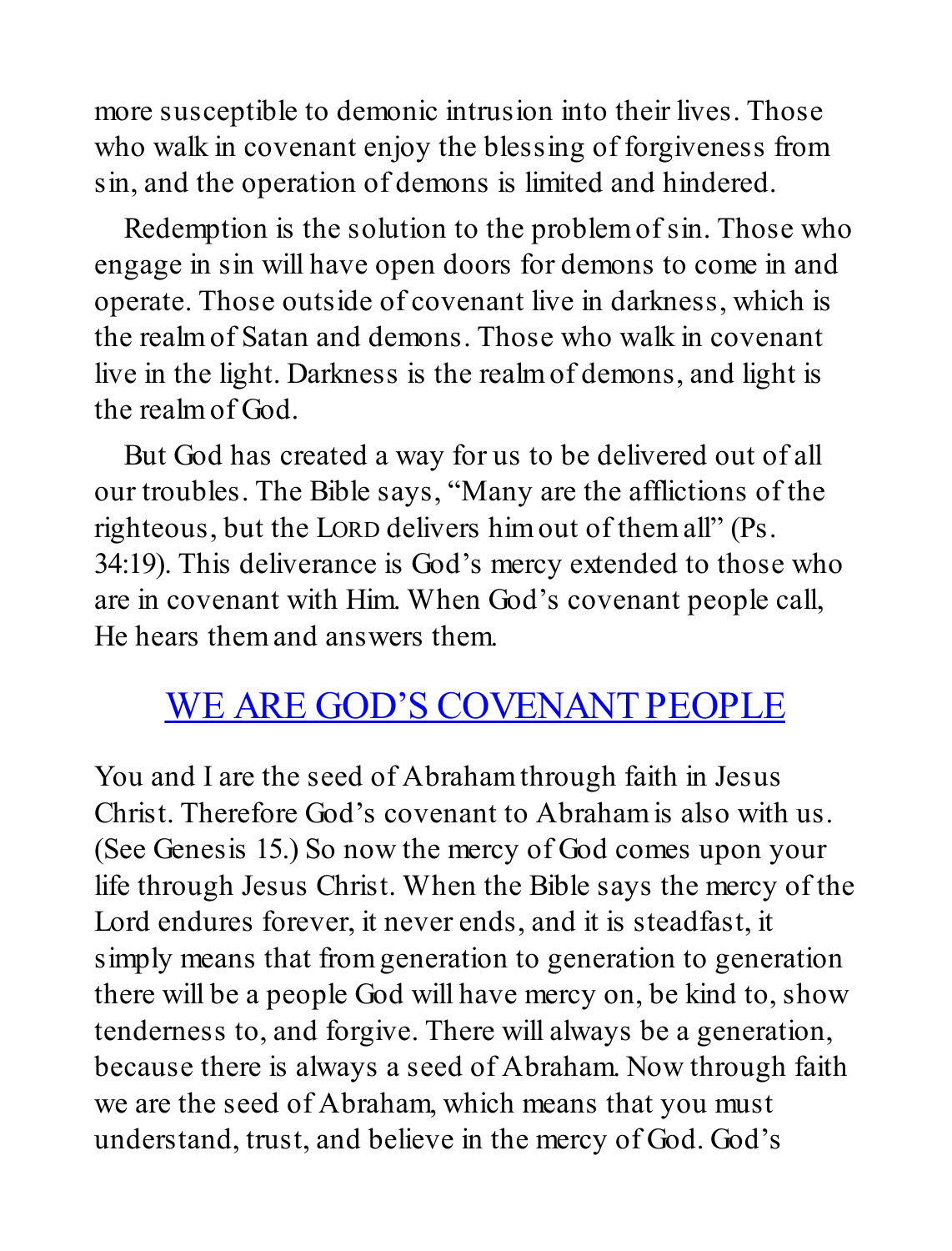loyalty to covenant extends His mercy into your life. God is merciful to you because of covenant, and if you have a covenant through Jesus Christ with God, you can expect His mercy to be upon your life.

Abrahamwas called the friend of God, which means he had a covenant relationship with God. He was a covenant friend, which means he was committed to God and God was committed to him— to take care of himand preserve himand then take care of His seed fromgeneration to generation.

# <span id="page-11-0"></span>DELIVERANCE IS AN EXPRESSION OF GOD'S [COVENANTAL](#page-4-2) MERCY AND **COMPASSION**

When Jesus came, He came to bring judgment, but He also came to bring mercy—salvation, deliverance, and healing, which are all manifestations of God's mercy. Sometimes we think that our deliverance and healing are based on what we do and don't do, but our deliverance and healing are based on the mercy of God, God's loving-kindness, and God's covenantal loyalty. God is connected with you, and He has made a covenant with you through Jesus Christ.

Let's look at how this is possible through the prophetic word released in Zacharias, John the Baptist's father. The Bible says in Luke 1:67–72 (emphasis added):

> Now his father Zacharias was filled with the Holy Spirit, and prophesied, saying: "Blessed is the Lord God of Israel, for He has visited and redeemed His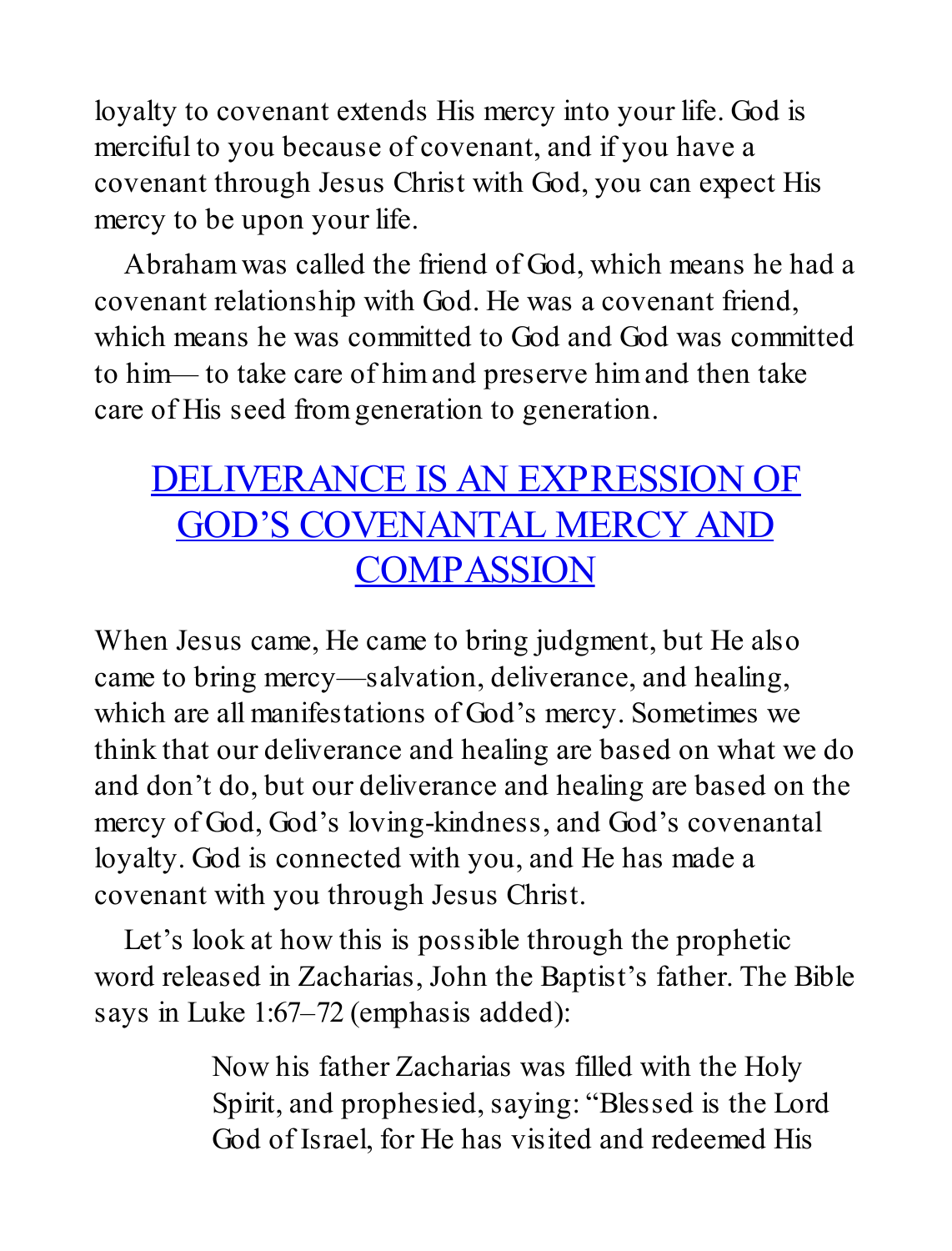people, and has raised up a horn of salvation for us in the house of His servant David, as He spoke by the mouth of His holy prophets, who have been since the world began, that we [Israel] should be saved fromour enemies and fromthe hand of all who hate us, *to perform the mercy promised to our fathers and to remember His holy covenant* . . . "

This is saying that salvation came to Israel because God remembered His covenant with Abrahamand that God was about to performthe mercy promised to Abraham.

In verse 73 it goes on to say, " . . . the oath which He swore to our father Abraham: to grant us that we, being delivered fromthe hand of our enemies, might serve Himwithout fear, in holiness and righteousness before Himall the days of our life."

So we see mercy connected with covenant. Within the covenant there is mercy, loving-kindness, compassion, forgiveness, healing, deliverance, redemption.

Jesus was the promise and the fulfillment of the covenant. You can see that His ministry on earth was filled with the works of the covenant. In John 10:31–38 Jesus talks about the works that He was doing. He was healing the sick and casting out devils, doing the works of His Father, and many of the Jews did not understand what was taking place. But He made it clear in this passage that these were the works of the Father. He made it clear that what He was doing was not done on His own. What He did was an extension of the Father—healing, delivering, rescuing, and setting people free. He was not doing those things in His own power. He was doing themby the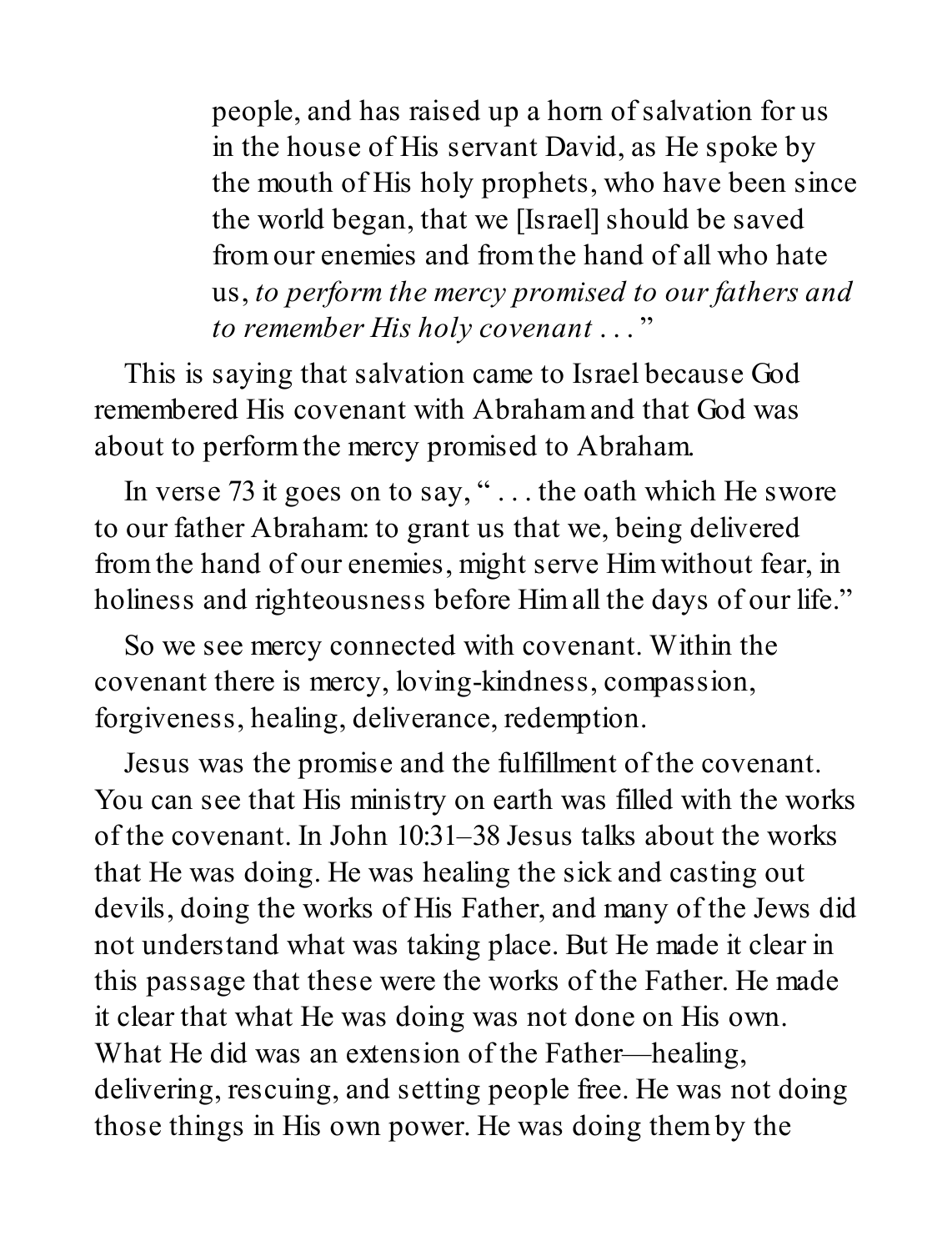anointing and power of the Spirit of God. He was fulfilling the covenant God the Father made with Abraham. God's mercy was being revealed through the works of Christ:

- Healing the sick
- Casting out devils
- Raising the dead
- Cleansing the lepers
- Opening blind eyes
- Unstopping deaf ears
- Loosing dumb tongues

God's mercy was being manifested through Jesus—God's mercy, compassion, loving-kindness on Israel; His love in saving them, healing them, delivering them, and restoring them. Jesus demonstrated to them—and to us—that He is the representation of God, who is concerned about people who are hurting, sick, wounded, bleeding, and dying. Jesus was a visible manifestation of mercy— mercy in action. All because of God's covenant with Abraham, this same manifestation of mercy now comes to you.

# <span id="page-13-0"></span>GOD IS FAITHFUL TO HIS [COVENANT](#page-4-3)

God cannot break covenant. It is impossible for God to lie. He cannot go back on that word. God cannot lie. God is absolutely faithful and committed to covenant. This is one of the essential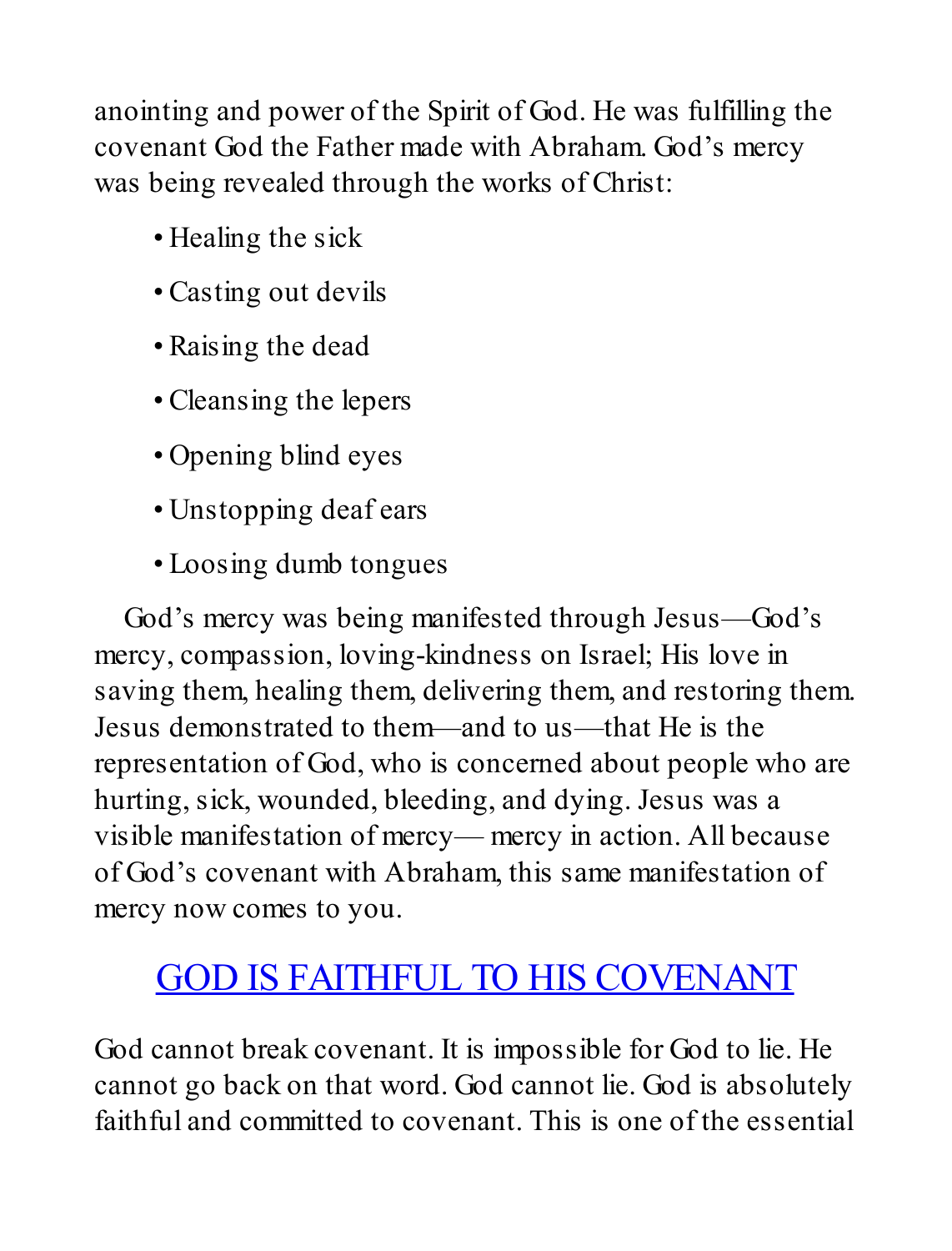aspects of God. He is loyal to His people. He will not ever violate covenant. He will not betray His people.

We can trust and rely on God's covenant because He is committed to His promises. When a covenant is made, the person enacting the covenant would swear by someone higher than himself. This was so that if the covenant was ever broken, that person would be judged and held accountable to the person higher than him. When God first established His covenant with Abraham, He swore by an oath, and since He could swear by no one higher, He swore by Himself.

> For when God made a promise to Abraham, because He could swear by no greater, He swore by Himself.

> > —HEBREWS 6:13

God is the highest. There is no one greater than Him. This means we can absolutely trust, rely upon, and depend upon our covenant with God. God cannot lie. He will remain faithful to His Word and His covenant of mercy.

By Jesus coming to earth and bringing salvation and deliverance, we see the personification of God's faithfulness. Fromthe time of Abraham, Isaac, and Jacob, through Moses, David, and the prophets, God had promised to send a deliverer. His name was Jesus, "for He will save His people from their sins" (Matt. 1:21).

That is why in the Gospels we see people approach Jesus with their issues, saying, "Son of David, have mercy upon me." They understood that when the Messiah—the Son of David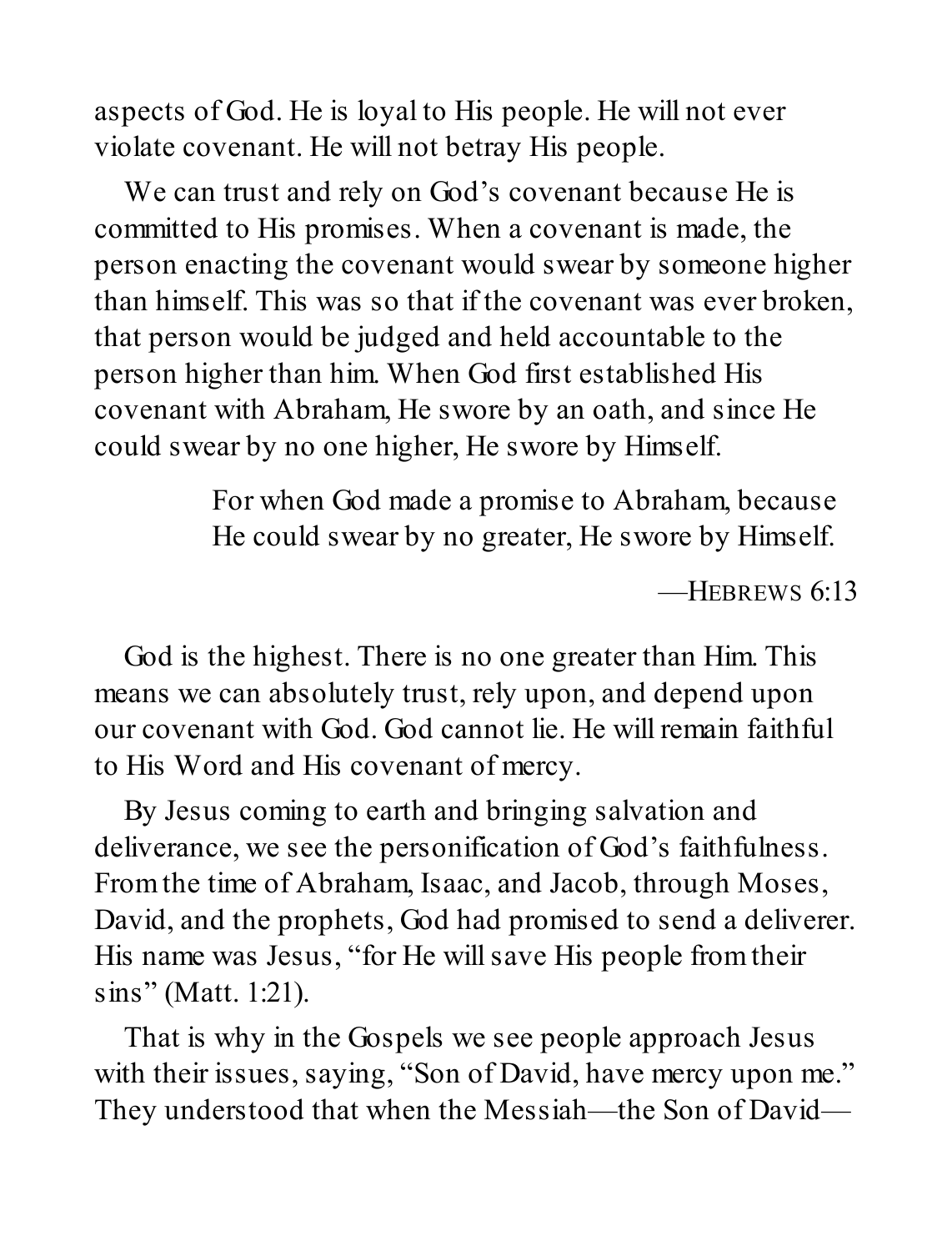came, He would extend God's mercy to Israel. We see that in the prophecy of Zacharias that I pointed out in the section above.

Zacharias was declaring that the Messiah has come and Israel would see through Jesus the greatest manifestation of God's faithfulness and mercy ever known to man—salvation. His incarnation was the manifestation of eternalsalvation and eternal redemption. So not only would He performmiracles for Israel, but He would also ensure their eternal redemption, salvation, forgiveness, and bring theminto the kingdom.

#### MERCY COMES TO THE [GENTILES](#page-4-4)

<span id="page-15-0"></span>Contrary to what we may realize, Jesus was not a minister to everyone. His primary purpose was to fulfill God's covenant promises made to Abrahamand to Israel, to confirmthem, to fulfill themto extend mercy to Israel, to save the remnant.

Jeremiah 31:31–34 says:

I will make a new covenant with the house of Israel and with the house of Judah—not according to the covenant that I made with their fathers in the day that I took themby the hand to lead themout of the land of Egypt, My covenant which they broke, though I was a husband to them, says the LORD. But this is the covenant that I will make with the house of Israel after those days, says the LORD: I will put My law in their minds, and write it on their hearts; and I will be their God, and they shall be My people. No more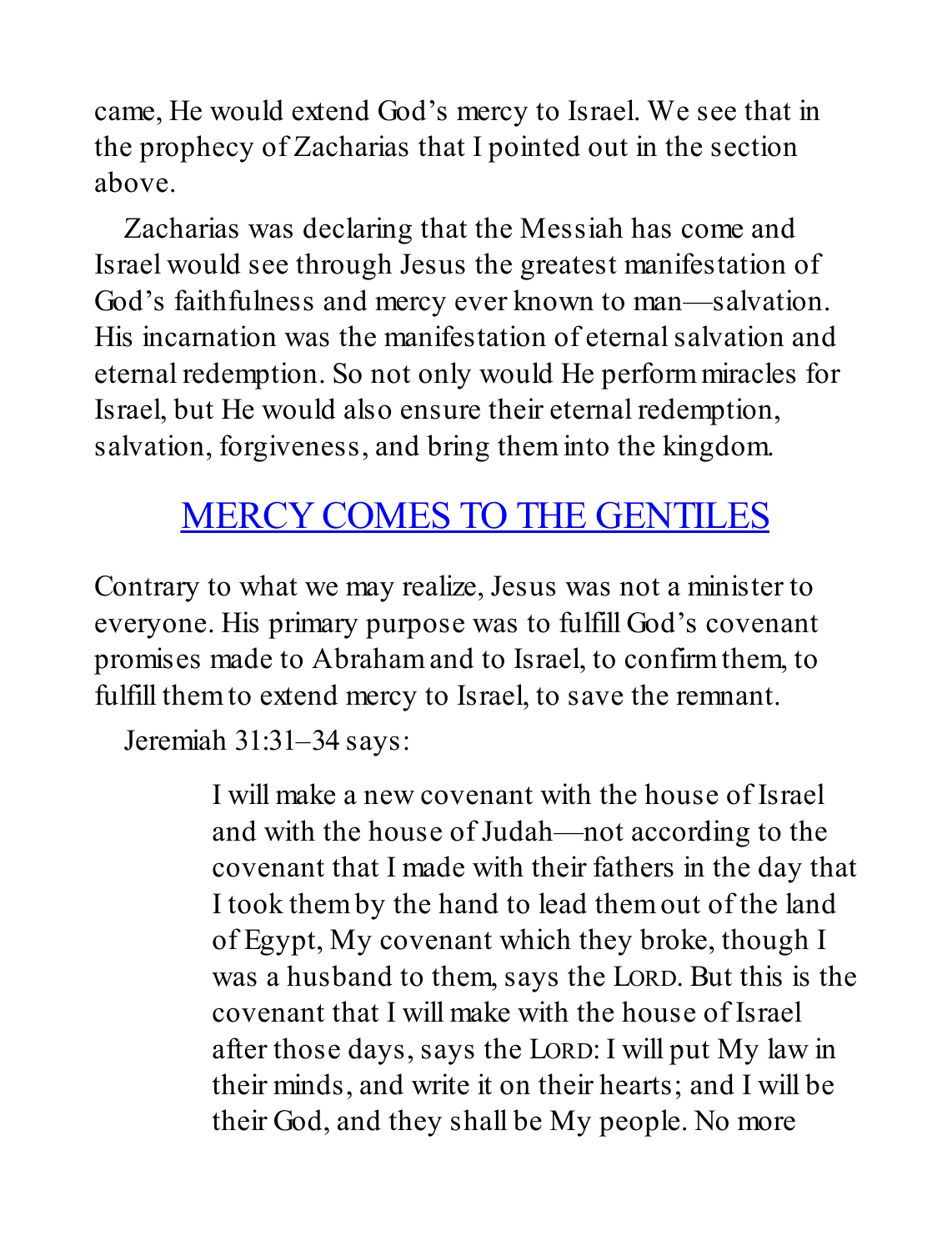shall every man teach his neighbor, and every man his brother, saying, "Know the LORD," for they all shall know Me, fromthe least of themto the greatest of them, says the LORD. For I will forgive their iniquity, and their sin I will remember no more.

His primary purpose was to fulfill God's covenant promises made to Abrahamand to Israel, to confirmthem, to fulfill them to extend mercy to Israel, to save the remnant. He did not come to minister to Jews *and* Gentiles. When Gentiles came to Him for ministry, He was shocked at their faith.

We see this proven in the story of the Gentile woman who came to Jesus and asked Himto heal her daughter. Jesus said, "I was not sent except to the lost sheep of the house of Israel. . . . It is not good to take the children's bread and throw it to the little dogs" (Matt.15:25–26). That does not seemlike a very compassionate or merciful response, to callsomeone a dog. She persisted and said, "Yes, Lord, yet even the little dogs eat the crumbs which fall fromtheir masters' table" (v. 27). Basically she was saying, "I don't want what belongs to the people of God. I just want what they don't want." Understand that God could have healed and delivered everybody in Israel, but Israel wasn't taking all that God had. So there were some crumbs available. Crumbs are what's left over. And because Israel left behind so much of what God had for them, Jesus healed her daughter.

People may not understand why Jesus responded to her the way He did. You have to remember that she was a Gentile and was not in covenant with God. She had no right to claimmercy.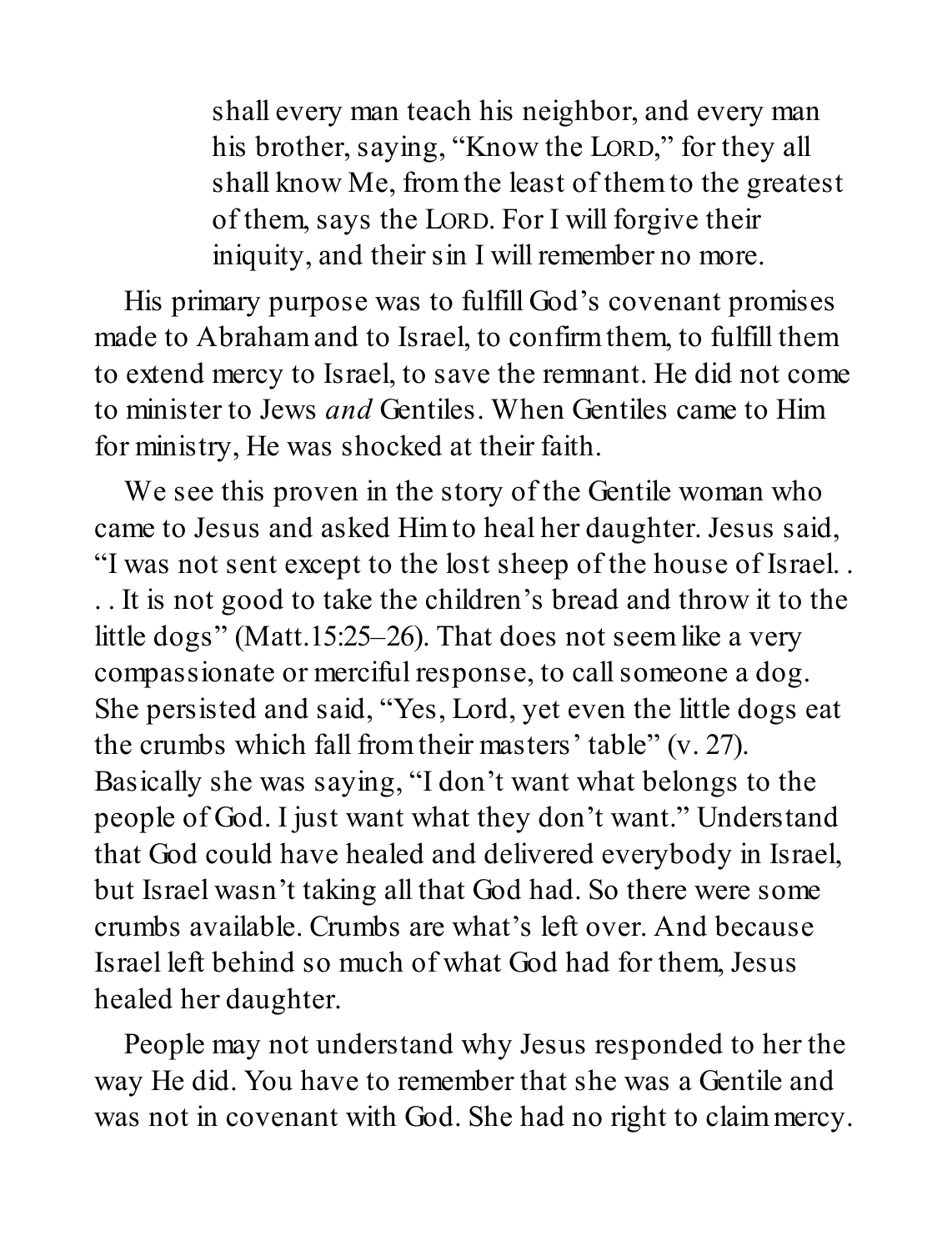She had no covenant, no relationship with God. Mercy is connected to covenant. When you are in covenant with God, you can receive mercy. Mercy is available to you.

Let's take a look at another story in Luke 17:12–18:

Then as He entered a certain village, there met Him ten men who were lepers, who stood afar off. And they lifted up their voices and said, "Jesus, Master, have mercy on us!" So when He saw them, He said to them, "Go, show yourselves to the priests." And so it was that as they went, they were cleansed. And one of them, when he saw that he was healed, returned, and with a loud voice glorified God, and fell down on his face at His feet, giving Himthanks. And he was a Samaritan. So Jesus answered and said, "Were there not ten cleansed? But where are the nine? Were there not any found who returned to give glory to God except this foreigner?"

I believe that this story of the one Samaritan leper who came back is in the Bible to show that Israel received so much mercy fromGod, but they didn't appreciate it. The Samaritan (a Gentile) was thankful. The outsiders are more thankful than the insiders. The insiders take it for granted. The Samaritan came back and thanked Jesus. He was glad to get healed. He understood that he wasn't a Jew, that he wasn't in covenant, but he still got healed. The other nine went on their merry way. Many of those who are in covenant are often not thankful for the mercy of God. They take it for granted.

Only the remnant of the house of Israel received Jesus's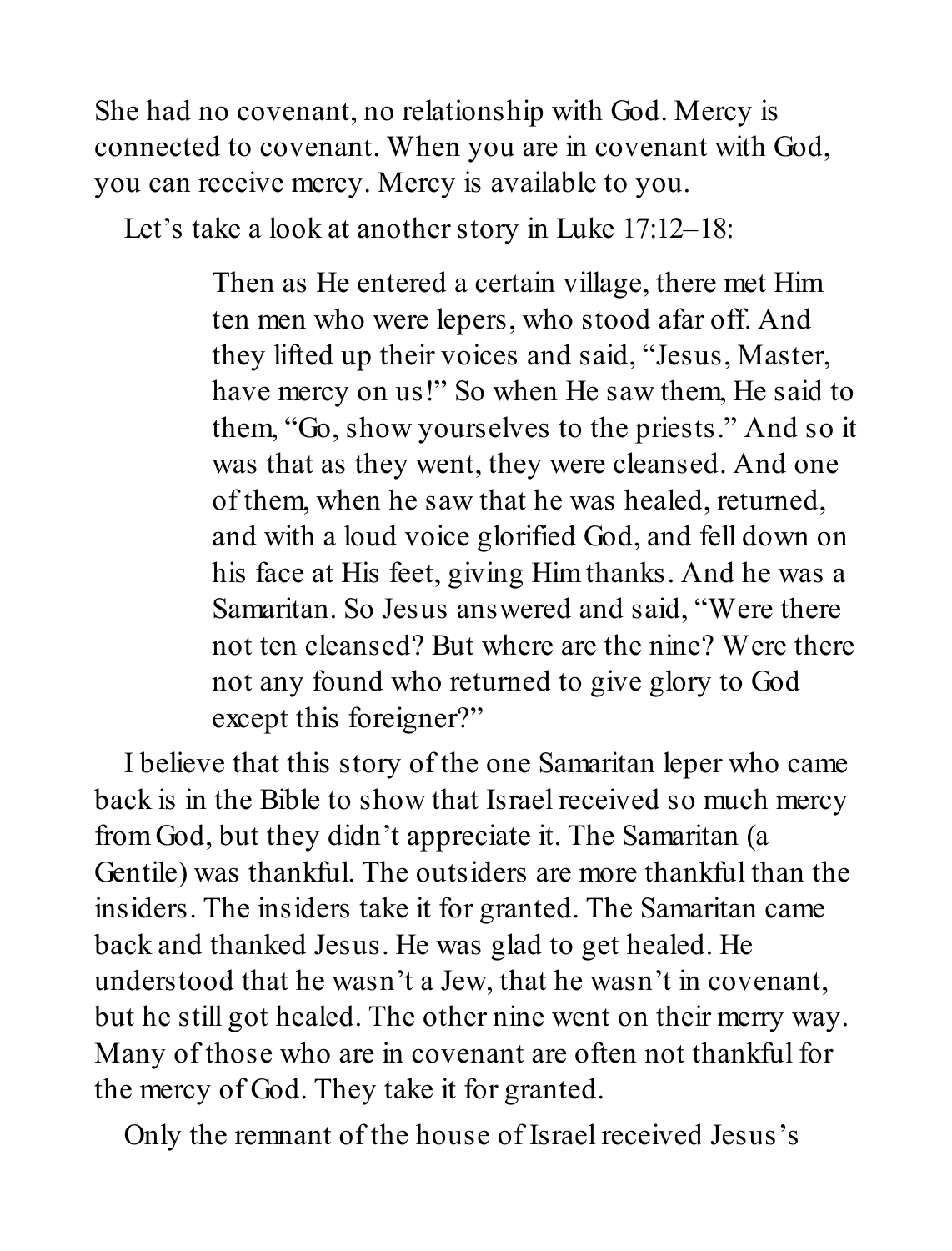ministry and His fulfillment of the covenant. The rest of Israel hardened their hearts. So God extended His mercy to the Gentiles. That's us! We will get saved. We will get healed. We will get delivered. It was always God's plan that His mercy would go to the nations or the Gentiles. Romans 15:8–9: "Now I say that Jesus Christ has become a servant to the circumcision [to the Jews] for the truth of God, to confirmthe promises made to the fathers [Abraham, Jacob, and Isaac], and that the Gentiles might glorify God for His mercy."

But remember mercy is connected to covenant. In order for the Gentiles to receive the mercy of God, God had to make a new covenant.

# <span id="page-18-0"></span>THE NEW COVENANT MAKES GOD'S MERCY [AVAILABLE](#page-4-5) TO YOU

Jesus sat down with His disciples on Passover night and took the bread and the cup and said, "This cup is the new covenant in My blood, which is shed for you" (Luke 22:20). He made a new covenant with those twelve men, the new Israel of God. Now through the death of Christ we all come into a new covenant with God. So all those who were saved in Israel were saved through this new covenant. Then the Gentiles tapped into the covenant and began to receive mercy. Because you have a covenant through the blood of Jesus and you are a believer, mercy is extended to you!

Mercy is one of the most powerful forces there is. Mercy is connected to compassion and loving-kindness. When you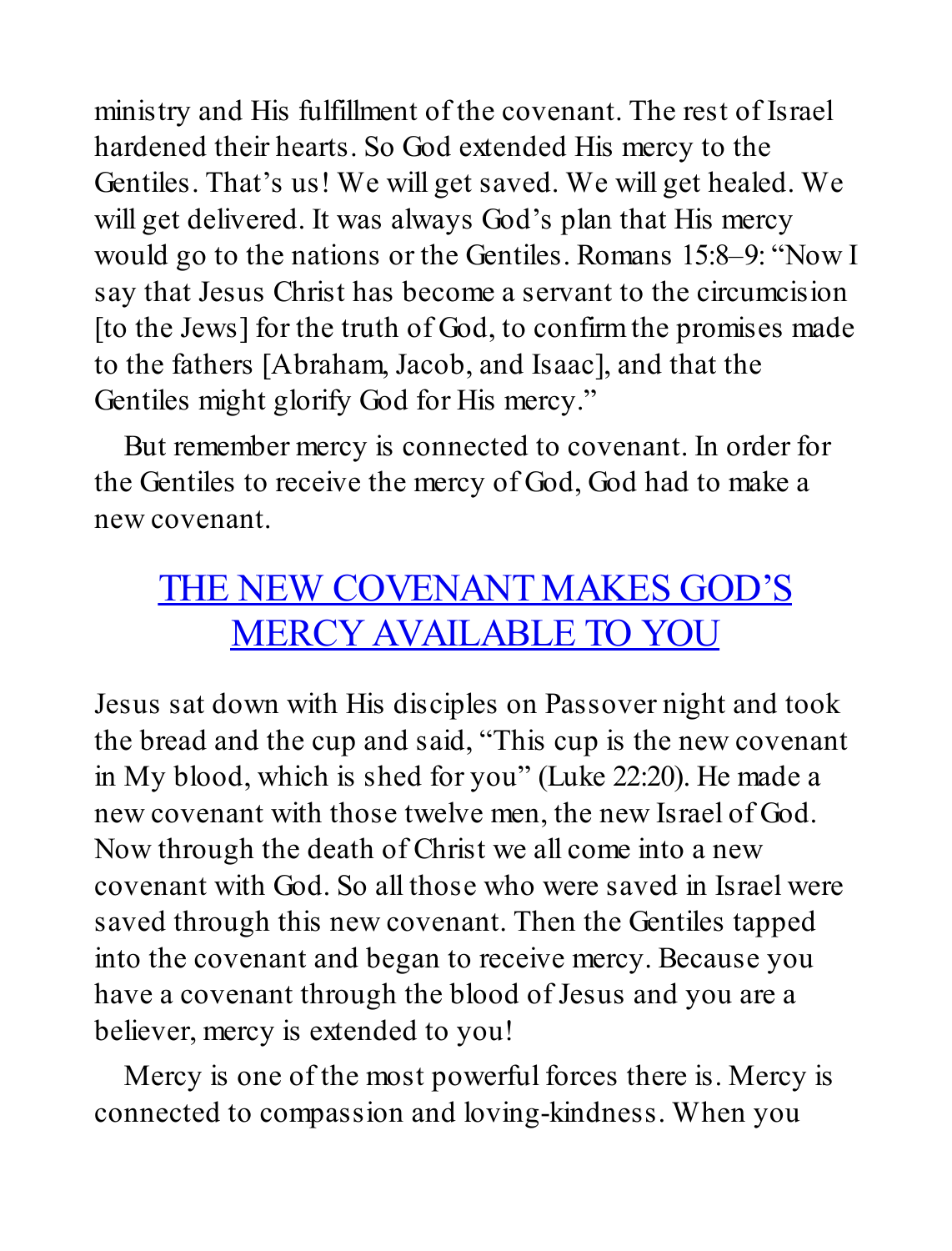have compassion and mercy on someone, you are willing to help them. You use your strength and power to help someone who is less fortunate, in need, and can't do it on their own.

In the Bible your bowels, your inward parts are connected to compassion. First John 3:17 says, "But whoso hath this world's good, and seeth his brother have need, and shutteth up his *bowels of compassion* fromhim, how dwelleth the love of God in him?" (KJV, emphasis added). This means compassion is a deep and powerful force that controls how you interact with another person. Your compassion for someone drives you or motivates you fromthe inside out to act on their behalf. When that deep emotion or feeling for others is shut off, you won't feel moved to do anything for them. Your inward parts are the center of your motivations for most of what you do. We often need deliverance in this area, the bowels, the inward parts. In 1 John 3:17 the Bible is essentially asking, "How can the love of God live in a person who is not *moved* to help someone in need?" It's not possible, because compassion and mercy are central to God's character. God is not just willing to help you; God is *moved* to help you. His mercy and compassion compel Himto come to your rescue and deliver you.

The Bible says this consistently about Jesus being moved with compassion when people came to Him in need of healing or deliverance fromdemonic spirits: "And when Jesus went out He saw a great multitude; and He was moved with compassion for them, and healed their sick" (Matt. 14:14).

•Jesus opened the eyes of the blind through compassion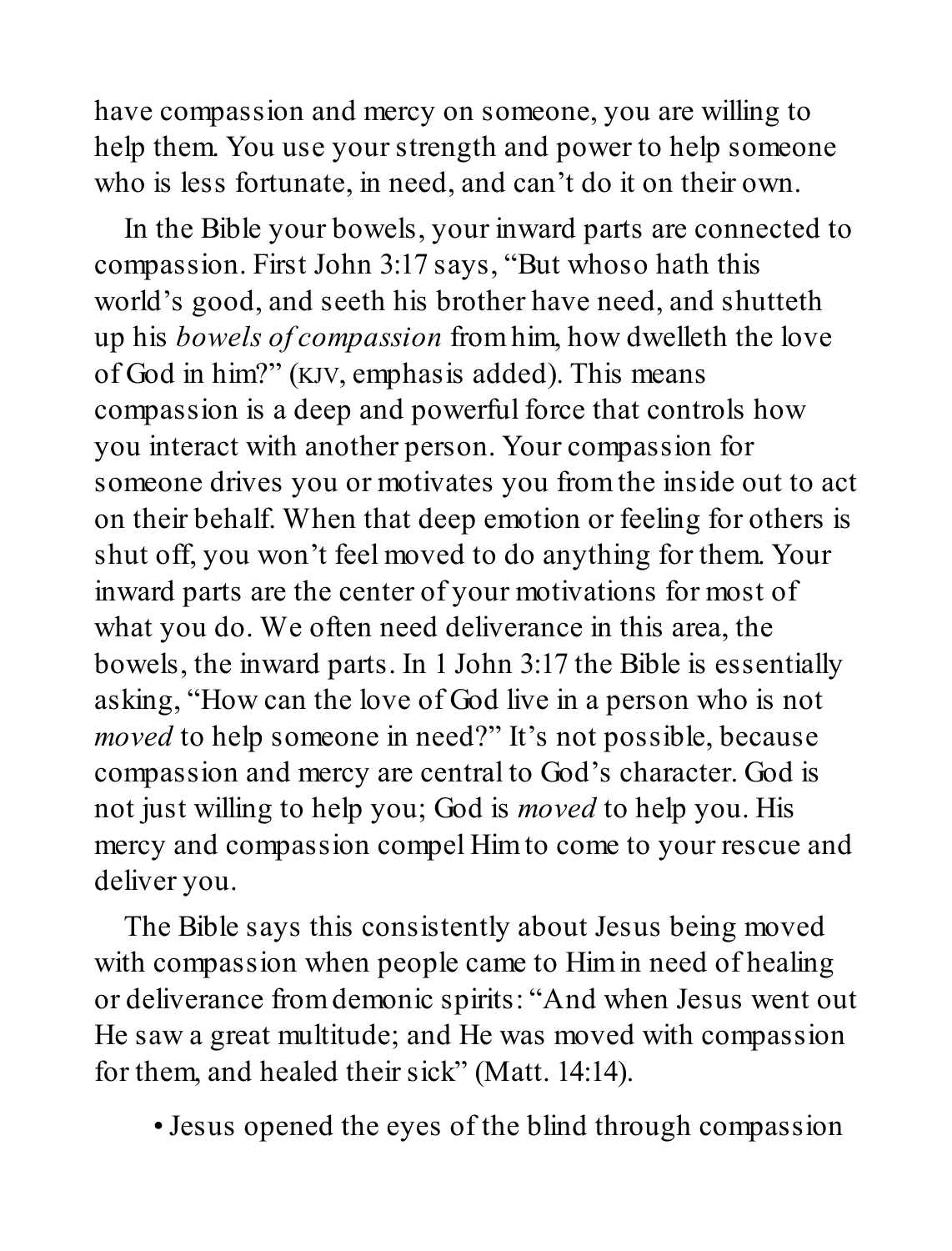(Mark 10:46–52).

•Jesus cleansed the leper through compassion (Mark 1:41).

• The father brought his demonized child to Jesus for healing, and Jesus delivered his child through compassion (Mark 9:21–23).

•Jesus raised a child fromthe dead because of compassion and restored the son to his mother (Luke 7:12–15).

Jesus was moved with compassion when He saw the condition of the lost sheep of the house of Israel (Matt. 9:36).

The Hebrew word for *mercy* is *checed*. It is translated in English as "mercy, kindness, loving-kindness, goodness, kindly, merciful, favour, good, goodliness, pity."<sup>[1](#page-169-1)</sup> A related Hebrew word, *racham*, speaks even more closely to the covenant mercy of God. It means "to love, love deeply, have mercy, be compassionate, have tender affection, have compassion." [2](#page-169-2)

You see it here in 2 Kings 13:23:

But the LORD was gracious to them, had *compassion* [or mercy] on them, and regarded them, because of His covenant with Abraham, Isaac, and Jacob, and would not yet destroy them or cast them from His presence.

—EMPHASIS ADDED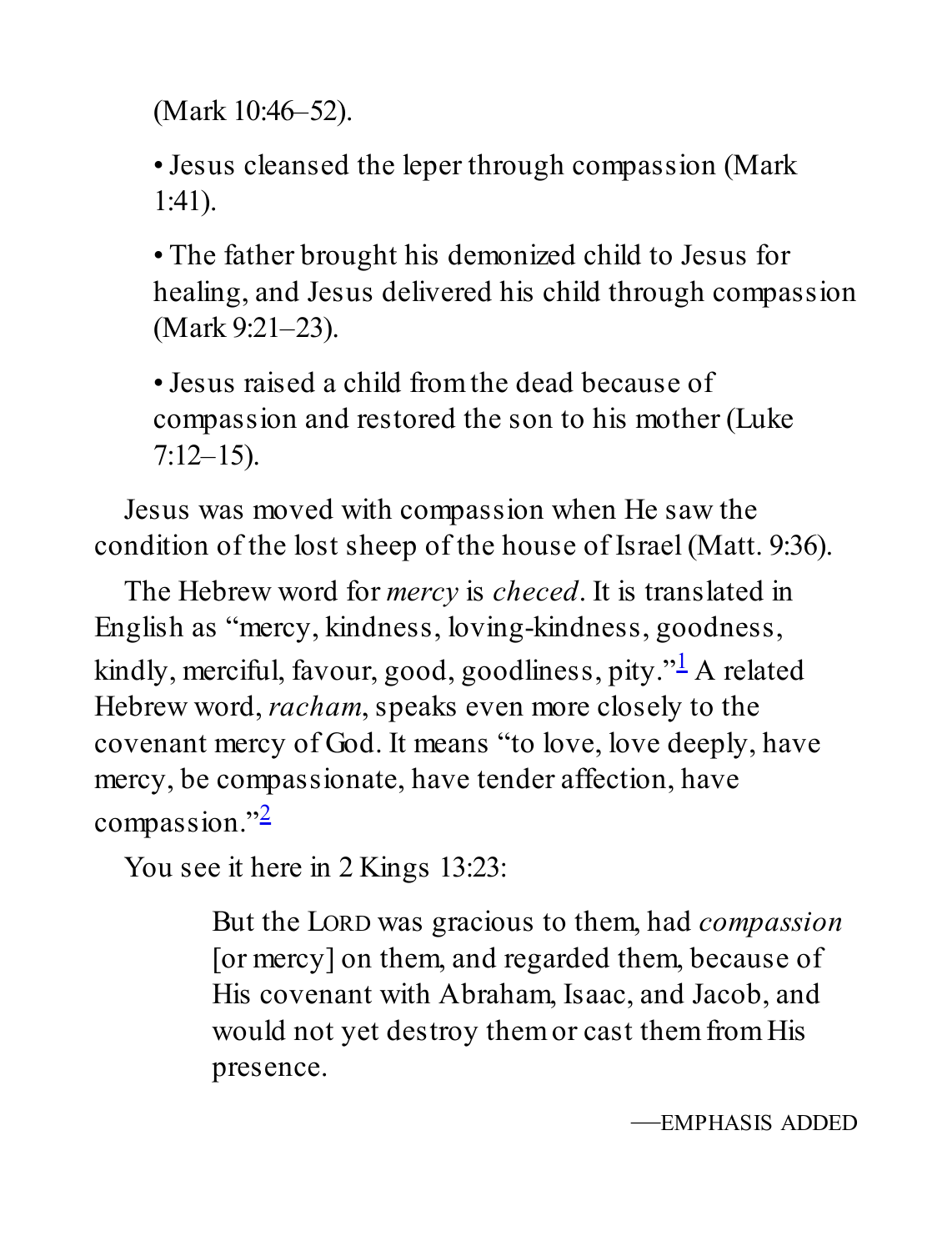The word *compassion* in this verse is the same Hebrew word *racham* used for *mercy* in other places in the Old Testament. (See Exodus 33:19; Psalm102:13; Proverbs 28:13; Isaiah 14:1; 30:18.) The idea is that God's mercy, compassion, and pity are for His covenant people. Mercy moves God and causes Himto act on our behalf. This is why I say that deliverance fromall our enemies is central to this new covenant of mercy.

God didn't just feelsorry for us—that's not compassion. God was moved by His mercy and did something about our situation. There is a difference between feeling sorry for someone and having mercy on someone. You can feelsorry for somebody and not do anything: "Man, that's messed up. I really feel sorry for them." But you don't want to get involved. That's not how God works. God got all the way involved in our mess. When He saw His covenant people—the seed of Abraham—sick, bound, demonized, poor, broken, controlled by religious leaders, and taken advantage of, the covenantal nature of God came into manifestation on behalf of the children of His covenant friend Abraham. God was moved to do something about their situation. He is still moved today to rescue and deliver us even now. He sees our condition. He hears our groaning. He sees our bondage. He sent His Son to come in person to fulfill the awesome magnitude of His covenant of mercy and compassion extended to us—His covenant people, sons and daughters of Abraham.

#### HIS MERCY ENDURES [FOREVER!](#page-4-6)

<span id="page-21-0"></span>One of the greatest psalms in the Bible is Psalm136. The rabbis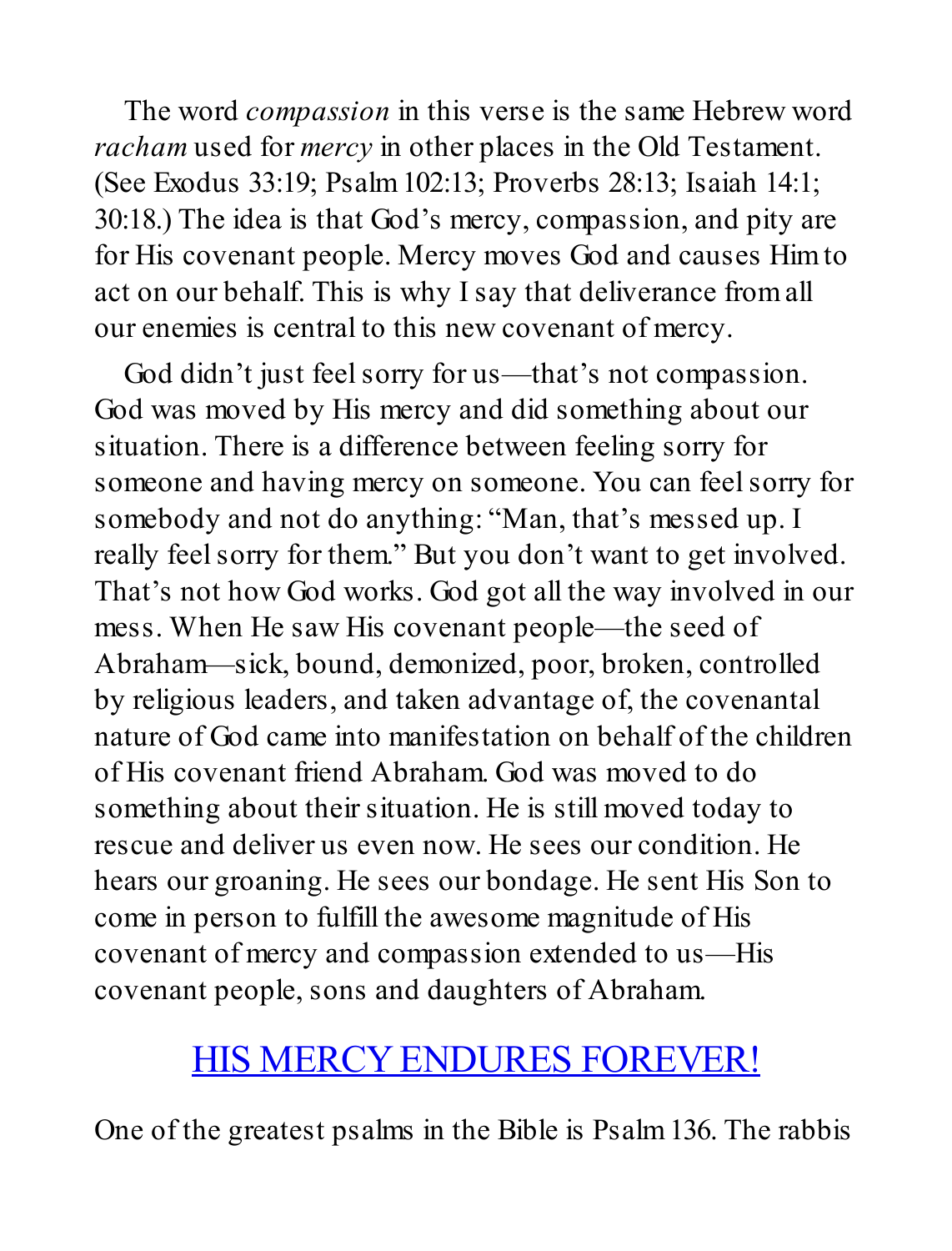call it the Great Halal. It says consistently, "Oh, give thanks to the LORD, for He is good! For His mercy endures forever." It lists all the things God did for Israel. What this passage is saying to you is that if you know God's mercy is on your life, you must be thankful for it. Thanksgiving is a response to the mercy of God. No one should make you praise and thank God. When you understand God's mercy, grace, forgiveness, healing, deliverance, and compassion on your life, every time you come in the house of God, you will put your hands together and praise God, lift your hands and thank Him. His mercy is fromgeneration to generation. It never runs out. It never ends. His mercy endures forever. That is something to give God thanks for.

The word *endure* means: "to continue to exist ... to remain firm under suffering or misfortune without yielding."<sup>[3](#page-169-3)</sup> The word *forever* means: "for a limitless time, at all times, continually." [4](#page-169-4) Hence, the meaning of each of these key words speaks to us of the powerful, firm, trustworthy, tenacious, never-ending love of God.

So as we discuss deliverance and you desire more and more to be set free, you need to believe that God is merciful, that God will heal you, that He will deliver you, that He has compassion, and that He is moved by your condition. Don't think that God doesn't care. God cares deeply and will move heaven and hell to come to your rescue. When you are being ministered to, know that it is a manifestation of the Spirit of God and the Father's great compassion, mercy, and lovingkindness toward you. The deliverances, the healings, the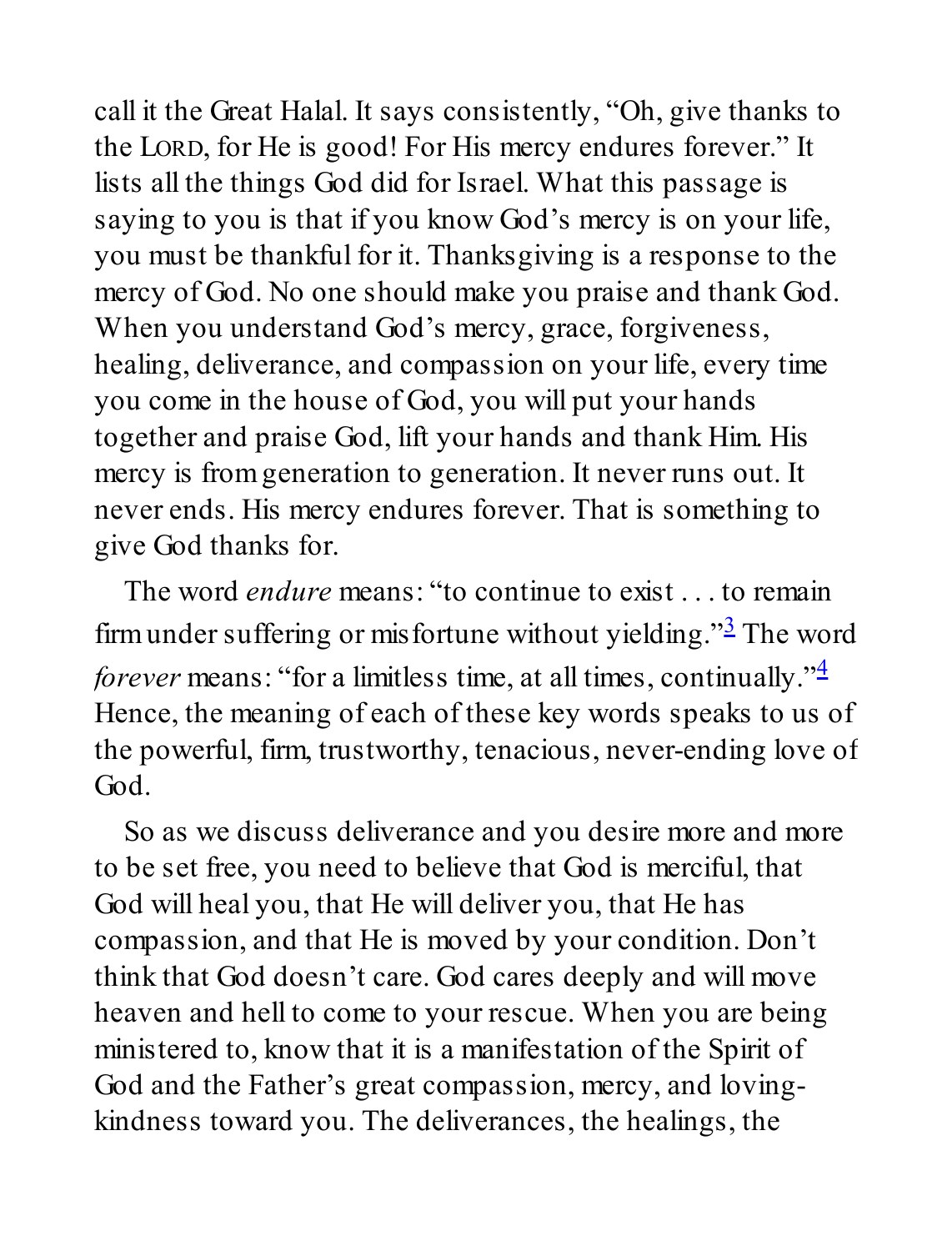miracles—these are a manifestation of the Father's love flowing down and through you.

I believe that when we get a full revelation of covenant and God's mercy flowing through us, we will see more miracles in the body of Christ. When we yield to the Spirit of God and allow the Father's love and compassion to flow through us, we will see blind eyes opened, deaf ears unstopped, and the crippled walk. We cannot flow in or experience miracles, healing, and deliverance without the mercy of God. Every one of us should be channels of God's mercy to a lost and hurting world.

Nobody deserves healing and deliverance. It's God's covenant of mercy that extends those benefits to us. It is God's faithfulness to covenant that does this. It has nothing to do with any of us outside of our choice to receive Jesus. And Jesus did not come to judge us and beat up on us; He came to extend mercy to us and heal and deliver us. Thank God for His covenantal mercy upon our lives!

# <span id="page-23-0"></span>PRAYERS FOR THE MERCY AND [DELIVERANCE](#page-4-7) OF GOD TO COME UPON YOUR LIFE

Hear me when I call, O God. Have mercy upon me and hear my prayer (Ps. 4:1).

Have mercy upon me, O Lord; for I amweak. Heal me,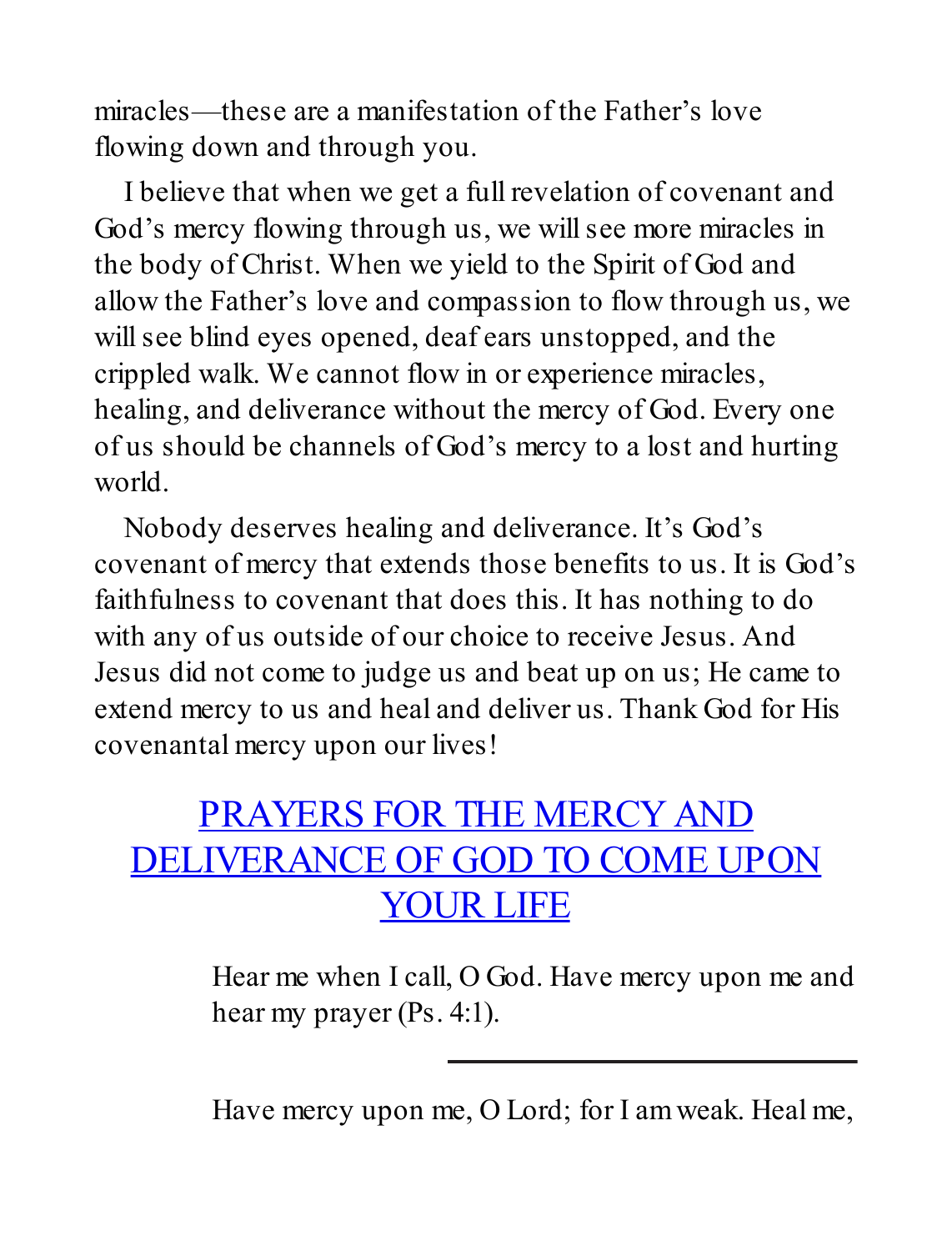for my bones are troubled (Ps. 6:2).

Have mercy upon me, O Lord; consider the trouble I suffer fromthose who hate me, You who lift me up fromthe gates of death (Ps. 9:13).

Lord, show mercy to me, Your anointed, and give me great deliverance (Ps. 18:50).

Lord, let me see Your wonderful works in my life performed through Your compassion (Ps. 111:4).

Lord, You are plenteous in mercy and truth; let me experience Your abundant grace and mercy (Ps. 86:15).

God's mercy is on me, because I fear you (Luke 1:50).

In the Lord's great mercy He has not consumed or forsaken me (Neh. 9:31).

The Lord has helped me in remembrance of His mercy (Luke 1:54).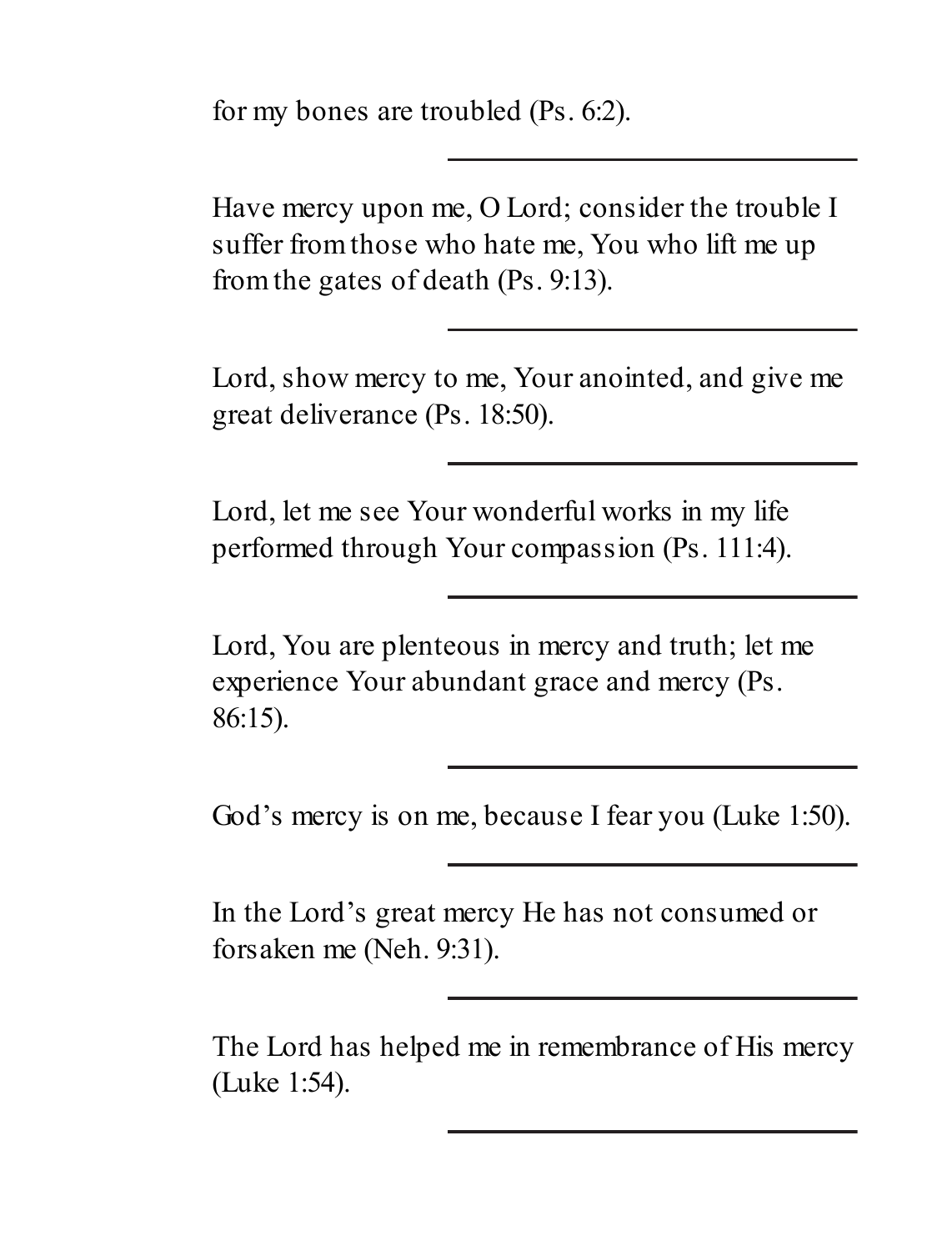The Lord shows mercy to me, because I love Himand keep His commandments (Exod. 20:6).

I trust in the mercy of God (Ps. 13:5).

The mercy of the Most High will not be removed from me (Ps. 21:7).

The Lord remembers His tender mercies and His loving-kindness toward me, for they are fromold (Ps. 25:6).

The Lord will turn Himself toward me and have mercy on me (Ps. 25:16).

The Lord will redeemme and be merciful to me (Ps. 26:11).

The Lord hears me and will have mercy on me. He is my helper (Ps. 30:10).

The eye of the Lord is on me because I fear Himand hope in His mercy (Ps. 33:18).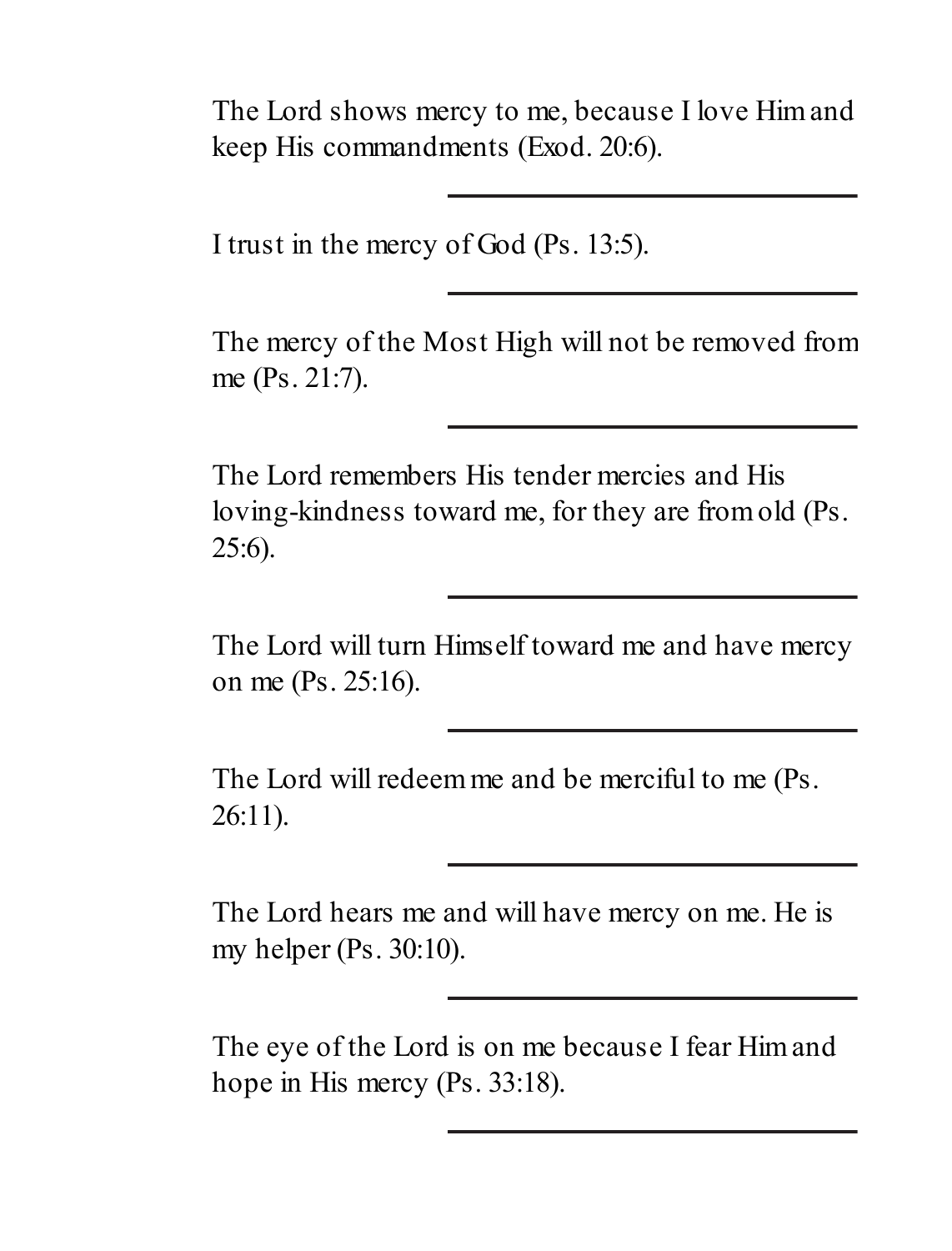Blessed is the Lord, who has not turned away my prayers or His mercy fromme (Ps. 66:20).

The Lord will show His mercy to me and will grant me His salvation (Ps. 85:7).

The Lord is good to me. His mercy is everlasting, and His truth endures to all my generations (Ps. 100:5).

The Lord redeems my life fromdestruction and crowns me with loving-kindness and tender mercies (Ps. 103:4).

The Lord has remembered His covenant and relented according to the multitude of His mercies (Ps. 106:45).

The Lord is merciful to me according to His word (Ps. 119:58).

In the Lord's mercy He has cut off my enemies and destroyed all those who afflicted my soul (Ps. 143:12).

Through the Lord's mercies I amnot consumed (Lam. 3:22).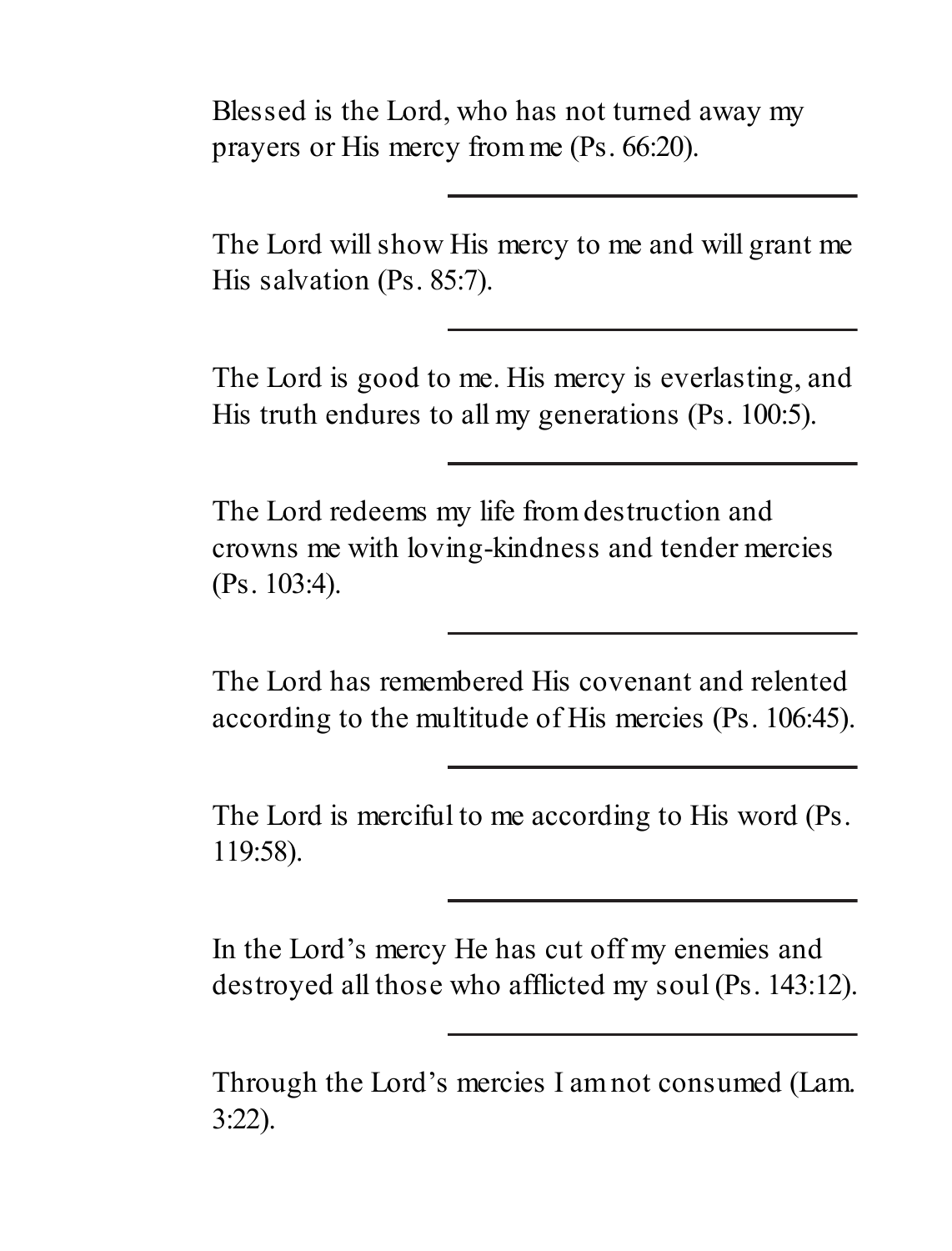The Lord is rich in mercy toward me because of His great love toward me (Eph. 2:4).

In His mercy the Lord led me and redeemed. He has guided me in His strength to His holy habitation (Exod. 15:13).

The Lord is my tower of salvation and shows His mercy to me and my descendants forevermore (2 Sam. 22:51).

I will give thanks to the Lord, for He is good. His mercy endures forever (1 Chron. 16:34).

The Lord will make His face shine on me and willsave me, for His mercies' sake (Ps. 31:16).

The God of mercy is my defense. I willsing praise to the Lord, who is my strength (Ps. 59:17).

The faithfulness and mercy of the Lord will be with me, and in His name my horn shall be exalted (Ps. 89:24).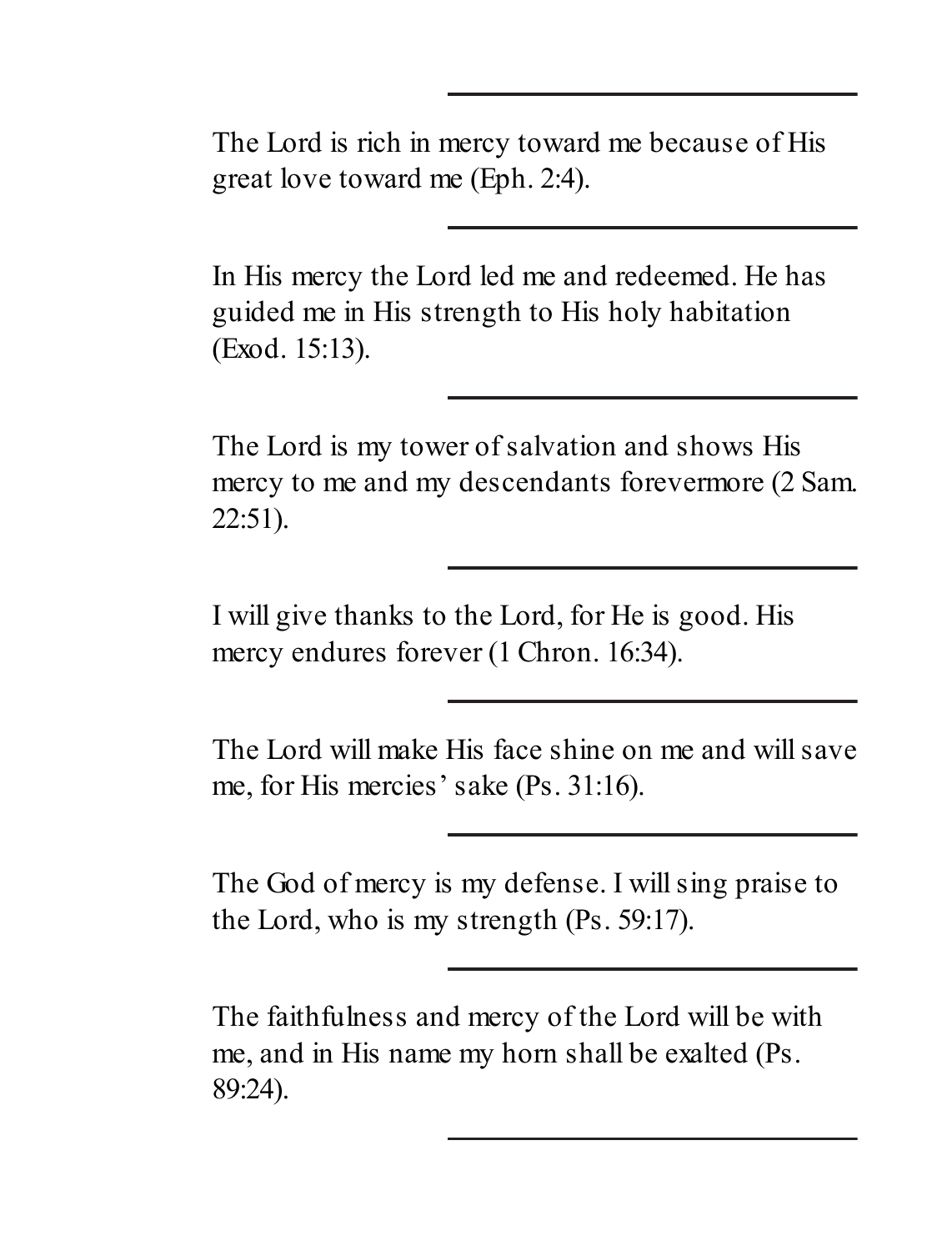The Lord will keep His mercy for me forever, and His covenant willstand firmwith me (Ps. 89:28).

The Lord willsatisfy me early with His mercy so that I may rejoice and be glad all my days (Ps. 90:14).

The mercy of the Lord will uphold me (Ps. 94:18).

The Lord's merciful kindness will be a comfort for me (Ps. 119:76).

The Lord's tender mercies are great toward me, and He will revive me with His judgments (Ps. 119:156).

I have the mercy of God because I confess and forsake my sins (Prov. 28:13).

Just as He forgave the children of Israel, He will pardon my iniquity according to the greatness of His mercy (Num. 14:19).

The Lord my God, the faithful God, keeps His covenant and mercy for a thousand generations because I love Himand keep His commandments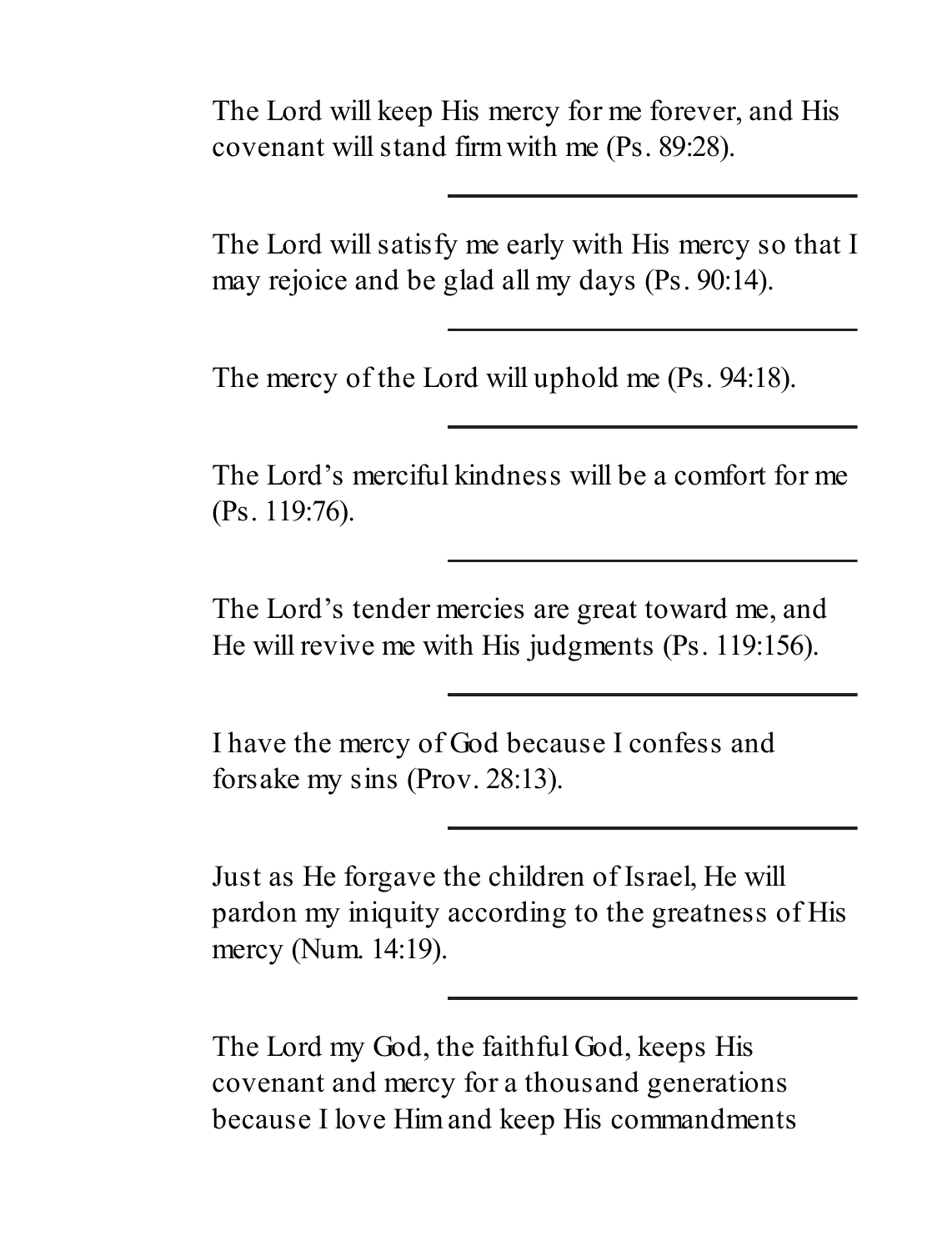(Deut. 7:9).

The Lord will arise and have mercy on me, for the time of my favor, yes, the set time, has come (Ps. 102:13).

My eyes look to the Lord my God until He has mercy on me (Ps. 123:2).

The Lord has made an everlasting covenant with me —the sure mercies of David (Isa. 55:3).

I will return to the Lord my God, for He is gracious and merciful, slow to anger, and of great kindness (Joel 2:13).

I will come boldly to the throne of grace to obtain mercy and help in my time of need (Heb. 4:16).

The Lord, in His manifold mercies, did not forsake me in the wilderness. He has led me and shown me the way I should go (Neh. 9:19).

According to His abundant mercy, the Lord will give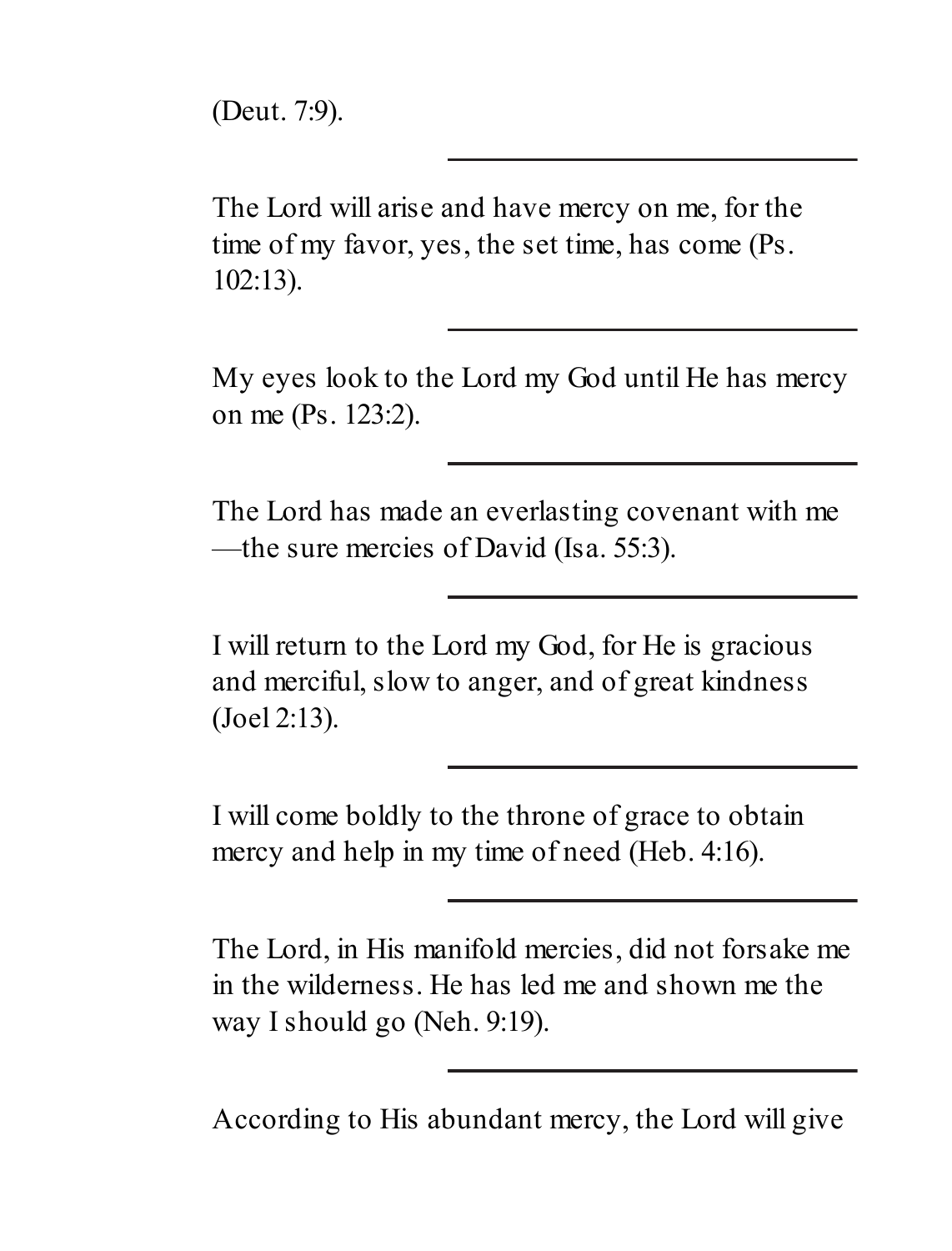me deliverers who will save me from the hand of my enemies (Neh. 9:27).

I shall neither hunger nor thirst, neither will heat or sun strike me, for the Lord has mercy on me and will lead me by the springs of water (Isa. 49:10).

The Lord my God will incline His ear and hear; He will open His eyes and see my desolations, for I present my supplications before Himbecause of His great mercies (Dan. 9:18).

The Lord willstrengthen me. He will bring me back because He has mercy on me. I will not be cast aside. For He is the Lord my God, and He will hear me (Zech. 10:6).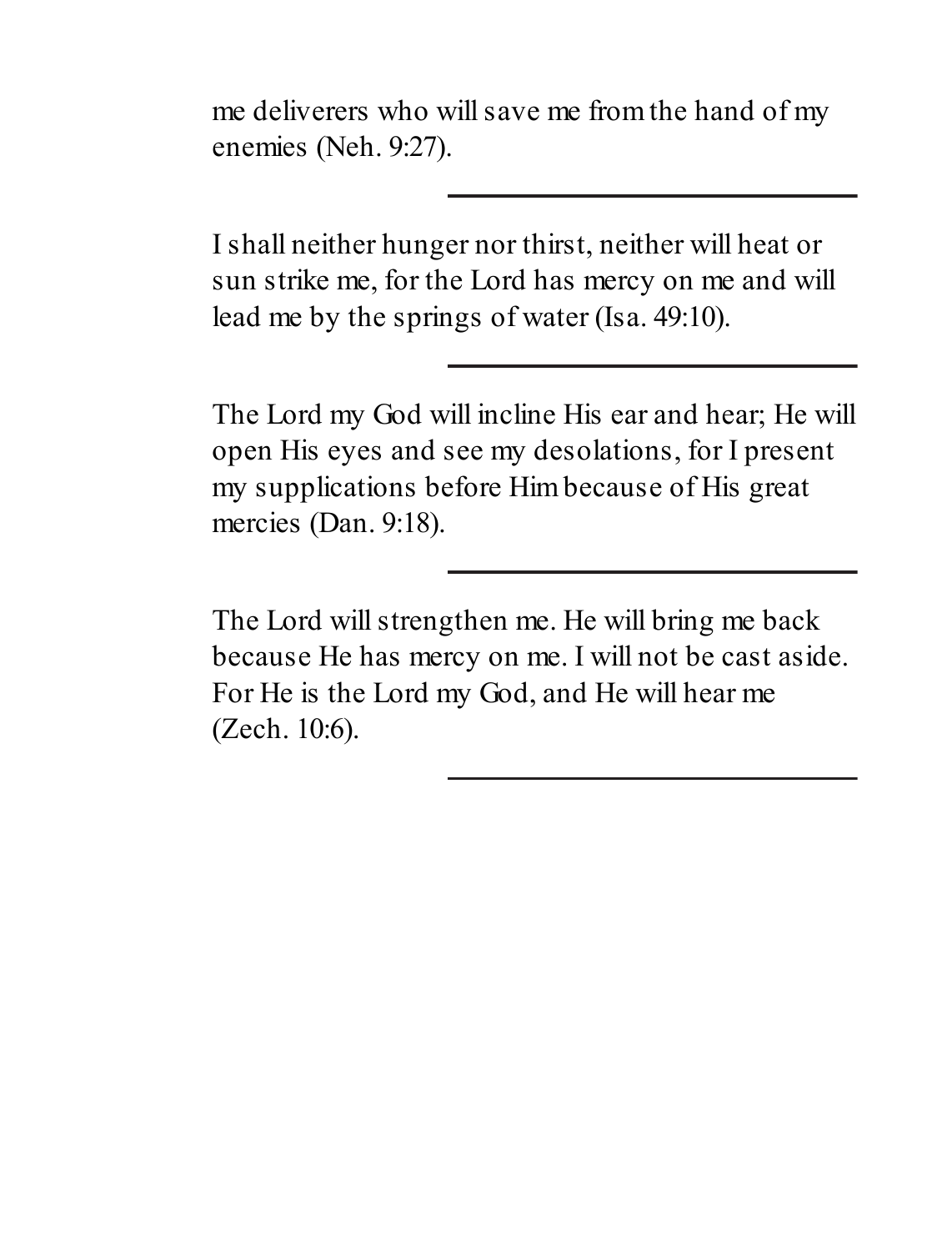#### [CHAPTER](#page-4-8) 2

#### <span id="page-31-0"></span>[DELIVERANCE](#page-4-8) IS THE CHILDREN'S BREAD

*Let the children be filled first, for it is not good to take the children's bread and throw it to the little dogs.*

 $-M$ ARK 7:27

 $T_{\text{HE MINSTRY OF}}$  deliverance is an essential part of every church and every believer's life. It should be incorporated into every fellowship and embraced by all believers. The ministry of deliverance willstrengthen you and prepare you for a greater manifestation of God's power. We need not fear a *valid* deliverance ministry.

Deliverance is fromGod and is part of the blessing of being in covenant with Him. It only destroys what is of the devil; it never destroys what is of the Holy Spirit. Since deliverance is a work of the Holy Spirit, it builds up the saints and edifies the church. It tears down the strongholds of the enemy, but builds up the work of God.

#### SPIRITUAL [MALNUTRITION](#page-4-9)

<span id="page-31-1"></span>And behold, a woman of Canaan came fromthat region and cried out to Him, saying, "Have mercy on me, O Lord, Son of David! My daughter is severely demon-possessed." . . . But He answered and said, "It is not good to take the children's bread and throw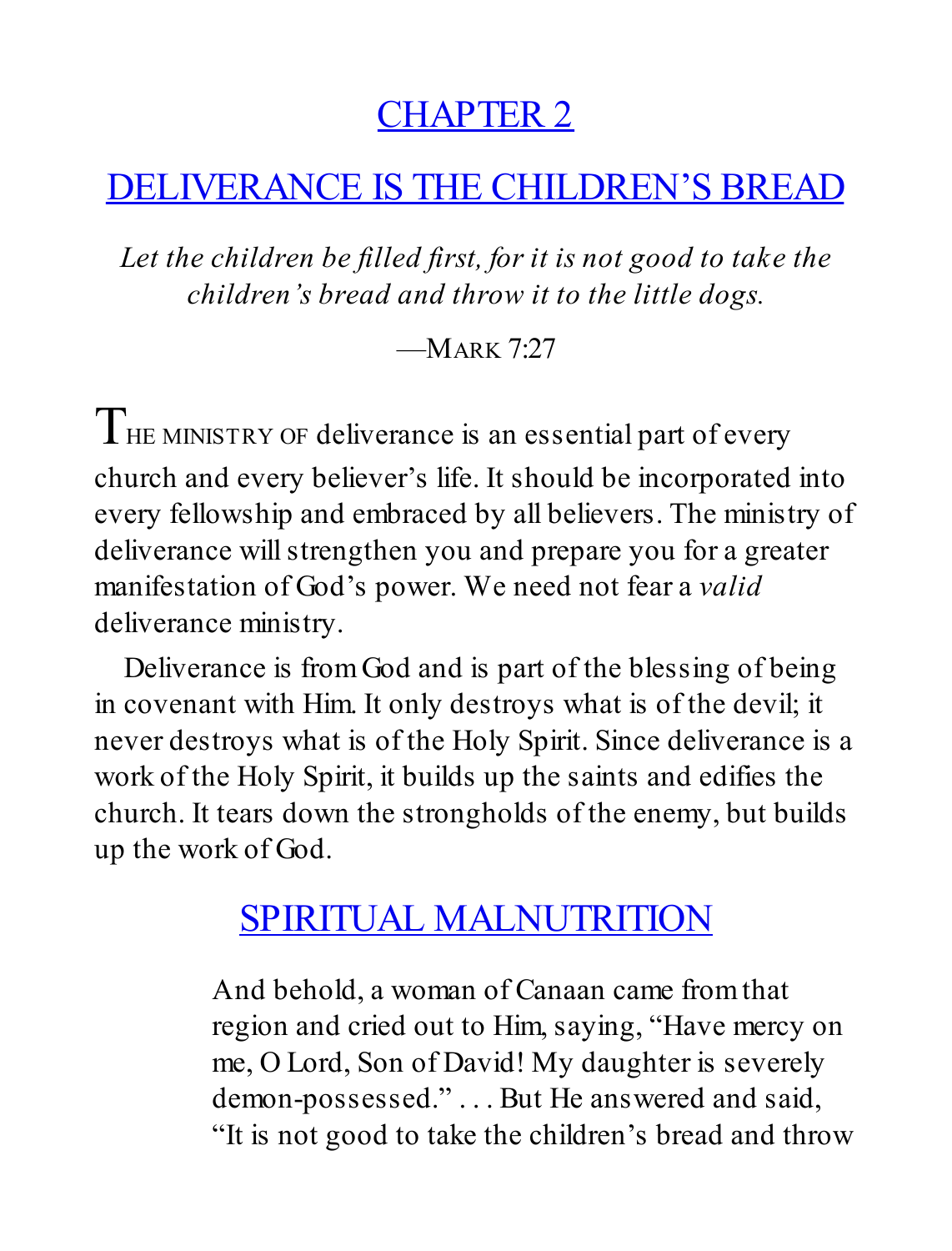it to the little dogs."

—MATTHEW 15:22, 26

The woman was a Greek, a Syro-Phoenician by birth, and she kept asking Himto cast the demon out of her daughter. But Jesus said to her, "Let the children be filled first, for it is not good to take the children's bread and throw it to the little dogs."

—MARK 7:26–27

In both of these Scripture references Jesus refers to deliverance as "the children's bread." The three words contain a revelation concerning the importance of deliverance ministry. Deliverance is bread for the children of God. It is part of the spiritual diet fromwhich every believer has a right to partake. When deliverance is not part of a believer's (or group of believers) diet, the result is spiritual malnutrition. I am convinced there are multitudes who are spiritually malnourished because they are not receiving the children's bread.

*Bread*, simply defined, is food or sustenance. *Sustenance* is defined as "a means of support, maintenance, or subsistence . . . the state of being sustained . . . something that gives support, endurance, or strength."<sup>[1](#page-170-0)</sup> Christians need bread to endure. Without such, there will be fainting and weakness. The reason why so many believers are weak and fainting is because they have not received deliverance, which is the children's bread.

Both Matthew and Mark record the saying of Jesus: "the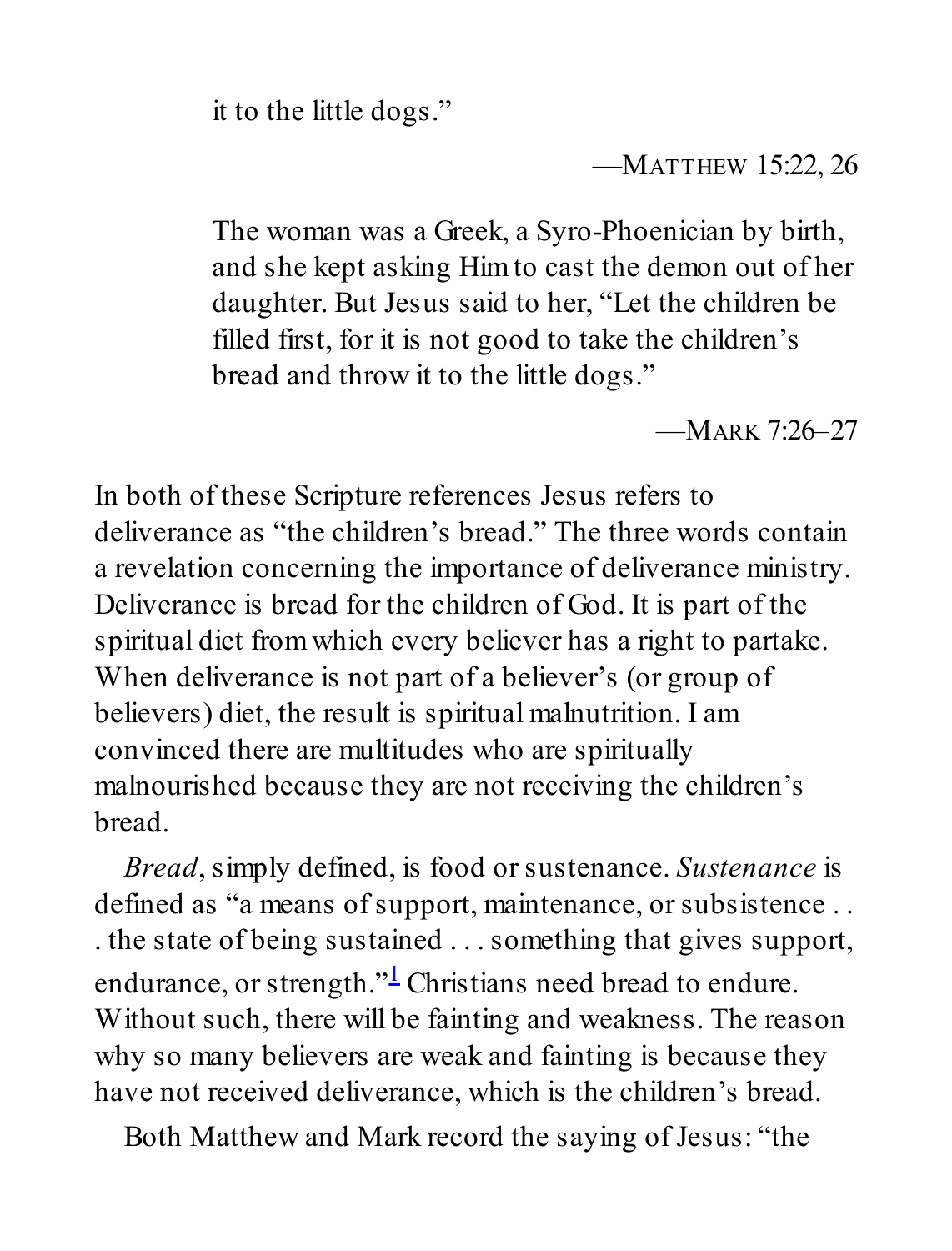children's bread." However, several of Mark's words give us additional insight: "Let the children be filled first." The word *filled* also means to be satisfied. Just as the natural appetite cannot be satisfied without bread, the spiritual appetite cannot be satisfied without deliverance. The church has been trying to bring deliverance to the world while ignoring the words of Jesus: "Let the children be filled first" (Mark 7:27). In other words, we cannot bring successful deliverance to the world until we bring it to the church and we ourselves are delivered!

Bread is not a luxury food. It is a *staple food*. A *staple* is defined as "something having widespread and constant use or appeal, the sustaining or principal element."<sup>[2](#page-170-1)</sup> When we refer to something as being principle, we are saying it is a matter, or thing, of primary importance. *Principal* is defined as "most important, consequential, or influential: chief."<sup>[3](#page-170-2)</sup>

Since bread is a staple food and since deliverance is called "the children's bread," then we can conclude that deliverance is of primary importance to the life of the believer. It is a sustaining or principal element of our spiritual diet.

> He causes the grass to grow for the cattle, and vegetation for the service of man, that he may bring forth food fromthe earth, and wine that makes glad the heart of man, oil to make his face shine, and *bread which strengthens man's heart*.

> > —Psalm104:14–15, EMPHASIS ADDED

Bread strengths the heart. The Berkeley translation says,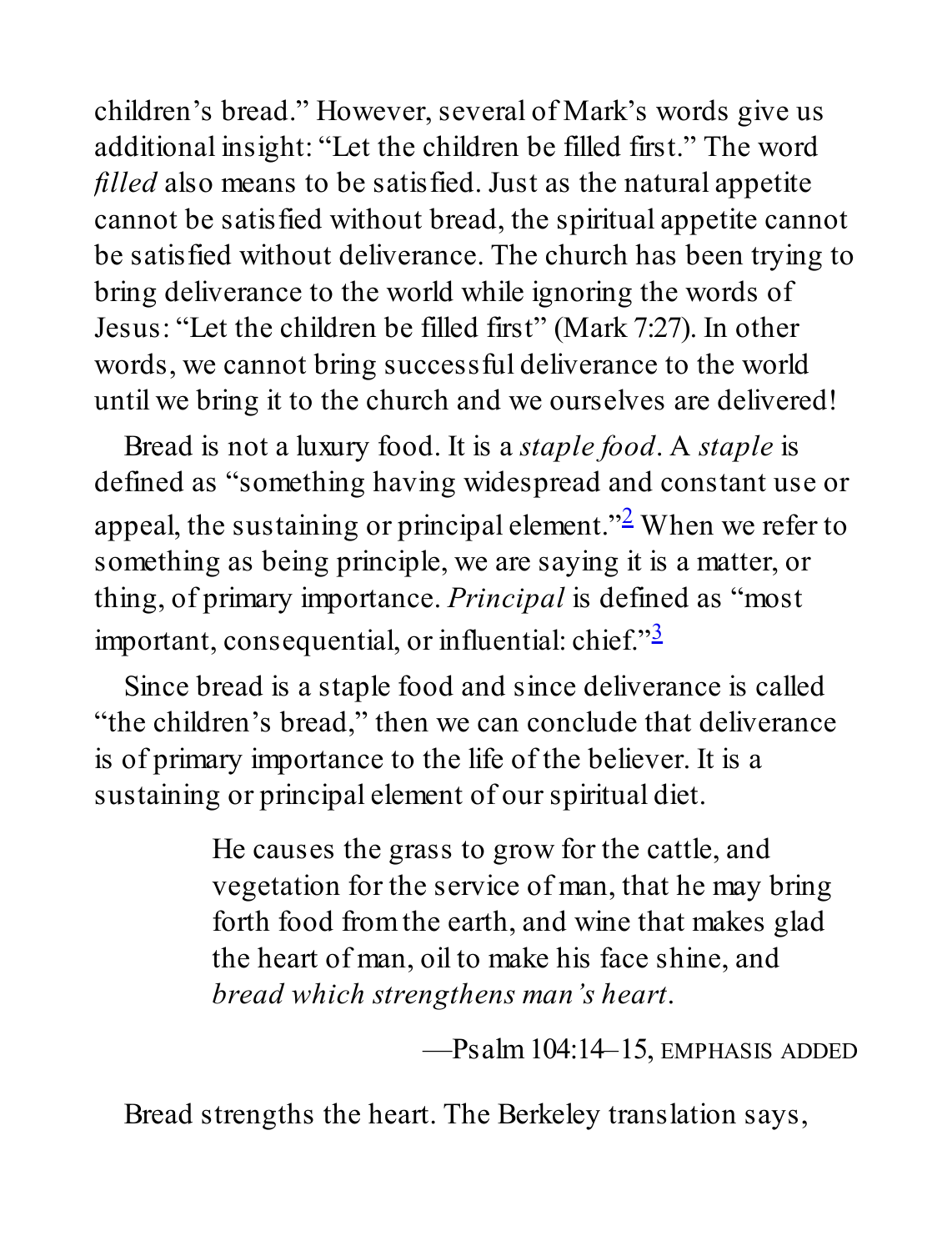"and bread to improve man's health." Deliverance will certainly improve your health. You will not be healthy without partaking of this bread. The JerusalemBible says, "and bread to make themstrong." Bread makes us strong. A lack of bread produces weakness, which is the result of malnutrition. The Harrison translation says, "with bread also, to refresh the human body." [4](#page-170-3)

Every believer needs a refreshing. Deliverance, as part of the diet of any believer, will cause health, strength, and refreshing to come into the lives of those who partake of the children's bread.

#### FEED THE [FLOCK](#page-4-10)

<span id="page-34-0"></span>The elders who are among you I exhort, I who ama fellow elder and a witness of the sufferings of Christ, and also a partaker of the glory that will be revealed: Shepherd the flock of God which is among you, serving as overseers, not by compulsion but willingly, not for dishonest gain but eagerly.

 $-1$  PETER 5:1-2

Take heed therefore unto yourselves, and to all the flock, over the which the Holy Ghost hath made you overseers, *to feed the church of God*, which he hath purchased with his own blood.

—ACTS 20:28, KJV, EMPHASIS ADDED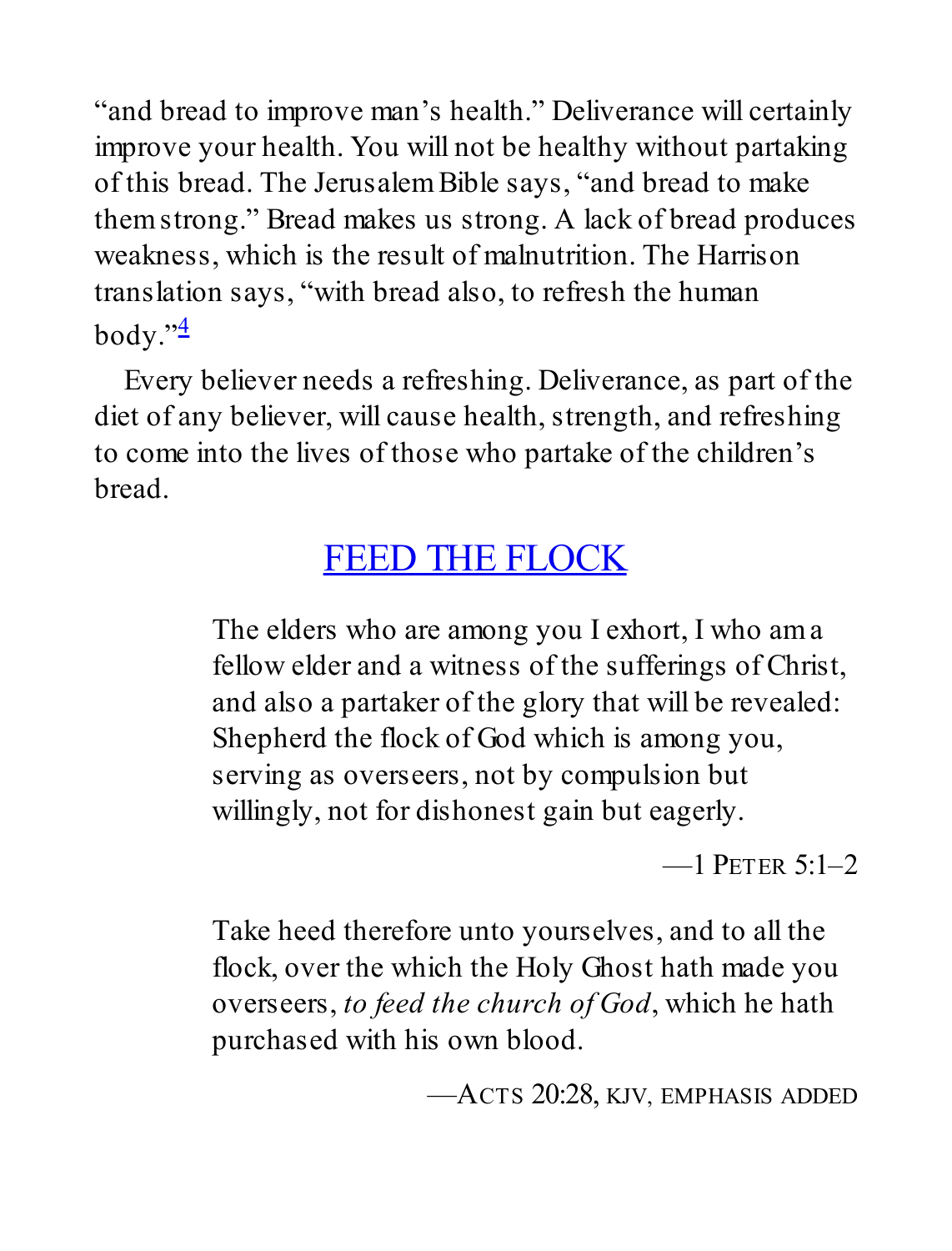The Bible in Basic English translates Acts 20:28 this way: "to give food to the church of God."

Since deliverance is the children's bread and the elders are commanded to feed the flock, then it is the responsibility of the pastors to minister and teach deliverance to the church of God.

Most pastors have been taught that feeding the church is simply preaching and teaching the Word of God. Most churches conduct Bible studies and preach sermons on Sundays as ways to feed the flock of God. However, there are many believers who have heard sermons, attended many Bible studies, and are still not satisfied.

They go fromchurch to church and fromconference to conference with "itching ears" trying to be filled by hearing another message. Although I believe that preaching and teaching are a major part of feeding the flock, I maintain that if deliverance is not a vital part of a church's ministry, the flock is not being properly fed.

In other words, preaching and teaching are a part of feeding the flock, but without deliverance, the feeding is incomplete. Feeding the church of God is more than sermons and Bible studies. If deliverance is the children's bread, then pastors are guilty of not adequately feeding the flock if they have neglected deliverance.

> And the word of the LORD came to me, saying, "Son of man, prophesy against the shepherds of Israel, prophesy and say to them, 'Thus says the Lord God to the shepherds: "Woe to the shepherds of Israel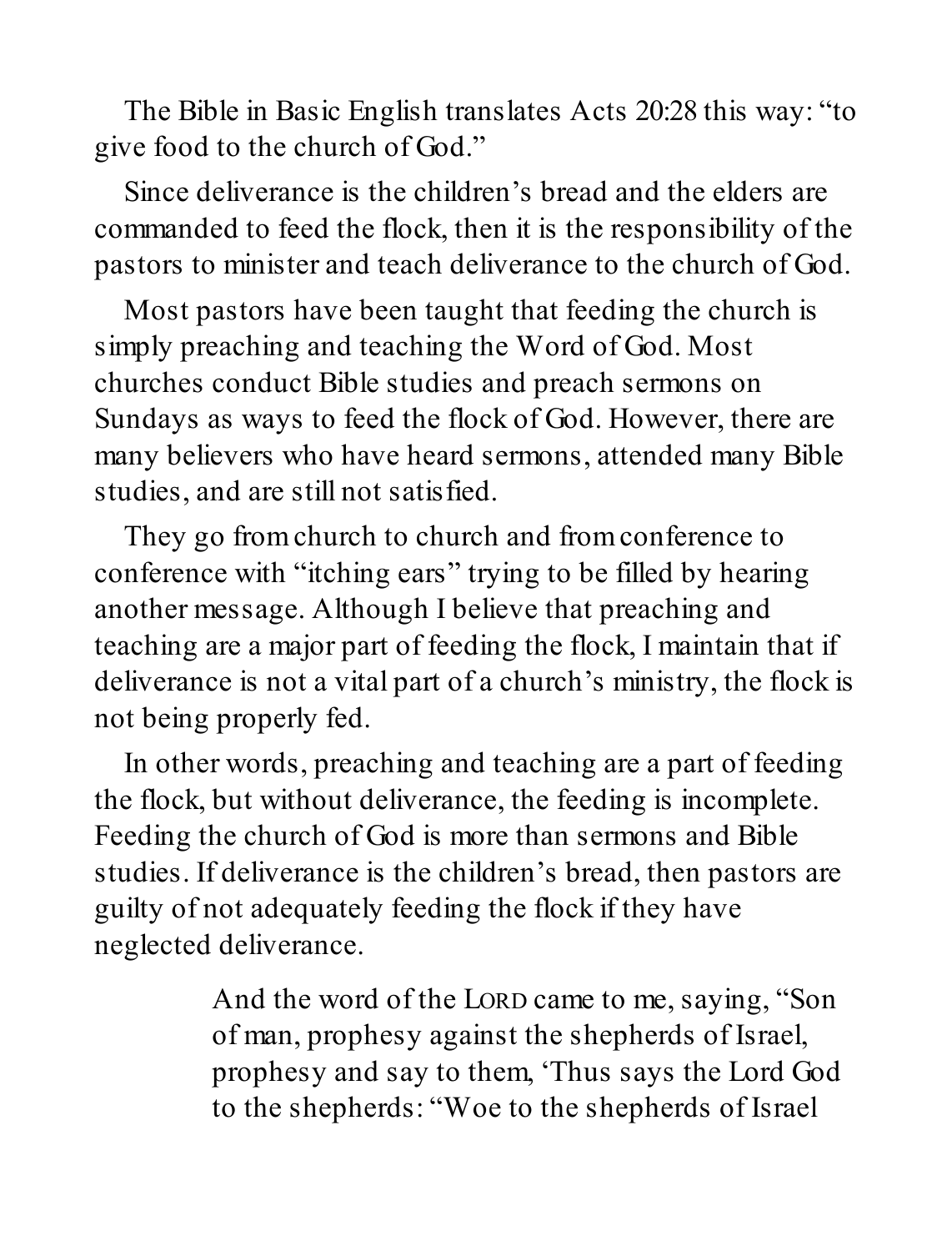who feed themselves! Should not the shepherds feed the flocks?"""

 $-$ EZEKIEL 34:1-2

Ezekiel gives a prophetic word against the shepherds who do not feed the flock. He pronounced a "woe" unto them. A woe is calamity and trouble coming upon the one over whomit is pronounced. Pastors who neglect to minister deliverance to the flock, providing for thembread, are in danger of the judgment of God. This is a sobering word when you consider that deliverance is a part of feeding the flock.

> You eat the fat and clothe yourselves with the wool; you slaughter the fatlings, but you do not feed the flock. The weak you have not strengthened, nor have you healed those who were sick, nor bound up the broken, nor brought back what was driven away, nor sought what was lost; but with force and cruelty you have ruled them.

> > $-$ EZEKIEL 34:3-4

This is obviously a reference to neglecting to minister deliverance to the people of God. Instead, the Lord points out the force and cruelty with which the flock has been treated. This is a reference to religious control and domination. The judgment of the Lord comes upon the shepherds who have not fed the flock but instead ruled themwith harshness and severity.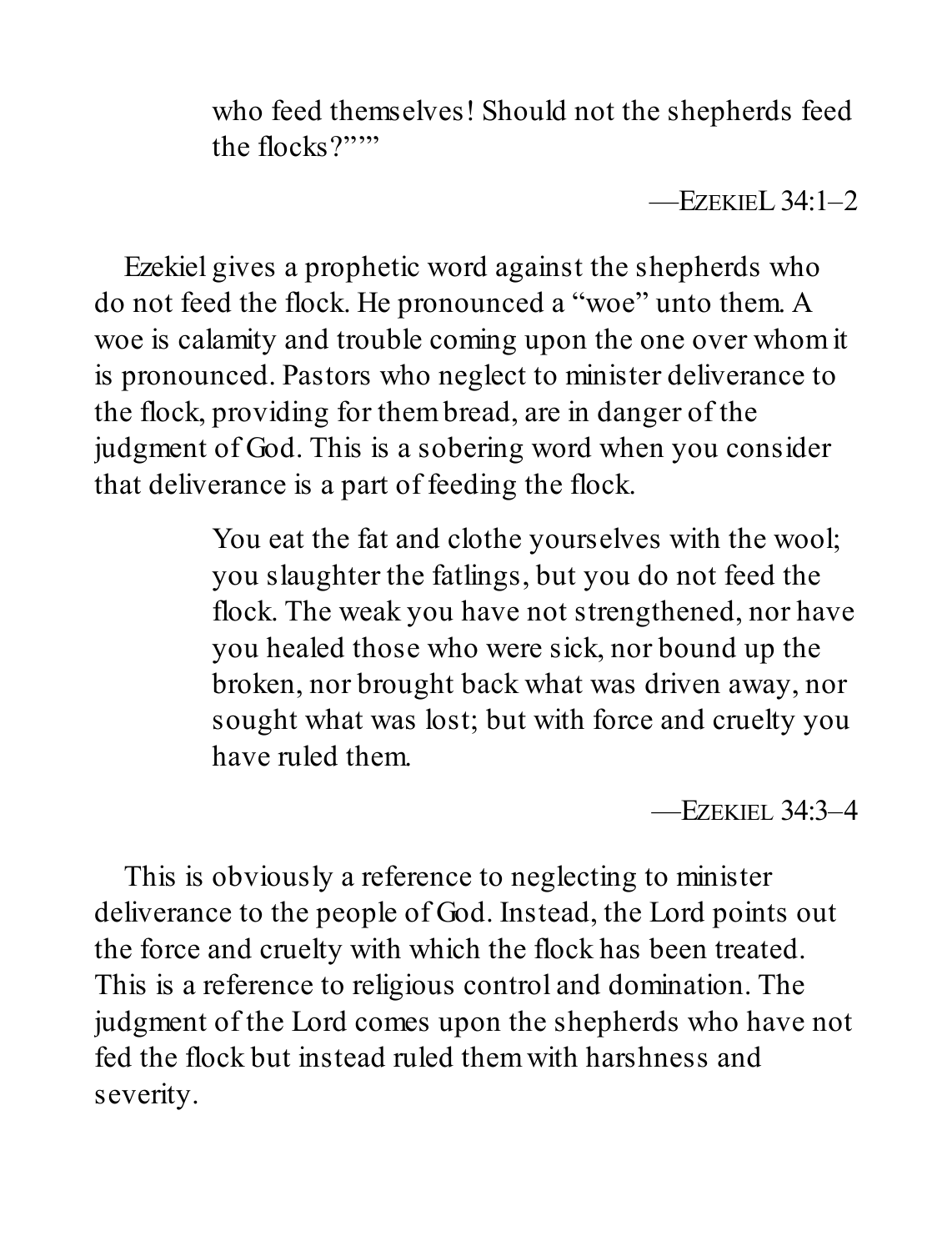## GATHERING VS. [SCATTERING](#page-4-0)

So they were scattered because there was no shepherd; and they became food for all the beasts of the field when they were scattered.

—EZEKIEL 34:5

The result of spiritual neglect fromthe shepherds of God's people: they are scattered. Could the neglect of deliverance cause the Lord's people to be scattered? The answer is a resounding yes!

In order to see this more clearly, I want to call your attention to the statement of our Lord Jesus in the Gospel of Matthew: "He who is not with Me is against Me, and he who does not gather with Me scatters abroad" (Matt. 12:30).

The context of these words spoken by our Lord are in reference to deliverance. The Pharisees had accused Himof casting out devils by Beelzubub, the prince of the devils (v. 24). Jesus responds by saying that He was casting out devils by the Spirit of God (v. 28). He then makes this statement: " . . . he who does not gather with Me scatters abroad" (v. 30). Jesus identifies deliverance as a gathering ministry. Those who oppose it are actually scattering.

This is exactly what Ezekiel prophesied to the shepherds. They had not fed the flock, and the result—they were scattered. Deliverance, the children's bread, causes the flock to gather; opposition to the ministry of deliverance causes them to scatter.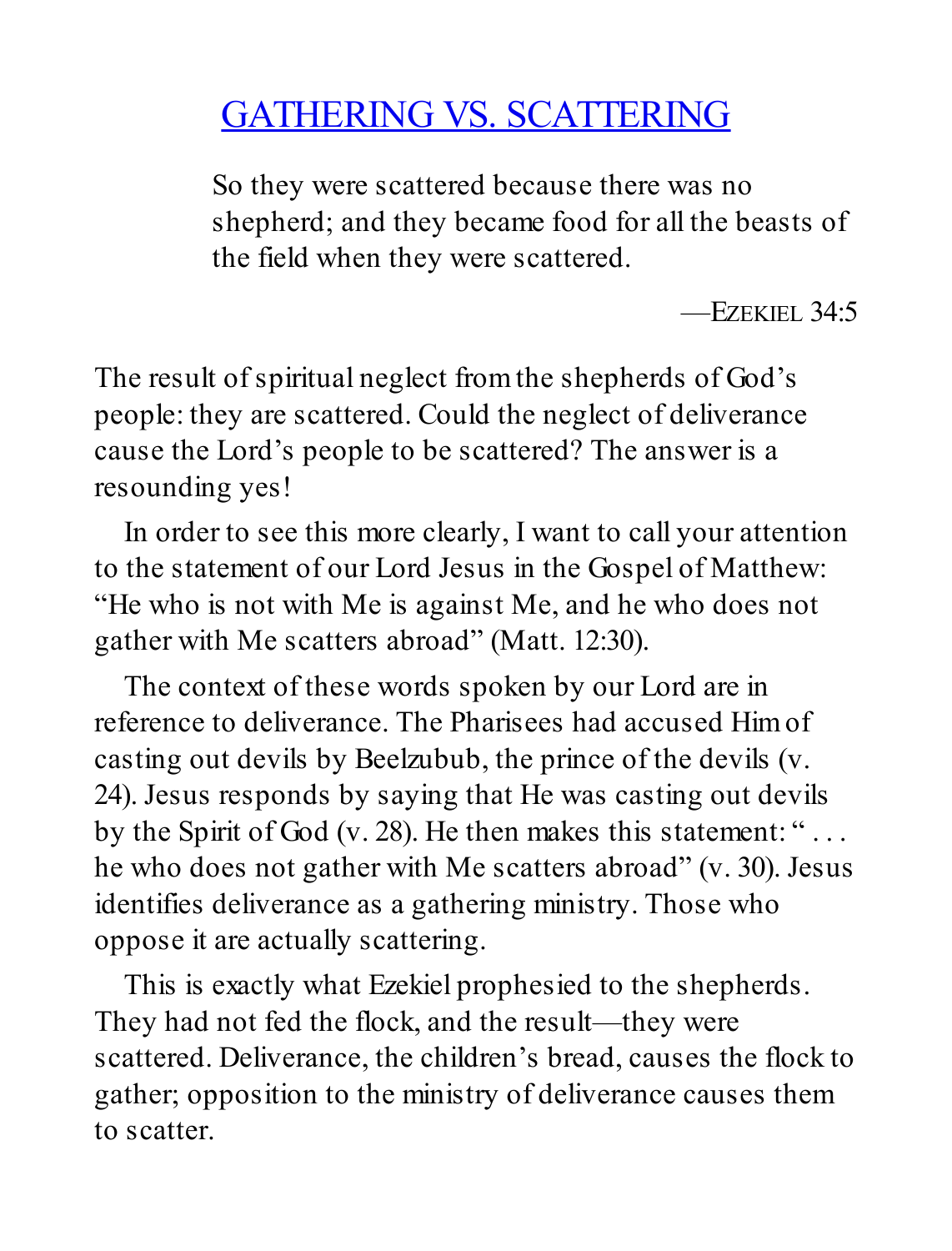The people of God become prey to all the beasts of the field. Beasts represent evilspirits. Evilspirits actually feast upon the flocks because they have no shepherds feeding themwith the bread of deliverance.

> My sheep wandered through all the mountains, and on every high hill; yes, My flock was scattered over the whole face of the earth, and no one was seeking or searching for them.

> > —EZEKIEL 34:6

When sheep don't receive deliverance, they will end up wandering and being scattered upon all the face of the earth. They will end up being a prey to the beasts of the field. The point to note is that the Lord does not blame the sheep; He places the responsibility on the shepherds.

I have often said that when the Lord sees His sheep in this condition, He looks for the shepherd. The shepherd is the one responsible for the condition of the flock. The shepherd is responsible to feed the flock and protect themfromthe ravages of the enemy.

> Therefore, you shepherds, hear the word of the LORD: "As I live," says the Lord God, "surely because My flock became a prey, and My flock became food for every beast of the field, because there was no shepherd, nor did My shepherds search for My flock, but the shepherds fed themselves and did not feed My flock."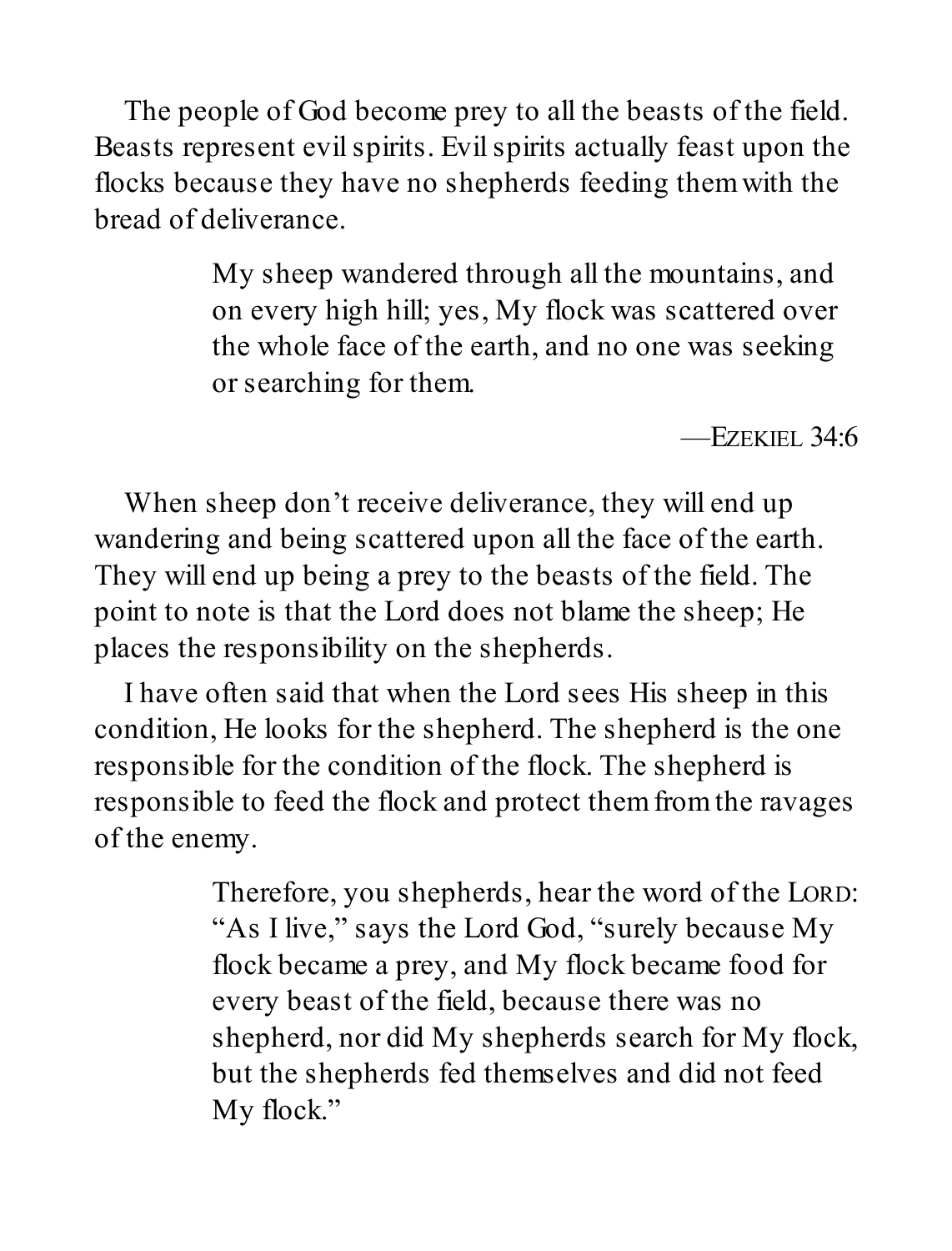## THE LORD IS YOUR [SHEPHERD](#page-4-1)

When you are malnourished, you are susceptible to sickness, disease, and other attacks upon the body and mind. Infection and disease often invade the body because it is too weak to fight off sickness. This is also true in the realmof the spirit.

When you don't have a proper spiritual diet, you are vulnerable to infection. You become vulnerable and susceptible to demonic attack. You become a victimof the wiles and schemes of the devil. This is why deliverance must be a part of your spiritual diet.

You must partake of the children's bread if you are to be strong enough to ward off the attacks of the enemy. The enemy will prey upon any weakness that results fromspiritual malnutrition.

But don't lose hope if your church is not a church that operates in deliverance. The Lord has promised to rescue you and visit you with His presence. He will be your shepherd. (See Psalm 23.) You will not be left wanting for the vital sustenance of deliverance and protection fromthe attacks of the enemy.

> Therefore, O shepherds, hear the word of the LORD! Thus says the Lord God: "Behold, I amagainst the shepherds, and I will require My flock at their hand; I will cause themto cease feeding the sheep, and the shepherds shall feed themselves no more; for I will deliver My flock fromtheir mouths, that they may no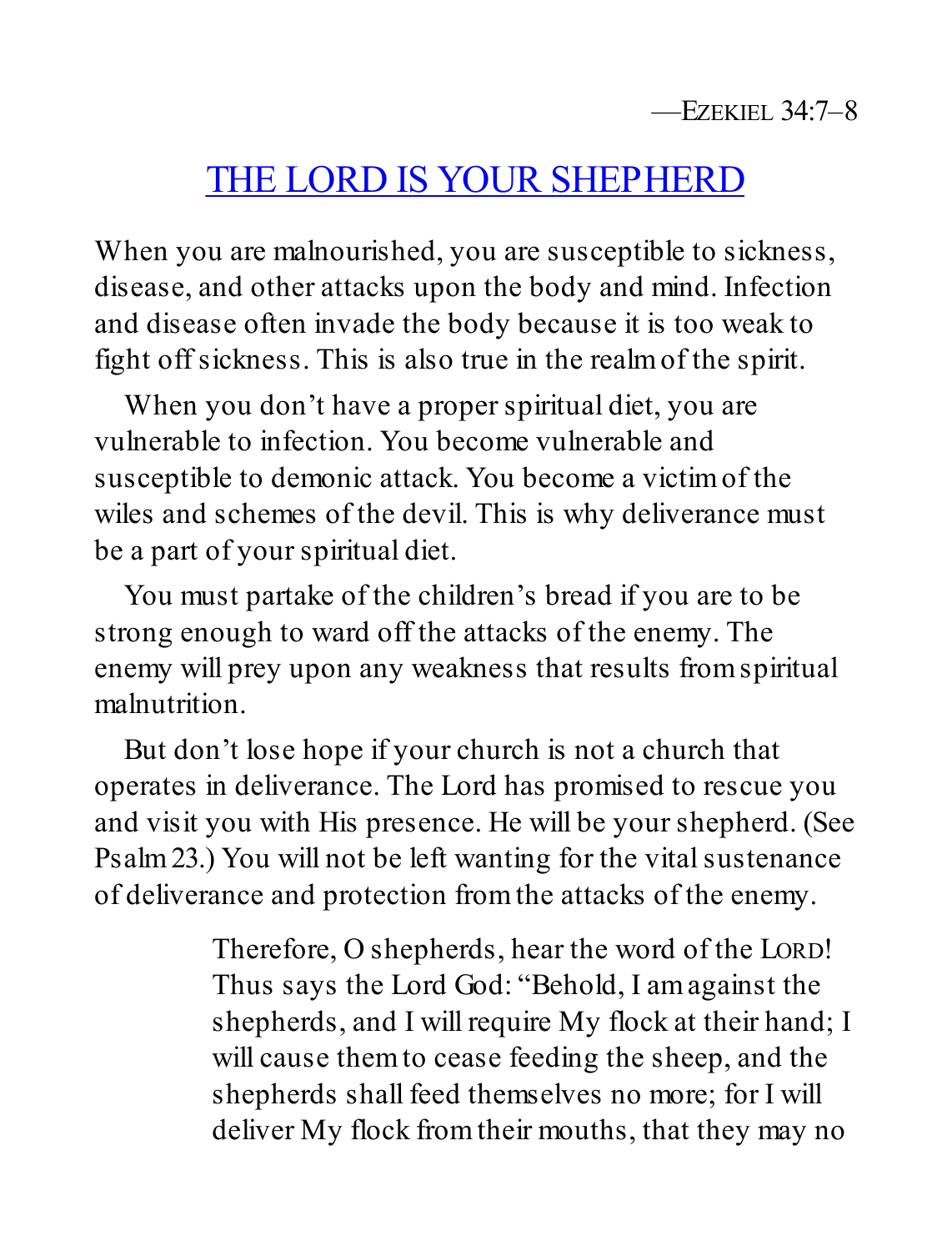longer be food for them."

—EZEKIEL 34:9–10

The New English Bible says, "I will rescue my sheep from their jaws." The Moffat translation says, "I will rescue my flock fromtheir greed." Since the shepherds did not feed the flock, the Lord will demand His flock back fromthem. He will rescue you Himself.

> Then she arose with her daughters-in-law that she might return fromthe country of Moab, for she had heard in the country of Moab that the LORD *had visited His people by giving them bread*.

> > —RUTH 1:6, EMPHASIS ADDED

The LORD will personally visit you and give you the bread of deliverance. He has seen your famine, and He will have mercy upon you by sending deliverance, the children's bread. This is the day of visitation.

> Blessed is the Lord God of Israel, for He has visited and redeemed His people, and has raised up a horn of salvation for us in the house of His servant David.

> > —LUKE 1:68–69

When visitation comes, deliverance (a horn of salvation) comes. When visitation comes, you will receive bread. You will be filled and satisfied. You will never truly be satisfied apart froma visitation of the Lord.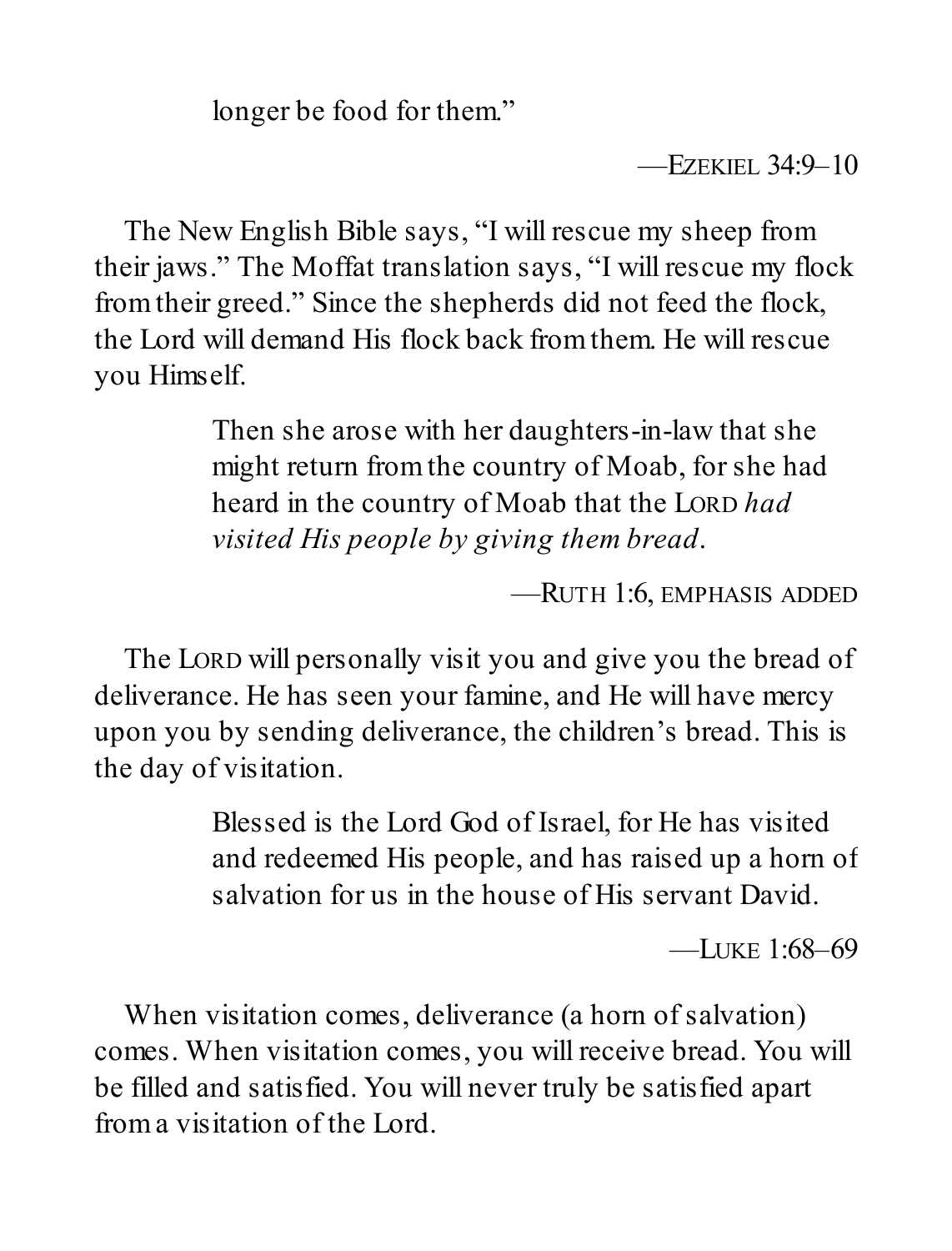So will I seek out My sheep and deliver themfromall the places where they were scattered on a cloudy and dark day. And I will bring themout fromthe peoples and gather themfromthe countries, and will bring themto their own land; I will feed themon the mountains of Israel, in the valleys and in all the inhabited places of the country. I will feed themin good pasture . . . there they shall lie down in a good fold.

—EZEKIEL 34:12–14

The Lord promises to visit you and give you bread. He will feed you in good pastures. There shall you lie in a good fold. The Lord is bringing you out of a bad fold and into a good fold where you can receive bread. He will visit you in the places where you have been driven and scattered and bring you back to lie down in green pastures. He willseek you out and visit you.

## BALANCE BETWEEN [DELIVERANCE](#page-4-2) AND THE WORD

But He answered and said, "It is written, 'Man shall not live by bread alone, but by every word that proceeds fromthe mouth of God.'"

—MATTHEW 4:4

Since I have used bread as a picture of deliverance, I want to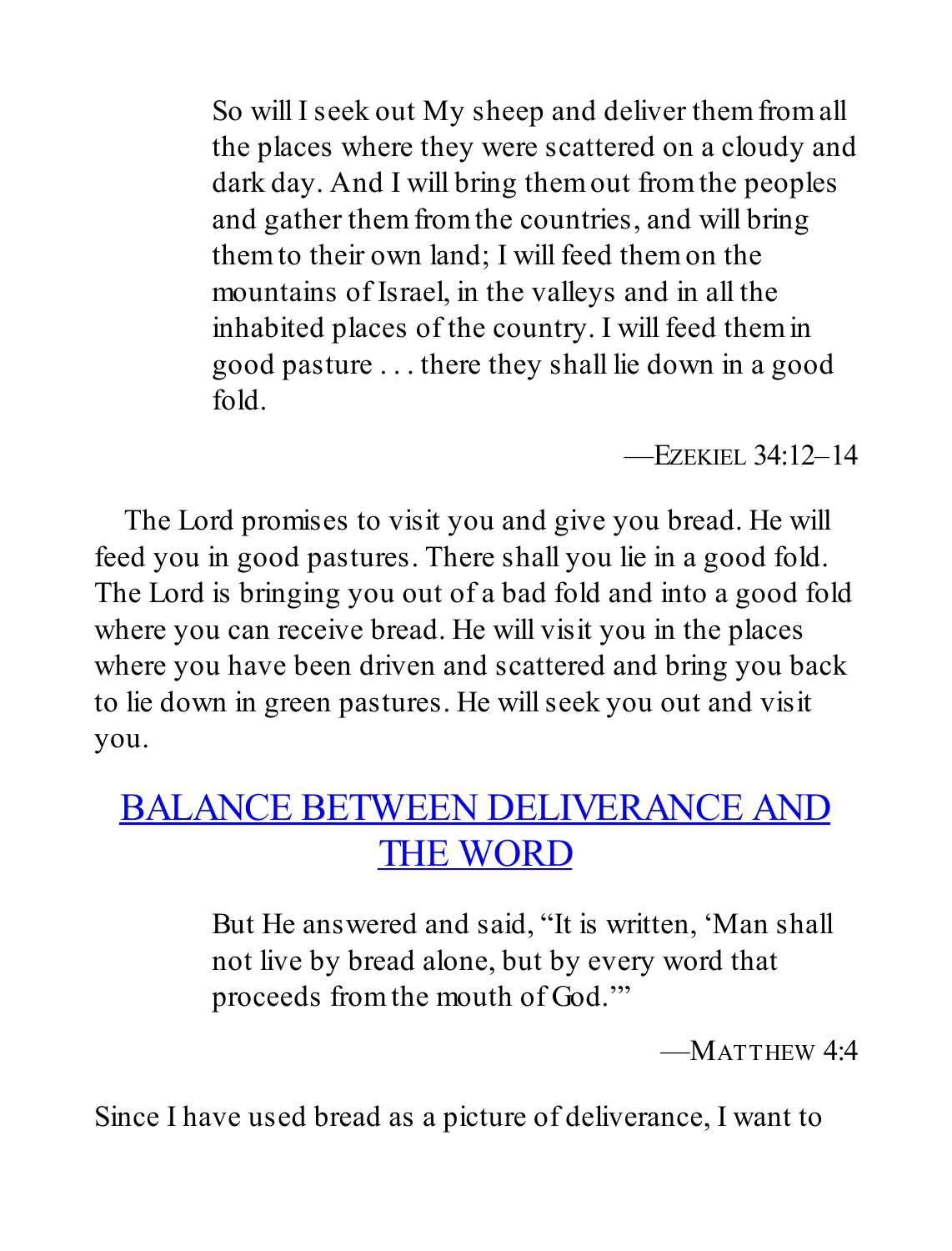reiterate that deliverance is a vital part of a believer's spiritual diet. Without deliverance you will be lacking in your diet, becoming spiritually malnourished. However, I must emphasize that deliverance, although a vital part, is only a part of being fed.

We cannot live by bread (deliverance) alone, but by every word that proceeds out of the mouth of God. Studying and receiving the Word of God is also a vital part of a proper spiritual diet. This includes anointed preaching and teaching and also prophecy, which is the word of the Lord. We need deliverance, but we also need the Word. We will not be strong without revelation, knowledge, prophesying, and doctrine (1 Cor. 14:6). These, in addition to deliverance, must be components of the diet of God's people.

A diet is defined as habitual nourishment. It is derived from the Greek word *diaita* meaning "manner of living." In other words, this is to be our manner of living.

No matter how many demons are cast out of a person's life, they will return unless the person lives their life in accordance with the Word of God. We need to develop good spiritual habits when it comes to the Word and deliverance.

Prophetic ministry is also an important part of a believer's diet. Prophecy edifies, exhorts, and comforts (1 Cor. 14). The prophetic word builds up the saints. Just as natural foods build up the natural body, so prophecy builds up the spiritual man. Prophecy provides spiritual nourishment to the people of God. Prophecy is a part of "every word that proceeds fromthe mouth of God" (Matt. 4:4).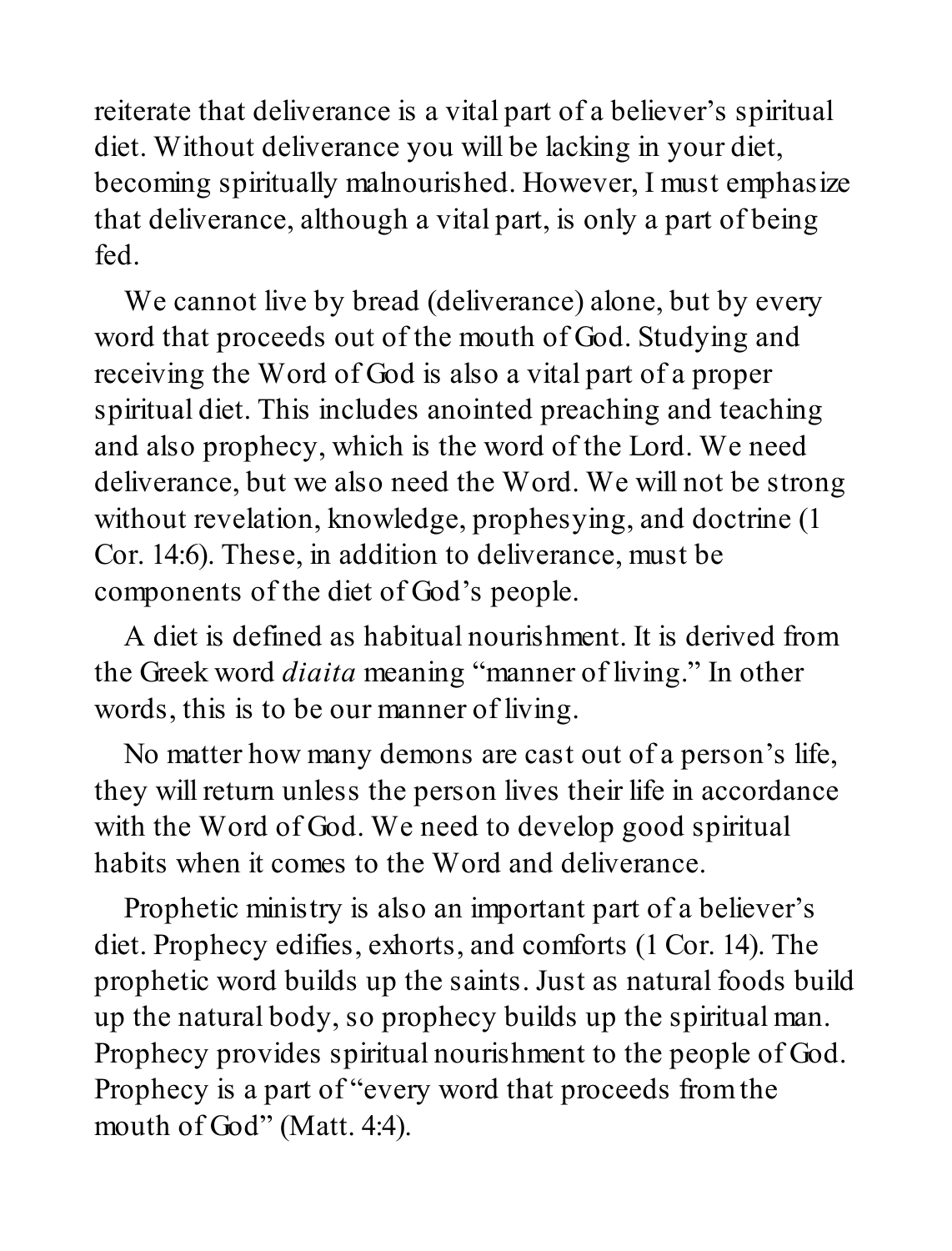In conclusion, a proper diet for every child of God includes anointed preaching, teaching, prophetic ministry, personal Bible study, and deliverance. The result will be healthy, strong, and mature believers and strong local churches. We cannot afford to overemphasize one and deemphasize another. We need themall!

## PRAYERS FOR [DELIVERANCE](#page-4-3)

Keep my soul, and deliver me (Ps. 25:20).

Be pleased, O LORD, to deliver me (Ps. 40:13).

Make haste, O God, and deliver me (Ps. 70:1).

Deliver me in Your righteousness (Ps. 71:2).

Deliver me, O God, out of the hand of the enemy (Ps. 71:4).

Deliver me frommy persecutors (Ps. 142:6).

Deliver me out of great waters (Ps. 144:7).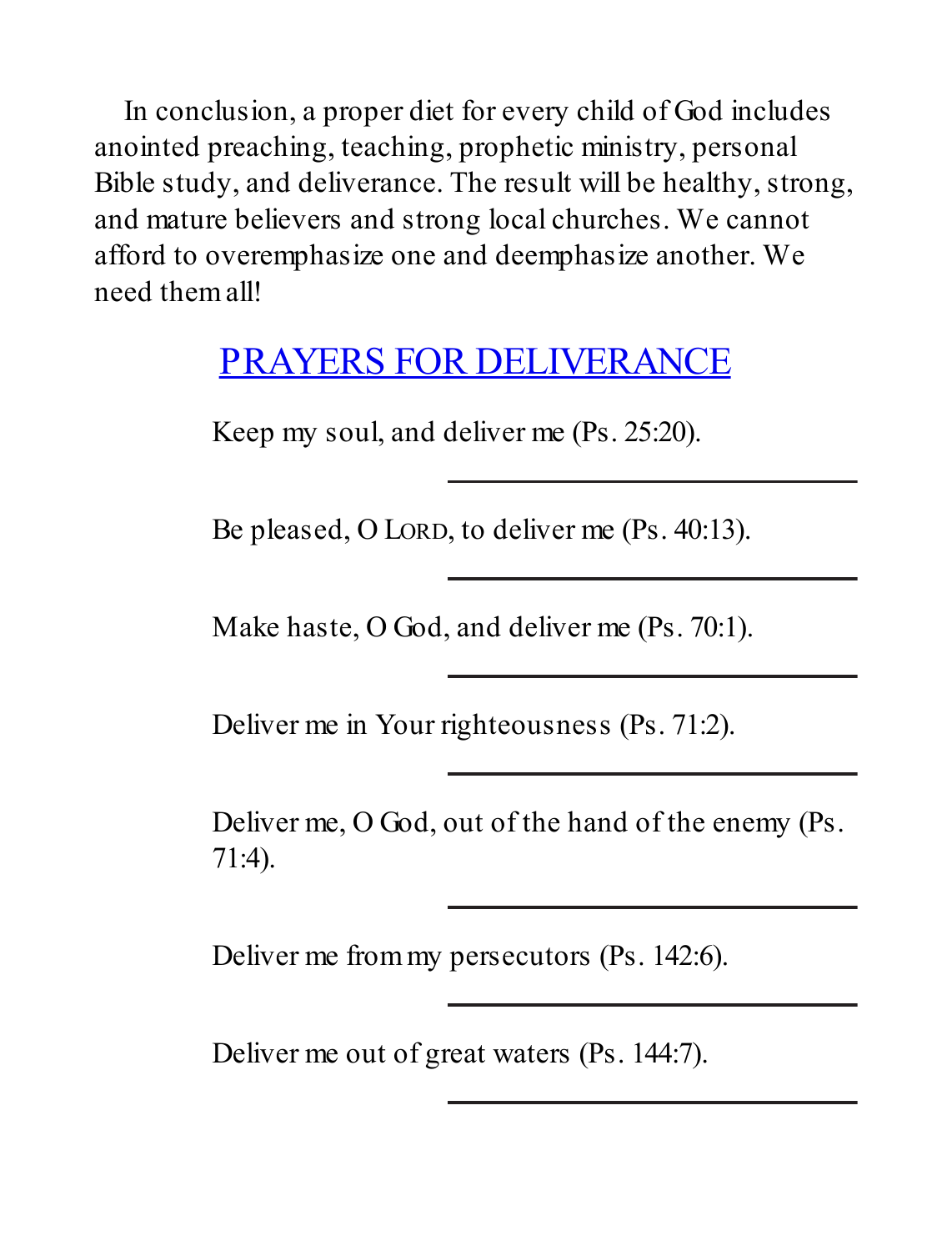Deliver me fromthe oppression of man (Ps. 119:134).

Deliver me according to Your Word (Ps. 119:170).

Deliver my soul fromlying lips and a deceitful tongue (Ps. 120:2).

Deliver me frommy enemies and hide me (Ps. 143:9).

Surround me with songs of deliverance (Ps. 32:7).

Command deliverances for my life (Ps. 44:4).

Deliver me fromall my fears (Ps. 34:4).

Deliver me out of all my trouble (Ps. 54:7).

Deliver me fromthemwho hate me (Ps. 69:14).

Deliver me out of my distresses (Ps. 107:6).

Send Your Word and deliver me out of destruction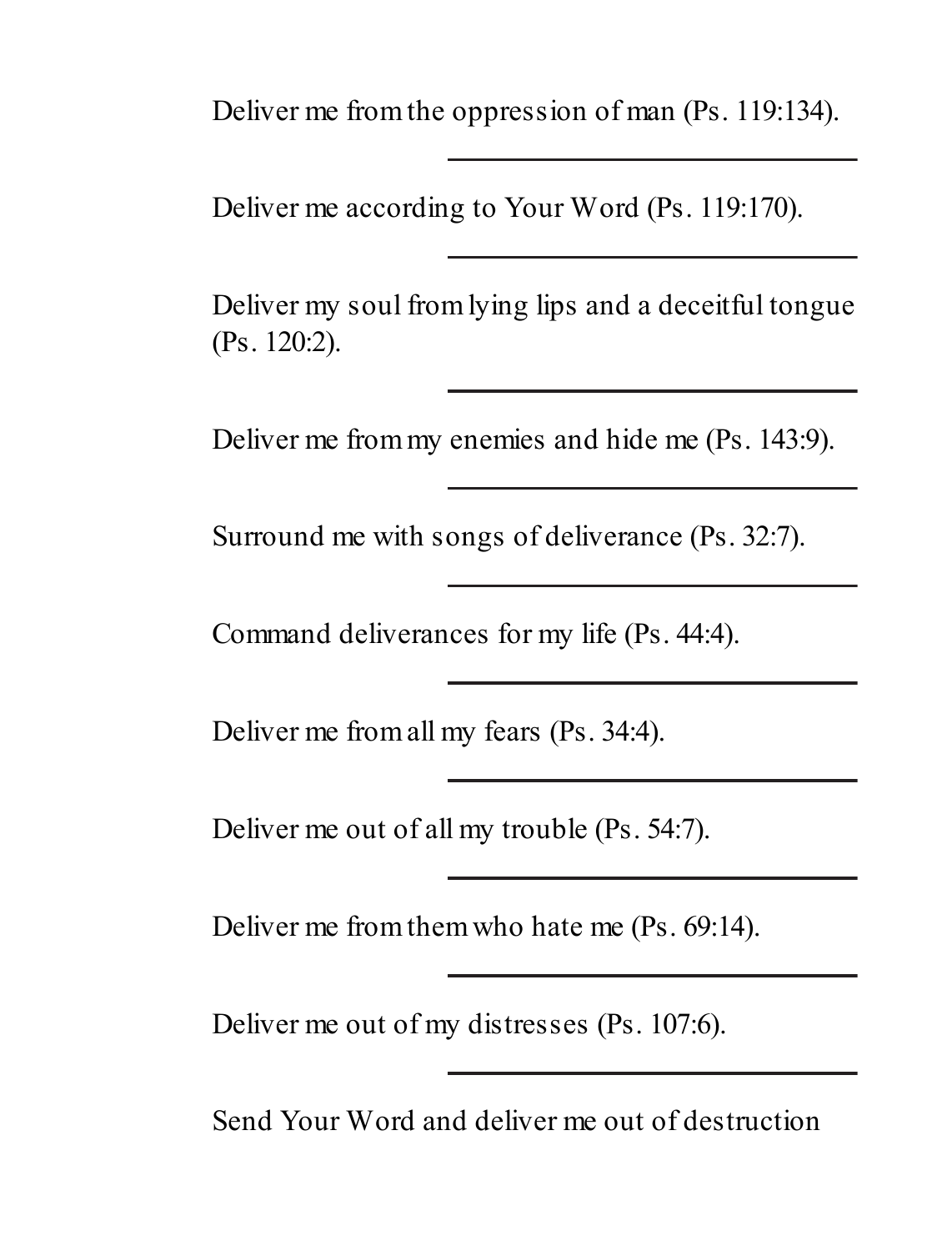(Ps. 107:20).

Deliver my soul fromdeath, my eyes fromtears, and my feet fromfalling (Ps. 116:8).

I call upon the name of Jesus, and I amdelivered (Joel 2:32).

Deliver me fromthe power of the lion (Dan. 6:27).

Through Your knowledge I amdelivered (Prov. 11:9).

Through Your wisdomI amdelivered (Prov. 28:26).

I receive miracles of deliverance for my life (Dan. 6:27).

### PRAYERS FOR [DELIVERANCE](#page-4-4) FROM EVIL

Deliver me fromevil (Matt. 6:13).

I pray that You would keep me fromevil (1 Chron. 4:10).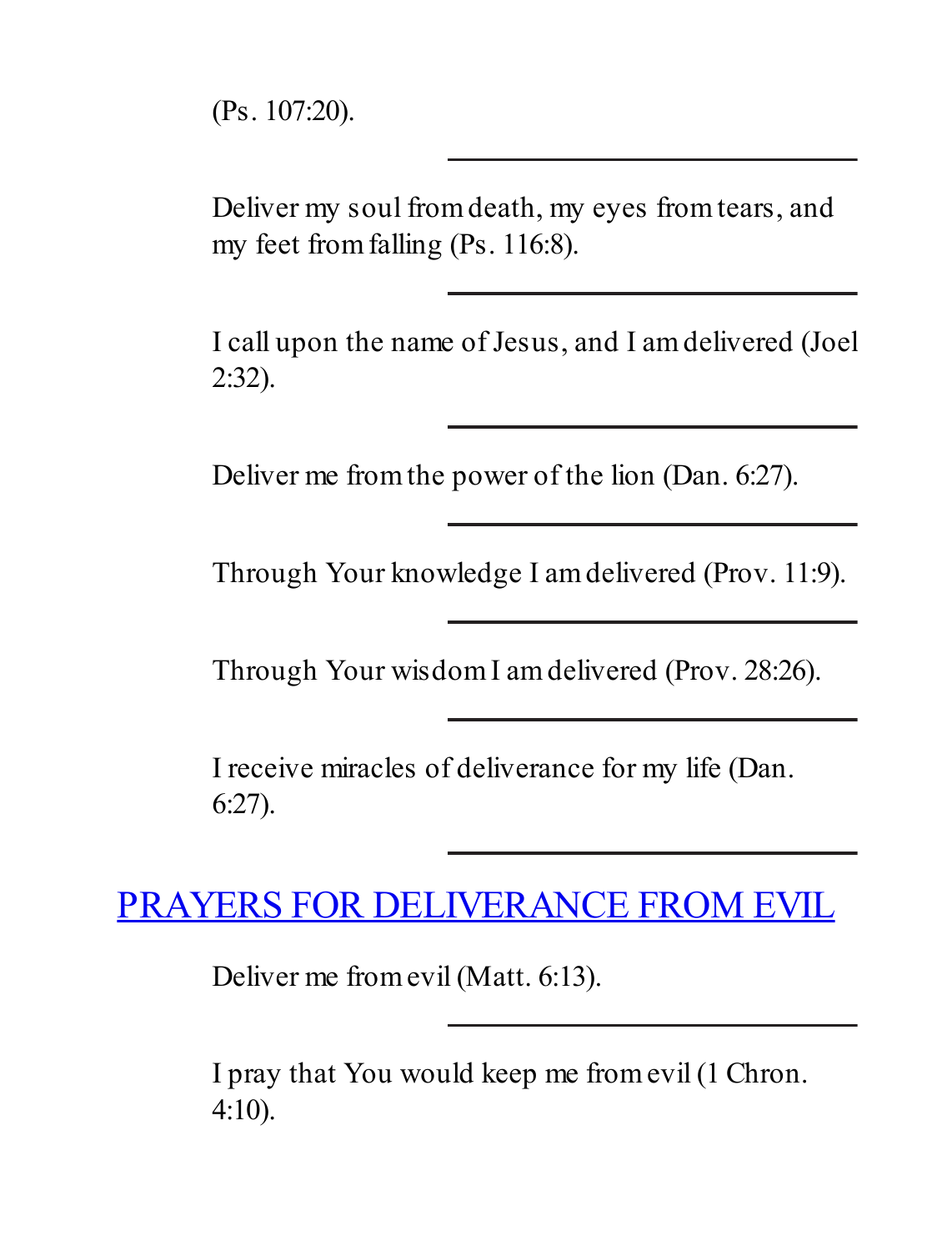No evil will touch me (Job 5:19).

Put to shame those who wish me evil (Ps. 40:14).

Let no evil disease cleave to my body (Ps. 41:8).

I will not be afraid of evil tidings (Ps. 112:7).

I will not be visited with evil (Prov. 19:23).

I refrain my feet fromevery evil way so that I might keep Your Word (Ps. 119:101).

Preserve me fromall evil (Ps. 121:7).

Deliver me fromthe evil man (Ps. 140:1).

Let people be healed of plagues and evil spirits (Luke 7:21).

I pray that You would keep me fromevil (John 17:15).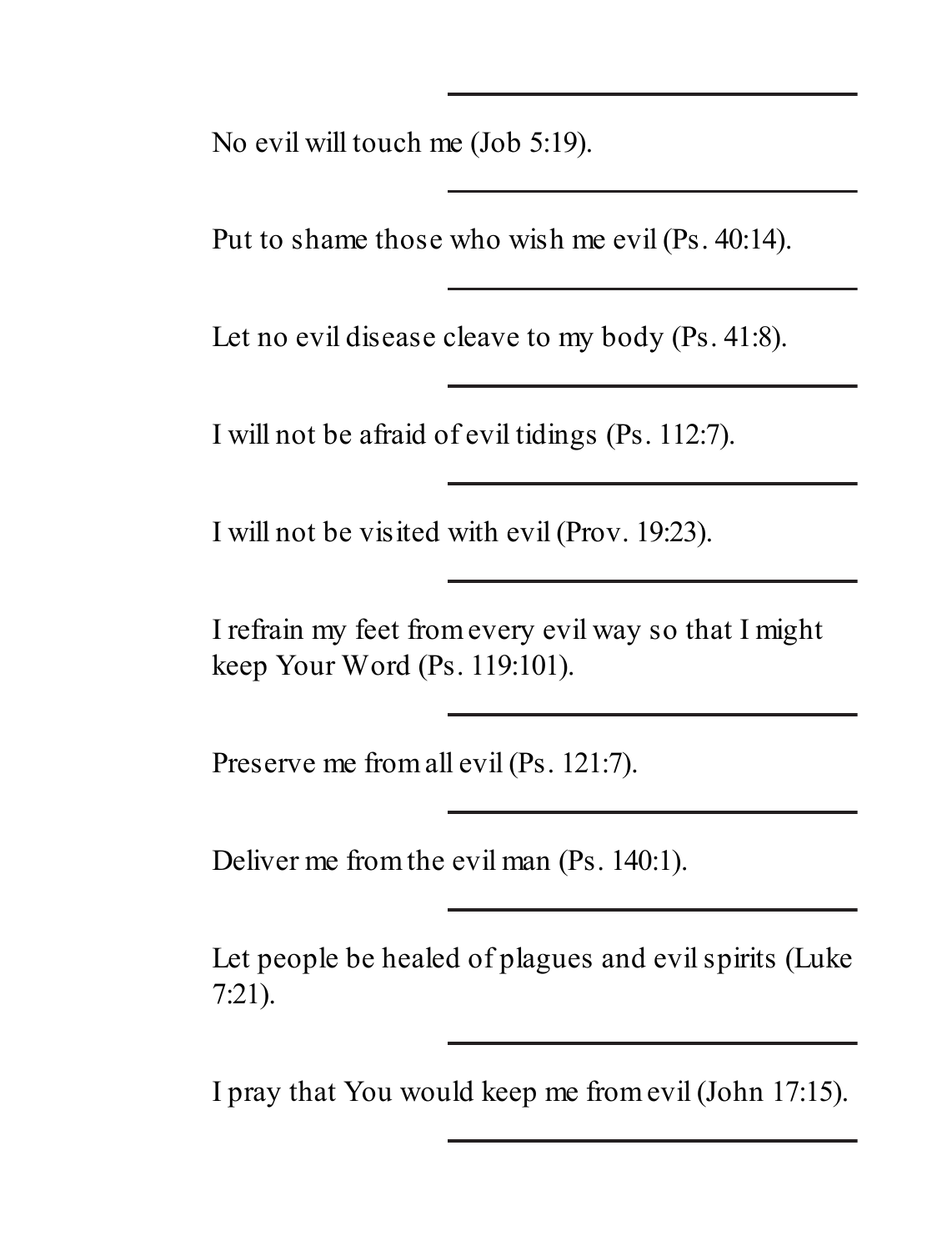Let evilspirits be cast out (Acts 19:12).

I will not be overcome with evil, but I overcome evil with good (Rom. 12:21).

I put on the whole armor of God, that I might stand in the evil day (Eph. 6:13).

I cancel all the plans and forces of evilsent against my life.

Let the works of evil be burned by Your holy fire.

Let men repent of evil and turn to righteousness.

Let no evil be established in my life, but let Your righteousness be established.

I loose myself fromall evildoers and evilsoul ties.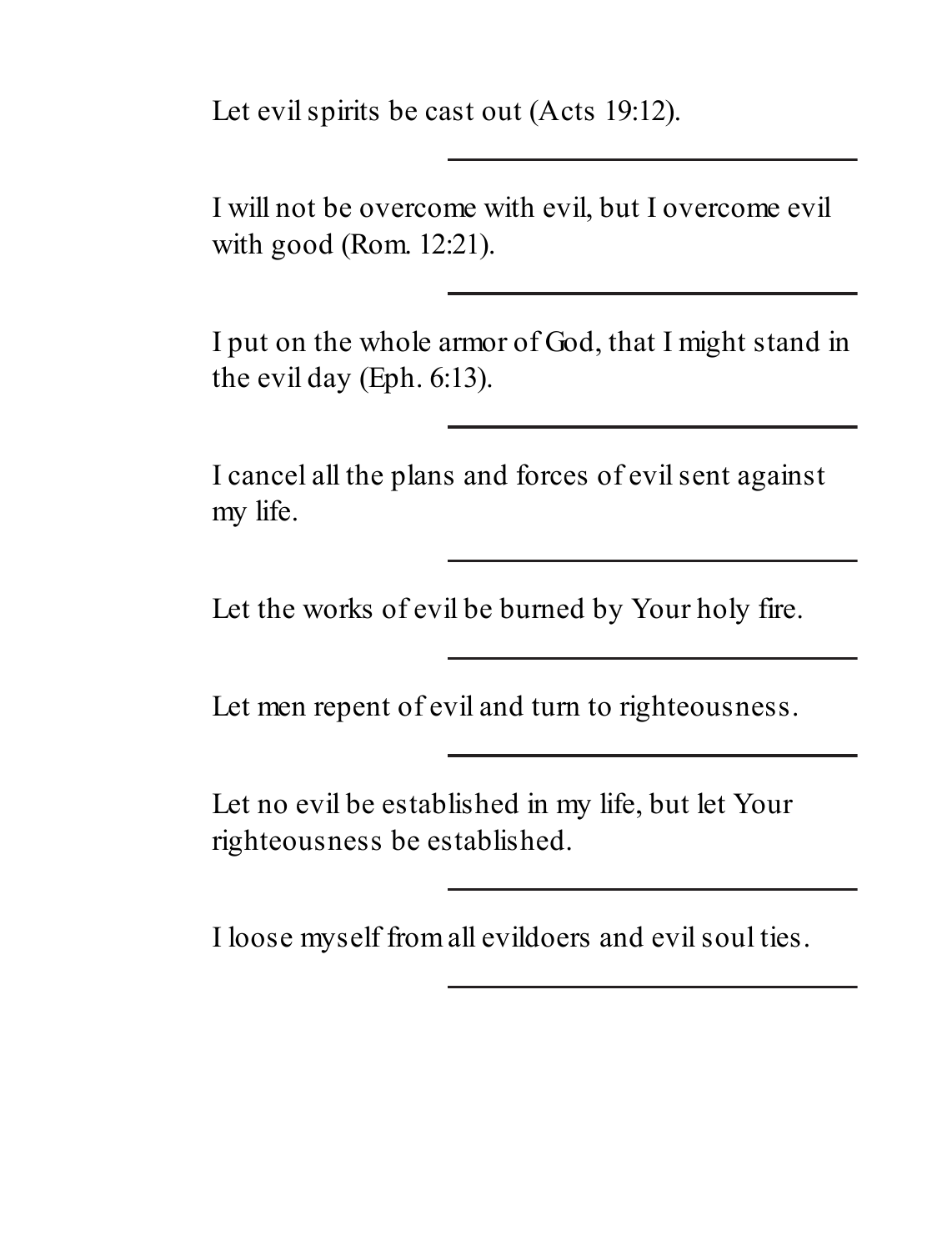## [CHAPTER](#page-5-0) 3

## REJECTION: THE DOORWAY TO DEMONIC **[OPPRESSION](#page-5-0)**

*Having prayed for believers of many nations, I have come to this conclusion: the greatest undiagnosed, therefore, untreated malady in the body of Christ today is rejection. Rejection, whether active or passive, real or imaginary, robs Jesus Christ of His rightful lordship in the life of His children and robs them of the vitality and quality of life that Jesus intended. [1](#page-171-0)*

—NOEL AND PHYL GIBSON

GOD CREATED US to be loved. Every person needs love. You need the love of a family, the love of others, the love of a father —you need the love of God. You were created to be loved. And if you don't get that love, you will either accept rejection or you will manifest fear or pride as the two manifestations of rejection. The enemy will use these two manifestations to open the door for demons to come into your life. The enemy knows how to destroy a person's life through rejection. Rejection is a door opener for all kinds of demonic oppression to come into a person's life.

### HOW DO YOU GET A SPIRIT OF [REJECTION?](#page-5-1)

Most people have suffered rejection early in life as a fetus in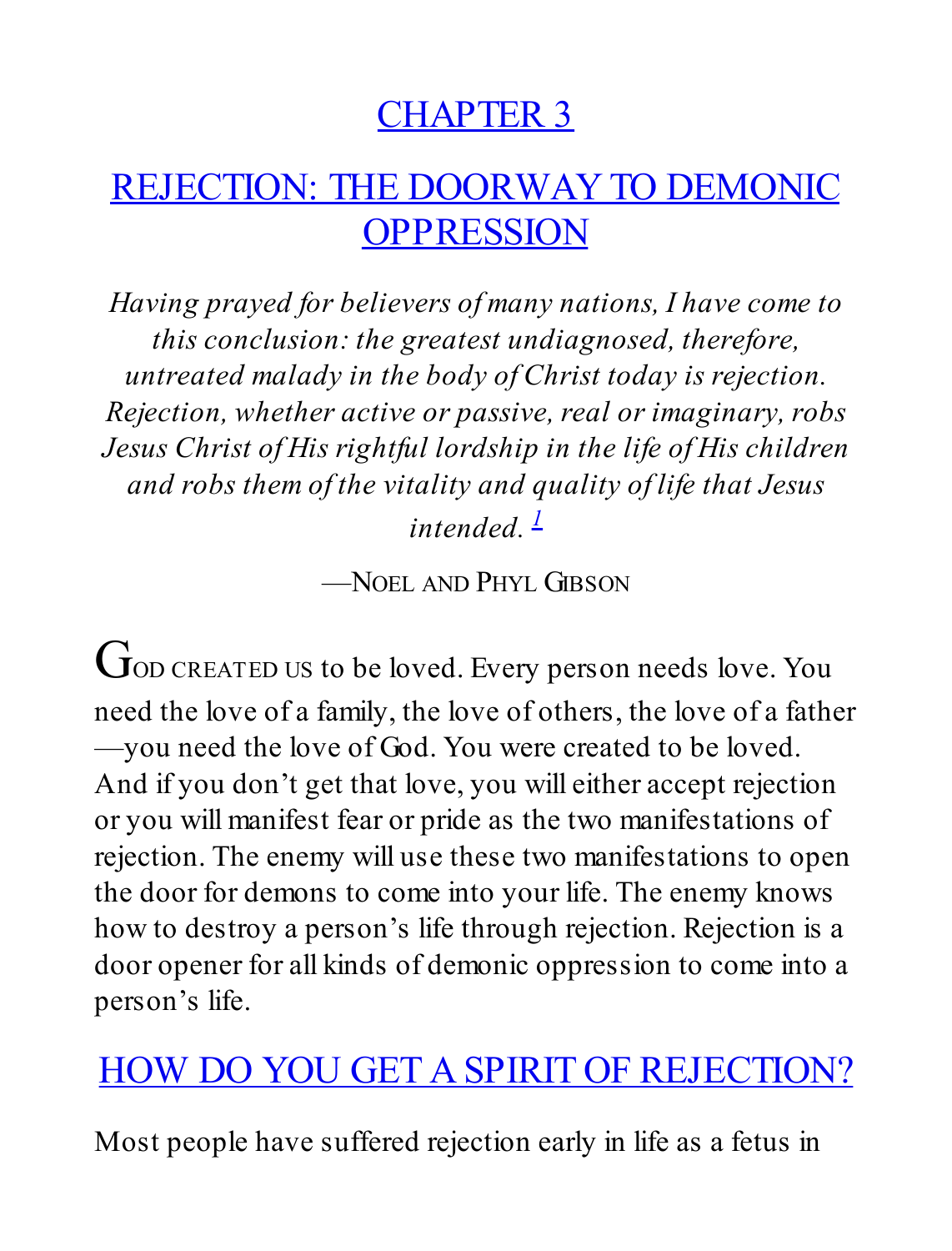their mothers' wombs, through prenatal curses, being unwanted or illegitimate children, abandonment, birth order, adoption, or molestation.

A person can experience rejection before birth in a number of ways. They may receive a spirit of rejection because of the manner or timing of conception; for example, if the mother was raped or molested or was having an extramarital affair and got pregnant. Children born under these circumstances may show a spirit of rejection. Also children born out of wedlock or to parents who did not want them, who are a strain on the family budget, the last of a large family, and the middle child of a family often struggle with rejection. The circumstances surrounding a pregnant woman and her attitude to her unborn child influences the child in the womb. The father's attitude toward an unborn child also has an impact. Some fathers want a son and end up having a girl. That child may receive a spirit of rejection and feel bad that she is displeasing to her father and wish that she was a boy instead. Same thing with boys whose parents wished they were girls.

How a child is born can also cause themto receive a spirit of rejection. If a child was born very quickly and was rushed out of the birth canal (via forceps or vacuum, for example), he or she may not have had time to transition to life outside the womb. Abrupt exposure to noise, bright lights, and physical handling after the warmth and security of the womb can be traumatic. A child who's born after long and protracted labor in which the mother and the baby have both become exhausted and a child born by Cesarean section may also develop a spirit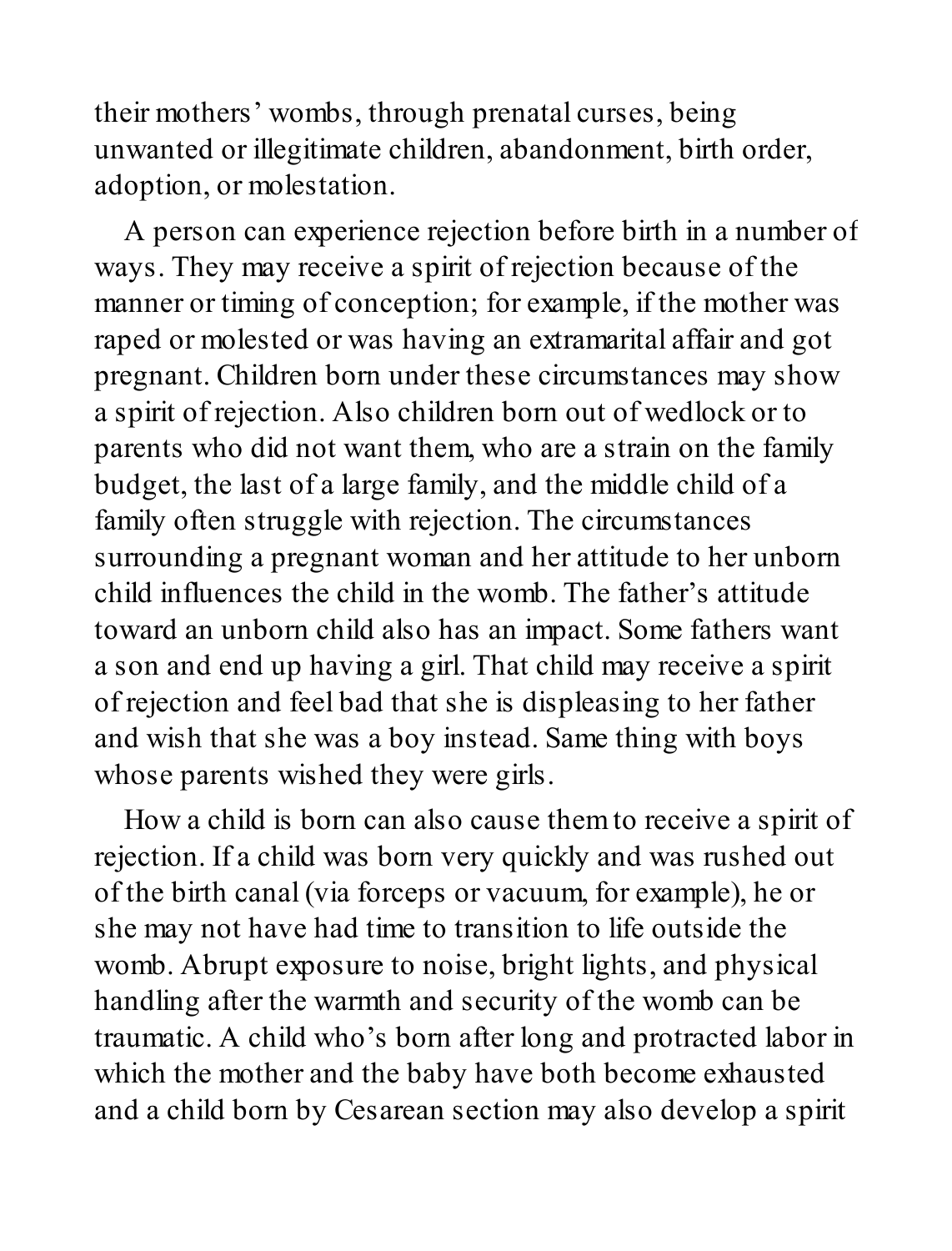of rejection.

A baby not bonded to its mother soon after birth may have a sense of being rejected. An adopted child is always a rejected child. Rejected parents produce rejected children. There is hereditary rejection. Parents who have suffered from hereditary rejection or who have been rejected before marriage will be unable to share personal warmth with their children. Without a doubt they love their children, but because they don't come froma family that expressed love or a close emotional bound, they are unable to express love physically. It is not uncommon to hear a parent say, "We are not a demonstrative family," or "We are not the kissing or hugging types." Translated this probably means, "We are embarrassed about any show of affection." So the children grow up rejected, insecure, and lacking in self-worth despite being surrounded by materialistic replacements.

### **Other causes of rejection at the beginning of life**

- Being born the gender opposite of what the parents wanted
- Being born with a deformity or physical disability
- Constant criticismby parents, siblings, or authority figures
- Unjust discipline, particularly if another family member appears to be favored
- Being called names that emphasize embarrassing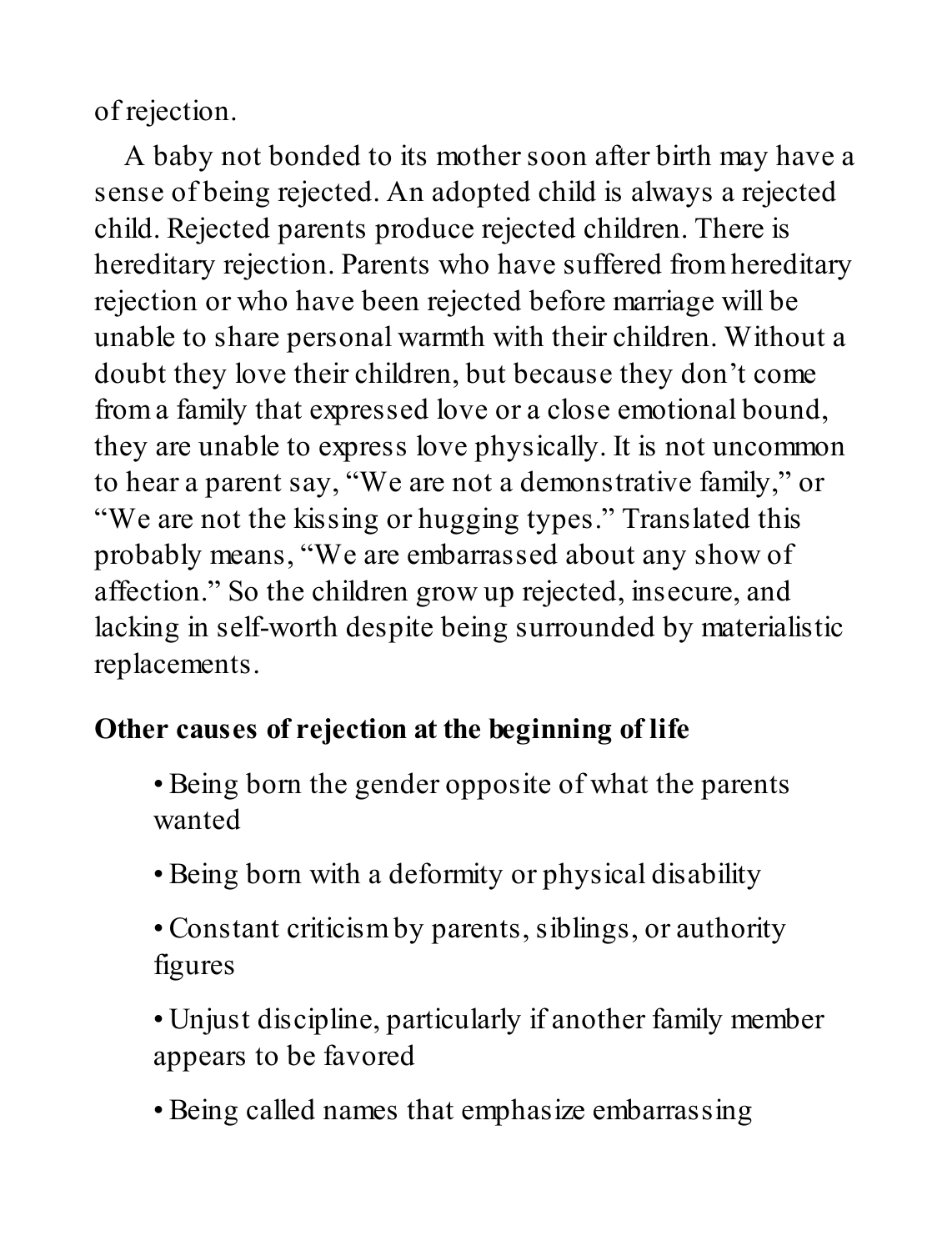personal features

• A sick or incapacitated brother or sister receiving prolonged medical care and attention

• Fathers showing weakness, apathy, or passivity in their authority or responsibility roles

• Subjection to sexual molestation or incest

• A father becoming sexually aggressive to his wife in the presence of his children

• A spoiled or pampered child will end up feeling rejected.

• Children who belong to a racial minority will usually feel rejected by the majority amongst whom they live and play.

• Speech difficulties such as stuttering, stammering, lisping, or an inability to pronounce certain consonants or words

• Unhappy parents who argue, fight, won't talk to each other, or only speak to their children—the children will feel guilty and responsible.

- Parental cruelty
- Alcoholismin one or both parents
- Failure to be forgiven or trusted by the parents
- Bribes or threats to be academically successful
- Being expelled fromschool or rejected by a peer group
- Embarrassed over the parents' religious beliefs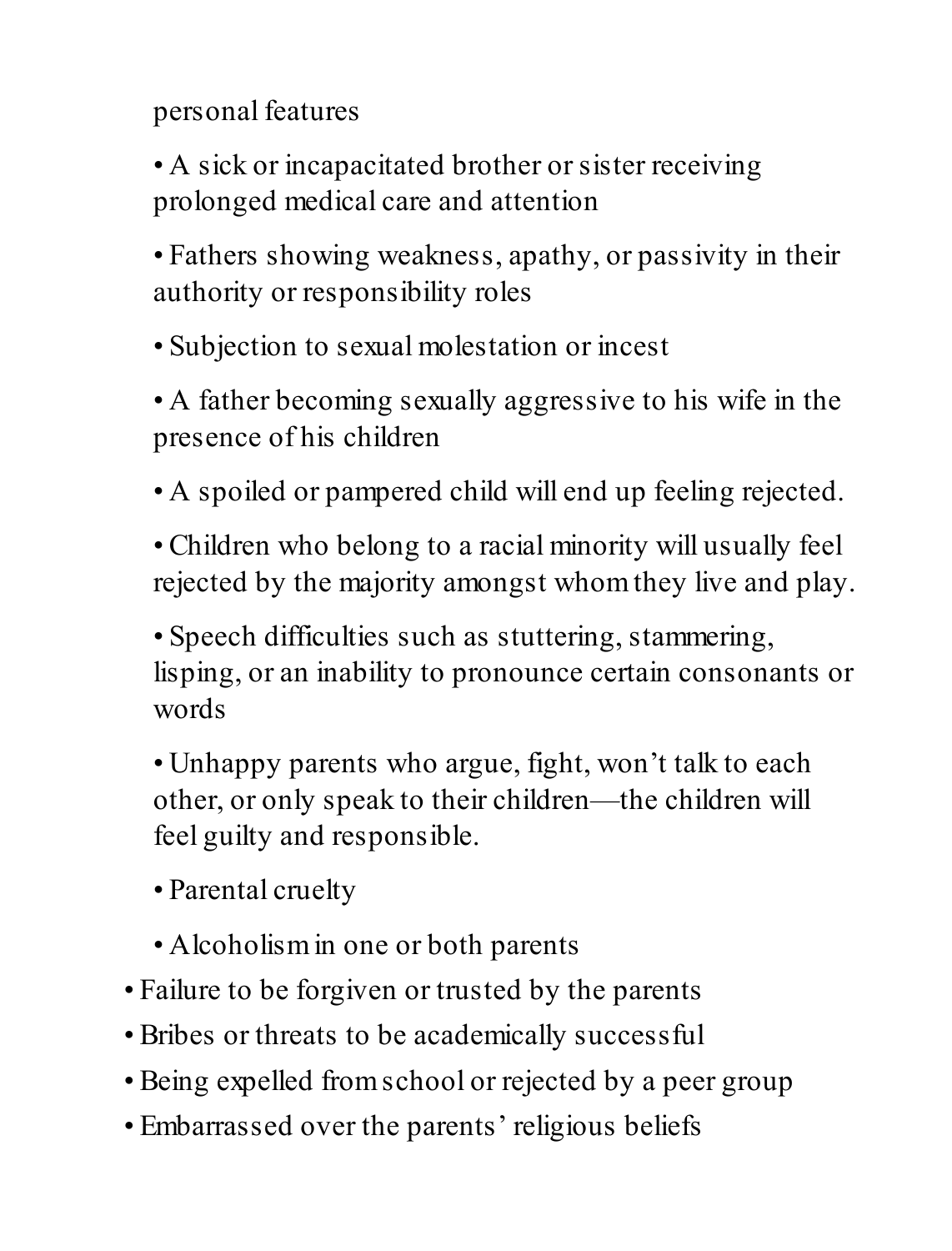• A father showing more attention to his daughter's girlfriends than he does to his own daughter

• Destruction of the family home by fire or some natural disaster

•A family member convicted for a serious crime

•A sudden drop in the family's standard of living caused by the unemployment, redundancy, or bankruptcy of the breadwinner

• Parents who have ample financial resources but show meanness toward their children, causing themto feel ashamed before their playmates

•Children constantly being left to their own resources either because of the working hours of their parents or the disinterest in their children's welfare

• Parents showing no active interest in the progress of their children's schoolwork, sports activities, or leisure time pursuits

### **Causes of rejection later in life**

- Being deserted or divorced by a mate
- The death or unfaithfulness of a marriage partner
- Mental or physical cruelty caused by a husband or wife
- Shame caused by a court conviction for a criminal offense
- The serving of a prison term
- Inability to find any long-termrelief for mental,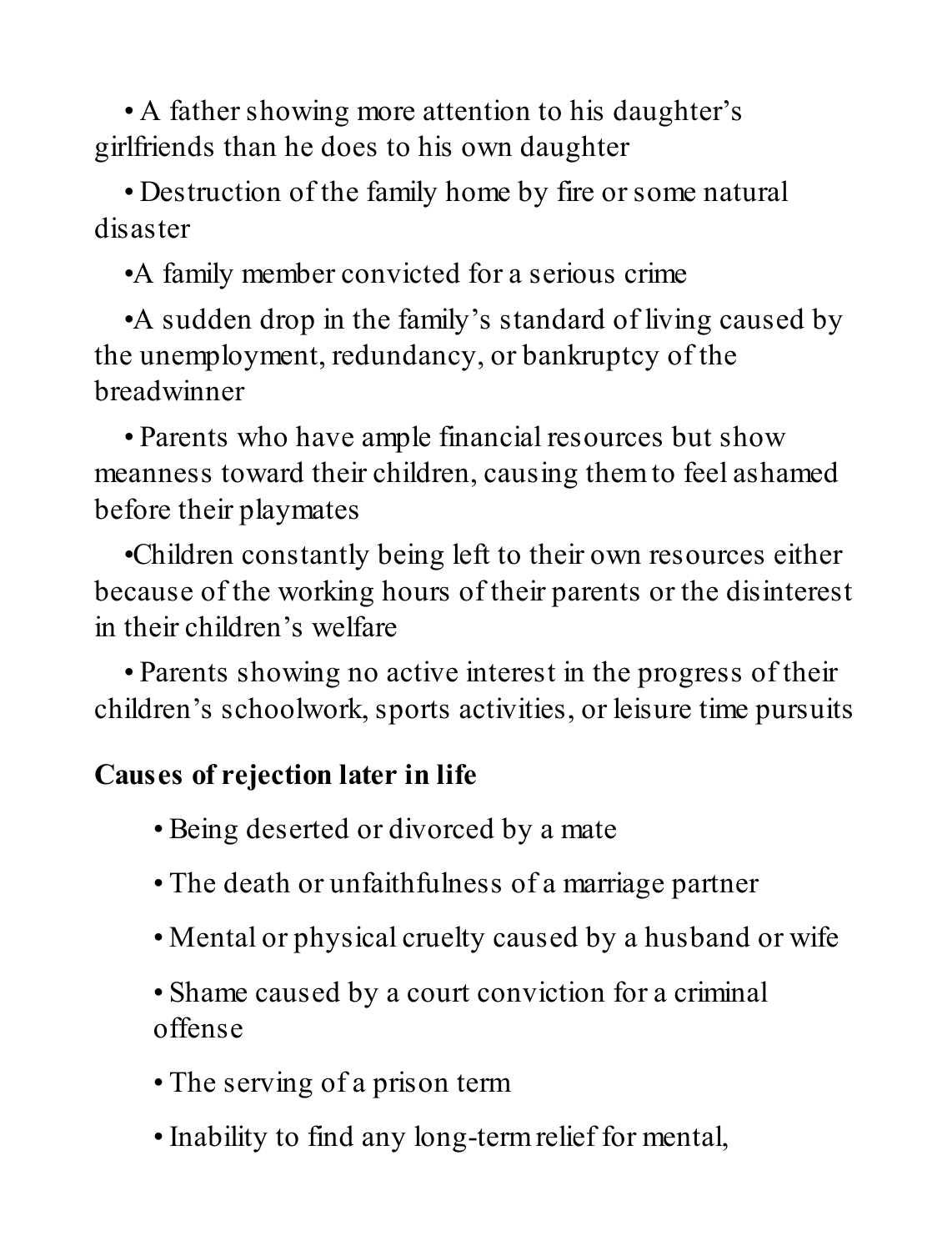emotional, or physical problems after having exhausted all forms of counseling or professionalservices.

• Incompatible religious ideologies in marriage involving one partner being forced to comply with the other's wishes

• A lowering of lifestyle standards caused by the drinking habits of a marriage partner

- Rejection in love or a broken engagement
- Becoming bedridden or crippled as a result of disease or an accident
- Becoming subject to pressures beyond one's ability to control
- Being fired for incompetency, laid off, or being unable to find employment over a long period of time
- Being totally let down by people who had been trusted and whose advice had been totally relied upon

• Financial embarrassment caused by the failure of investments taken on by the advice of a close friend or being financially cheated by unscrupulous operators

• An over-fertile imagination, particularly if indulging in self-pity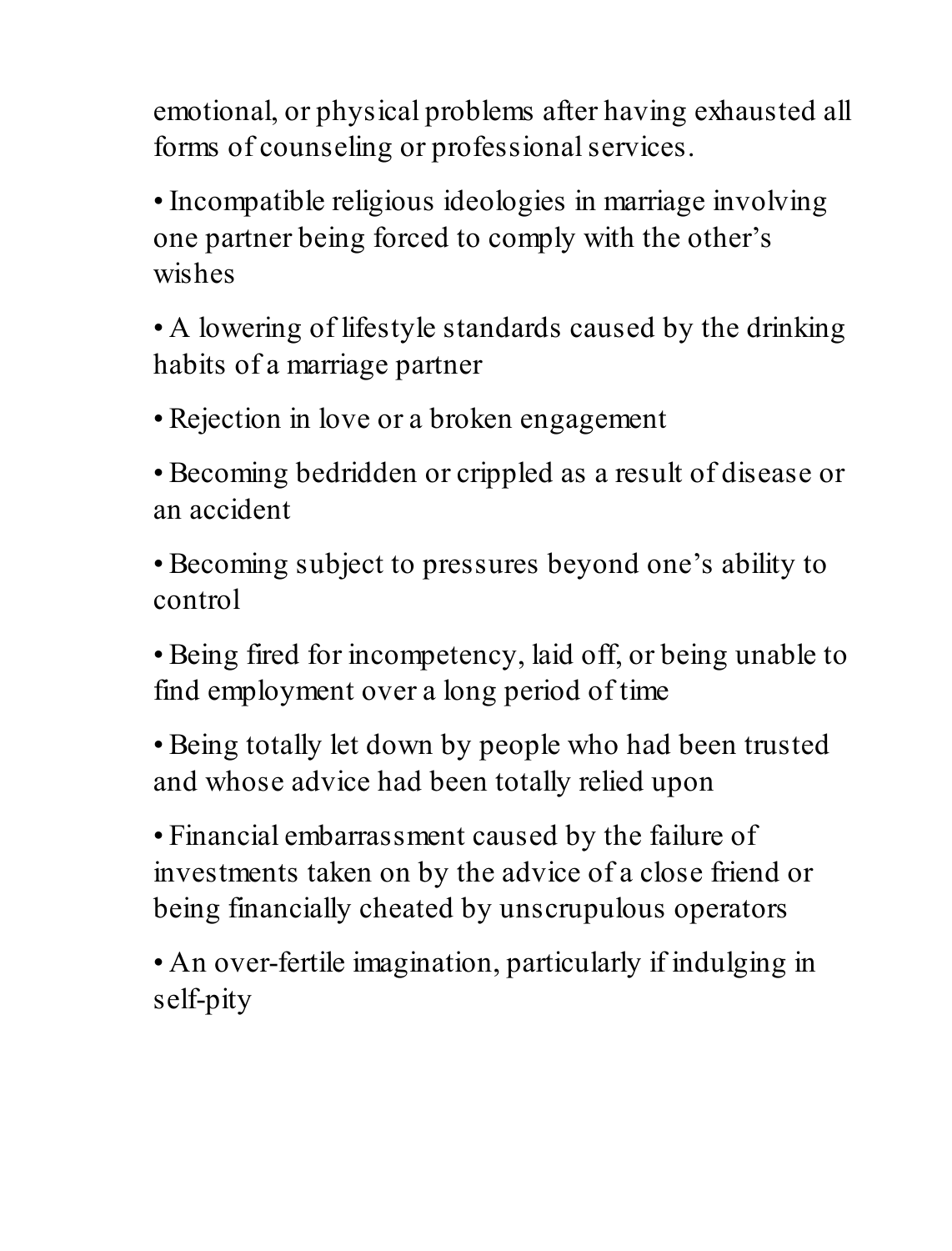### **Cultural or ethnic rejection**

Another formof rejection is rejection because of a person's cultural background or ethnicity. There are strongholds in this formof rejection that are just in the bloodline. You don't have to do anything wrong to be rejected by people. The color of your skin can cause rejection, but it opens you up to so many demons, and Jesus wants to deliver you fromthis. We can see that this kind of rejection goes back to the Bible.

> . . . lest there be any fornicator or profane person like Esau, who for one morsel of food sold his birthright. For you know that afterward, when he wanted to inherit the blessing, *he was rejected*, for he found no place for repentance, though he sought it diligently with tears.

> > —HEBREWS 12:16–17, EMPHASIS ADDED

Esau was rejected, and as a result many of his people, the Edomites, carried a spirit of rejection.

Same thing with Ishmaelites—the descendants of Ishmael, who today are known as the Arabic people of the world, carry a strong spirit of rejection. And the Jewish people of the world carry a strong spirit of rejection. When you come to Christ and you are an Arabic or Jewish believer, you will need deliverance. Many African Americans need deliverance because of societal rejection, racism, and prejudice. So it's not a black or a white thing, a Jewish thing or an Arabic thing. God is no respecter of persons. It's the history of certain people. American Indians in this country who have suffered fromso much rejection need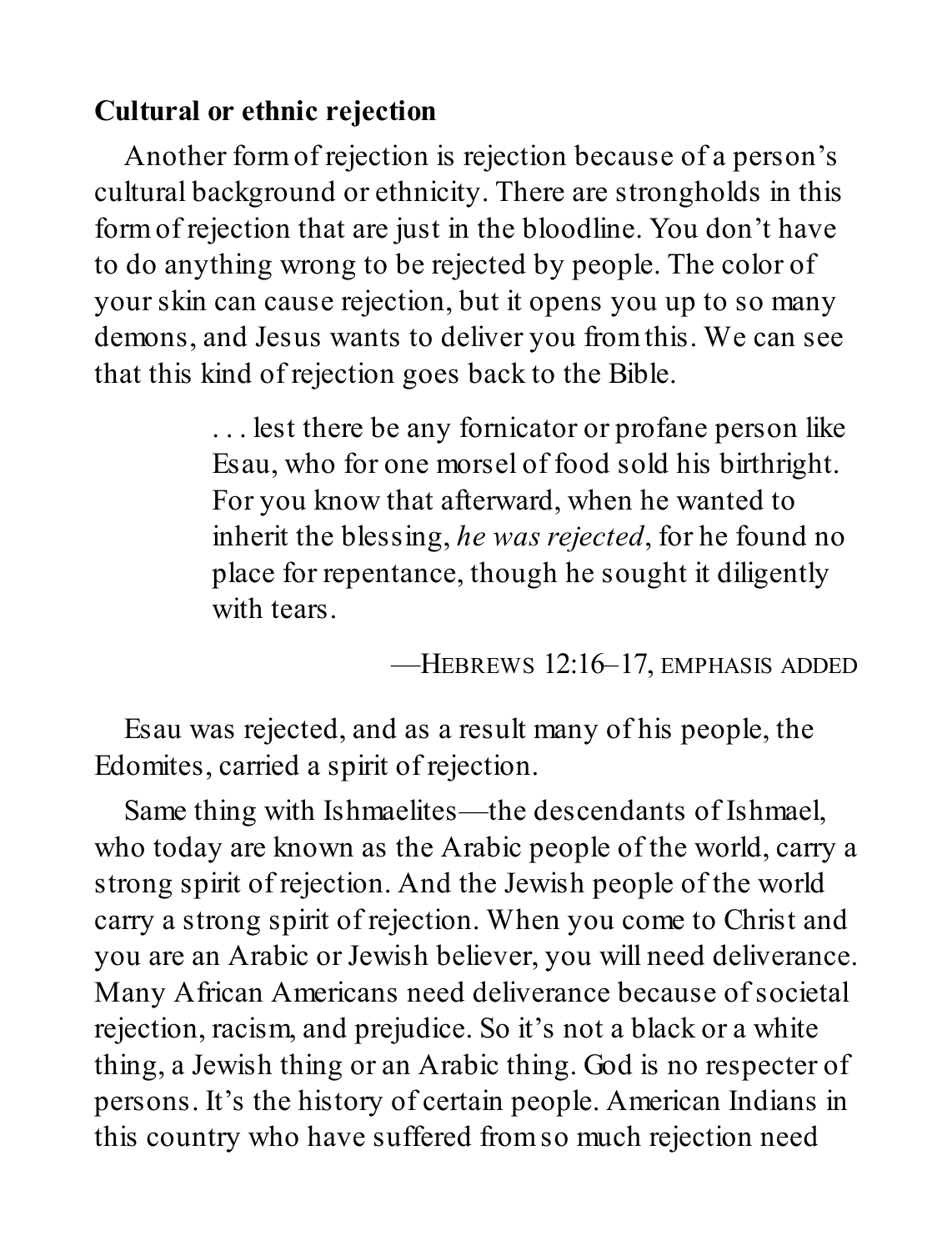major deliverance when they come to Christ.

If you have a familial, racial, or cultural history that is one filled with rejection, you will need to deal with these roots of rejection to be set free so you can prosper and be blessed and not operate in pride, fear, sickness, poverty, witchcraft, religion, legalism, and all the other demons that come in because of rejection.

# WHAT ARE THE SIGNS AND SYMPTOMS OF A SPIRIT OF [REJECTION?](#page-5-2)

Schizophrenia begins with rejection, opens the door for a split personality, making a person double minded. Here are some signs and symptoms that a person may have a spirit of rejection:

- A constant desire for physical love and assurance of self-worth
- Addiction
- Attention-seeking
- Despair
- Despondency
- Discouragement
- Envy
- Fantasy
- Fears
- Frustration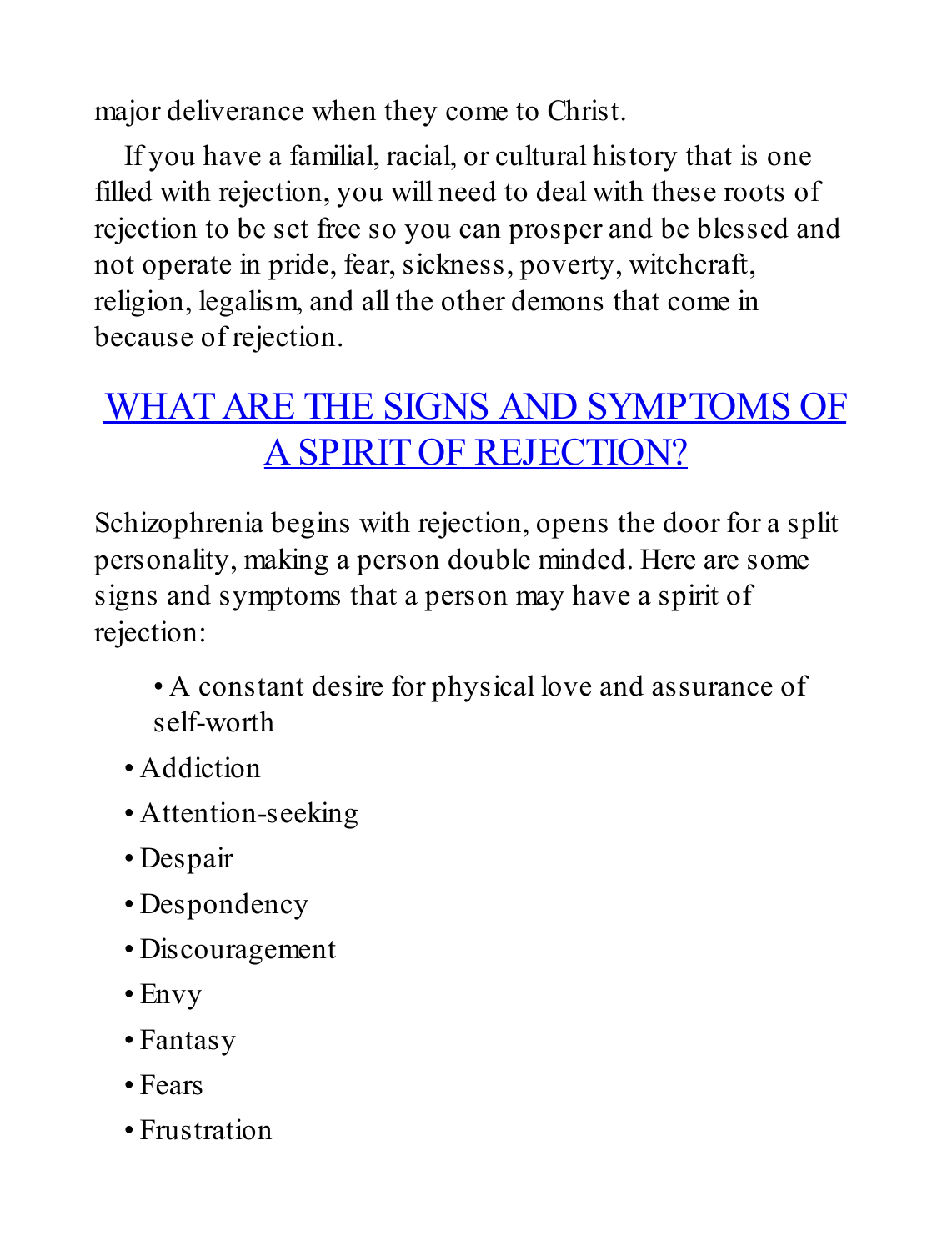- Guilt
- Hopelessness
- Impatience
- Inferiority
- Inordinate affection for animals
- Loneliness
- Lust
- Perverseness
- Pride
- Revenge
- Self-rejection
- Sensitivity
- Shame
- Suicide
- Unworthiness
- Vanity
- Withdrawal

# [REJECTED](#page-5-3) BY GOD?

Being rejected by God comes as a result of a person refusing the knowledge of God (Hosea 4:6). I have heard people say God doesn't reject anyone. Let me first say this: God is a God of love. Anyone who repents and comes to God in faith He will never reject. He says, "Come to Me, all you who labor and are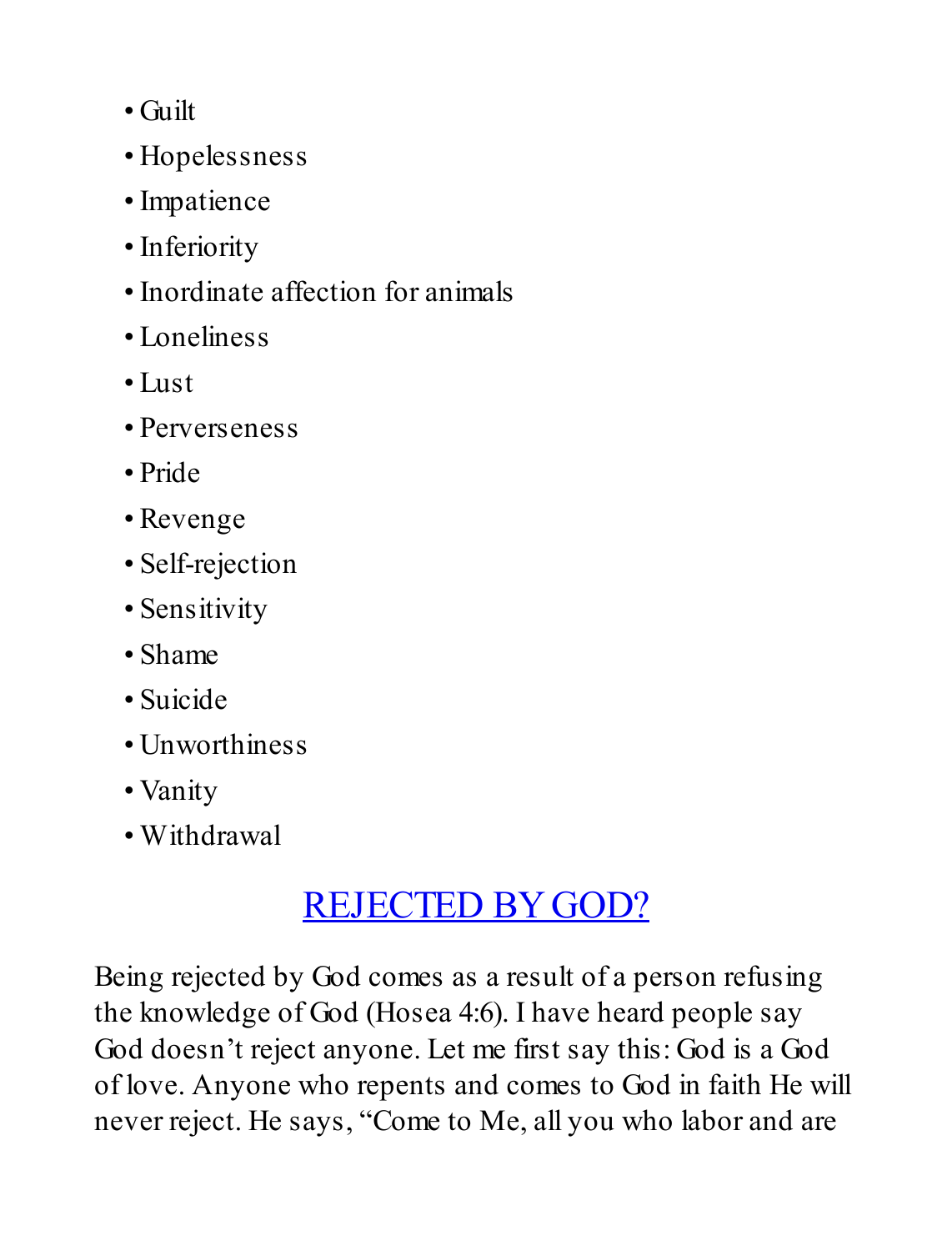heavy laden, and I will give you rest" (Matt. 11:28). God encourages people. He is no respecter of persons. He doesn't reject people based on their color, culture, or gender. God is love: "The one who comes to Me I will by no means cast out" (John 6:37). So God will never reject anyone who comes to Him in faith, love, and repentance. But that does not mean that God does not reject people.

Throughout the Bible we see that God rejects certain people. Adamwas the first person to be rejected. He was put out of the garden and rejected by God for his disobedience. (See Genesis 3.) Cain's offering was rejected by God, and he murdered his brother, Abel (Gen. 4:3–10). Ishmael was rejected by God (Gen. 21:8–21). Although God loved himand promised to bless his generations as well, he stillsuffered rejection by God all because of Abrahamand Sarah's impatience. Abrahamand Sarah couldn't wait for the promise of God to be fulfilled in their lives. They tried to help God by using Sarah's maid, Hagar, as a surrogate. (See Genesis 16:1–4.) This caused Ishmael to be rejected by God as Abraham's promised seed.

Saul was another one who was rejected by God. He was from the smallest tribe in Israel, the tribe of Benjamin, and the smallest family in that tribe. Before God rejected him, he already had a spirit of self-rejection, inferiority, and insecurity (1 Samuel 15:17 says, "When you were little in your own eyes, were you not head of the tribes of Israel?"). Becoming the first king of Israel caused these strongholds to manifest even more. When he was anointed king of Israel he manifested rebellion and disobedience. He went out to battle one time and chose to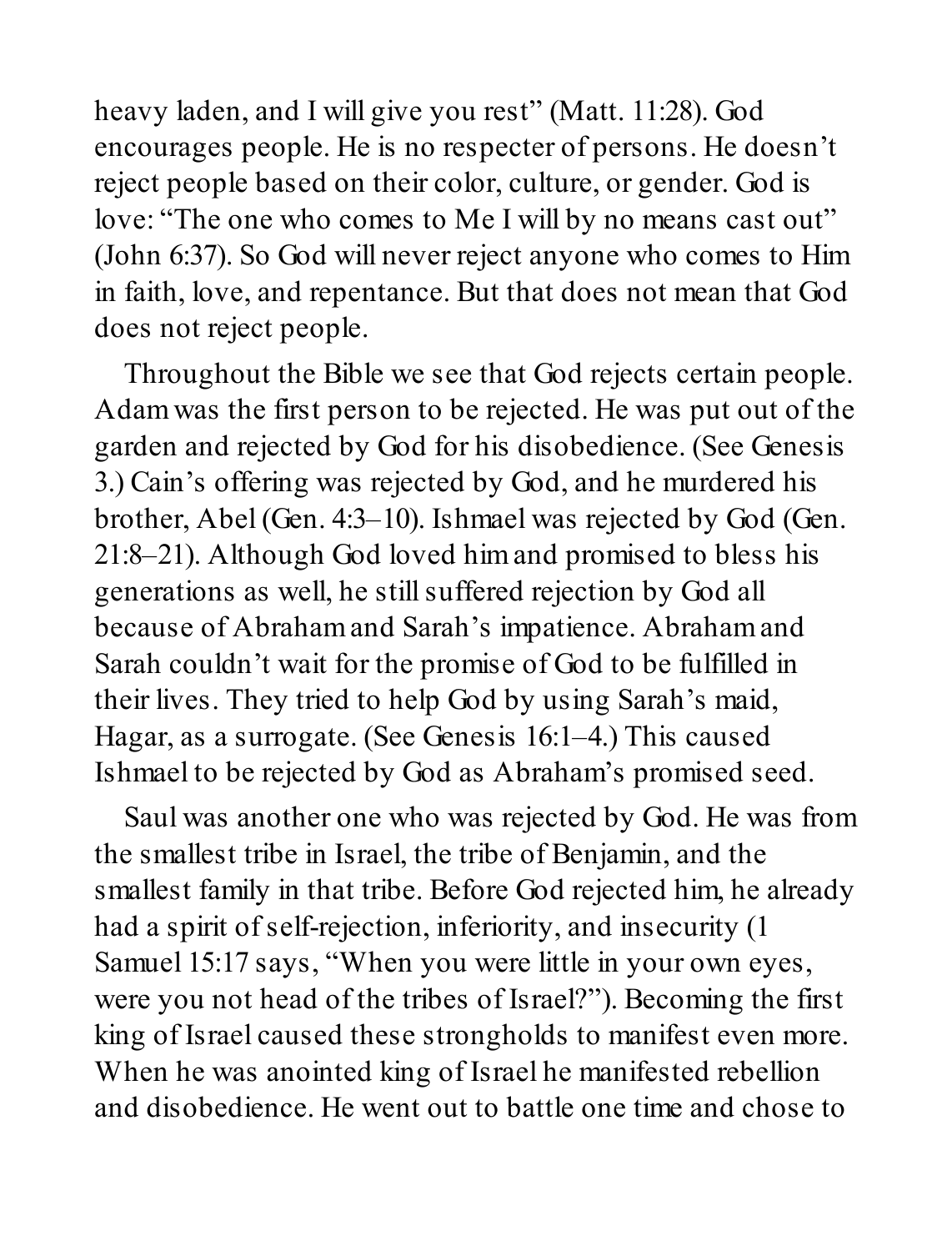do things his own way, and immediately, because of his arrogance, impatience, and lack of submission to the prophet of God, he was rejected as king of Israel.

> Behold, to obey is better than sacrifice, And to heed than the fat of rams. For rebellion is as the sin of witchcraft. And stubbornness is as iniquity and idolatry. Because you have rejected the word of the LORD, He also has rejected you frombeing king.

> > —1 SAMUEL 15:22–23

After this rejection the door opened for all kinds of demons to oppress Saul. He began to manifest paranoia, suspicion, a murderous spirit, witchcraft, and finally suicide. This is a picture of how demons can destroy a person through rejection.

It was not God who first rejected Saul. Saul rejected God through disobedience and determination to go against what he knew the Lord had commanded himto do. Saul's life was destroyed by this demon of rejection. It sent himon a collision course. His whole life went downhill. It was all a result of the demon of rejection.

> My people are destroyed for lack of knowledge. Because you have rejected knowledge, I also will reject you frombeing priest for Me; Because you have forgotten the law of your God, I also will forget your children.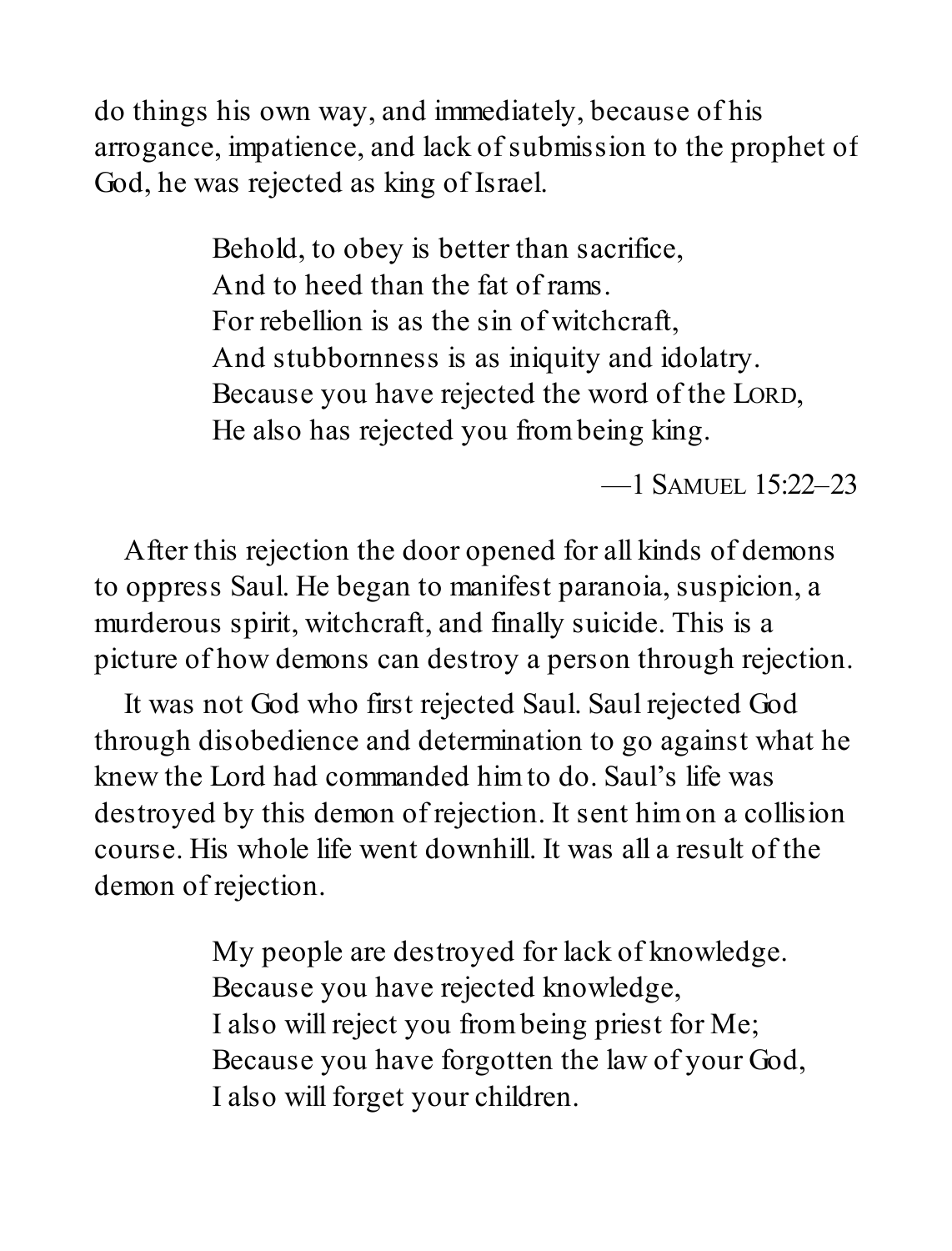This is a curse of rejection. But there is deliverance, and there is forgiveness. If a person repents and says, "I want the knowledge of God. I want to seek God. I want to know His Word," that person can be delivered from rejection.

But I'mhere to tell you that if you reject deliverance, if you reject the knowledge of the Word, the knowledge of the prophetic, and say, "I don't want it," God will reject you. There are some people groups who don't know certain things because they have never been presented with them. But we can hardly say that in America. Here, in some way or another, we have been presented with truth, deliverance, healing, the prophetic, and the apostolic. Well, God says, "If you reject knowledge, I will reject you."

When you are rejected by God, that opens the door to the spirit of rejection. When that root of rejection comes into your life, it will open the door to a host of other demons to come in that will destroy your life. God says, "My people are destroyed for lack of knowledge."

The spirit of destruction is the result of being rejected by God. When this happens, whole groups of people, whole families can be rejected and end up being destroyed and devastated by the enemy. This is why it is so important to repent and accept the truth of God when the Spirit of God is dealing with you. There is no need to take any chances at being reprobate like the people mentioned in Romans 1:26–32. I encourage you to open your Bible and read that passage now.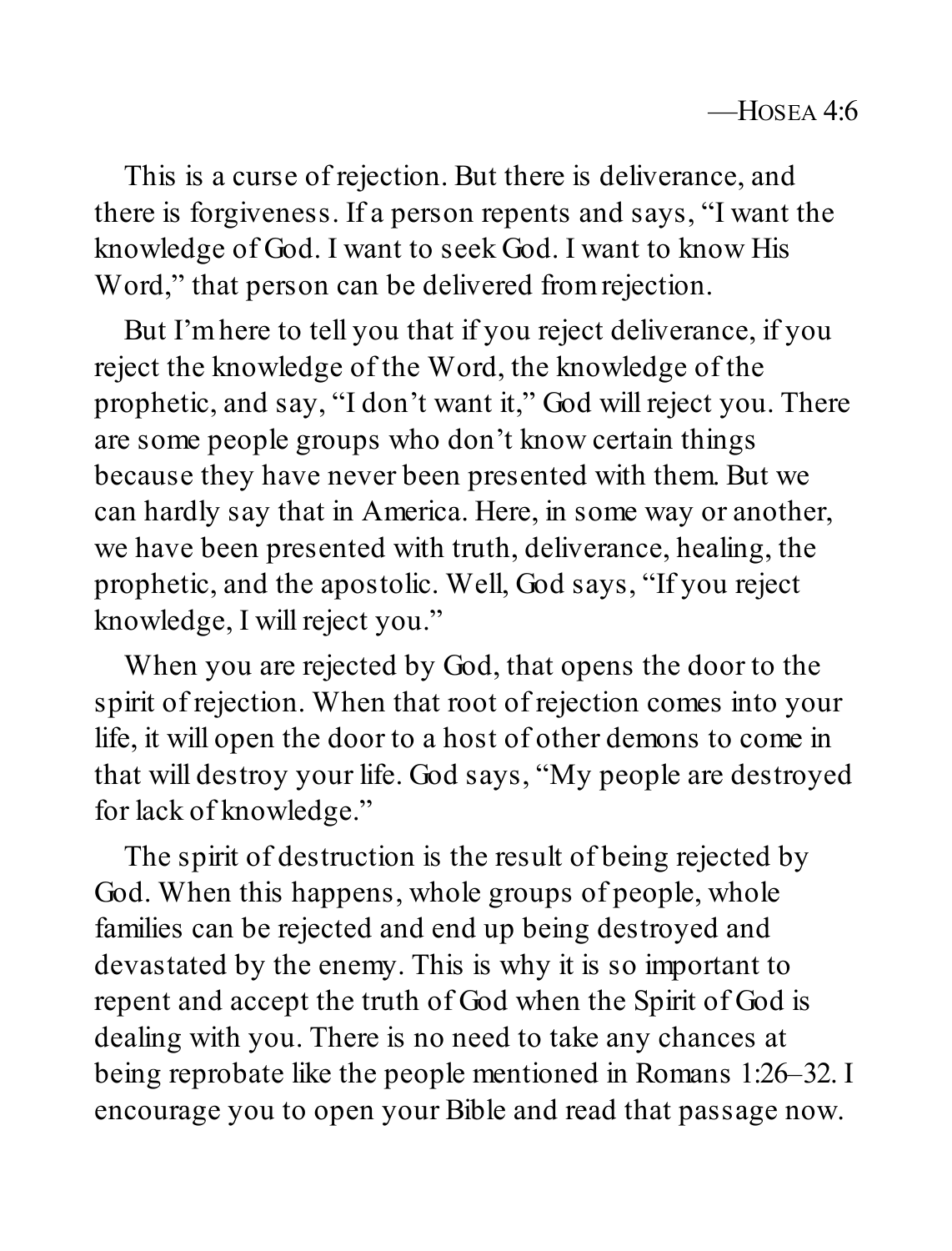There's this whole issue today of whether or not homosexuals or lesbians can be married. That fact is God rejects it. God will never accept a marriage between two men or two women. It is rejected by God. When something is rejected by God, it cannot be blessed. It always comes under a curse.

In our society today people are pushing the homosexual lifestyle and other perverse lifestyles so much until many of themhave crossed the line. They have rejected the Word of God. They have rejected God's plan for family and marriage to the extent that they are in danger of being rejected by God. That is a dangerous condition to be in.

I would warn you that if you are a part of a community that is promoting a homosexual lifestyle and you reject the Bible, Christianity, God, and His design of marriage between a man and a woman, you reject truth, and you will get into a place where you end up being reprobate, completely demonized, and destroyed by the enemy.

The word *reprobate* means worthless, cast away, rejected like garbage, trash. This is a person whose very mind has been rejected by God.

In Romans 1:29–31 there is a list of demons that come in as a result of being given over to a reprobate mind. They are all names of evilspirits that come into individuals' lives who have been rejected by God: "unrighteousness, sexual immorality, wickedness, covetousness, maliciousness; full of envy, murder, strife, deceit, evil-mindedness; they are whisperers, backbiters, haters of God, violent, proud, boasters, inventors of evil things, disobedient to parents, undiscerning,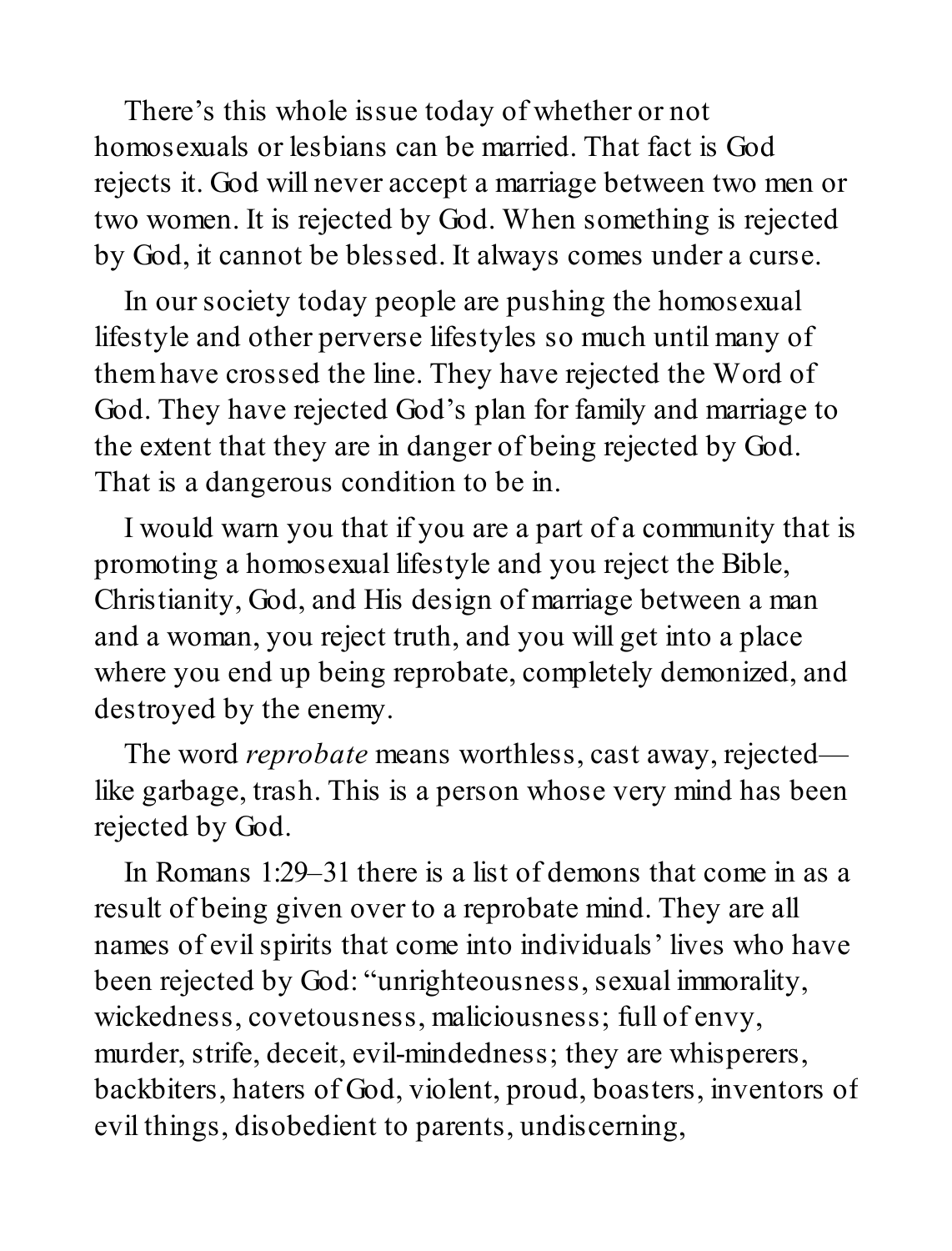untrustworthy, unloving, unforgiving, unmerciful." If you continue in sin and reject God, you can come to a place where God rejects you and you are given over to spirit of destruction.

I know you may not hear this in churches today, but the Bible shows that God rejected Cain, Saul, and even the children of Israel because they disobeyed His commandments. He rejected them, put themout of the land, and sent themto Babylon. (See Genesis 4:5; 1 Samuel 16:1; Hosea 1:10.) He rejected the priesthood of Eli, because Eli would not correct his sons. (See 1 Samuel 2:12–4:18.) Eli was rejected and the priesthood was taken fromhim. God rejected Esau and chose Jacob. He rejected Ishmael and chose Isaac. God does not accept anything but that which is worthy of Himaccepting. He doesn't accept any kind of sacrifice, any kind of offering, or any kind of lifestyle. And there is a real danger of being rejected.

But rejection by God or any other kind of rejection is not the will of God for you. You can repent today, accept Jesus, and be delivered fromany demons and spirits whether they are lust, rejection, hatred, anger, bitterness, or resentment that may be operating in your life. God loves you and wants to save and deliver you. Call out to Him, and He will answer you.

## WHAT FREES YOU FROM A SPIRIT OF [REJECTION?](#page-5-4)

The Bible says, "Whomthe Son sets free is free indeed" (John 8:36). Through Jesus we have been set free fromevery demon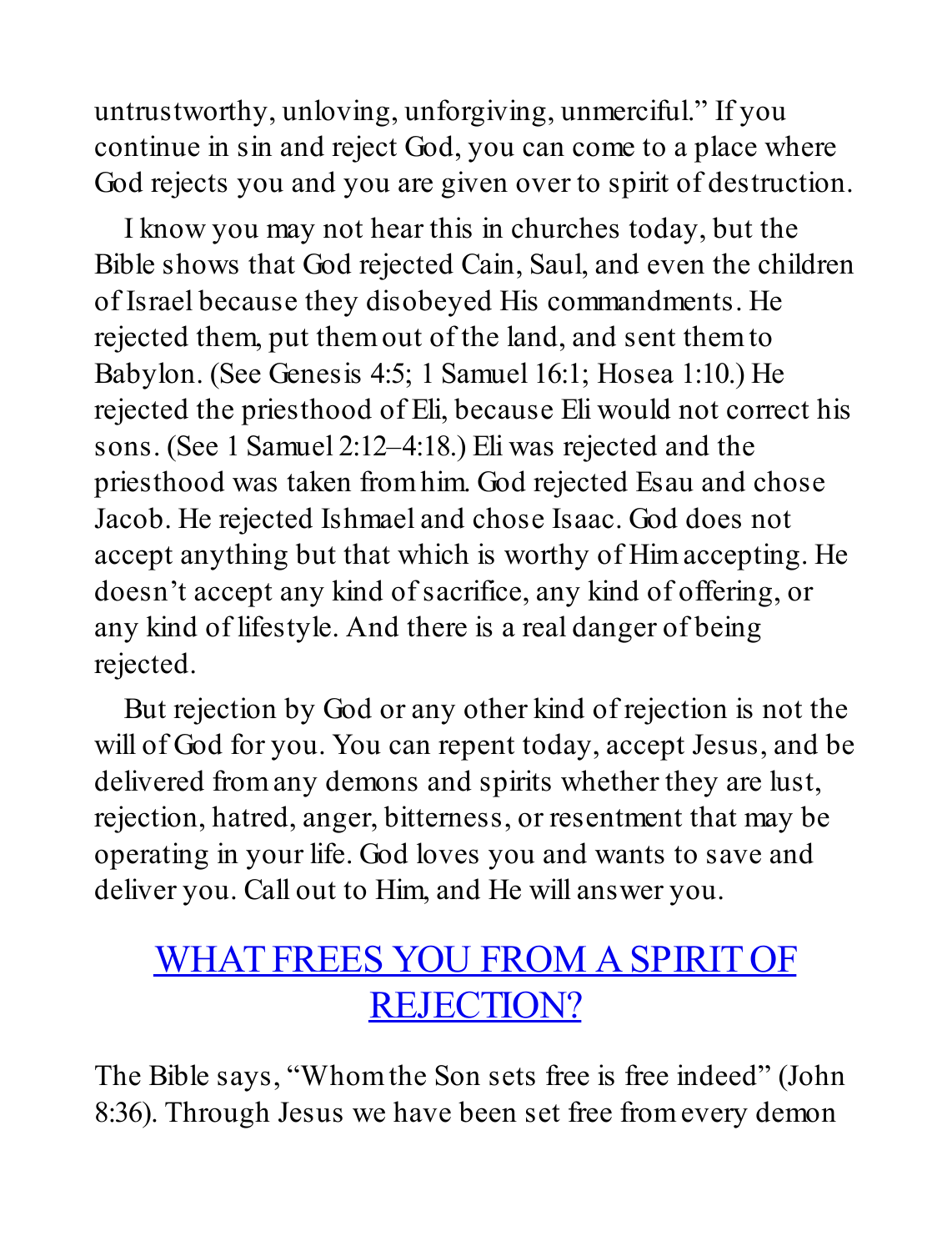in hindrance and attack fromthe enemy. His Word shows us the way to freedomfroma spirit of rejection to a life lived under the revelation that we are accepted in the Beloved. Let's look at how we can be set free by the truth in God's Word.

### **Knowledge, light, andrevelation**

A verse in Proverbs says, "Through knowledge the righteous will be delivered" (Prov. 11:9). Knowledge can literally deliver you. Demons do not want you to have any knowledge of deliverance or the realmof how they operate because they are creatures of darkness: "For we do not wrestle against flesh and blood, but against principalities, against powers, against the *rulers of the darkness*" (Eph. 6:12, emphasis added). Satan can only rule where there is darkness or ignorance. So light and revelation brought about through knowledge always exposes and breaks the power of the rulers of darkness in your life.

There is such a lack of teaching and revelation in the local churches. People who receive teaching and revelation of deliverance will not only receive deliverance for their own lives but will also be better equipped to minister deliverance to the lives of others. I hope to give you some basic knowledge in this book that I believe willset you free fromthe oppression of the enemy.

### **Revelation of the rejection of Christ Jesus was rejectedso that you couldbe**

Jesus was rejected so that you could be delivered from rejection. Isaiah 53:3 tells us that He was despised and rejected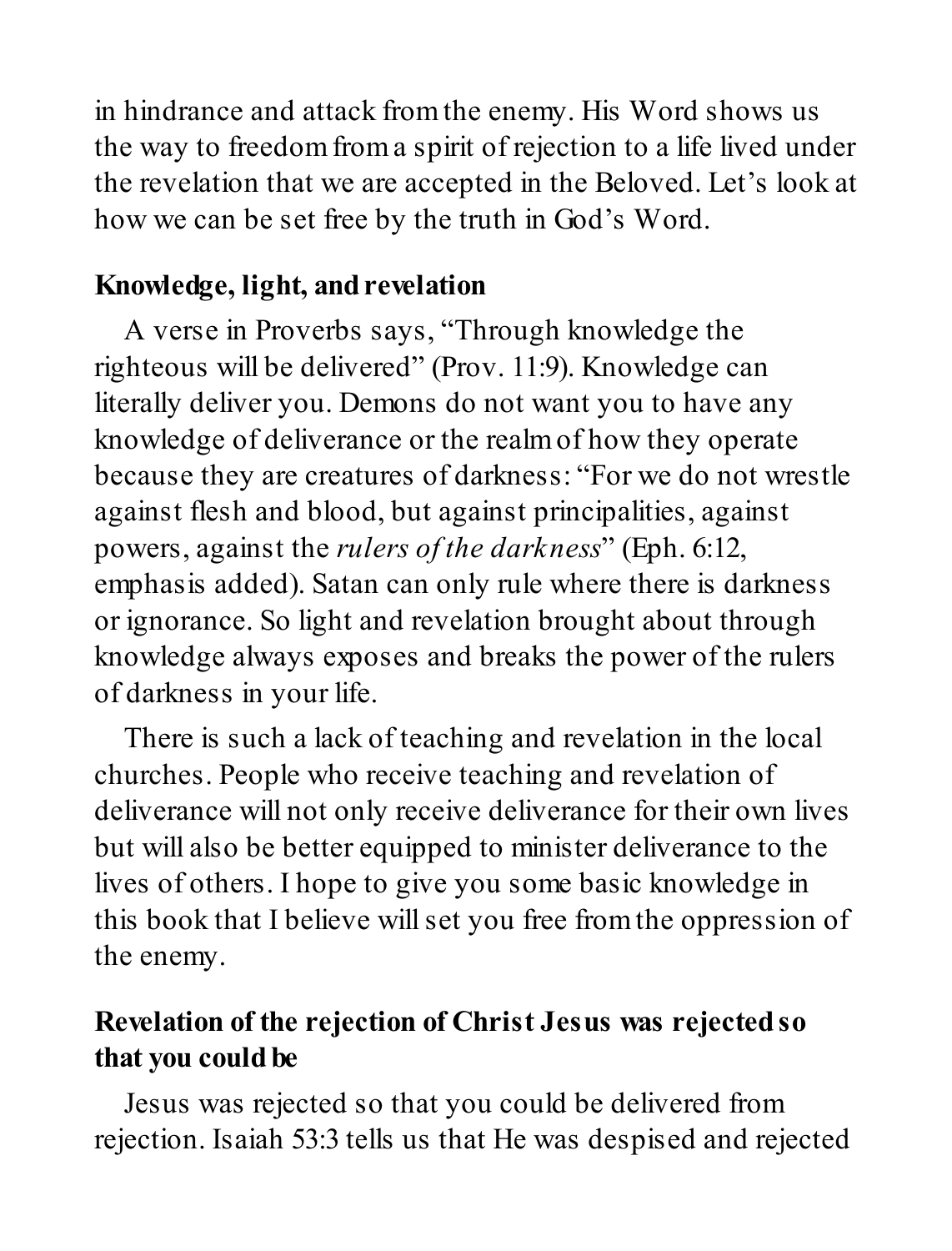of men. He was rejected by the high priests and the Pharisees. Why did Jesus go through rejection as one of the major areas in His passion? Because man needs to be delivered from rejection. He took upon Himself our rejection so that He could deliver us fromrejection. The biggest rejection came when He said, "My God, My God, why have You forsaken Me" (Matt. 27:46), because at that moment He became sin, and His Father rejected Him. God always rejects sin. Jesus became sin, went through rejection, suffered, and was beaten, wounded, and bruised in order to deliver us fromrejection.

Rejection is a major stronghold and a major aspect of deliverance and salvation. And now because of Christ's rejection, we can be accepted in the Beloved. We can be accepted through the blood of Jesus. We can be accepted by grace. We don't have to be perfected through legalismor keeping laws. We can be accepted by faith.

> He chose us in Himbefore the foundation of the world, that we should be holy and without blame before Himin love, having predestined us to adoption as sons by Jesus Christ to Himself, according to the good pleasure of His will, to the praise of the glory of His grace, by which *He has made us accepted in the Beloved*.

> > —EPHESIANS 1:4–6, EMPHASIS ADDED

This is the tremendous blessing of Christianity, and it is the only religion that teaches salvation by grace. Every other religion teaches salvation by works, that somehow you have to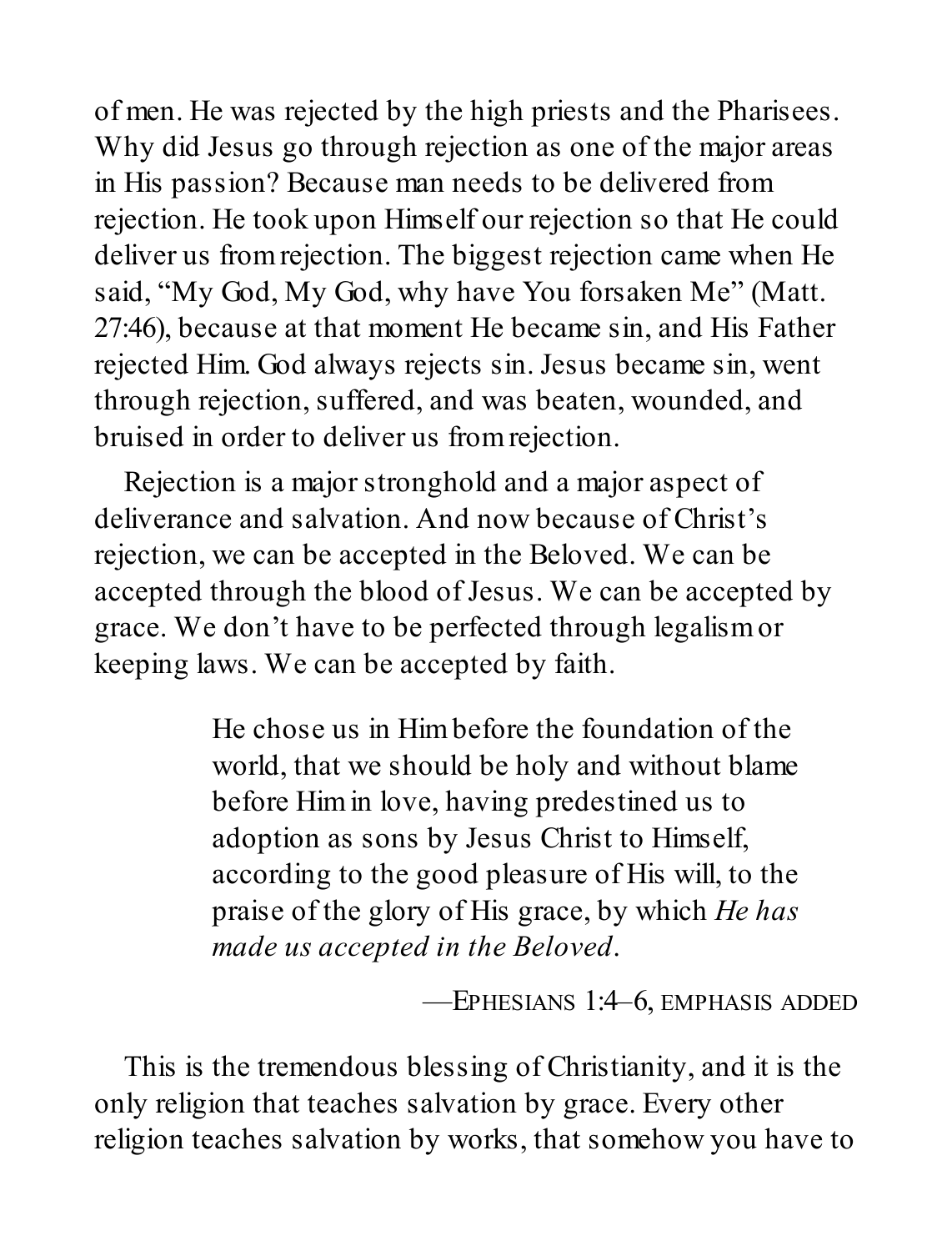earn God's favor. No, our salvation is by grace and faith. Jesus earned it for us. We can receive it by faith. That is why accepting Christ is the only way to God. It is the only basis of salvation. Every other religion is false and rooted in deception, and people are bound because of rejection. Rejection always opens the door for you to performyour way into being accepted by God.

What do Muslims do? They have to pray five times a day and go to Mecca. They have to do this and that, always performing, always trying to earn God's love. What is the root of many Arabic people who are the majority of Muslims? Ishmael. They are Ishmaelites. What did Ishmaelsuffer from? Rejection. That root of rejection has opened up an entire culture to being deceived into thinking they can earn their way into heaven. The good news is that there is deliverance through Jesus Christ.

Look at the Indian people—their caste systemis loaded with rejection. Hinduismis about being in the right caste. If you're in the low caste, you're rejected. They are taught that if they do what is good in this life, they may be able to come back as something better in the next life. So there is always a performance orientation in their culture. They work at being perfect, and they work at being accepted.

That's what rejected people do: they work and work and work for society or for others to accept them. The truth is you can only be accepted by grace, faith, and mercy. You need to get delivered fromany spirits that try to make you performup to the level of society or other people to make you accepted.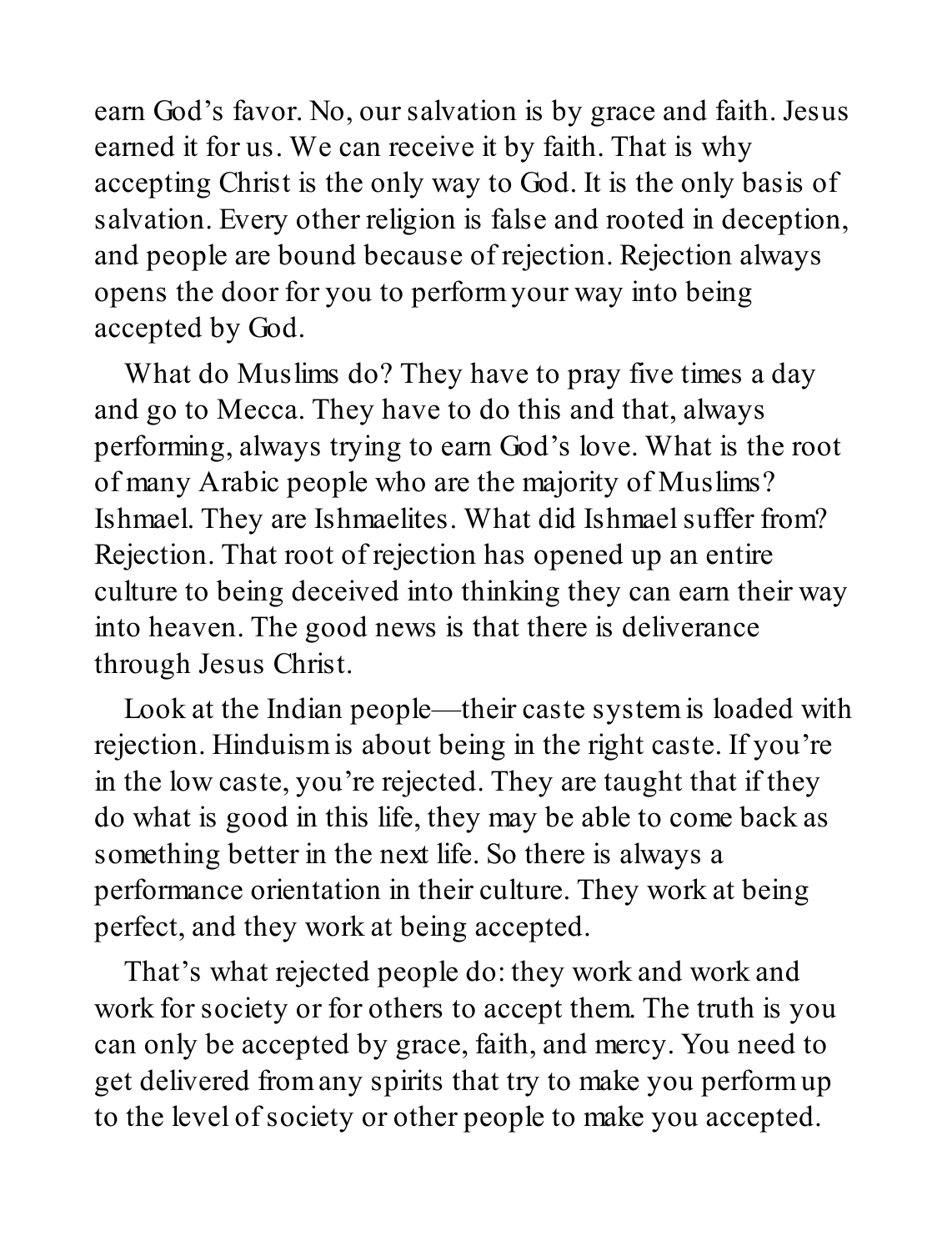Now that doesn't mean that you shouldn't do right to be accepted, but it simply means that the desire to be accepted should not drive you and dominate your life. If it does, then it's demonic.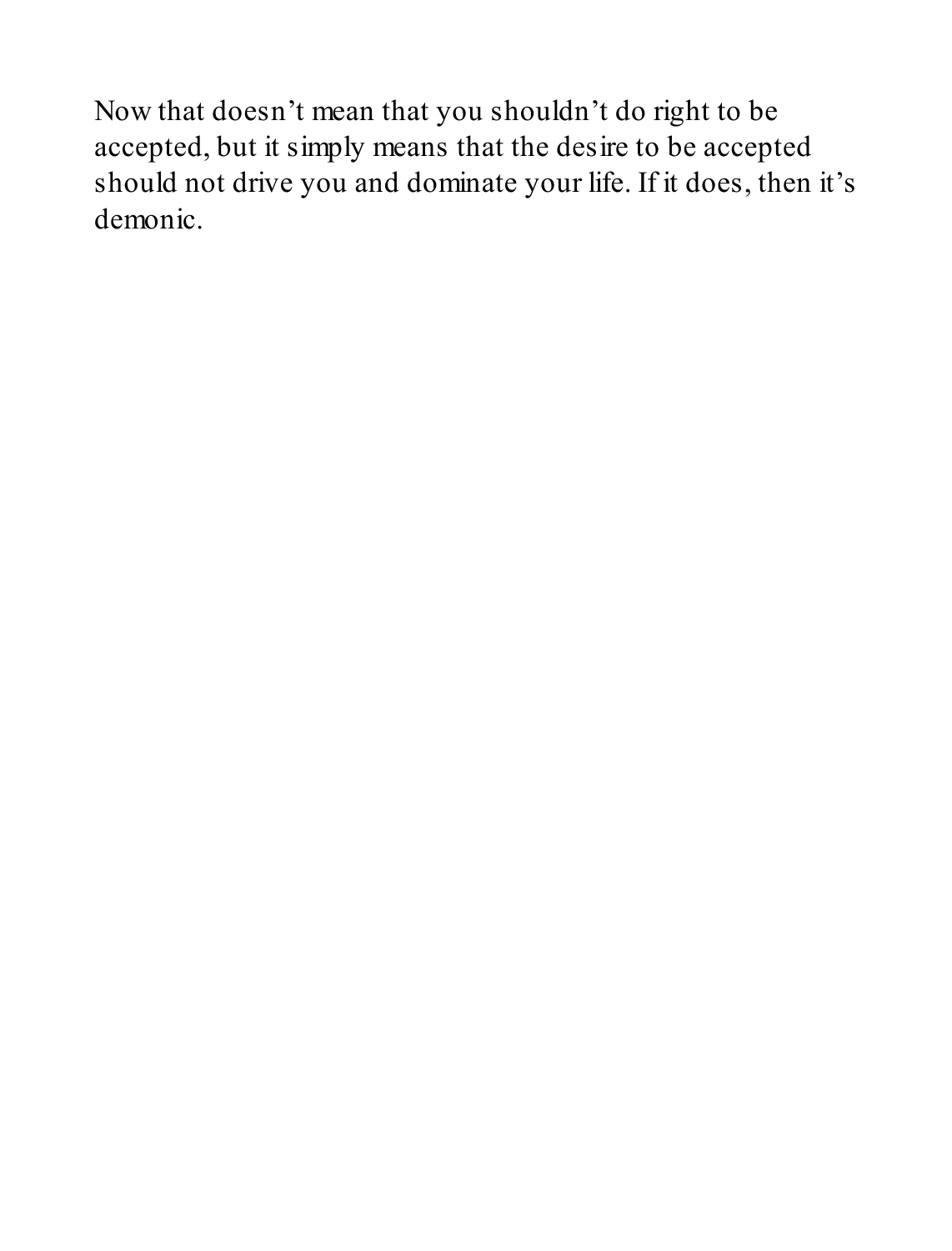### **Prayer**

Prayer is a most powerful weapon in the fight against rejection. Prayer brings you into the presence of God. Prayer opens up your spirit to hear the truth of your acceptance through Christ. Prayer builds up your inner man.

Psalm144:1 is a prayer you should consistently pray over your life, so that you will be able to fight against spiritual opposition that comes against your life. It says, "Blessed be the LORD my Rock, who trains my hands for war, and my fingers for battle." God will give you the strategy to gain victory over rejection.

Psalm18 is one of the most inspirational psalms when it comes to spiritual warfare. Praying some of the key verses in this chapter will build your faith to see great deliverance in your life. For example, verse 19 says that deliverance brings us into a large or broad place. Sometimes the enemy wants to confine, restrict, and limit us. But through spiritual warfare we can break the limitations. We can ask God to deliver us from demons that block and obstruct our way so that we can come into a larger place. Rejection is one of these kind of demons that make it hard for us to move to the next level in our lives. But the Lord has given you the necks of your enemies, and you will destroy themin His name (v. 40).

Second Samuel 19:3 is another scripture we pray during deliverance ministry at our church because sometimes the enemy tries to bring rejection into our lives by stealth, or when we are not aware and it's undetected. A stealth bomber goes under the radar. The radar cannot pick up a stealth bomber.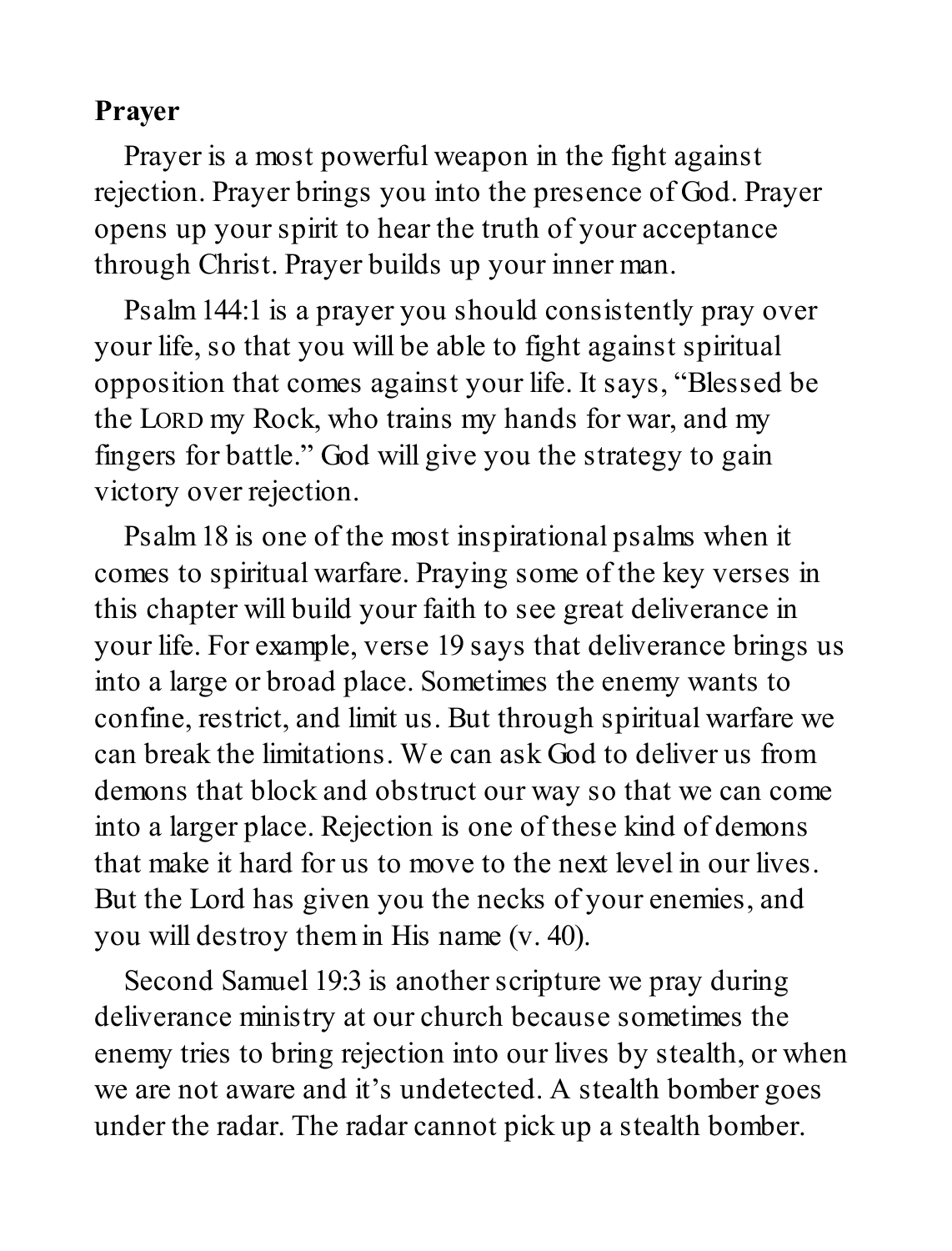The military developed stealth technology so that they could enter a region undetected and do damage. And so I encourage people to pray 2 Samuel 19:3 to bind and expose and cast out the rejection demon that would try by stealth or undetection to come into their lives. This verse works against any demonic spirit that tries to sneak into your life undetected.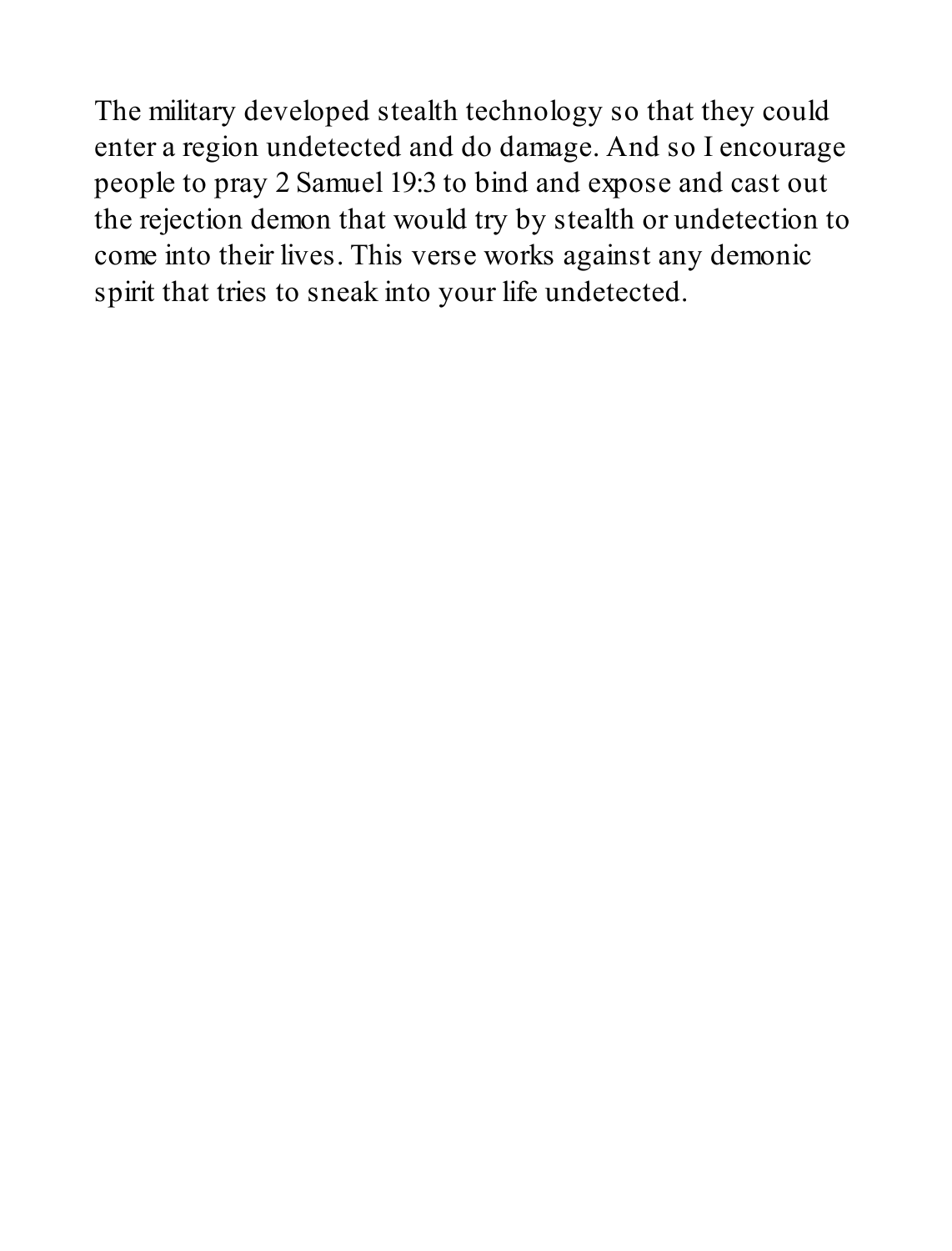#### **The anointing of God**

Psalm18:50 says, "Great deliverance He gives to His king, and shows mercy to His anointed." If you are saved and baptized in the Holy Spirit, you are God's anointed. You are anointed by God, and when the enemy attacks God's anointed, God wants to give you great deliverance. You can pray, "I am Your anointed, and You give me great deliverance over the spirit of rejection." He will do it; He will show mercy to you and give you victory over it.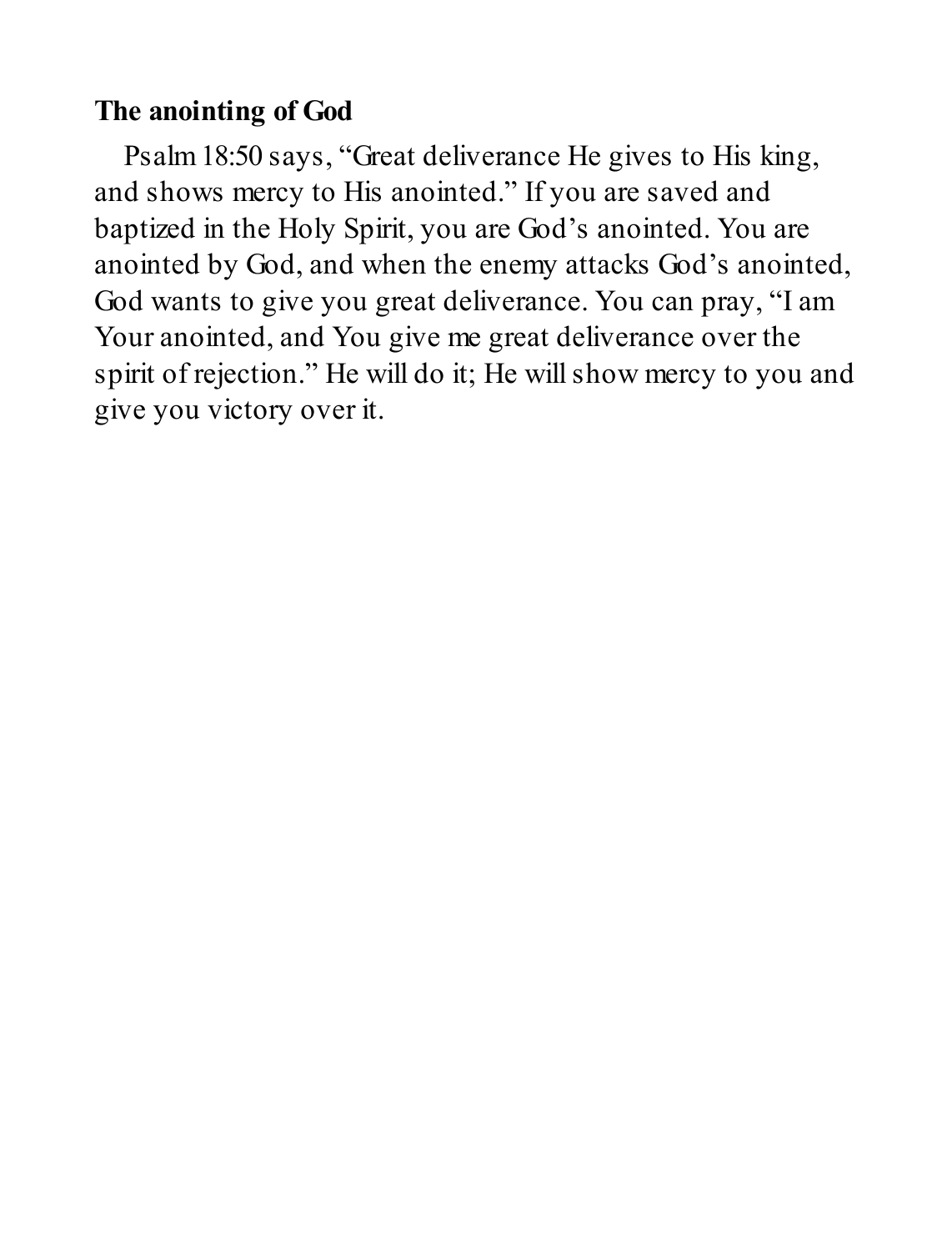#### **Perseverance**

I have pursued my enemies and overtaken them; neither did I turn back again till they were destroyed.

—PSALM 18:37

This is perseverance. This is being a person who is persistent in warfare. Do not stop until the spirit is gone, whether it's witchcraft, sickness, poverty, or rejection. Whatever is attacking your life, do not retreat until it is completely annihilated by the power of God.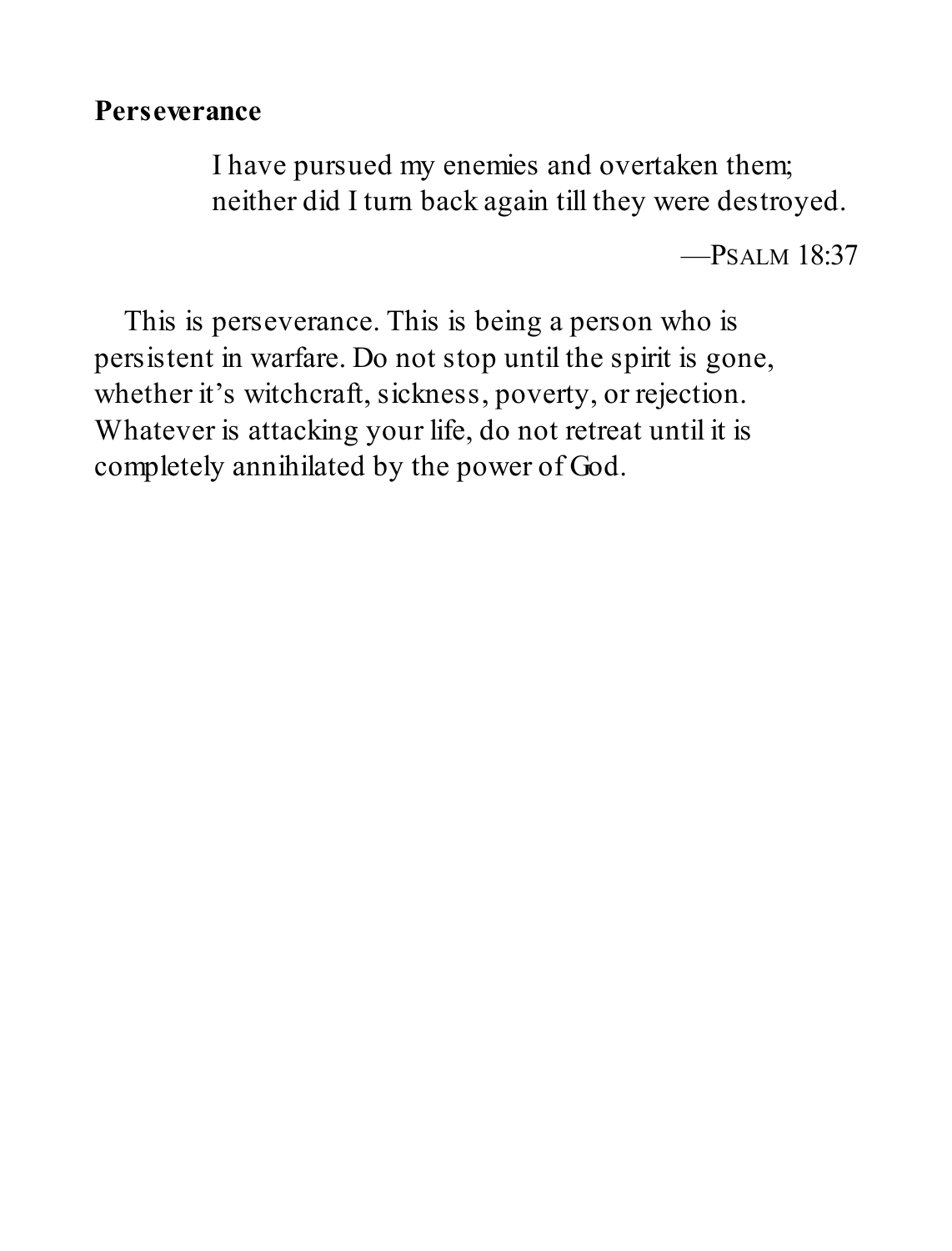#### **Your spiritual authority**

One of the most important principles of spiritual warfare is that you must use your authority against the enemy. Jesus said, "I give unto *you* power [*power* is the Greek word *exousia*, which means 'authority'] to tread upon serpents and scorpions, and over all the power of the enemy: and nothing shall by any means hurt you" (Luke 10:19, KJV, emphasis added). Now some people say you can't be hurt by the enemy, because Jesus says, "I give you power." But that's only if you *use* the authority. Just because you have been given authority doesn't mean you've used it. If you don't exercise your authority, you cannot claimthe second part of that verse, "nothing shall by any means hurt you." We must exercise our authority, and one of the ways we do that is through prayer, through binding and loosing, and through commands and decrees that we release through our words. So it's important to exercise your authority over the enemy on a consistent basis.

Remember the story of the Gatherene demoniac in Matthew chapter 8? There were two of themin the account. The Bible says that they blocked the road. Those two demonized men would not let anyone pass that way. It is a picture of how demons will try to block your way. You need to bind and rebuke any demon that will try to block your path or your way in the name of Jesus.

Psalm91:13 says, "You shall tread upon the lion and the cobra, the young lion and the serpent you shall trample underfoot." The enemy is under your feet. That represents total authority and victory. Make this your confession and go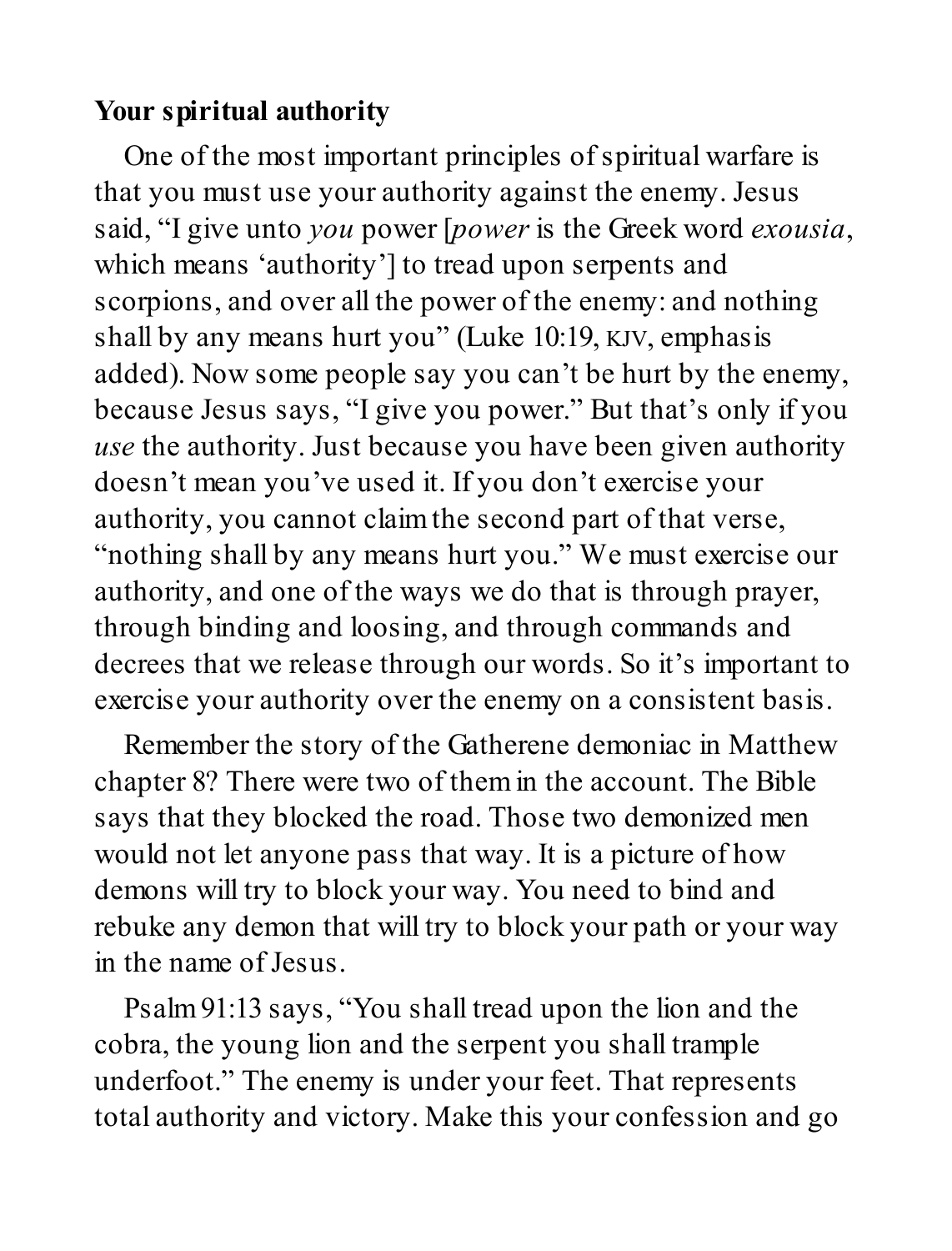forth in victory and in the power of God.

### [REJECTION](#page-5-5) MUST GO!

We must be able to identify the causes of rejection and be able to come against the demons of rejection, fear of rejection, selfrejection, hereditary rejection, roots of rejection, and the spirits that come in with rejection: hurt, anger, bitterness, rage, pride, fear, rebellion, and more. All of these things can torment your life. Jesus does not want you to be tormented. He wants you to be set free. You are not alone. So many people need deliverance fromthese demons of rejection and the other demons that accompany the demons of rejection. God wants to set us all free fromthe spirit of rejection so that we can bring deliverance to our families and friends and those around us. Jesus said, "The Spirit of the Lord is upon me, because he hath anointed me to preach the gospel to the poor; he hath sent me to heal the brokenhearted, to preach deliverance to the captives" (Luke 4:18, KJV). He imparted this responsibility on us as well.

But you must minister deliverance to yourself first. Jesus talked about this when He said, "First remove the plank from your own eye, and then you willsee clearly to remove the speck out of your brother's eye" (Matt. 7:5). That phrase *cast out* carries the same meaning when the Bible speaks, in other passages, of casting out demons. It is the Greek word *ekballo*. It means to expel or eject. $\frac{2}{5}$  $\frac{2}{5}$  $\frac{2}{5}$  So there are things we need to drive out of our own lives before we can successfully minister to other people. We will talk about this more in the next chapter.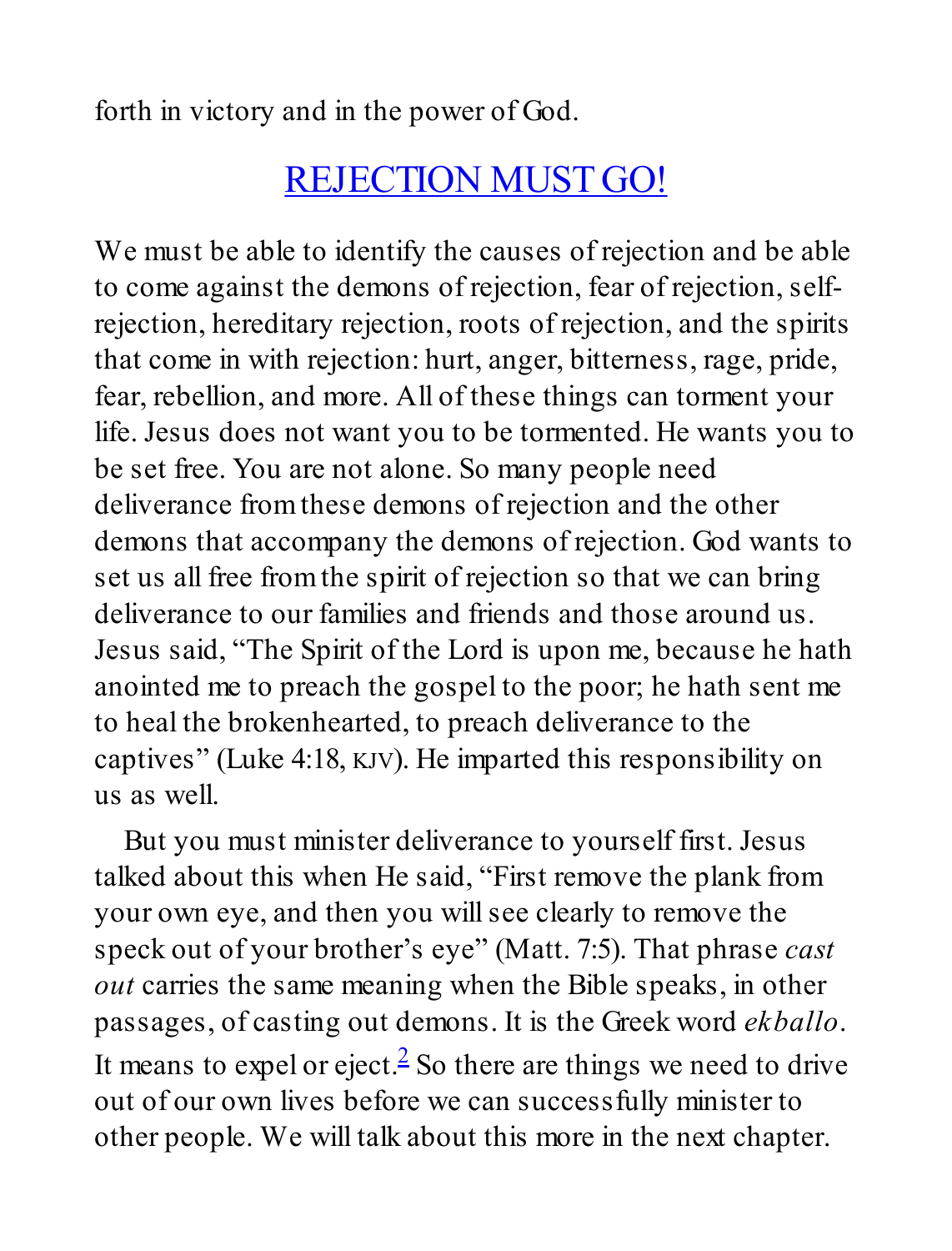## PRAYERS FOR [DELIVERANCE](#page-5-0) FROM **REJECTION**

I declare that You have sanctified me with Your Word; Your Word over me is truth (John 17:17).

Lord, You are my light and my salvation. You are the strength of my life. I will not fear anything or anyone (Ps. 27:1).

I believe and receive what You have said about me.

Your truth sets me free froma spirit of rejection.

You have nailed my rejection to the cross. I amset free.

You were despised and rejected. You are acquainted with my grief and sorrow. But by Your stripes, I am healed of rejection (Isa. 53:3–5).

The Lord is with me. I will not be afraid. What can man do to me? (Ps. 118:6).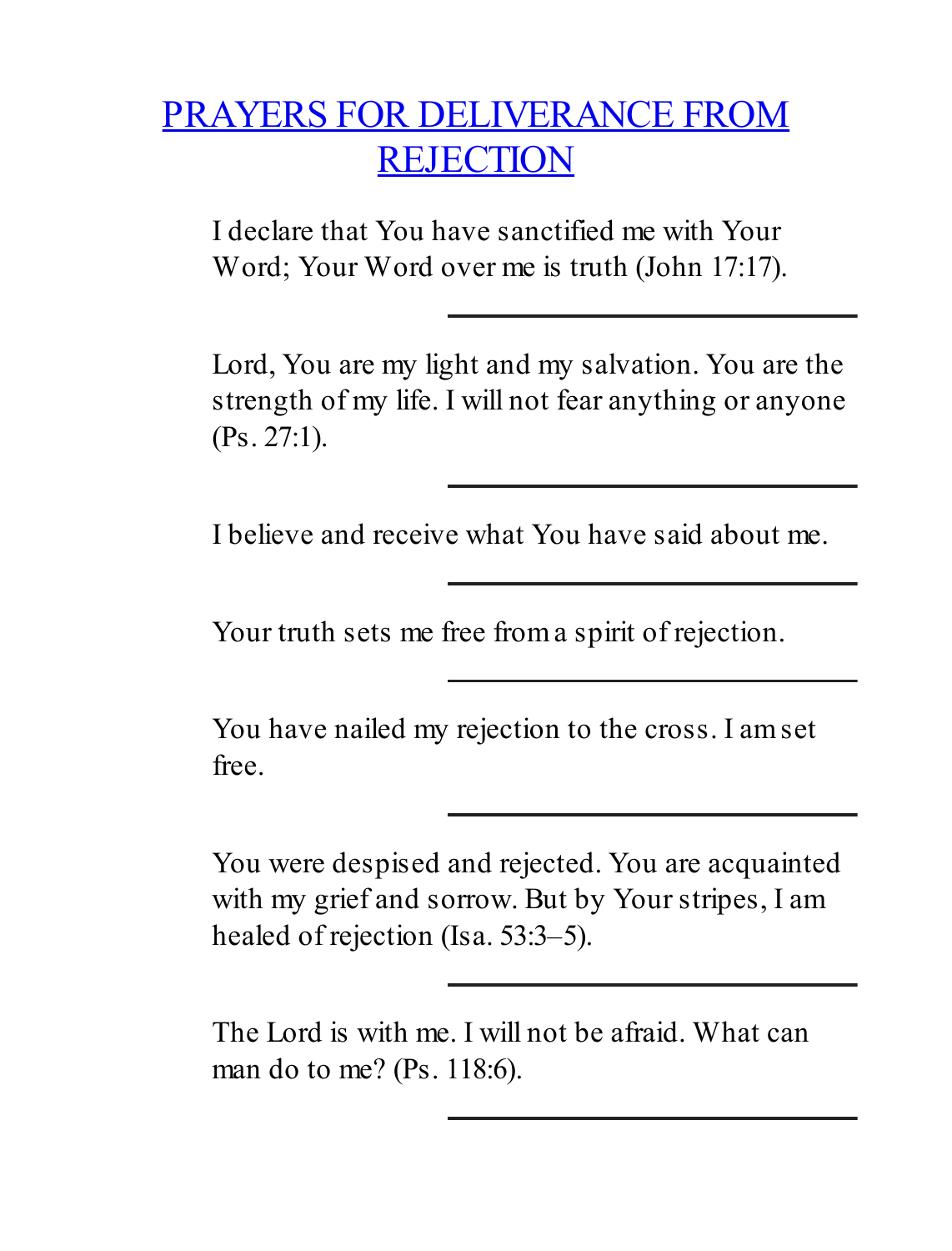The lines have fallen to me in pleasant places; yes, I have a good inheritance (Ps 16:6).

I amblessed with allspiritual blessings in heavenly places in Christ (Eph. 1:3).

I have been chosen by God fromthe foundation of the world (Eph. 1:4).

I amholy and without blame (Eph. 1:4).

I have been adopted as Your child according to the good pleasure of Your will (Eph. 1:5).

I amaccepted in the Beloved (Eph. 1:6).

I amredeemed through the blood of Jesus (Eph. 1:7).

I aman heir (Eph. 1:11).

I amseated in heavenly places in Christ Jesus (Eph. 2:6).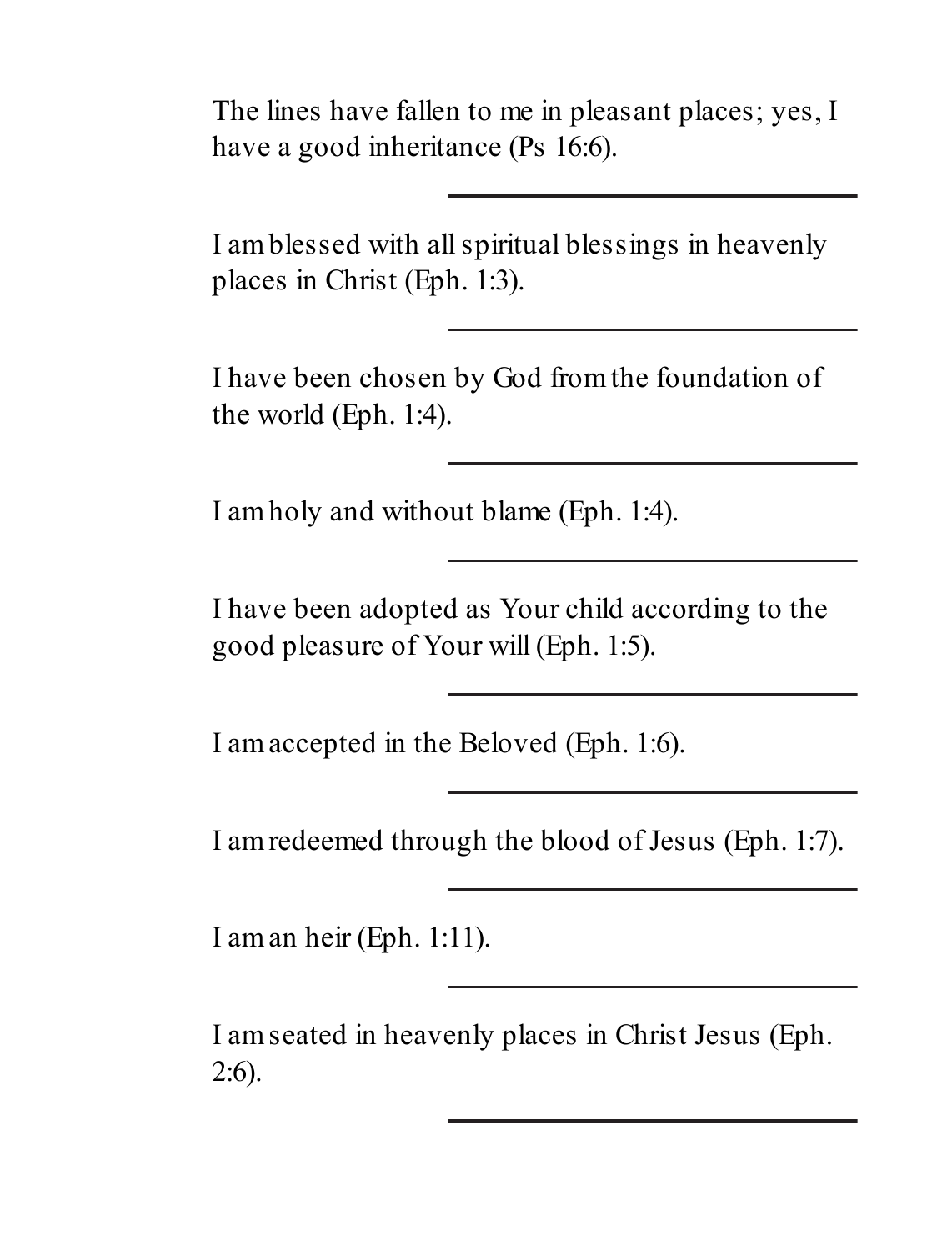I amthe workmanship of the Lord, created in Christ Jesus for good works (Eph. 2:10).

I ama fellow citizen with the saints and members of the household of God (Eph. 2:19).

I have been given exceedingly great and precious promises, that I may be a partaker of the divine nature of Christ (2 Pet. 1:4).

My inner man is strengthened with might by the Spirit of God (Eph. 3:16).

I amrooted and grounded in love (Eph. 3:17).

I amrenewed in the spirit of my mind (Eph. 4:23).

I walk in love (Eph. 5:2).

I amfilled with the Spirit of God (Eph. 5:18).

I ammore than a conqueror (Rom. 8:37).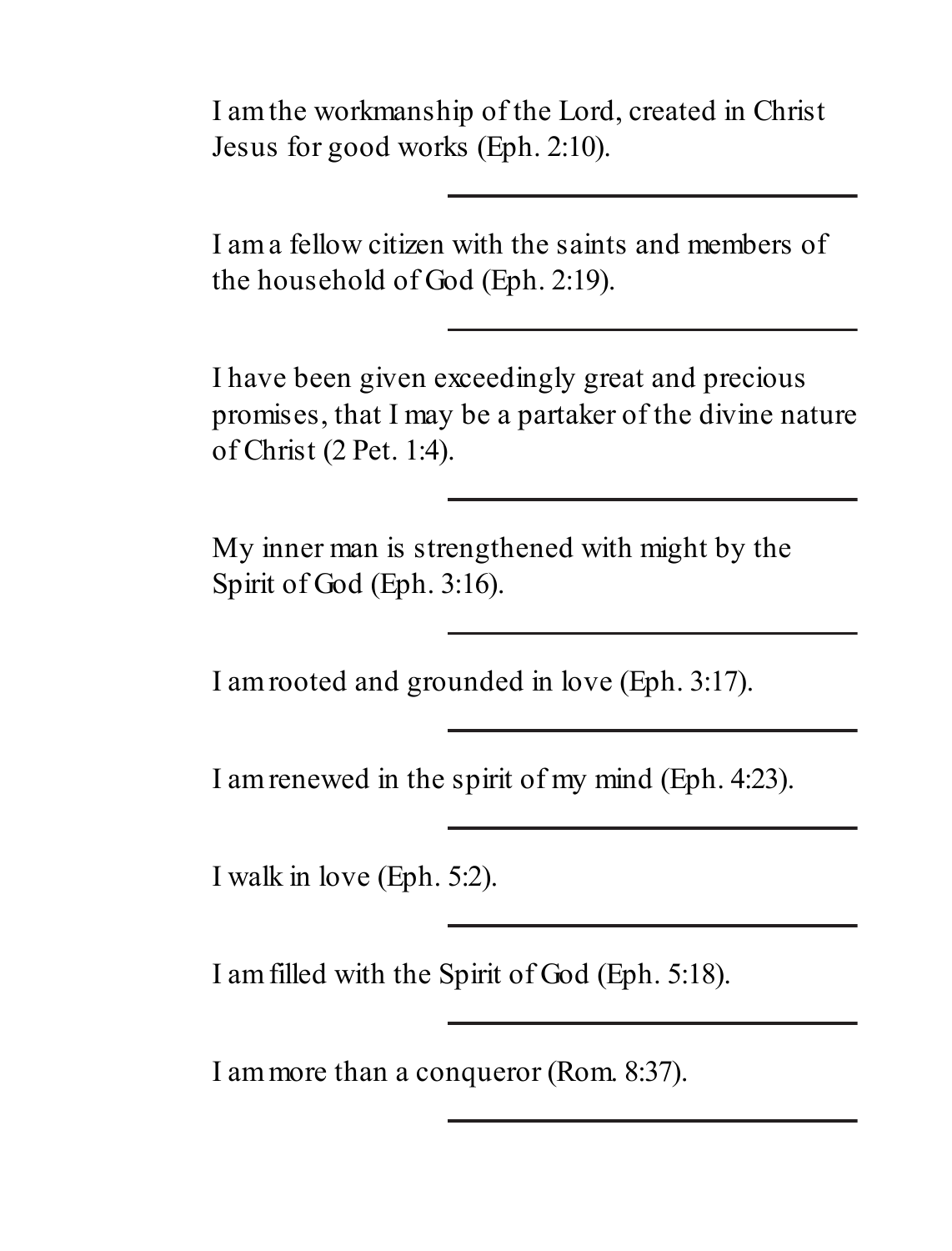I aman overcomer by the blood of the Lamb (Rev. 12:11).

I amthe righteousness of God in Christ Jesus (2 Cor. 5:21).

I amhealed (1 Pet. 2:24).

The Son has set me free (John 8:36).

I amborn of God, therefore I amvictorious (1 John 5:4).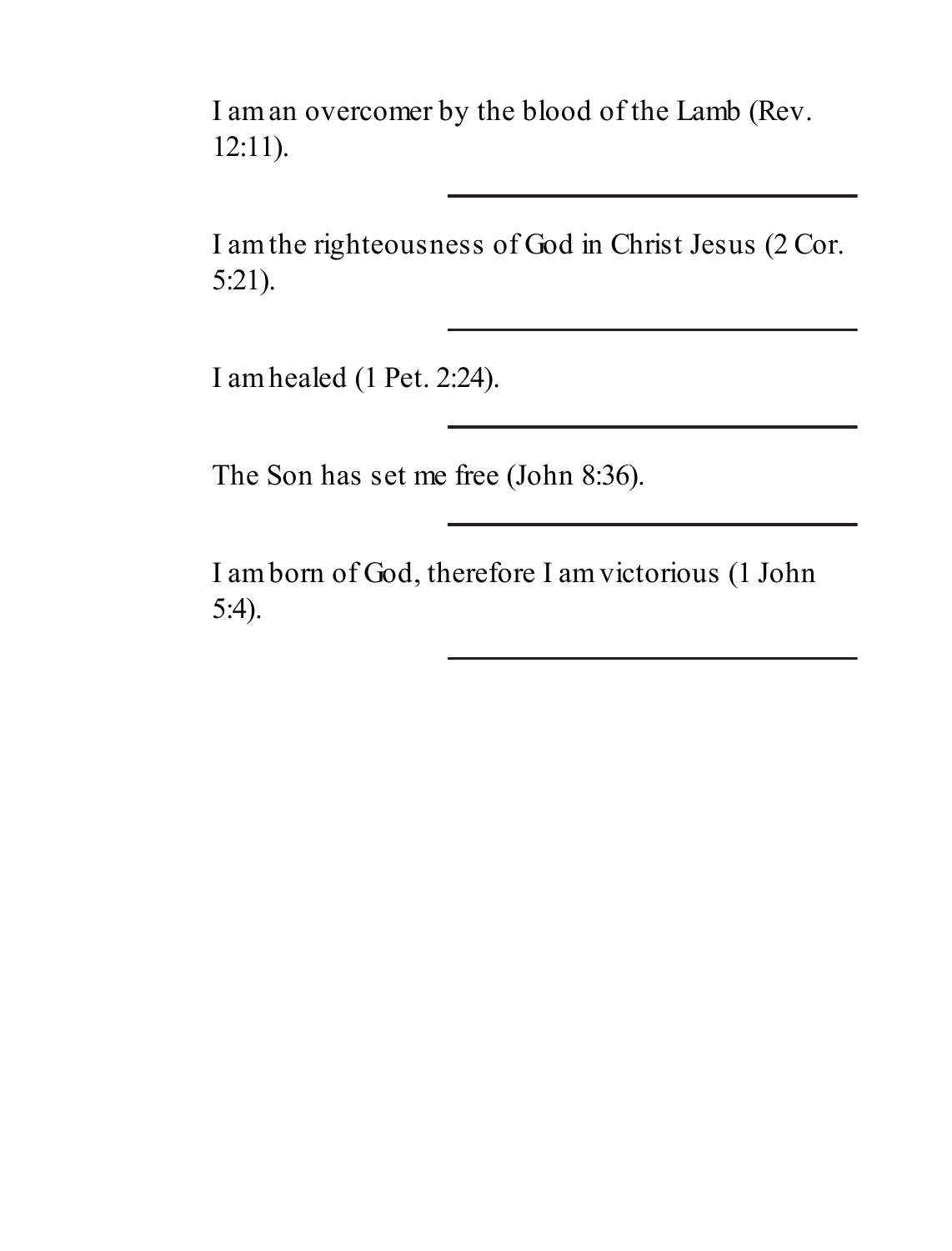#### [CHAPTER](#page-5-1) 4

### "LOOSE [THYSELF"—SELF-DELIVERANCE](#page-5-1)

*Shake thyself from the dust; arise, and sit down, O Jerusalem:* loose thyself *from the bands of thy neck, O captive daughter of Zion.*

—ISAIAH 52:2, KJV, EMPHASIS ADDED

 $T<sub>HIS ISA</sub>$  prophetic word to the church that says, "Loose thyself!" It is a powerful verse that relates to self-deliverance. We have been given the power and authority to loose ourselves fromall types of bondage.

Synonyms for the word *loose* include: disjoin, divorce, separate, asunder, sever, unhitch, disconnect, detach, unseat, unbind, unchain, unfetter, unloose, free, release, liberate, break up, break in pieces, smash, shatter, splinter, demolish, cleave, force apart. It also means to forgive or pardon.

"Zion" is a prophetic word and symbol for the church. Isaiah prophesied that Zion would be a "captive daughter." This is so true of the condition of the church today. Even though many are saved and have received the promise of the Spirit, there are still many bondages that remain in the lives of believers.

#### [SELF-DELIVERANCE](#page-5-2)

The question is often asked of me, "Can a person deliver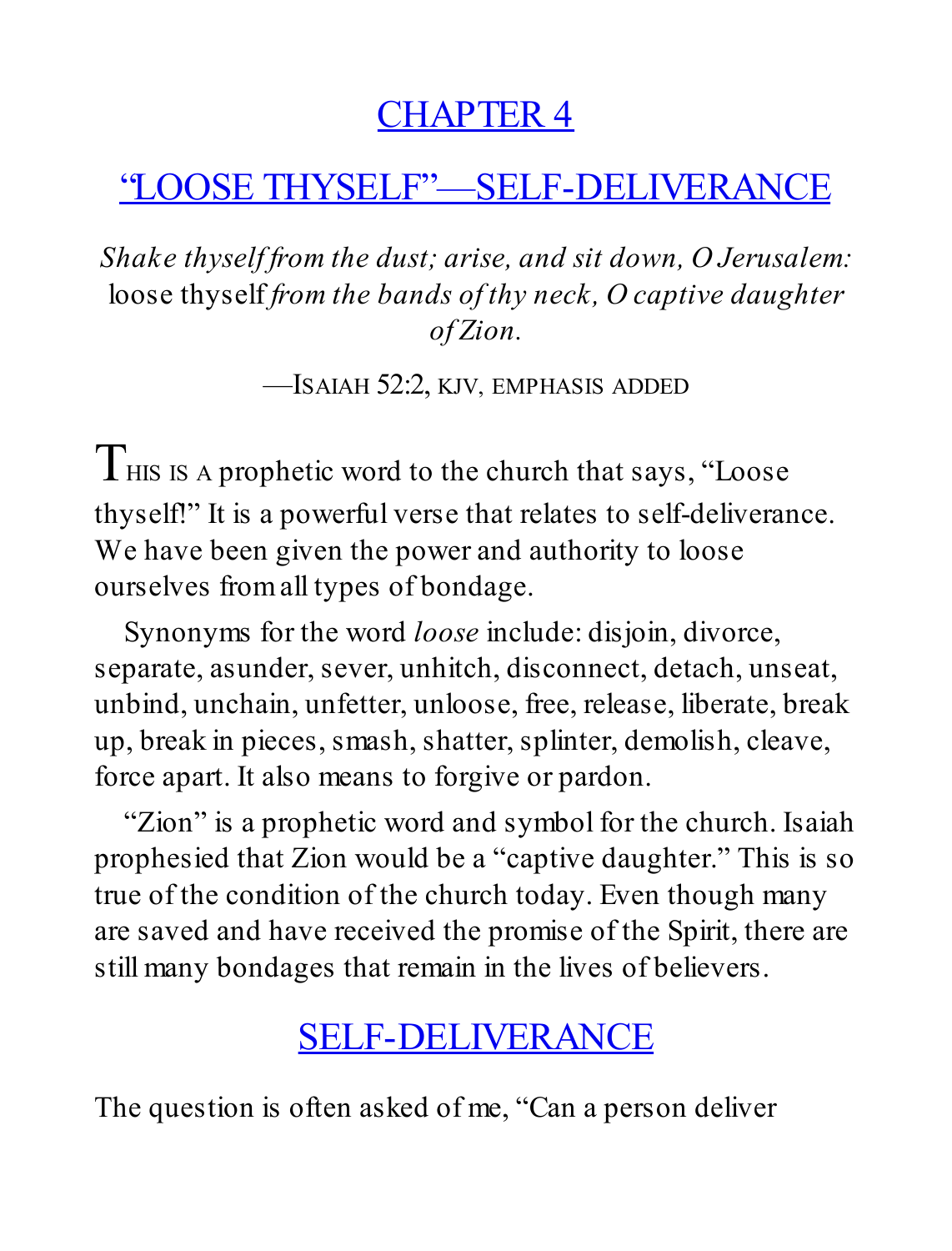himself of demons?" My answer is yes. It is also my conviction that a person cannot really keep himself free of demons until he is walking in this dominion of deliverance.

How is it that a person can deliver himself? As a believer (and that is our assumption), a person has the same authority as the believer who is ministering deliverance to another. He has the authority in the name of Jesus, and Jesus plainly promised themthat believe: "In my name shall they cast out devils" (Mark 16:17, KJV).

Usually a person needs only to learn how to go about selfdeliverance. After a person has experienced an initial deliverance at the hands of an experienced minister, he can begin to practice self-deliverance.<sup>[1](#page-171-0)</sup> The good news is that we have been given a prophetic promise and a command to loose ourselves. Jesus told His disciples that "whatsoever" we loosed on earth is loosed in heaven (Matt. 18:18, KJV).

In the ensuing pages we will examine the "whatsoever." In other words, whatsoever is binding, harassing, or operating in your life, contrary to the will of God, can be loosed fromyour life because you have been given the authority to do so.

The range of things that can bind a believer is almost limitless. There are many bondages we can categorize that need to be exposed and broken in the lives of all believers. Once you identify the enemy, you can then proceed to free yourself from his clutches.

## LOOSE [THYSELF](#page-5-3) FROM THE PAST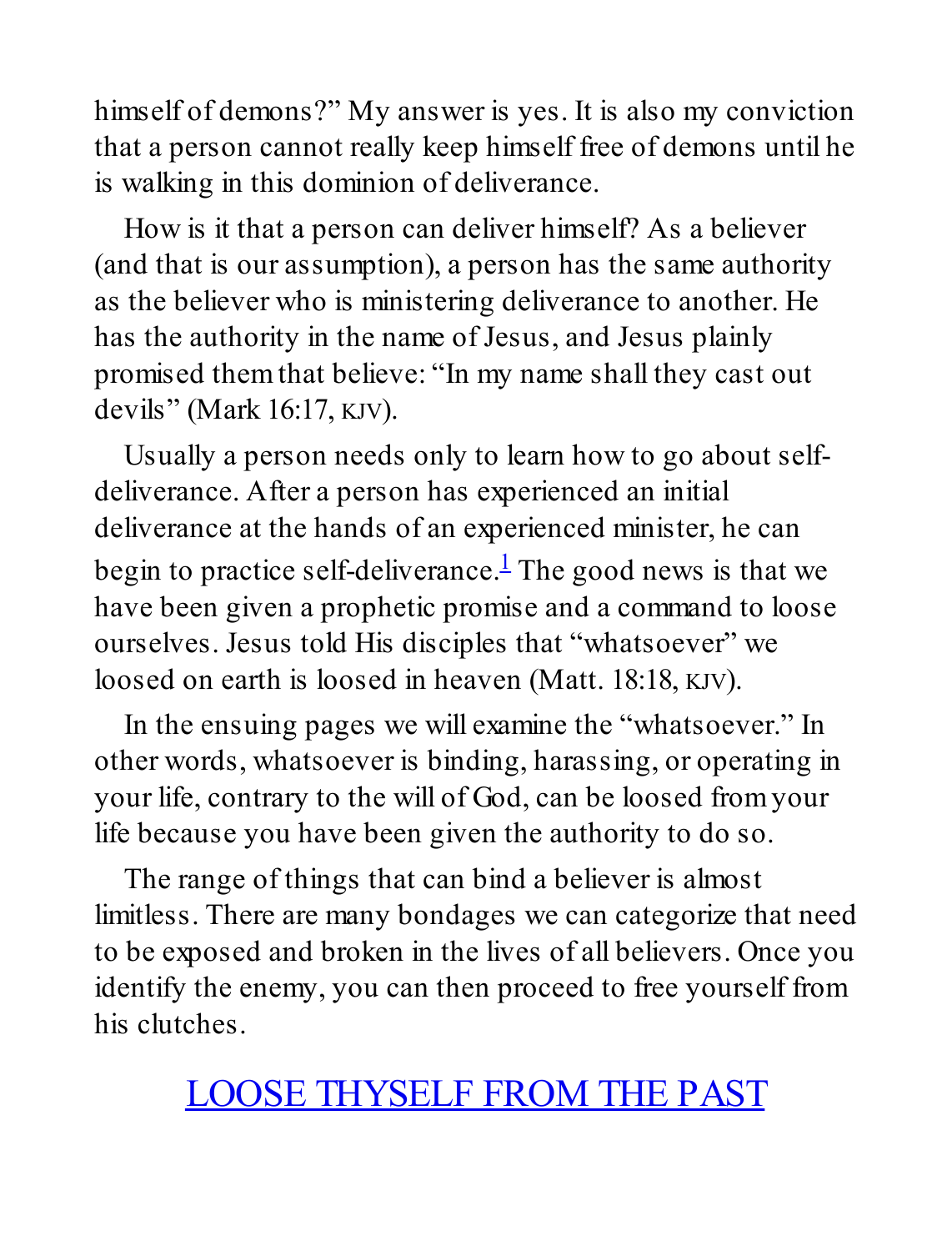I have ministered to many believers who are still bound and tied to their past. The past can be a chain that keeps you from enjoying the present and being successful in the future.

While ministering deliverance to a young man, I encountered a strong spirit dwelling in himwho boasted that he would not depart. I commanded the spirit to identify himself, and he replied that his name was Past.

The spirit proceeded to explain that it was his job to keep the young man bound to his past so that he could not be successful in his Christian walk. The young man had been through a divorce, and his past continued to haunt him.

This encounter helped to give me a revelation of the fact that there are numerous spirits assigned to people to keep them bound to the past that has left scars and wounds that have not completely healed. Many of these wounds have been infected and have become the dwelling places of unclean spirits.

People need to be loosed not only fromdemons but also fromother people. Ungodly soul ties are avenues through which spirits of control and manipulation utilize when working upon their unwary victims.

Let's look at some of the things that could cause spirits to attach themselves to people who have had traumatic experiences in their past. For the purposes of clarity, we find the word *trauma* defined by Webster's as "a disordered psychic or behavioralstate resulting fromsevere mental or emotional stress or physical injury."<sup>[2](#page-171-1)</sup>

Traumatic experiences can open the door for demons. These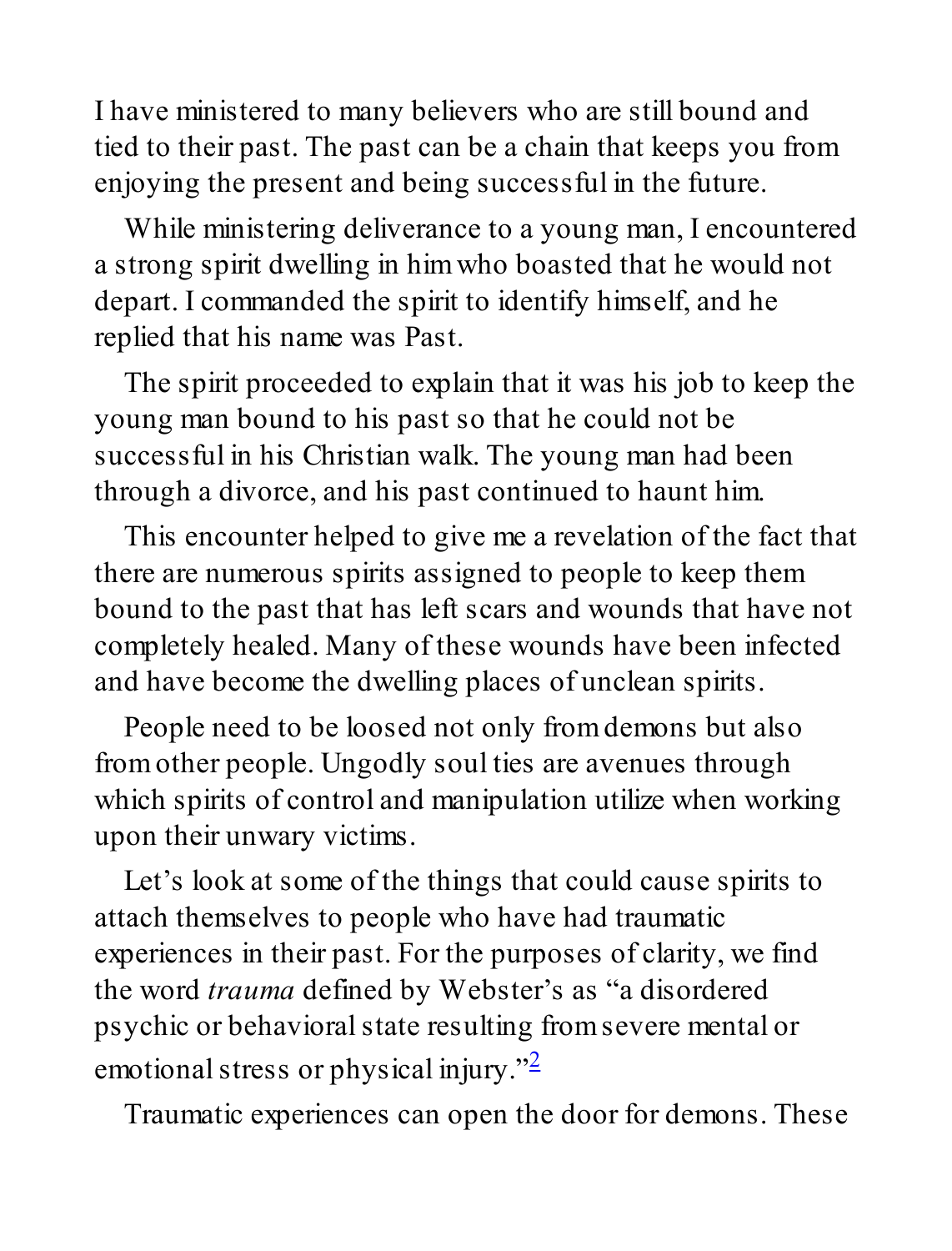can and often include accidents. Mentioned below are two such traumatic experiences that greatly affect the lives of individuals.

#### **1. Rape**

They have raped the women in Zion, the virgins in the towns of Judah.

—LAMENTATIONS 5:11, JB

Rape is one of the most traumatic experiences a person can have. It is a violation that leaves deep scares in the psyche of the person who is victimized by this ungodly act. The door is opened for a host of evilspirits to enter and operate throughout the life of the victim.

Spirits of hurt, distrust, lust, perversion, anger, hatred, rage, bitterness, shame, guilt, and fear can enter and torment the person for the rest of their life if not discerned and cast out. Rape can also be a curse, and there is often a history of this sin in the bloodline.

Rape has always been in the history of oppressed people. It was (and is) common for victors to rape the women of the vanquished. It is one of the most shameful and humiliating acts that can be perpetrated upon an oppressed people.

Often victims of rape carry sexual blockages into marriage, including spirits of frigidity, bound and blocked emotions, hatred of men, and fear of sexual intercourse. Individuals can grow up with deep roots of bitterness that poison the system, opening the door for spirits of sickness and infirmity, including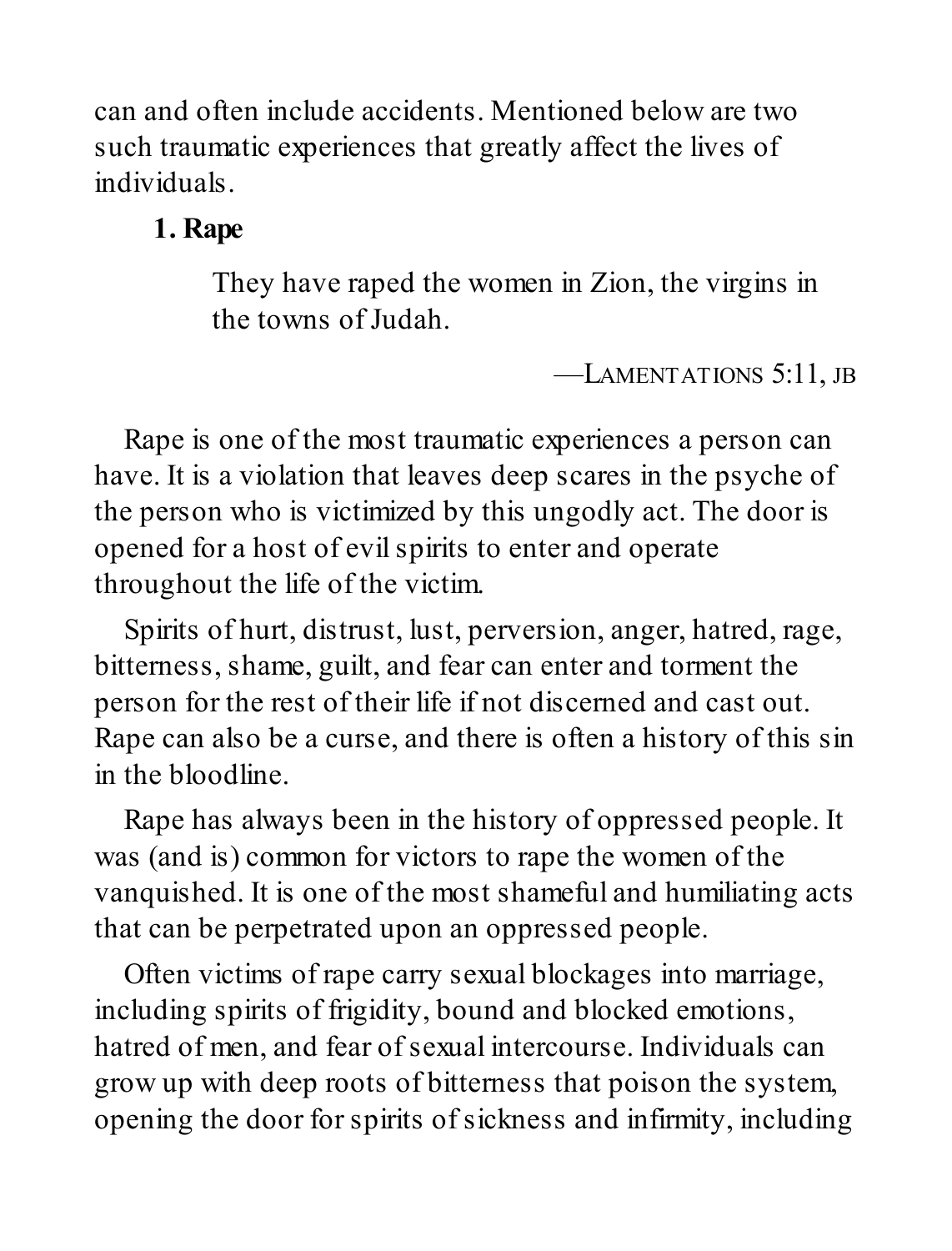cancer.

*Father, in Jesus's name, I loose myself from this prowling demon that sought to steal, kill, and destroy my body, my sexuality, and my worth. I loose myself from any hatred, bitterness, and unforgiveness. I loose myself from blaming myself for this violation. I loose myself from any soul ties, spirits of infirmity, or other evil spirits that would seek to latch on to my life because of this trauma. I loose myself from any bondages that would keep me from experiencing healthy and free marital intimacy. Amen.*

#### **2. Incest**

Another common sexual violation is the sin of incest. Incest can also result froma curse, and there can be a history of this sin in the bloodline. It is an act that causes much shame and guilt. It opens the door for all kinds of curses, including insanity, death, destruction, confusion, perversion, and sickness. Often the victimblames himself for this act even though it may have been the result of a seducing spirit.

> *Father, in Jesus's name, I loose myself from the shame, guilt, soul ties, and any other hindering spirit that would try to keep me from living a whole and healthy life. I loose myself from the painful memories of this abuse and declare that I am washed clean, inside and out. I loose myself from every demonic spirit that would seek to enter through this*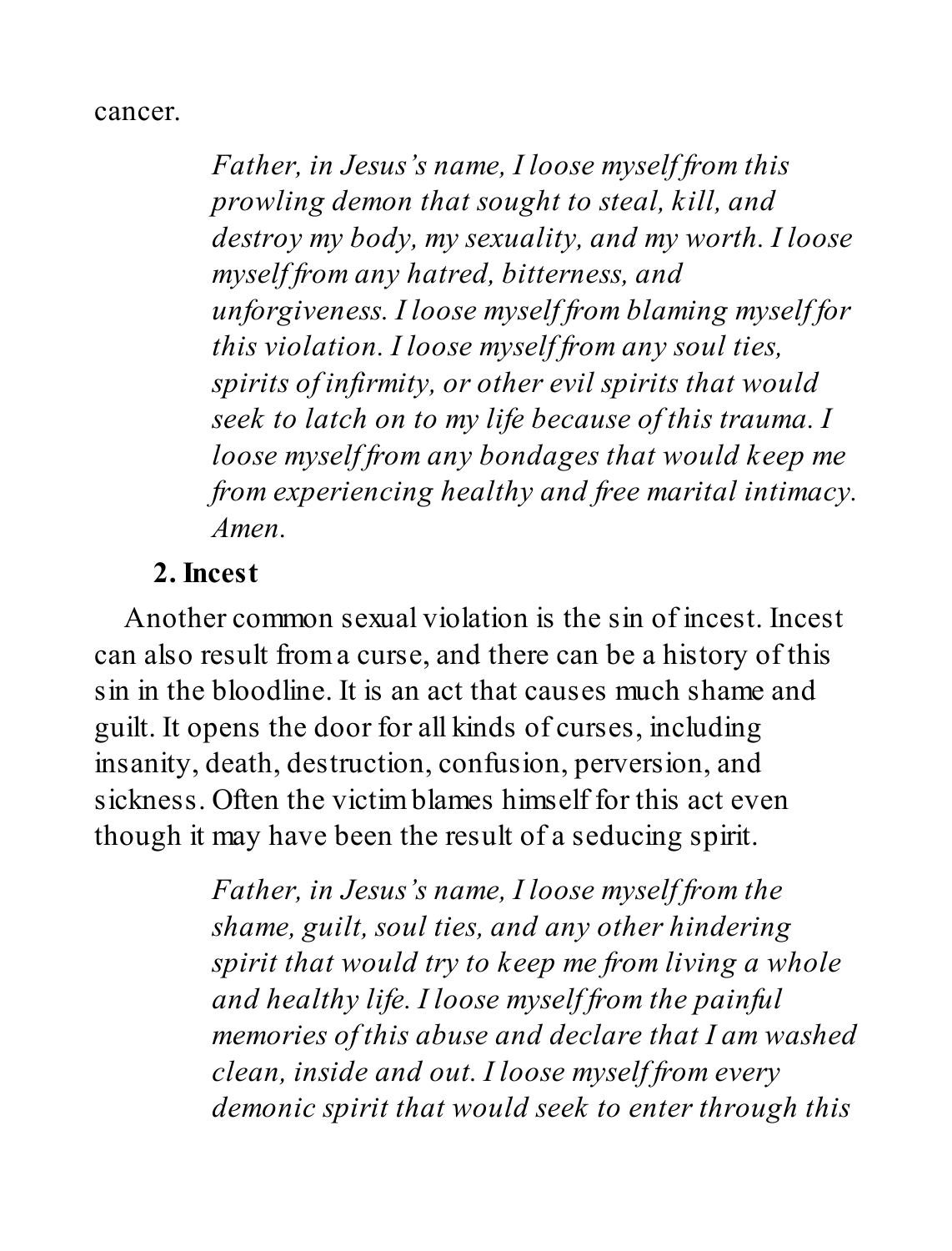*open door, and I shut this door to my past and pray a hedge of protection around my future. Amen.*

## LOOSE THYSELF FROM [UNGODLY](#page-5-4) SOUL TIES

Cursed be their anger, for it was fierce; and their wrath, for it was cruel: I will divide themin Jacob, and scatter themin Israel.

—GENESIS 49:7

The Lord separated Simeon and Levi because they exerted a bad influence upon one another. A soul tie is a bond between two individuals; the souls (minds, wills, emotions) of individuals knit or joined together. Ungodly soul ties can be formed through fornication (Gen. 34:2–3) and witchcraft (Gal. 3:1; 4:17).

As mentioned earlier, people need to be loosed not only fromdemons but also fromother people. Ungodly soul ties are avenues through which spirits of control, domination, witchcraft, and manipulation operate. If you are linked with the wrong people, you will be in bondage, often unknowingly.

It is never the will of God for one individual to control another. True freedomis being delivered fromany controlling power that hinders you fromfulfilling the will of God. Often those under control are unaware that they are being controlled. This is why many times the control is so difficult to break.

An ungodly soul tie will result in the presence of an evil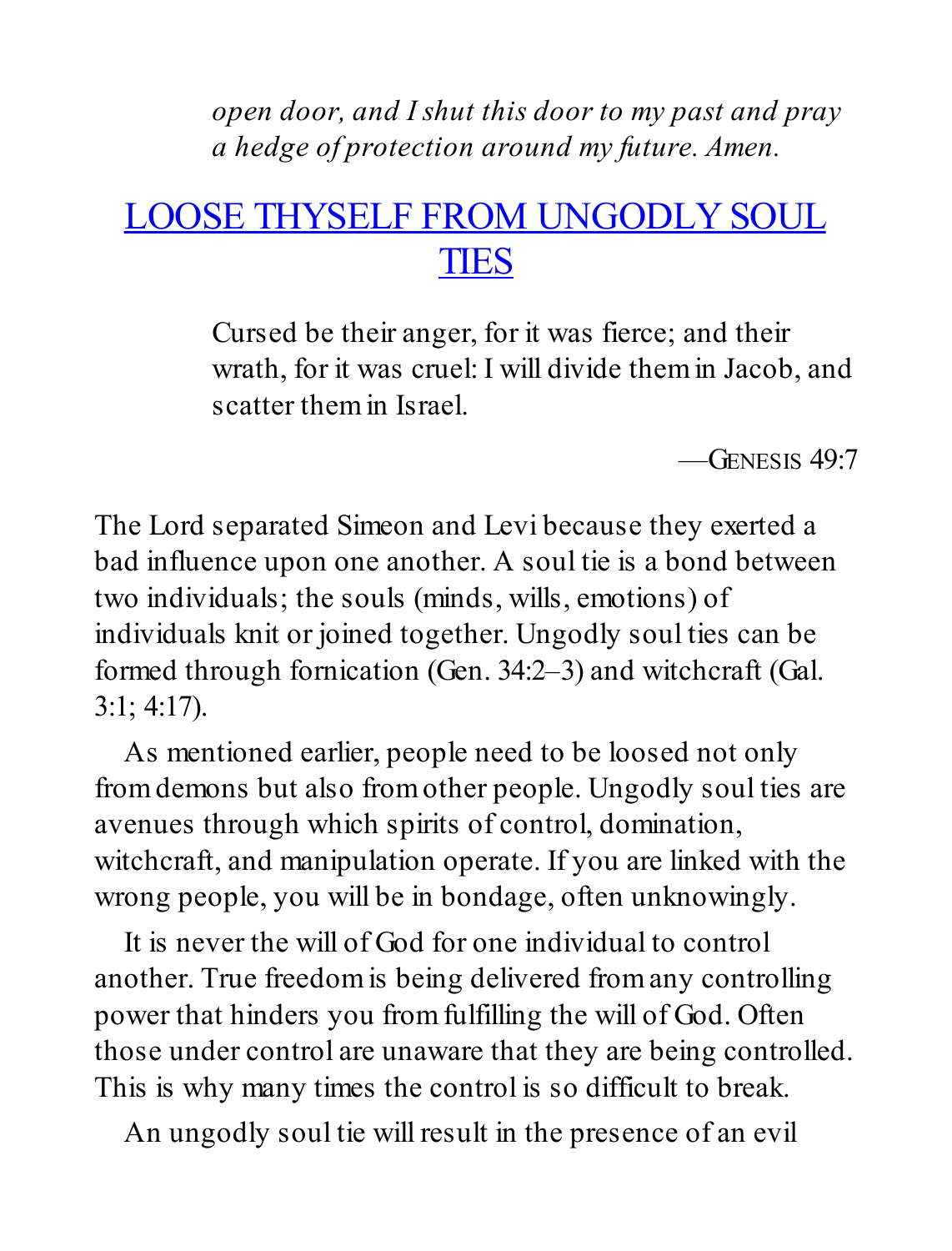influence in your life. While good soul ties help you in your walk with God, ungodly soul ties hinder you in your walk with the Lord.

Ungodly soul ties in the Bible include: 1) Ahab and Jezebel (1 Kings 18); 2) Solomon and his wives—they turned his heart away fromthe Lord (1 Kings 11:1–4); and 3) Levi and Simeon (Gen. 49:5–7).

> *Father, in Jesus's name, I loose myself from all relationships that are not ordained of God, all relationships that are not of the Spirit but of the flesh, all relationship based on control, domination, or manipulation, and all relationships based on lust and deception. Amen.*

## LOOSE YOUR [MEMORY](#page-5-5)

Forgetting those things which are behind ...

—PHILIPPIANS 3:13

There is an evilspirit named memory recall that can cause a person to have flashbacks of past experiences. This keeps a person in bondage to traumatic experiences of the past. This spirit causes a person to remember experiences of hurt, pain, and rejection. Although there may be experiences in your life you will never completely forget, you should not be in bondage to the past through your memory.

The enemy should not be able to trigger things in your memory that hinder you in your present or future life. This is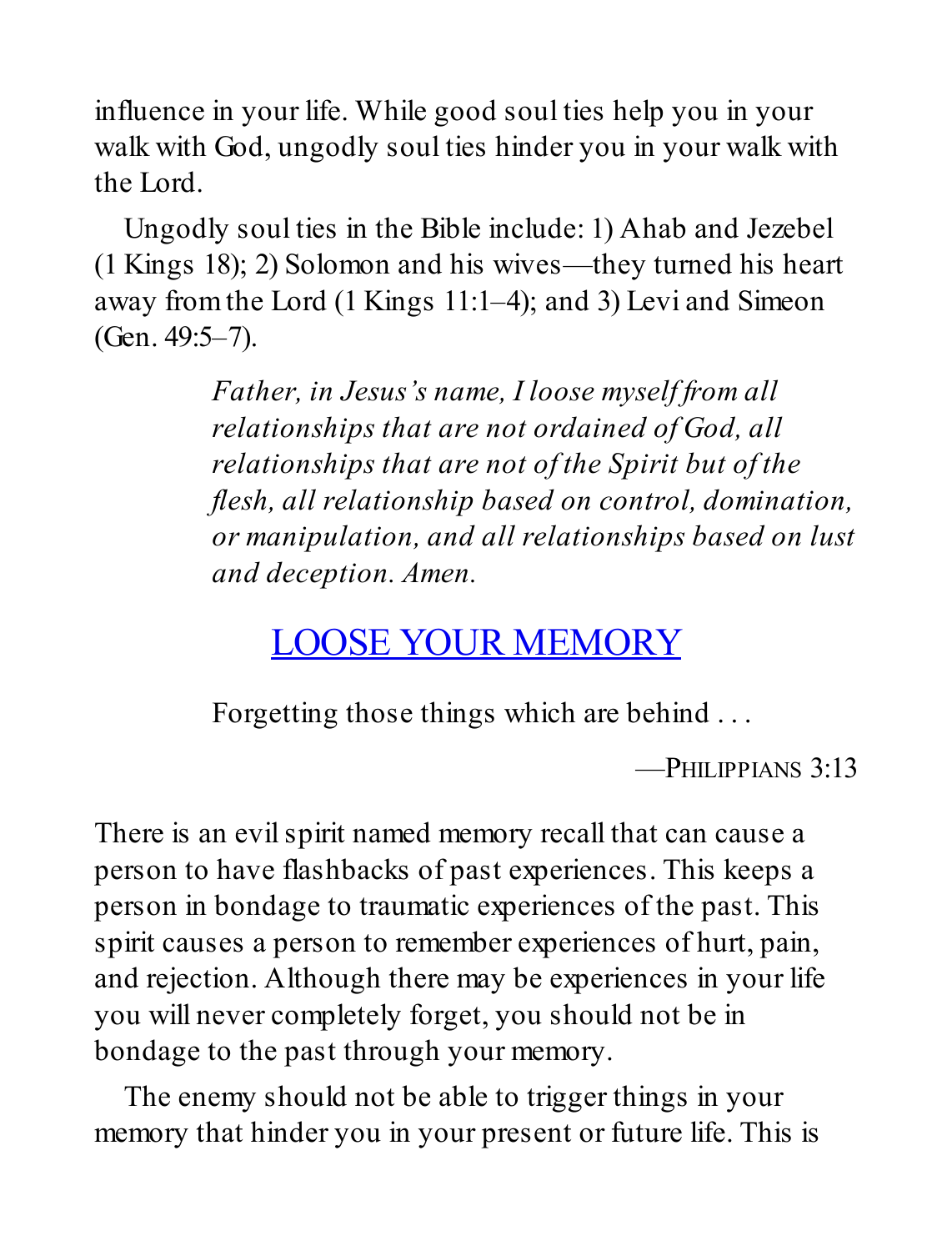why your memory needs to be loosed frombad experiences of hurt and trauma.

> *Father, in Jesus's name, I loose myself from the ef ects of all the bad memories, painful memories, and memories of the past that would hinder me in the present or future. Amen.*

# LOOSE THYSELF FROM [UNFORGIVENESS](#page-5-6) AND BITTERNESS

Unforgiveness opens the door for tormenting spirits (Matt. 18). Bitterness opens the door for spirits of infirmity, including arthritis and cancer. It is symbolized by gall and wormwood. Unforgiveness is the result of being hurt, rejected, abandoned, disappointed, abused, raped, molested, taken advantage of, lied on, cheated, talked about, *etc.*

> *Father, in Jesus's name, I loose myself from all bitterness, unforgiveness, and resentment. I loose to God those who have of ended me or hurt me in anyway. I loose myself from all spirits of infirmity as a result of my bitterness. I close that door, in Jesus's name. Amen.*

## LOOSE YOUR [EMOTIONS](#page-5-7)

Are you loosed in your emotions? The emotions are a part of the soul along with the will and the mind. There are many people bound and blocked in their emotions. Spirits of hurt,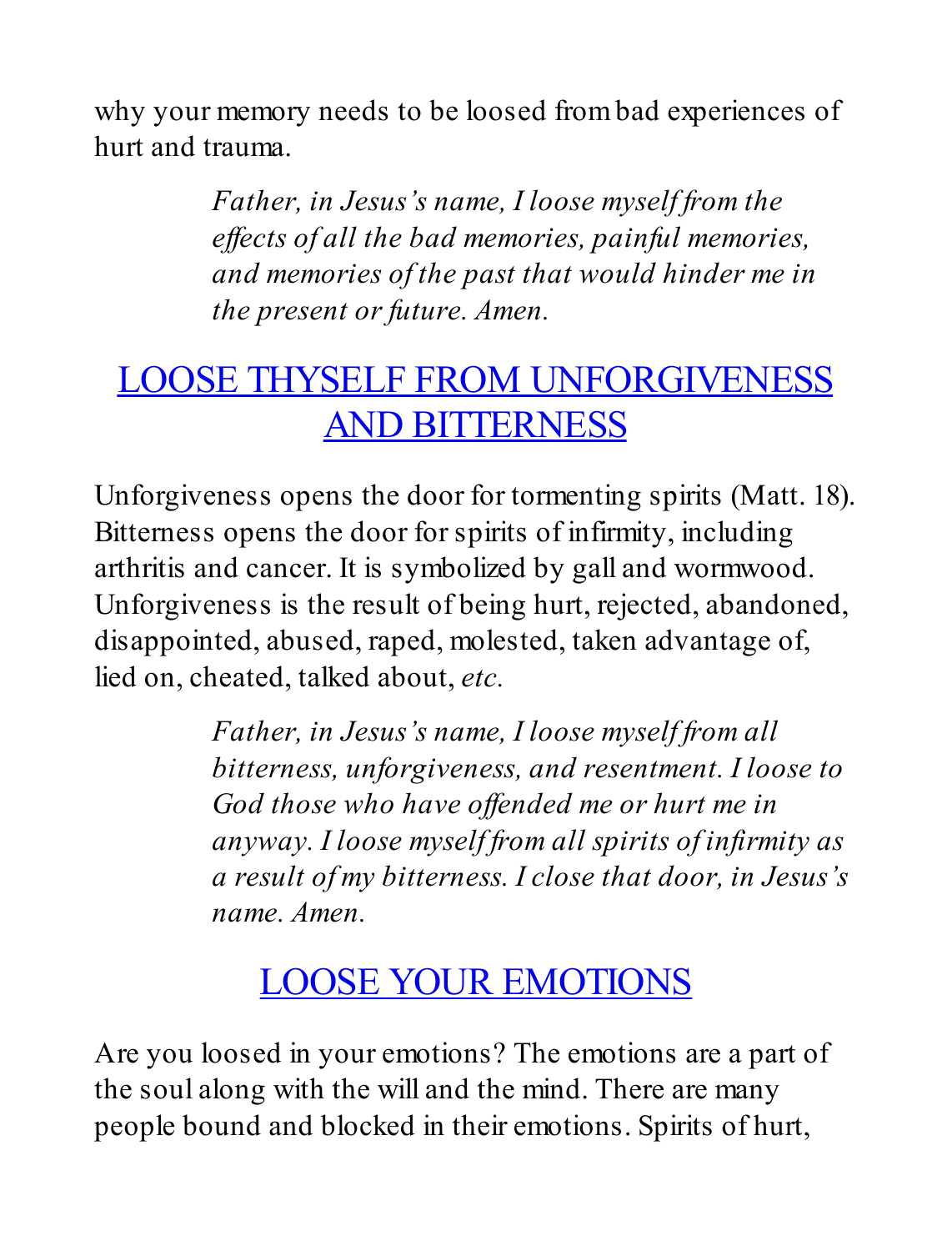rejection, anger, broken heart, grief, sadness, hatred, bitterness, and rage can occupy the emotions, causing emotional pain.

Your emotions were created by God to express joy and sorrow. Both should be natural responses to different situations. The enemy, however, comes in to cause extremes in the emotional realmand even blockage whereby a person is unable to express the proper emotions.

Emotional pain and bondage can come as a result of traumatic experiences of the past, including rape, incest, abuse, death of a loved one, war, tragedies, rejection, abandonment, accidents, *etc.*

> *In the name of the Lord Jesus Christ, by the authority given to me to bind and loose, I loose my emotions from every evil spirit that has come in as a result of experiences of the past. I loose myself from all hurt, deep hurt, pain, sadness, grief, anger, hatred, rage, bitterness, fear, and bound and blocked emotions. I command these spirits to come out, and I decree freedom to my emotions in the name of the Lord Jesus Christ. Amen.*

## LOOSE THYSELF FROM OCCULT BONDAGE

The word *occult* means hidden. Involvement in the occult opens the door for many demons, including spirits of depression, suicide, death, destruction, sickness, mental illness, addiction, lust, *etc.* Occult practices include:

• Ouija board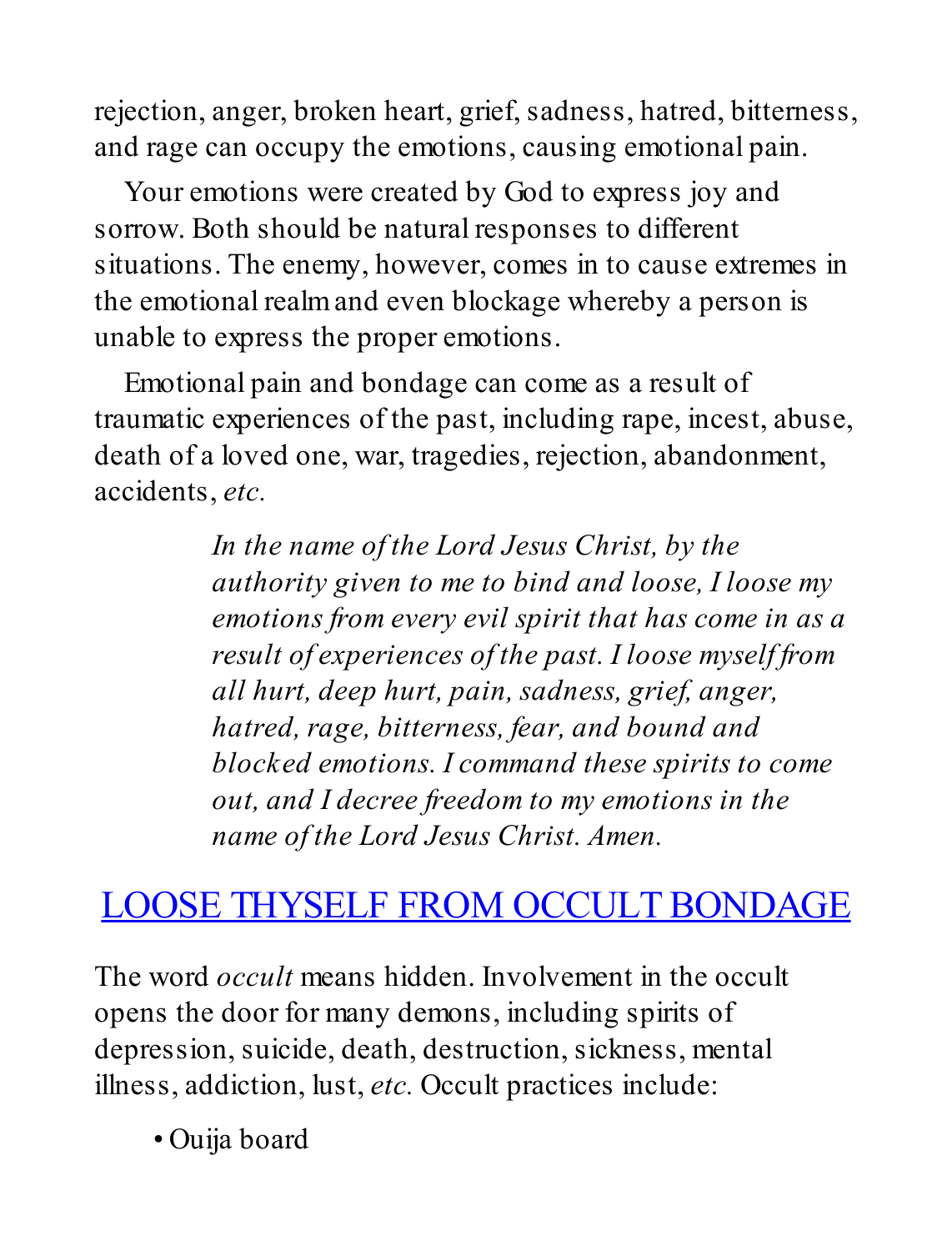- Horoscopes
- Palmreading
- Tea leaf reading
- Psychic
- Readers and advisers
- Drugs (fromGreek word *pharmakeia*—*sorcery*)
- Black magic
- White magic
- ESP

*Father, in Jesus's name, I loose myself from all occult involvement, all sorcery, divination, witchcraft, psychic inheritance, rebellion, all confusion, sickness, death, and destruction as a result of occult involvement. Amen.*

## [LOOSE](#page-5-9) YOUR MIND

For as he thinketh in his heart so is he.

—PROVERBS 23:7, KJV

You are the way you think. The mind has always been a favorite target of the enemy. If the devil can control your mind, he can control your life. Spirits that attack the mind include mind control, confusion, mental breakdown, mind-binding and mind-binding spirits, insanity, madness, mania, fantasy, evil thinking, migraines, mental pain, and negative thinking. They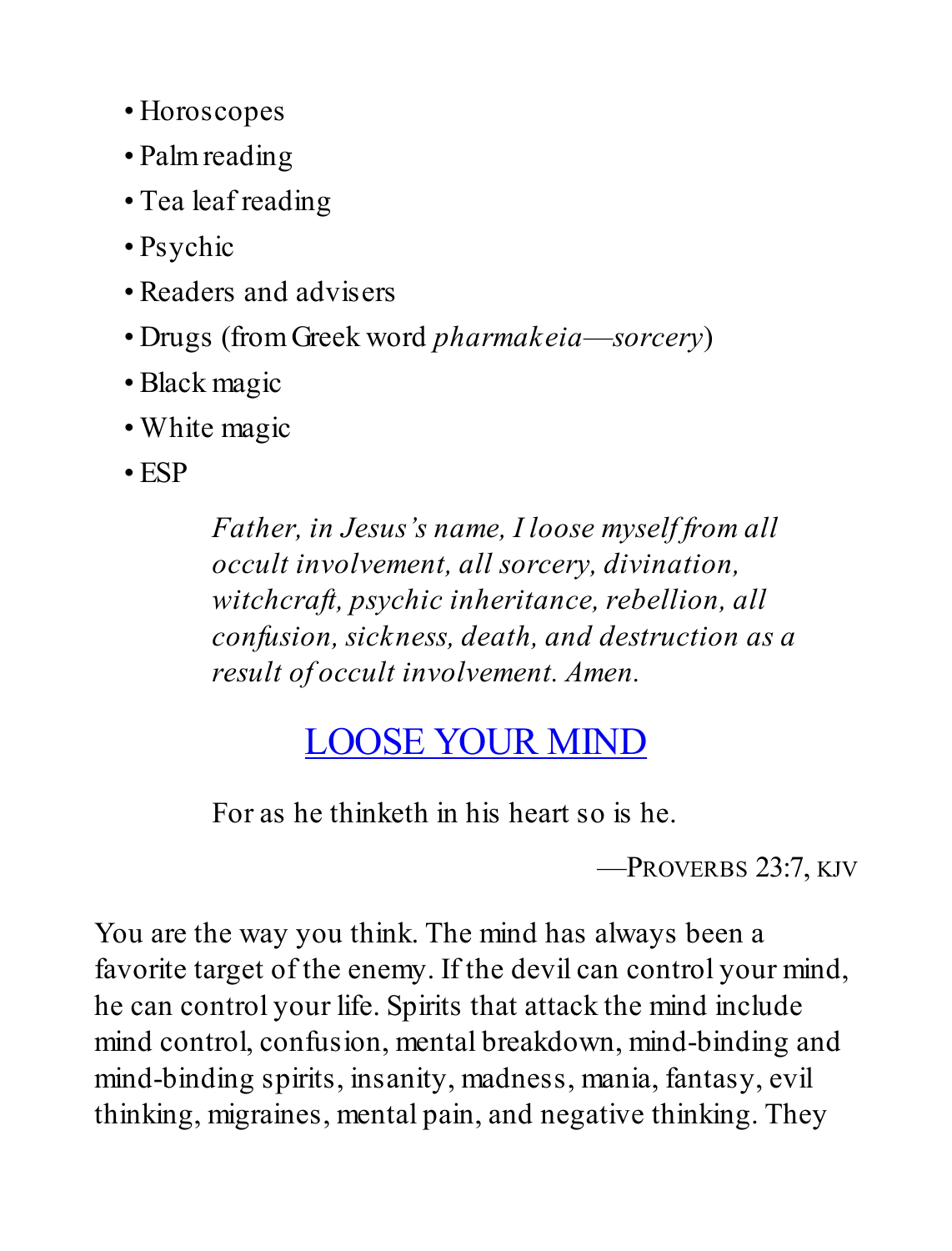are all what I call "stinking thinking."

The good news is that you can loose yourself (including your mind) fromall evil influences that operate through your mind.

Mind control is a common spirit that has been identified by the name Octopus. Mind controlspirits can resemble an octopus or squid with tentacles that grasp and control the mind. Deliverance frommind control releases a person from mental pressure, mental pain, confusion, and mental torment. Mind controlspirits can enter through listening to ungodly music, reading occult books, pornography, false teaching, false religions, drugs, and passivity.

> *In Jesus's name, I loose my mind from all spirits of control, confusion, mental bondage, insanity, madness, fantasy, passivity, intellectualism, knowledge block, ignorance, mind binding, lust, and evil thinking. Amen.*

### [LOOSE](#page-5-10) YOUR WILL

Not my will, but thine, be done.

—LUKE 22:42, KJV

One of the greatest gifts given to man is that of a *free will*. The freedomto choose and to decide is given to everyone. The Lord does not force us to obey Him. He gives us the choice to humble ourselves and submit our will to His will.

The devil, on the other hand, attempts to dominate and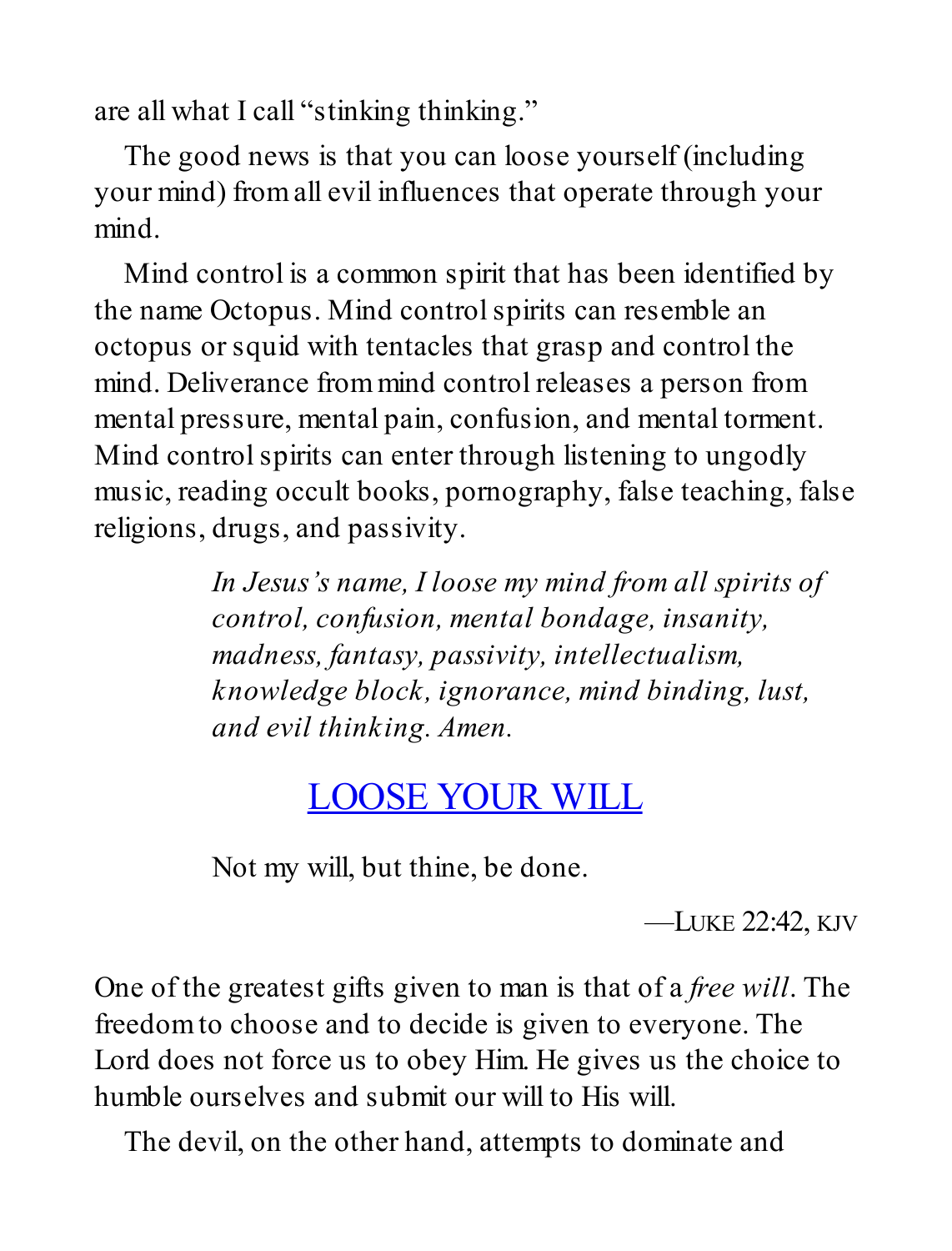control our will for his evil purposes. When you find yourself unable to submit your will to the will of God, it is because your will is being controlled by the powers of darkness.

Your will needs to be *loosed* to follow the will of the Lord. Spirits that invade and control the will include stubbornness, self-will, anti-submissiveness, rebellion, pride, disobedience, lust and witchcraft.

> *Father, in Jesus's name, I loose my will from all control, domination, and manipulation from Satan, his demons, and other people. I loose my will from all lust, rebellion, stubbornness, pride, self-will, selfishness, and anti-submissive spirits that block and hinder my will. I break and loose myself from all chains around my will, and I submit my will to the will of God. Amen.*

### LOOSE YOUR SEXUAL [CHARACTER](#page-5-11)

Flee fornication.

—1 CORINTHIANS 6:18, KJV

Lust is a spirit that is pervasive in our day and age. Sexual perversion includes incest, homosexuality, masturbation, pornography, fornication, and adultery.

The sexdrive is one of the strongest appetites in the human body. Satan desires to control and pervert it outside the marital relationship in which it is blessed. Many believers struggle in this area with the companion spirits of guilt and condemnation.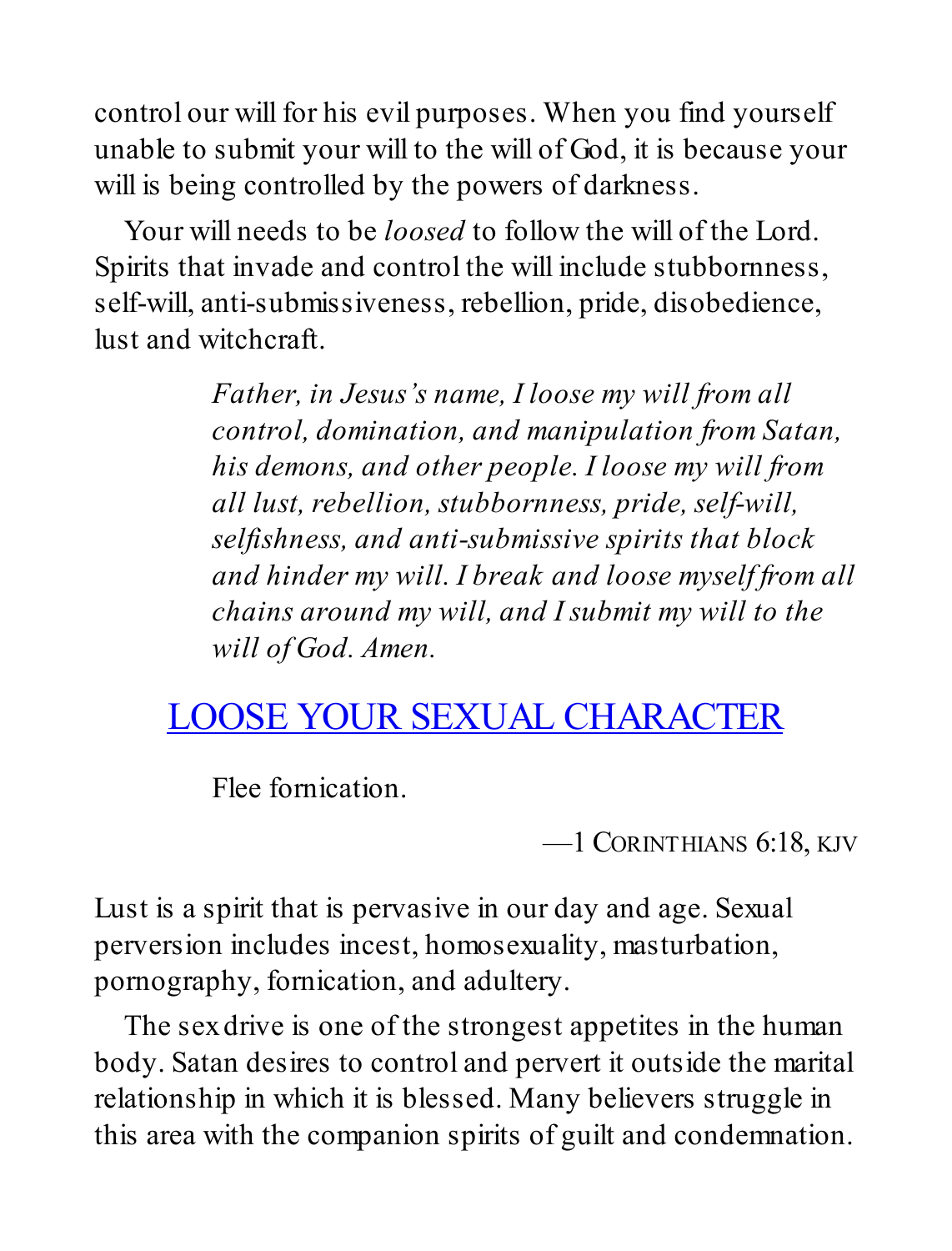Spirits of lust and perversion can operate in any part of the physical body, including the genitals, hands, eyes, mouth, stomach, and so on. Any part of the body given to sexualsin will be invaded and controlled by spirits of lust. (An example would be the eyes in viewing pornography, the hands in acts of masturbation, or the tongue in filthy conversation.)

> *In the name of Jesus, I loose all members of my body — including my mind, memory, eyes, ears, tongue, hands, feet, and my entire sexual character—from all lust, perversion, sexual impurity, uncleanness, lasciviousness, promiscuity, pornography, fornication, homosexuality, fantasy, filthiness, burning passion, and uncontrollable sex drive. Amen.*

# LOOSE THYSELF FROM EVIL [INHERITANCE](#page-5-12)

Weaknesses and tendencies can be inherited fromthe sins of the fathers. For example, a person born to alcoholic parents will have a higher chance of becoming an alcoholic. Sicknesses and diseases can run in the bloodline, which is why doctors will often check to see is there is a history of certain sicknesses in the family. Some of these evil inheritances include lust, perversion, witchcraft, pride, rebellion, divorce, alcohol, hatred, bitterness, idolatry, poverty, ignorance, and sicknesses (including heart disease, cancer, diabetes, and high blood pressure).

*Familiar spirits* are demons familiar with a person and the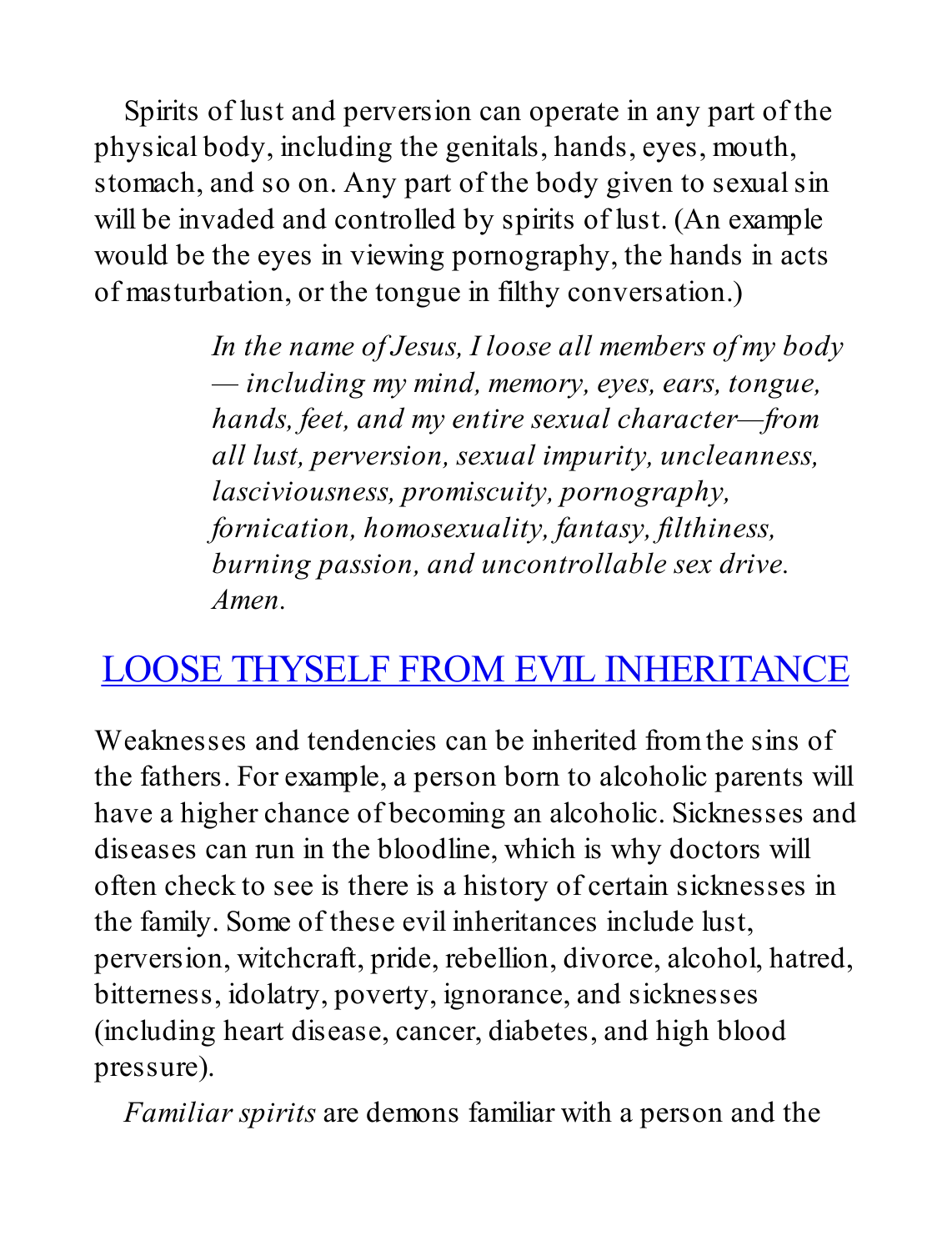family because often they have been in the family for generations. Sometimes these spirits are difficult to break because of how deep their roots run into the family line. I'll talk more about how to break generational demons in the chapter on stubborn demons.

> *In the name of Jesus, I loose myself from all evil inheritance, including inherited weaknesses, attitudes, thought patterns, sickness, witchcraft, lust, rebellion, poverty, ungodly lifestyles, and strife. Amen.*

# LOOSE [THYSELF](#page-5-13) FROM FEAR

Fear is a paralyzing spirit that keeps people bound in many areas of their lives. This spirit manifests itself in numerous ways: fear of rejection (works with rejection and self-rejection). fear of hurt, fear of authority (including pastors), fear of witchcraft, fear of career, fear of dying, fear of failure, fear of the future, fear of responsibility, fear of darkness, fear of being alone, fear of what people think of you, fear of what people say about you, fear of hell, fear of demons and deliverance, fear of poverty, terror, fright, sudden fear, apprehension. All of these manifestations must be broken in the name of Jesus.

> *In the name of Jesus, I loose myself from all fears including childhood fears, fears from trauma, fears from the past, and all inherited fears. Amen.*

## LOOSE THYSELF FROM [REJECTION](#page-5-14)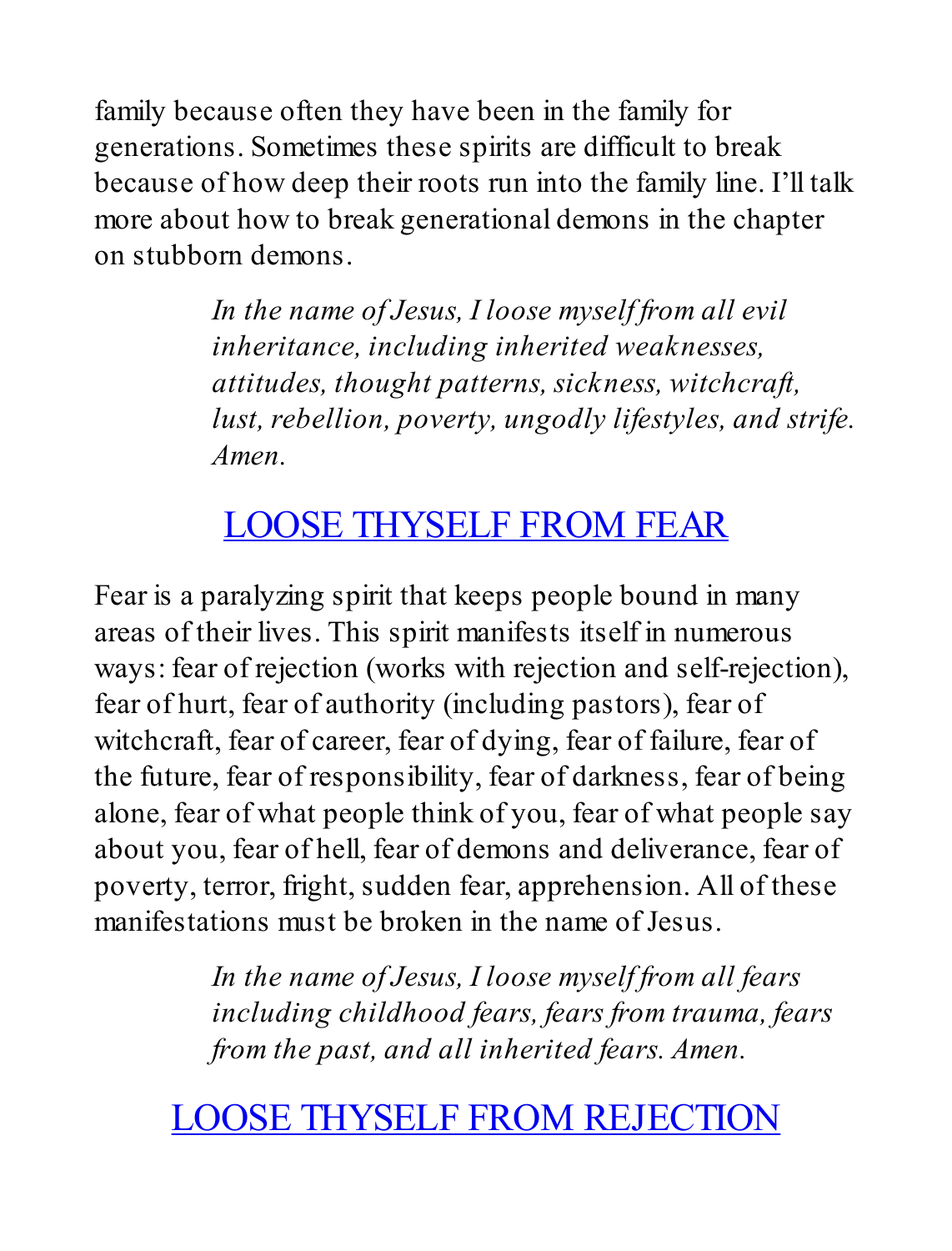Rejection prevents one fromgiving or receiving love fromGod or fromother people. There is also a spirit called *rejection from the womb* that enters the womb because the child was unwanted.

Self-rejection and fear of rejection are other related spirits. Rejection is also a doorkeeper. This spirit opens the door for other spirits to enter, including fear, hurt, unforgiveness, and bitterness. It links with rebellion, causing schizophrenia.

Almost everyone has experienced rejection at one time or another in life. People can be rejected because of their gender, skin color, economic status, size, shape, *etc.* Rejection is a major stronghold in the lives of many.

> *In the name of Jesus, I loose myself from the spirit of rejection. I am accepted in the Beloved. I am the chosen one of God in Christ Jesus. I loose myself from self-rejection and sabotage. I loose myself from fear of man and people-pleasing. I seek only to please God. I loose myself to receive love from God and from others without fear. I close the door on rejection, fear, hurt, unforgiveness, bitterness, and rebellion. In Jesus's name, I pray. Amen.*

## LOOSE YOUR [CONSCIENCE](#page-6-0)

To be *loosed* means to be forgiven and pardoned. You have been forgiven by the Father through the blood of Jesus. You are loosed fromguilt, shame, and condemnation. You must also be loosed fromthe law (legalism).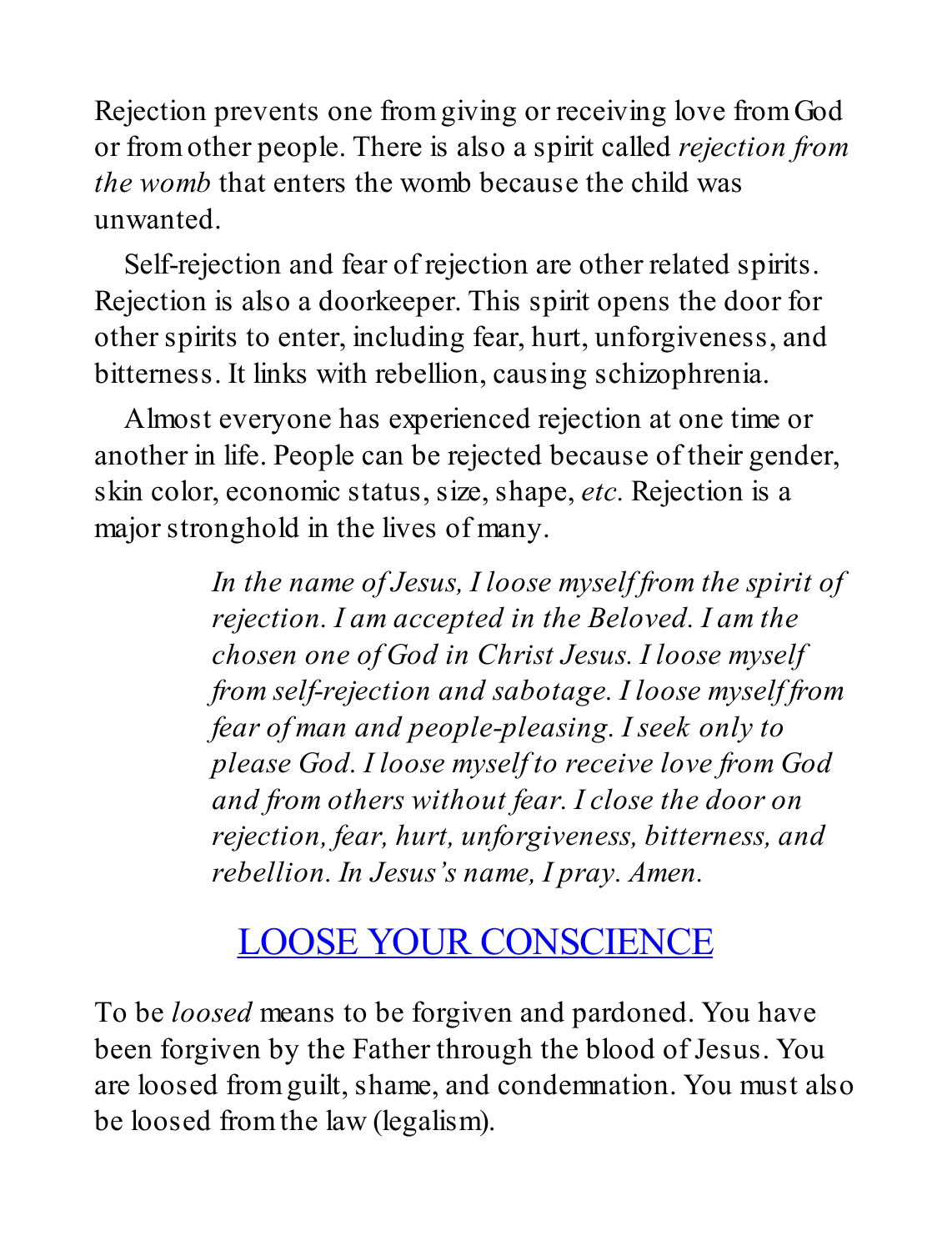The law brings condemnation and judgment, but Jesus brings forgiveness and reconciliation. We loose our conscience by applying *the blood of Jesus,* by faith. Satan uses guilt and condemnation to beat down the believers. Believers who don't understand grace are struggling in their Christian lives, never measuring up to religious standards imposed upon themthrough legalism. To be free in your conscience is to have peace in your mind. The peace of God rules in your heart.

> *In the name of Jesus, I loose myself from all guilt, shame, condemnation, self-condemnation, and legalism. Amen.*

### PRAYERS FOR [SELF-DELIVERANCE](#page-6-1)

I break all generational curses of pride, rebellion, lust, poverty, witchcraft, idolatry, death, destruction, failure, sickness, infirmity, fear, schizophrenia, and rejection in the name of Jesus.

I command all generational and hereditary spirits operating in my life through curses to be bound and cast out in the name of Jesus.

I command allspirits of lust, perversion, adultery, fornication, uncleanness, and immorality to come out of my sexual character in the name of Jesus.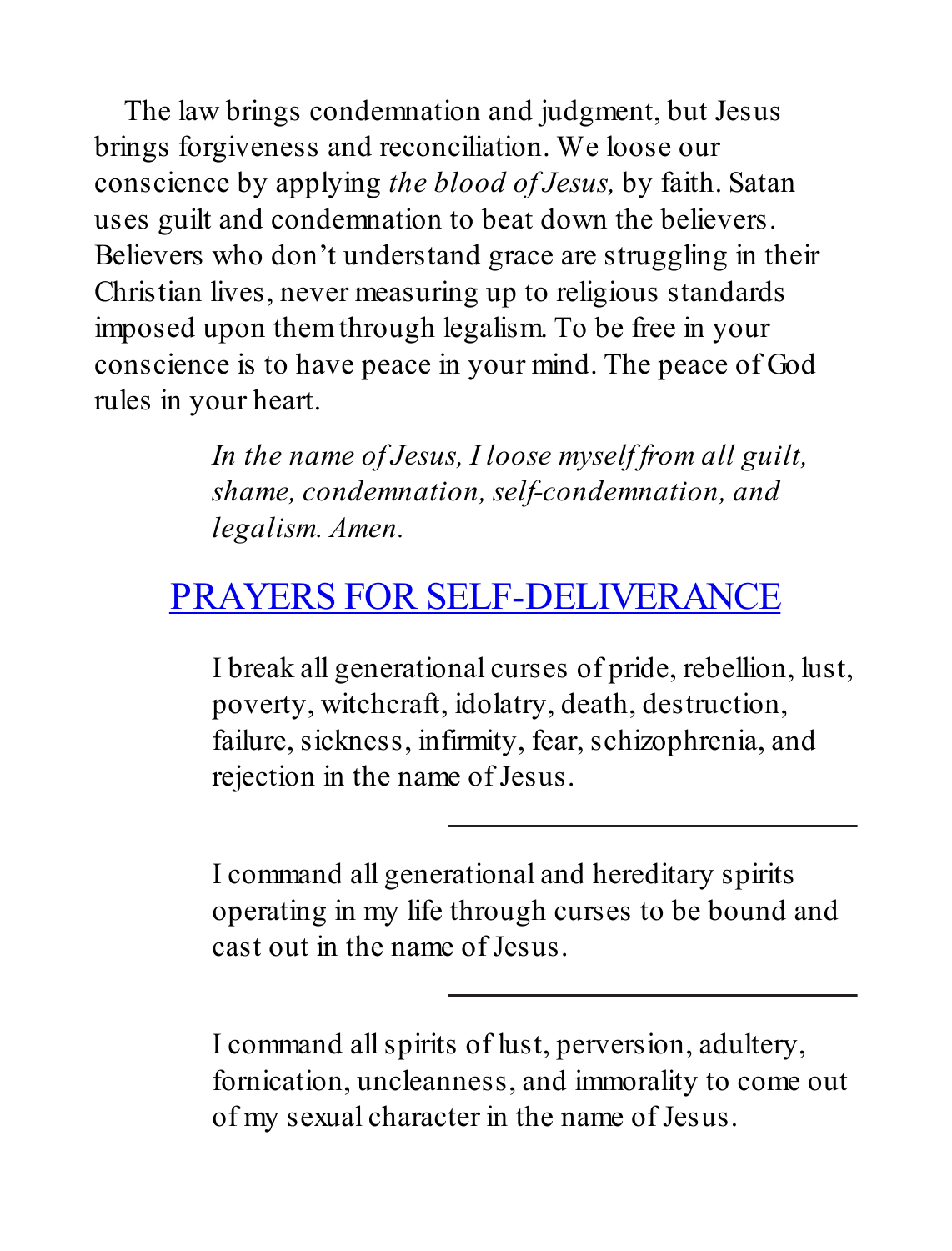I command allspirits of hurt, rejection, fear, anger, wrath, sadness, depression, discouragement, grief, bitterness, and unforgiveness to come out of my emotions in the name of Jesus.

I command allspirits of confusion, forgetfulness, mind control, mental illness, double-mindedness, fantasy, pain, pride, and memory recall to come out of my mind in the name of Jesus.

I break all curses of schizophrenia and command all spirits of double-mindedness, rejection, rebellion, and root of bitterness to come out in the name of Jesus.

I command allspirits of guilt, shame, and condemnation to come out of my conscience in the name of Jesus.

I command allspirits of pride, stubbornness, disobedience, rebellion, self-will, selfishness, and arrogance to come out of my will in the name of Jesus.

I command allspirits of addiction to come out of my appetite in the name of Jesus.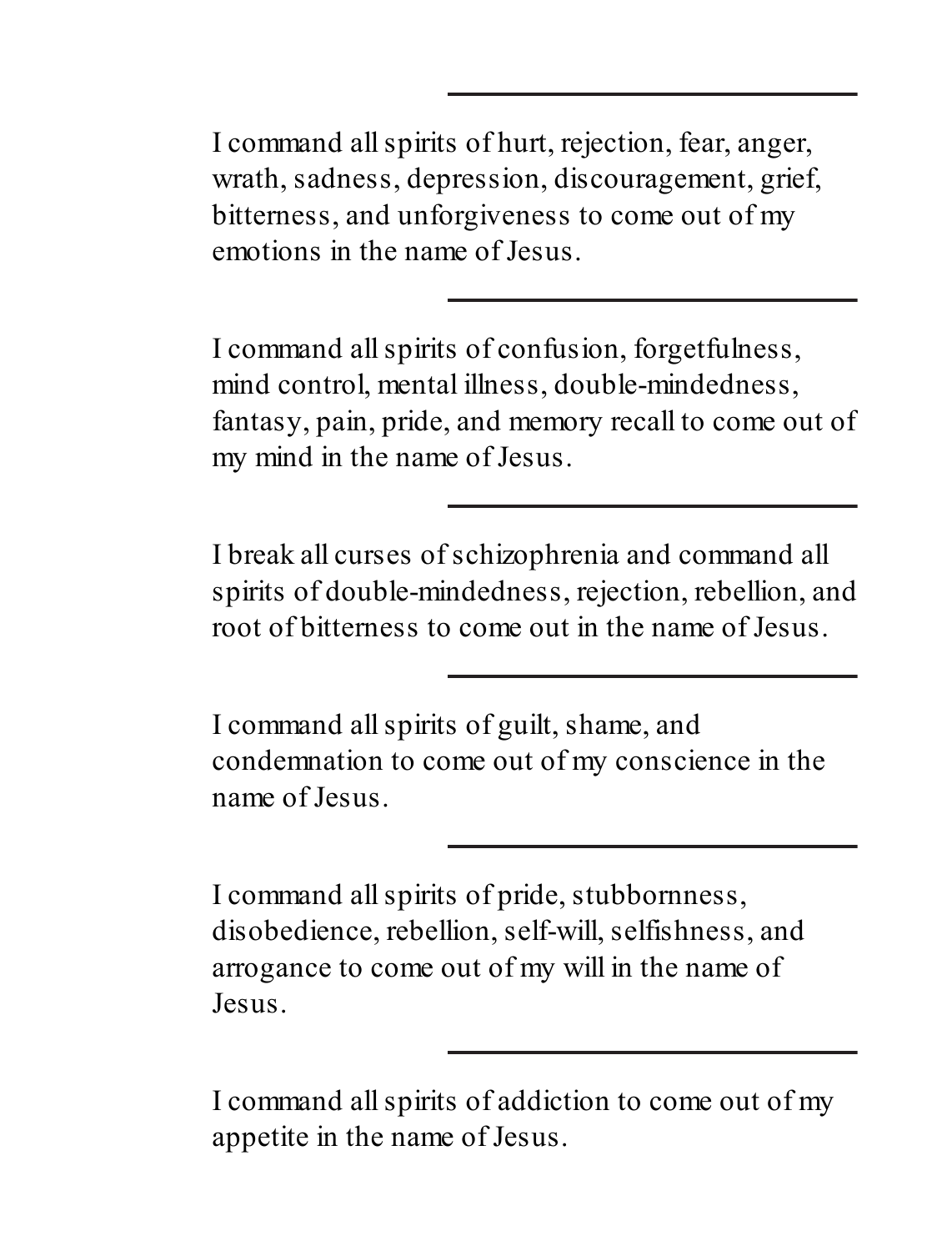I command allspirits of witchcraft, sorcery, divination, and occult to come out in the name of Jesus.

I command allspirits operating in my head, eyes, mouth, tongue, and throat to come out in the name of Jesus.

I command allspirits operating in my chest and lungs to come out in the name of Jesus.

I command allspirits operating in my back and spine to come out in the name of Jesus.

I command allspirits operating in my stomach, navel, and abdomen to come out in the name of Jesus.

I command allspirits operating in my heart, spleen, kidneys, liver, and pancreas to come out in the name of Jesus.

I command allspirits operating in my sexual organs to come out in the name of Jesus.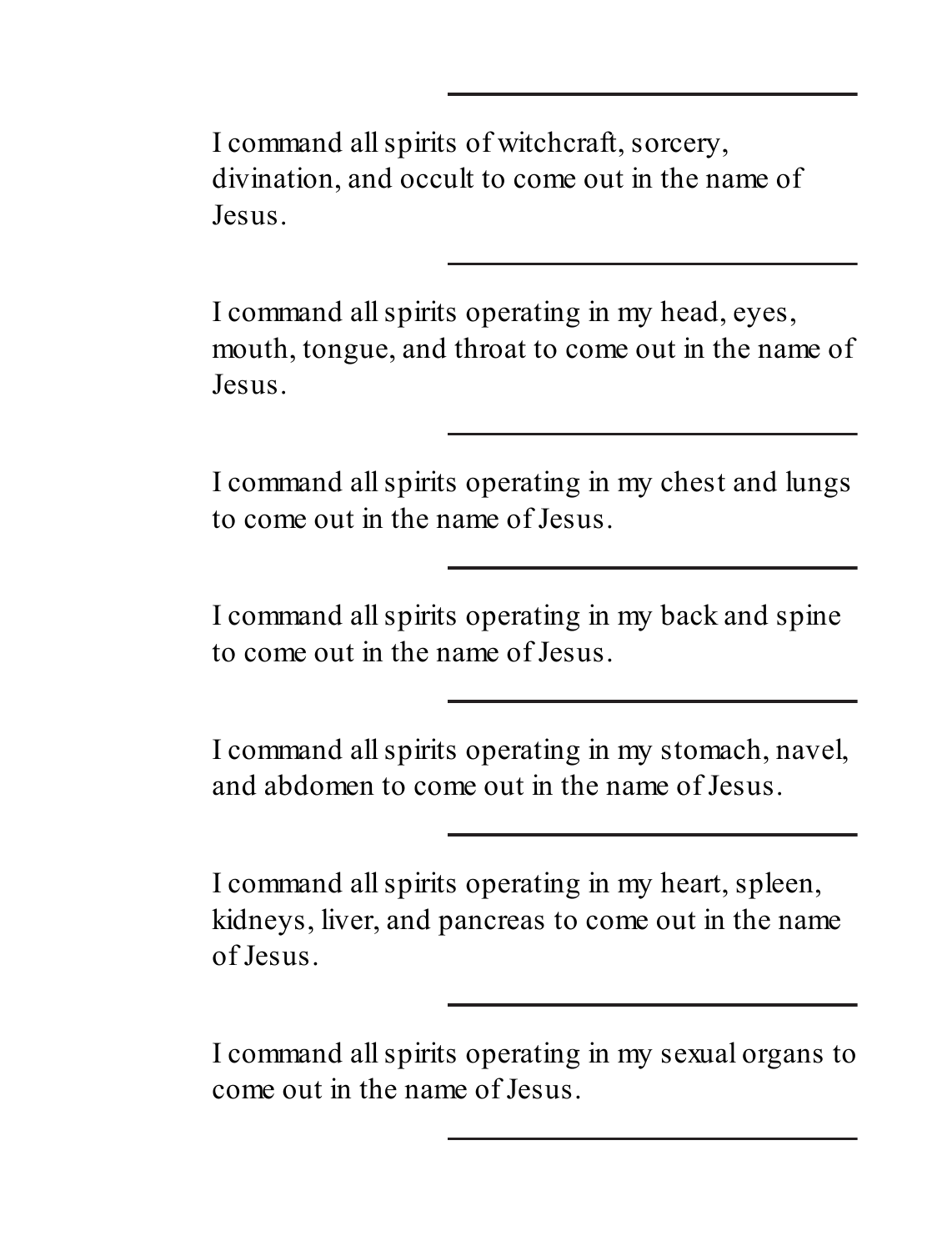I command allspirits operating in my hands, arms, legs, and feet to come out in the name of Jesus.

I command all demons operating in my skeletal system, including my bones, joints, knees, and elbows, to come out in the name of Jesus.

I command allspirits operating in my glands and endocrine systemto come out in the name of Jesus.

I command allspirits operating in my blood and circulatory systems to come out in the name of Jesus.

I command allspirits operating in my muscles and muscular systemto come out in the name of Jesus.

I command all religious spirits of doubt, unbelief, error, heresy, and tradition that came in through religion to come out in the name of Jesus.

I command allspirits frommy past that are hindering my present and future to come out in the name of Jesus.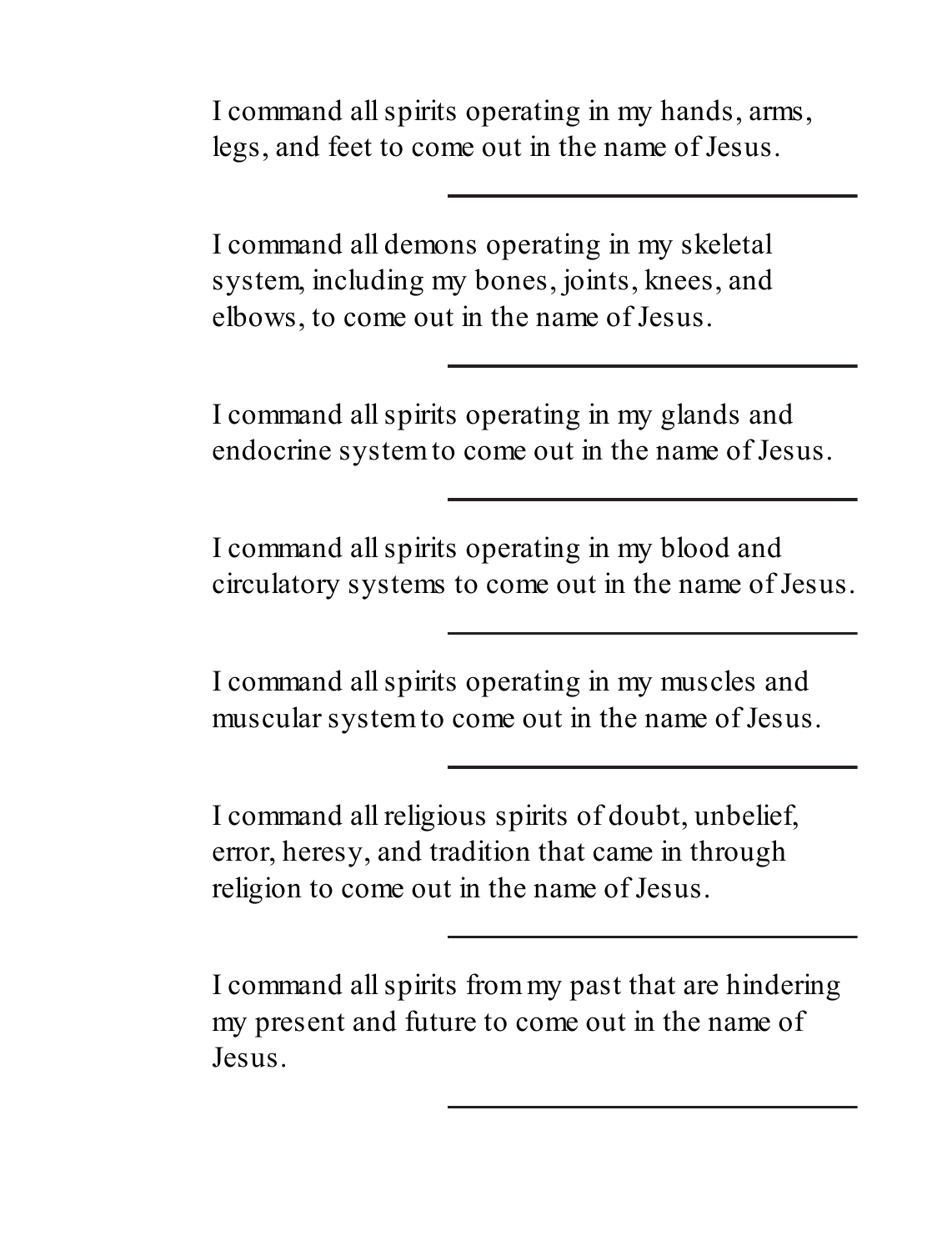I command all ancestralspirits that entered through my ancestors to come out in the name of Jesus.

I command all hidden spirits hiding in any part of my life to come out in the name of Jesus.

## [PRAYERS](#page-6-2) FOR BINDING AND LOOSING

I have the keys of the kingdom, and whatever I bind on earth is bound in heaven, and whatever I loose on earth is loosed in heaven (Matt. 16:19).

I bind the kings in chains and the nobles with fetters of iron (Ps. 149:8).

I bind the strongman and spoil his goods (Matt. 12:29).

I bind leviathan and all proud spirits arrayed against my life (Job 41:5).

I bind the principalities, powers, rulers of the darkness of this world, and spiritual wickedness in high places (Eph. 6:12).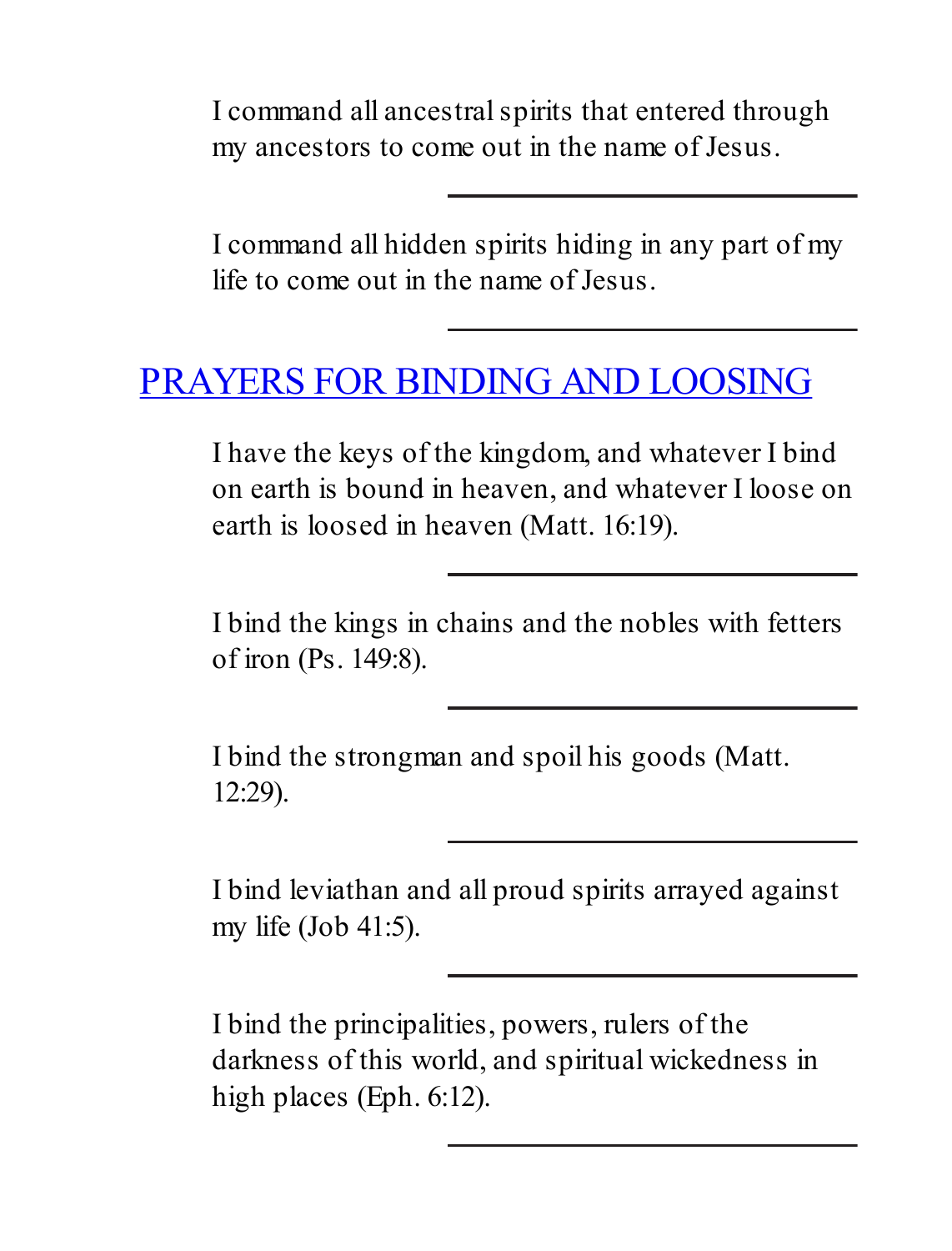I bind allsickness and disease released against my mind or body.

Let the exiles be loosed (Isa. 51:14).

Let the prisoners be loosed (Ps. 146:7).

Loose those appointed to death (Ps. 102:20).

I loose my neck fromall bands (Isa. 52:2).

I loose myself fromthe bands of wickedness (Isa. 58:6).

I loose myself fromthe bands of Orion (Job 38:31).

I loose myself fromall bonds (Ps. 116:16).

I loose my mind, will, and emotions fromevery assignment and spirit of darkness in the name of Jesus.

I loose my city and region fromevery assignment of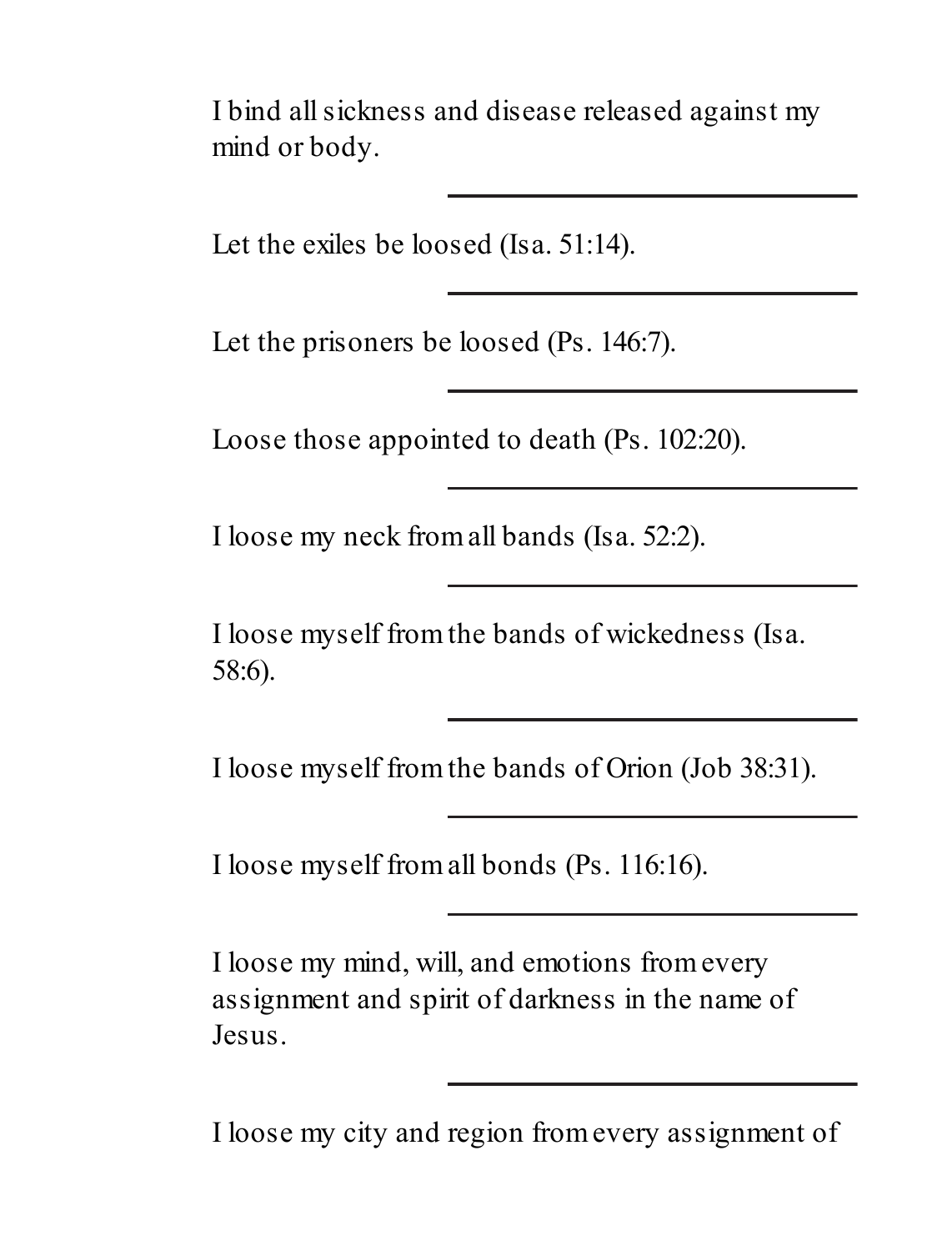hell.

I loose my finances fromevery spirit of poverty, debt, and lack.

I loose myself fromall generational curses and hereditary spirits (Gal. 3:13).

I loose myself fromevery assignment of witchcraft, sorcery, and divination.

I loose myself fromevery spoken curse and negative word spoken against my life.

I loose my hands frominiquity.

I loose my feet frommischief.

I loose my neck and shoulder fromall yokes and heavy burdens.

I loose my eyes fromseeing evil.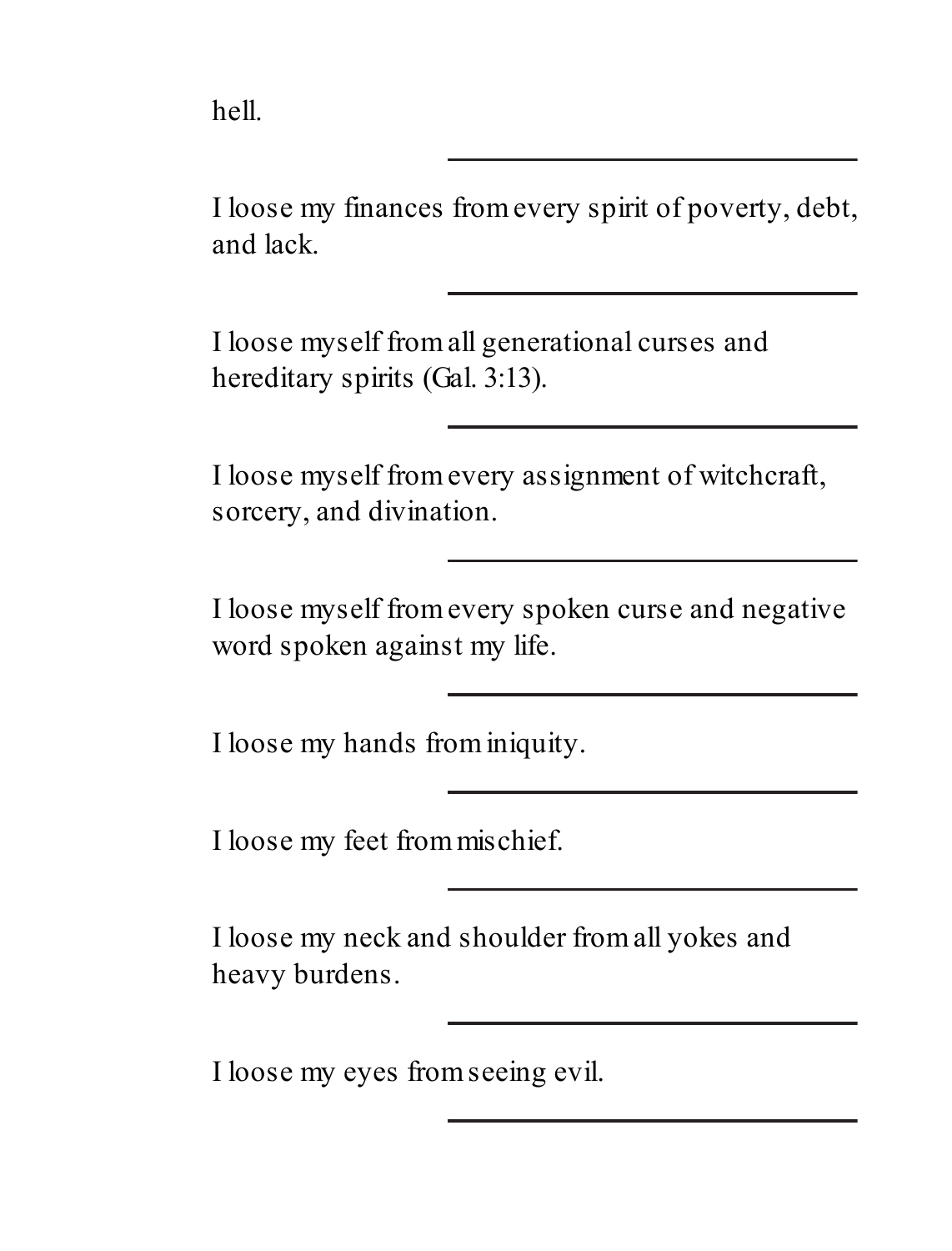I loose my tongue fromspeaking perverseness.

I loose my ears fromhearing evil.

I loose my mind fromthinking evil.

I loose my will fromstubbornness and rebellion.

I loose my emotions fromhurts and wounds.

I loose my sexual character fromlust and perversion.

I loose my physical body fromsickness and disease.

I loose my memory fromtraumatic experiences of the past.

I loose my appetite fromaddiction.

I loose my heart fromall hardness, unbelief, doubt, and fear.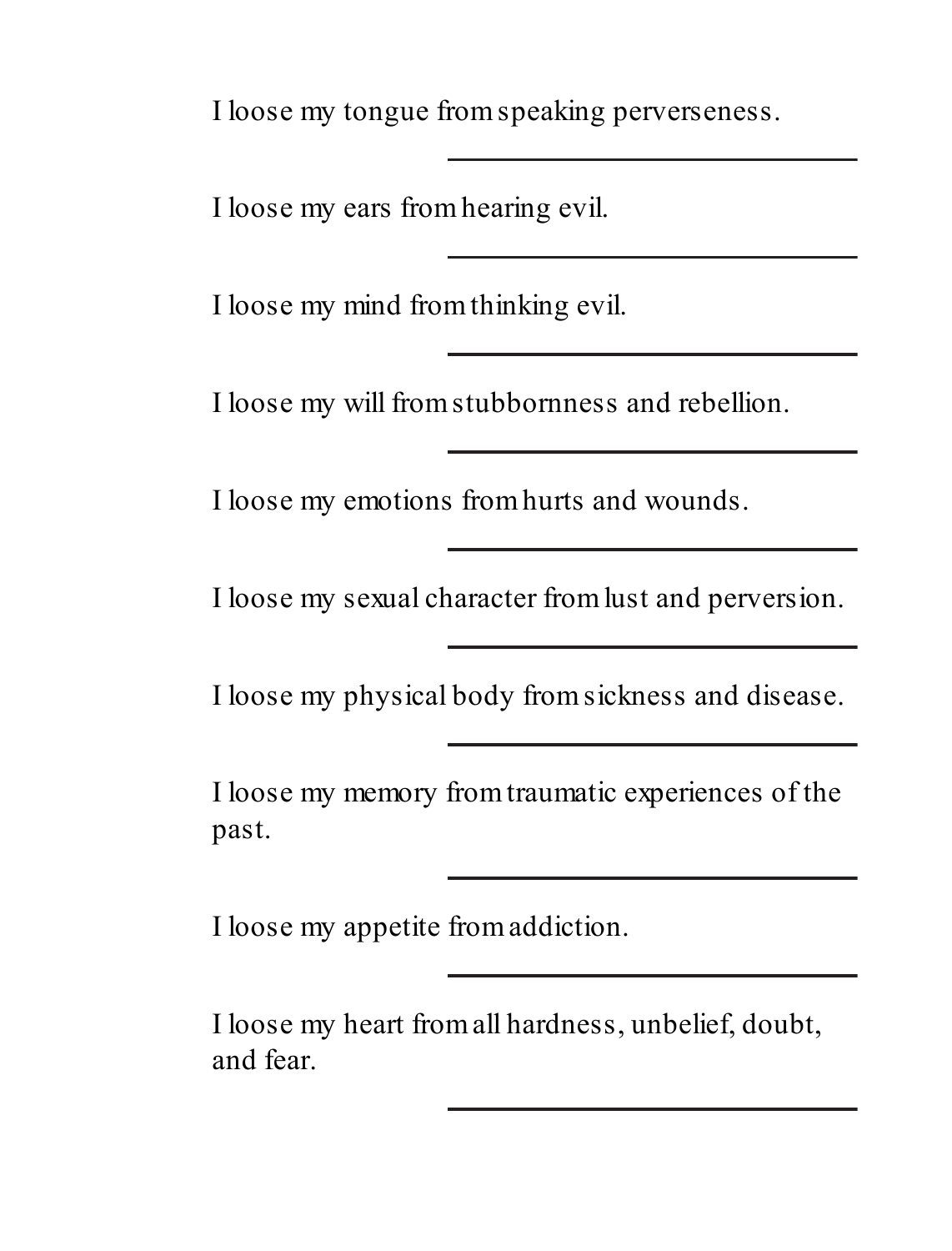I loose my wrist and ankles fromall chains and shackles.

I loose my conscience fromall guilt and condemnation, legalism, and religious bondage.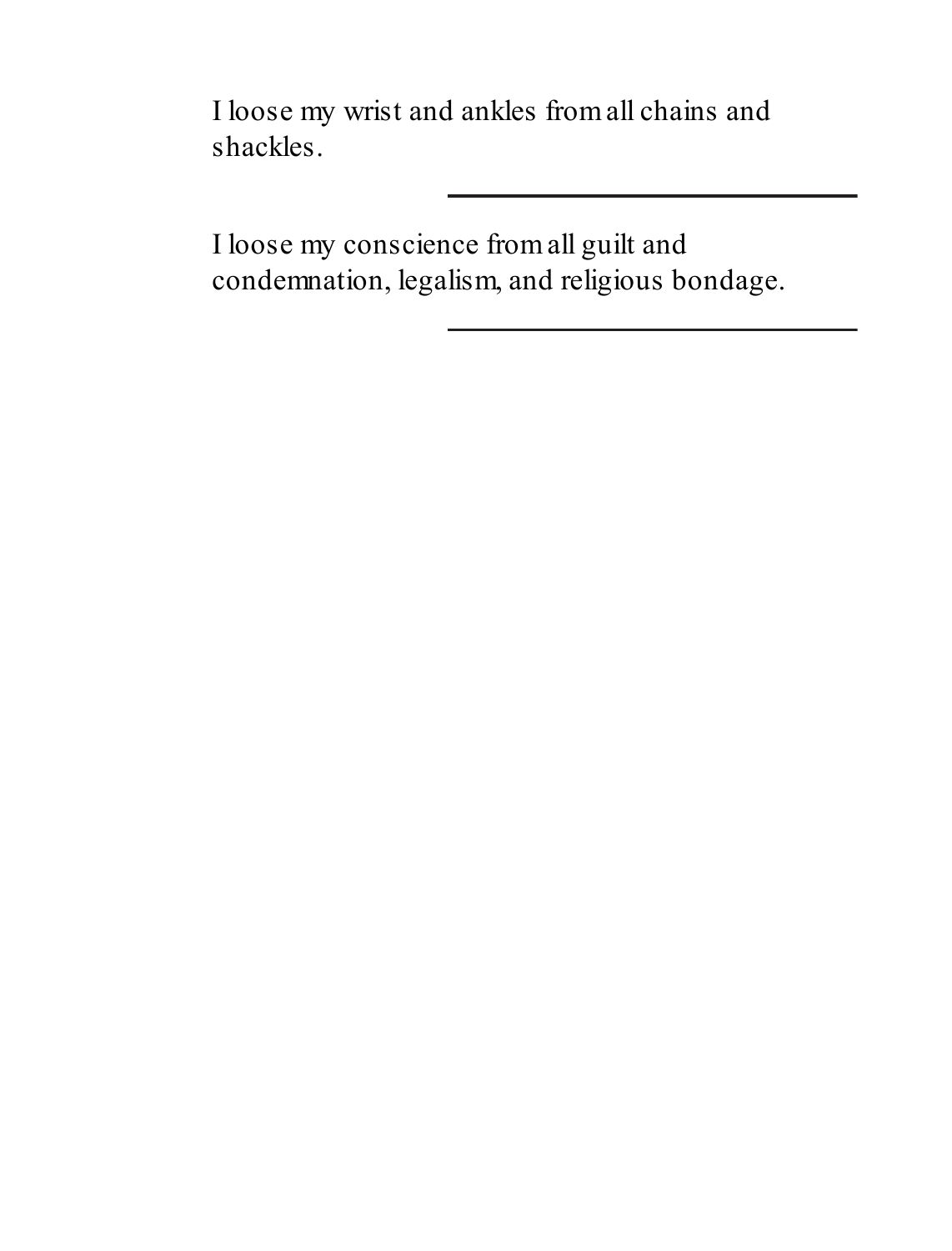### [CHAPTER](#page-6-3) 5

## DESTROYING STUBB ORN DEMONS AND **[STRONGHOLDS](#page-6-3)**

*If you have faith as a mustard seed, you will say to this mountain, "Move from here to there," and it will move; and nothing will be impossible for you. However, this kind does not go out except by prayer and fasting.*

—MATTHEW 17:20–21

 $G<sub>OD</sub>$  wants to break and destroy some stubborn stuff in your life. Deliverance fromall your enemies is a benefit of walking in covenant with God. He wants to set you free fromall the wiles of the devil, even the ones you think you will never be free of. I'mtalking about stubborn problems that don't seem to move or break no matter how much you pray and war, stuff that just doesn't seemto let go. A lot of people have become frustrated and discouraged because it just wears themout. But God has a plan for your deliverance, a way of escape out of the snares and traps of the enemy. The Lord says:

> *"In an acceptable time I have heard you, and in the day ofsalvation I have helped you."* Behold, now is the accepted time; behold, *now is the day of salvation*.

> > —2 CORINTHIANS 6:2, EMPHASIS ADDED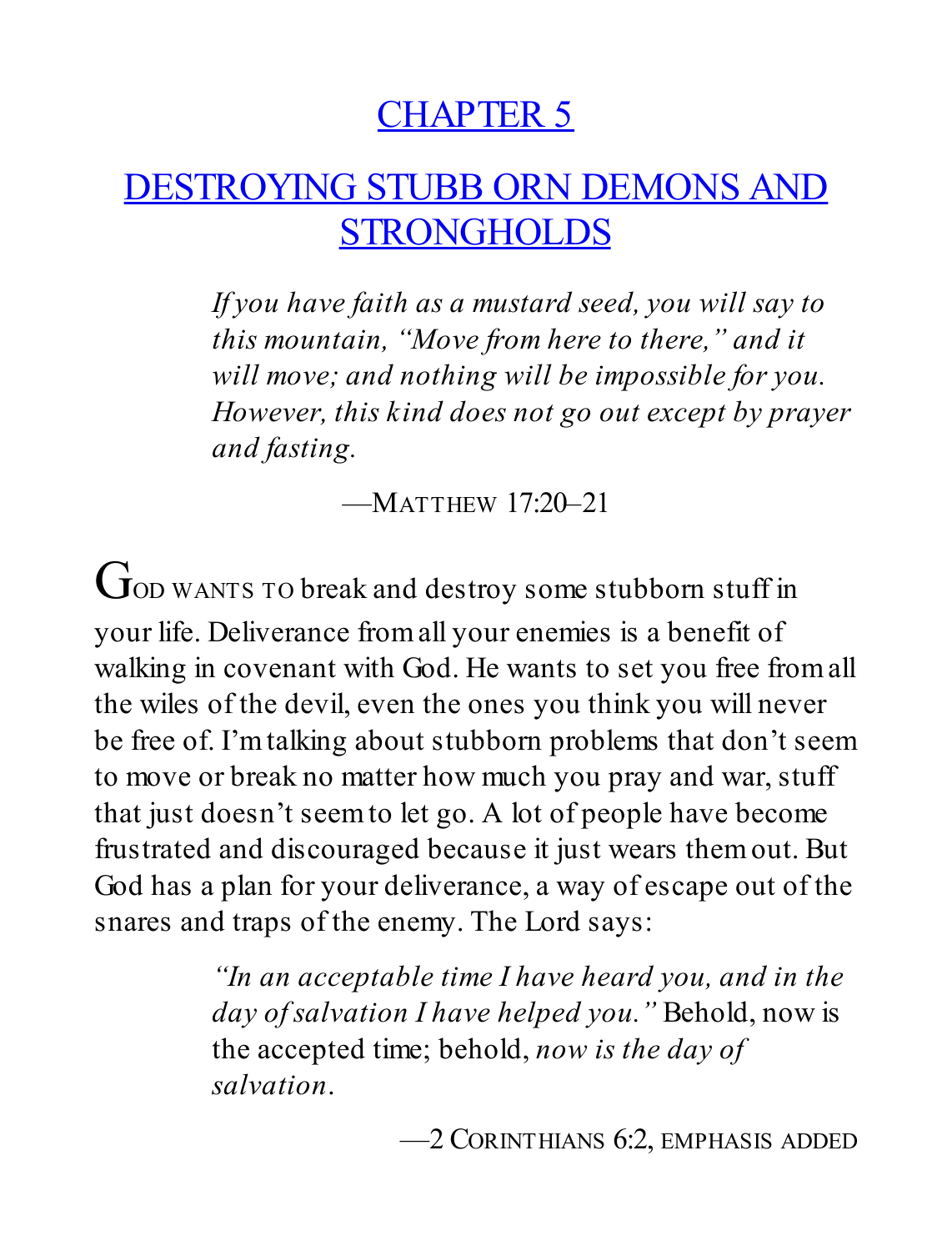Do not be afraid. Stand firmand you willsee the deliverance the LORD will bring you today.

—EXODUS 14:13, NIV

### "THIS [KIND"](#page-6-4)

There are different kind of demons. Some demons are very easy to cast out of your life. Some demons always put up a fight. It takes a lot more strength and anointing to break their power. In Matthew 17 there is the story of the man who brought his child to the disciples of Jesus and they could not cure him.

> And Jesus rebuked the demon, and it came out of him; and the child was cured fromthat very hour. Then the disciples came to Jesus privately and said, "Why could we not cast himout?" So Jesus said to them, "Because of your unbelief; for assuredly, I say to you, if you have faith as a mustard seed, you will say to this mountain, 'Move fromhere to there,' and it will move; and nothing will be impossible for you. However, this kind does not go out except by prayer and fasting."

> > —MATTHEW 17:18–21

The scripture says "this kind." This means there are different kinds of demons. Some demons are stronger than others. Some demons are more stubborn and defiant than others. There are a lot of reasons why a spirit can be stubborn in a person's life.

Sometimes these things can be so deeply rooted, strong, and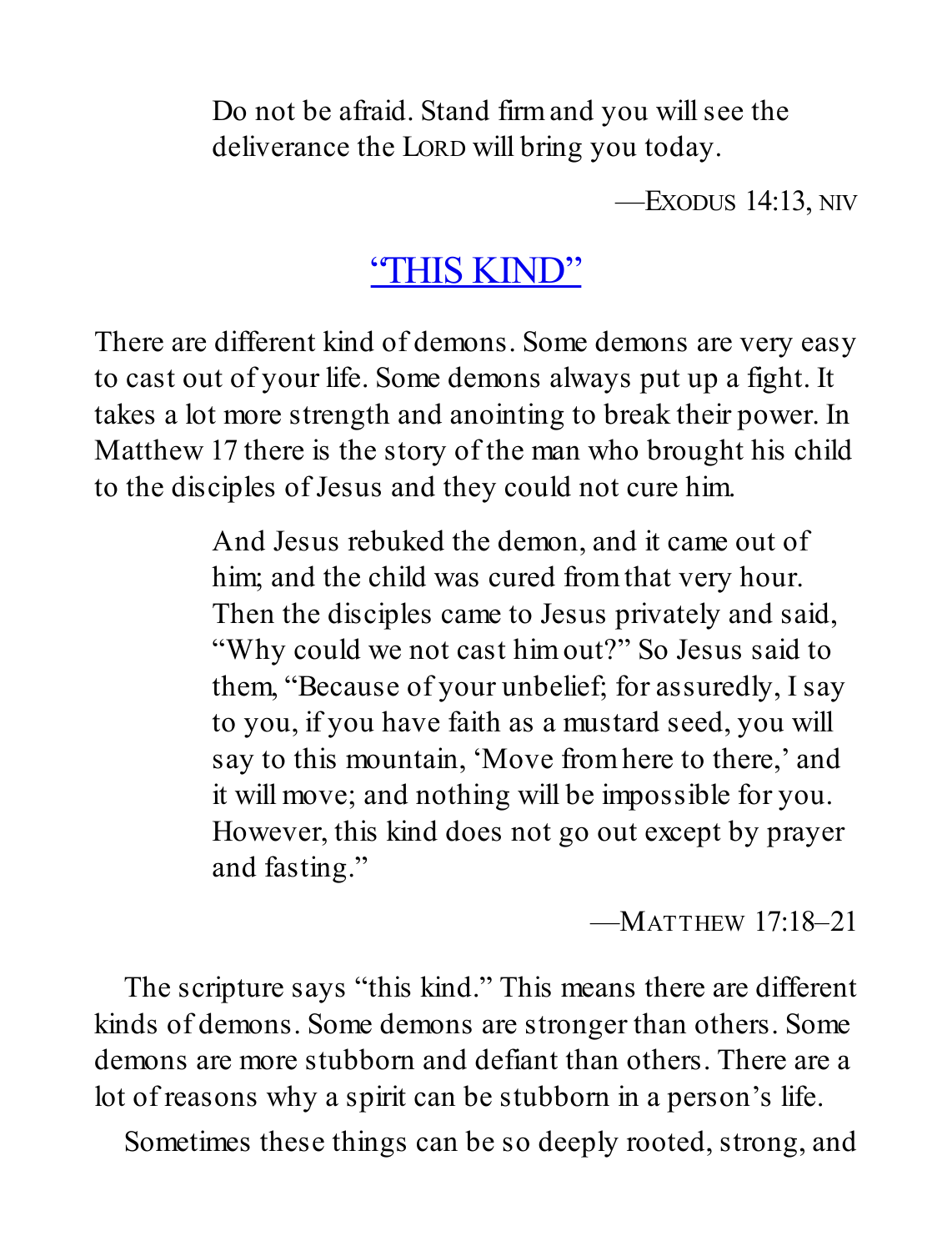stubborn, because not only have they been in your life but they have also been in your family's life for generations. Sometimes a demon in a person's life is like a plant that has a complexroot system. The deeper the roots go in the soil, the harder it is to pull up the plant. And sometimes people have had spirits in their lives for so many years until they have developed a strong root systems. When they try to pull them out, they don't come out by just tugging at it. They need to get in the root systemand cut it and then pull themout.

If you have a green thumb or have done any gardening, then you know all weeds are not the same. You can come across a weed and pull and pull and that thing won't budge. It's been there so long and its roots go deep into the soil.

When I say "stubborn," I amnot referring to stubbornness, which is a demon in itself. I am referring to a spirit that is very difficult to remove. Jesus gives us the key, which is prayer and fasting. If you are having any of these issues in your life, I believe that prayer and fasting are the way to break their power and drive themout of your life. There is just no way around it.

Here are some spirits that I've come across that can be classified as stubborn.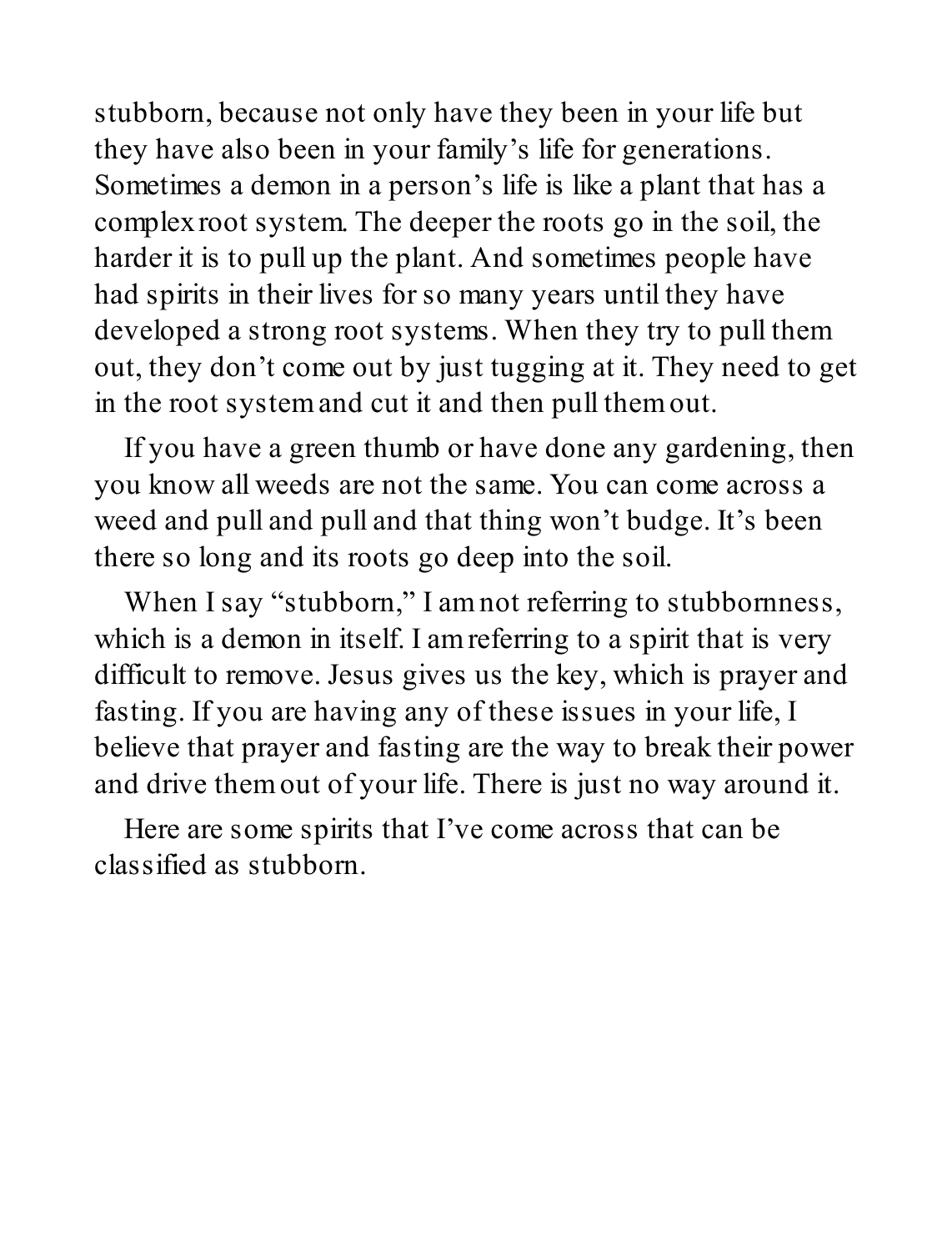#### **Religious spirit**

One of the most stubborn demons I have seen is a religious spirit—a spirit that causes people to reject change and growth. It causes themto stubbornly hold on to teachings that are not of God. It's hard to teach people who have been taught a certain way all their lives. The religious spirit causes people to be some of the most stubborn people you'll ever meet. One of the things a religious spirit needs to be faced with is that as we grow in God, our revelation of God grows. All of us have to change. We cannot stubbornly hold on to teaching that is contrary to Scripture. We must be humble enough to admit that we don't know everything. All of us are growing and learning. All of us have to change.

There are a lot of things I could talk about that I have had to change in my life in the last years of ministry. And there are things I had to come to grips with that I even preached, that sounded good but weren't really accurate—and I had to change them, because God gave me further light and understanding. Religious spirits can be so stubborn.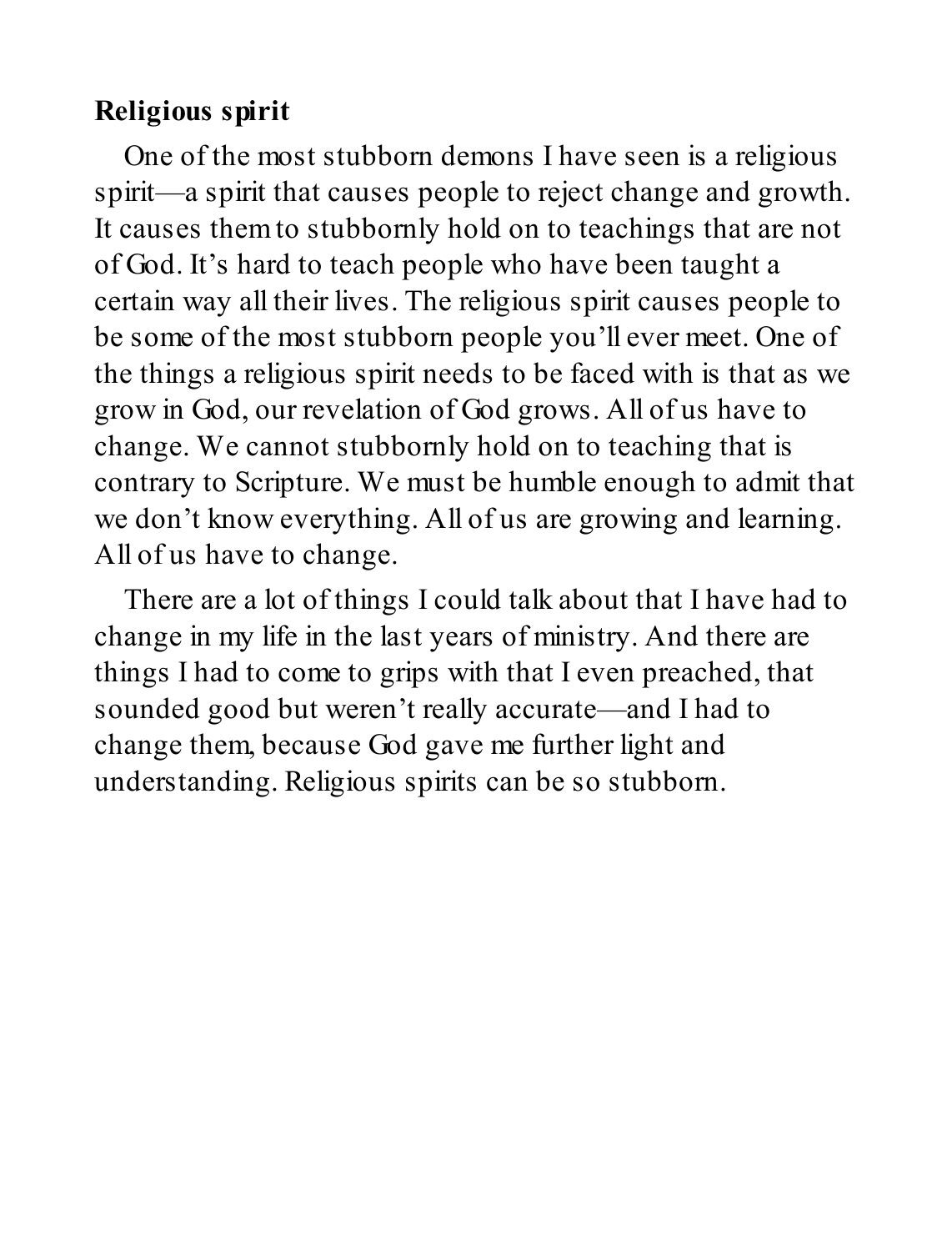#### **Lust**

Lust is a strong-rooted spirit because it is rooted in the flesh. The longer a person has been in a lifestyle—homosexuality, adultery, masturbation—the more difficult it is. That thing will stubbornly cling to your flesh. Sometimes fasting is the way to weaken the root systembecause when you fast, you are dealing with the flesh. You are subduing your flesh. That's why demons hate fasting. They don't want you to fast. But if you truly want to be free, I recommend that you fast.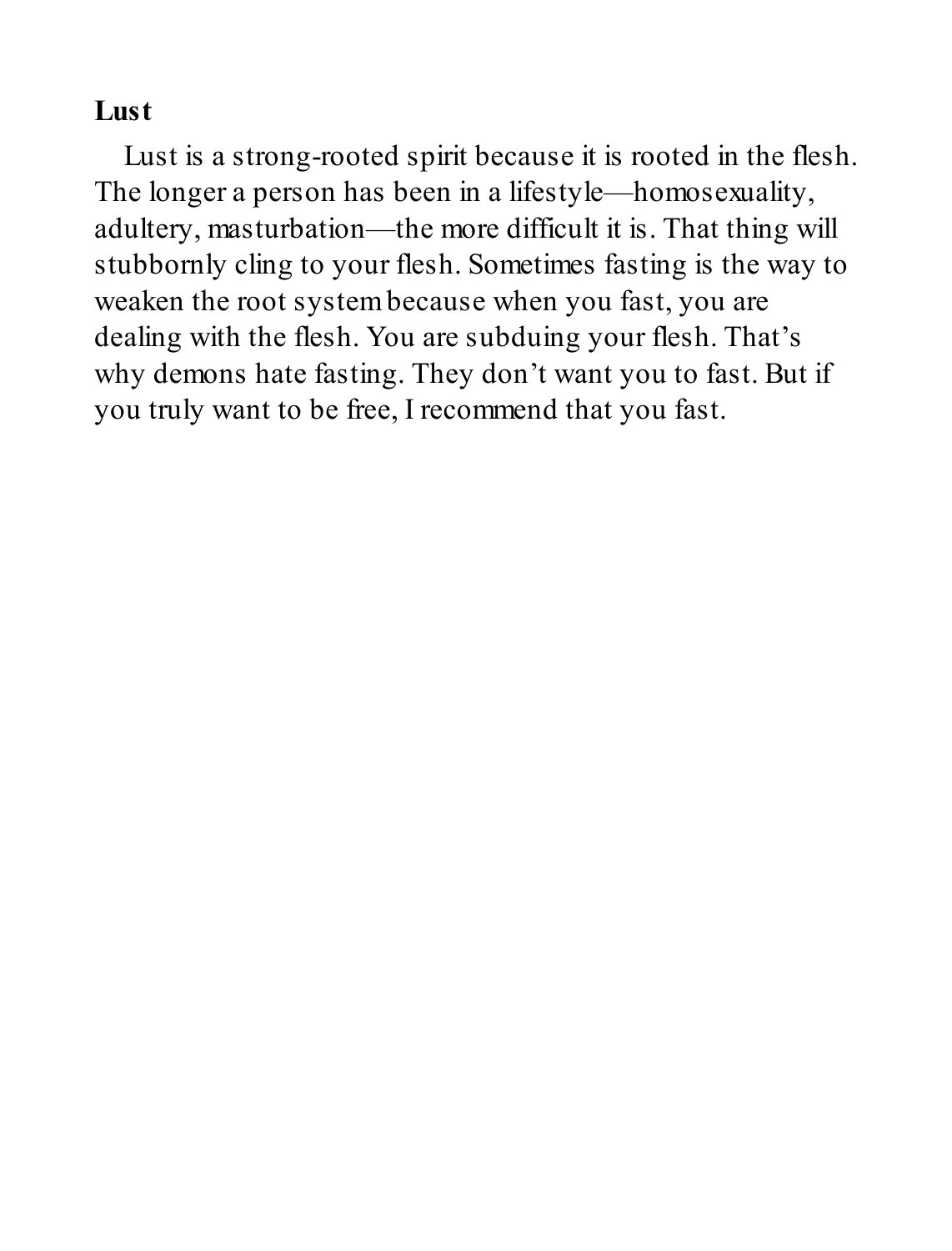#### **Addictions**

This spirit is also rooted deeply in the flesh. I've dealt with people who just could not quit smoking. It's difficult for them to get delivered fromjust a smoking habit. They do everything to break it. They pray. They come for deliverance. They just can't break it. It's a stubborn spirit. Sometimes they get frustrated, and the enemy condemns themand tells them, "You're not strong." But sometimes you have to fast when you are trying to break free froma spirit of addiction, because it is so rooted in the flesh.

All addictions operate in similar ways—drugs, alcohol, gluttony, eating disorders, food addictions. They must be broken through fasting and prayer.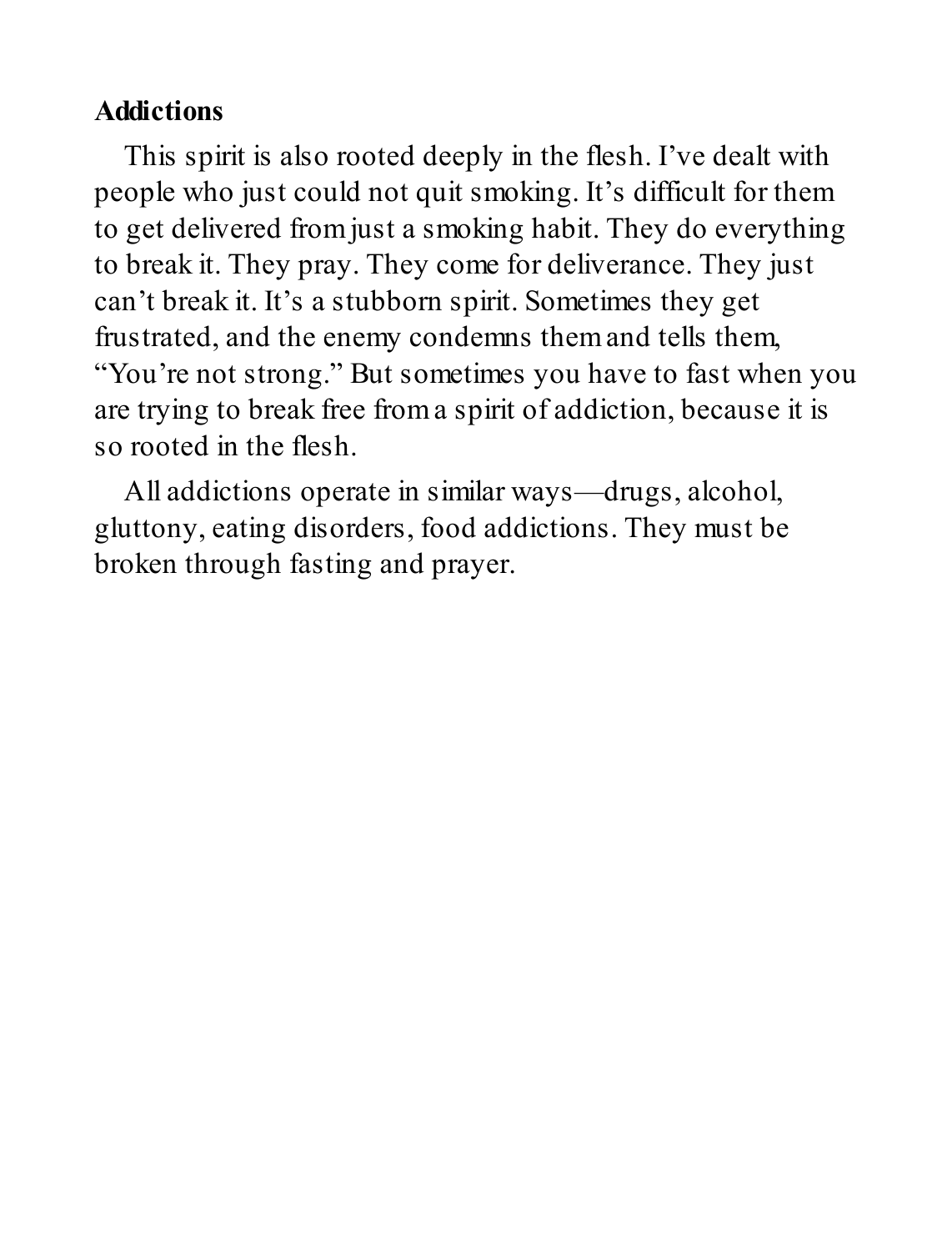#### **Bitterness**

Bitterness is often the result of rejection and hurt. People become angry and bitter when they fail to forgive and release people who have wounded and offended them. Everyone has experienced some sort of pain in life, and many do not resolve it and, therefore, end up becoming bitter. Bitterness is a deeprooted spirit. It goes deep into a person's emotions and is hard to dislodge because the person "feels" angry and other deep emotions that are so real to them. This demon gets rooted down into the flesh. Reacting in anger or revisiting the bitterness satisfies the flesh. This is why the root of bitterness needs to be broken through fasting, which starves the flesh. Bitterness is very common, and multitudes need deliverance fromit.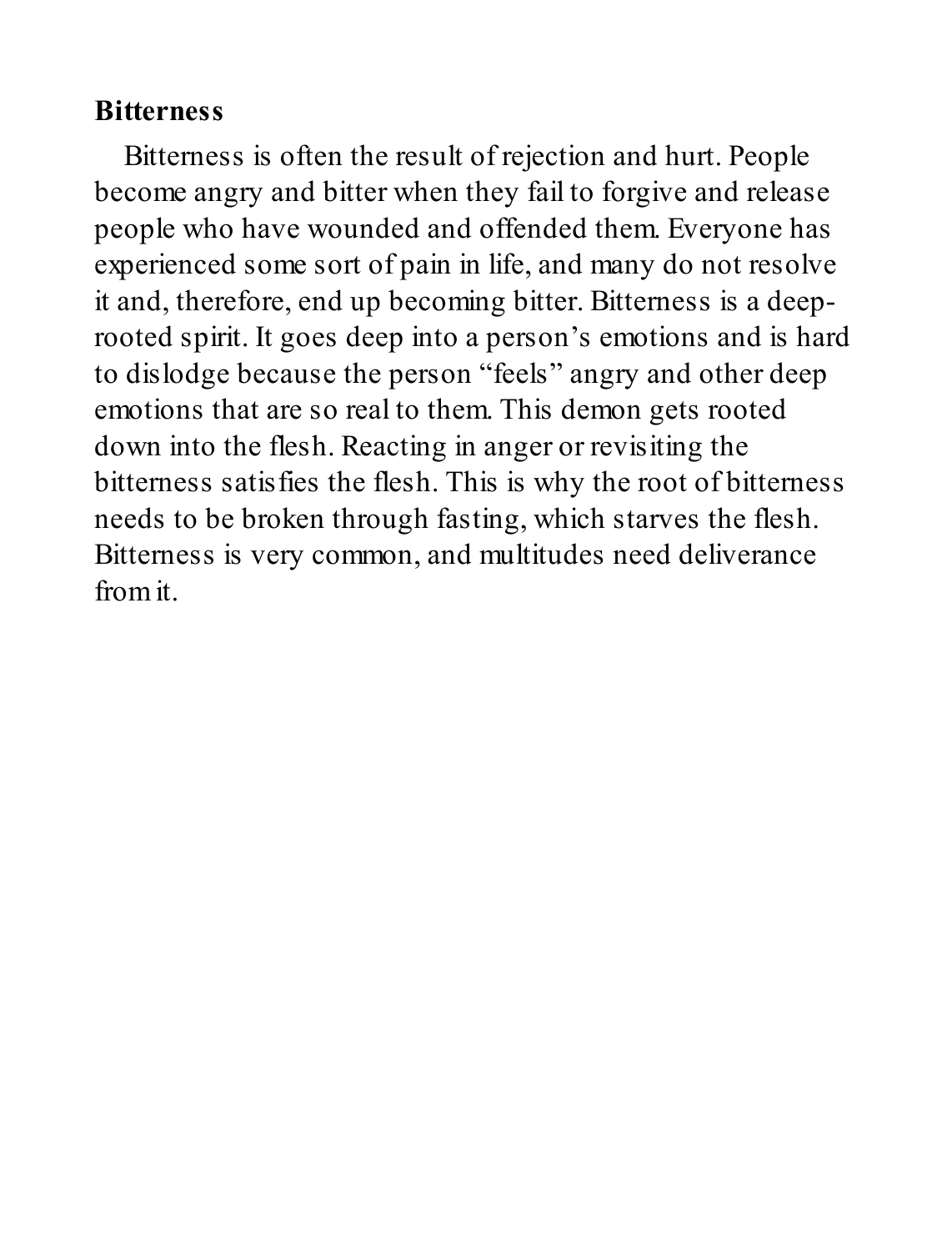#### **Anger**

Anger can be a stubborn demon. Some people just can't seemto overcome anger. They erupt, but feelso guilty.

#### **Poverty—lack, debt, financial struggles**

There are believers who give. They believe God. They feel so bad because they can't seemto get a financial breakthrough. They can't seemto get employment or opportunities for their business. They can't seemto overcome, and they get depressed. They begin to feel as though they don't have enough faith, maybe they don't believe God enough, or maybe they're not saved like someone else, maybe they aren't close to God, maybe God doesn't like them, maybe God doesn't favor themthe way He favors others. Well, it could be a stubborn spirit of poverty that's been in their family for generations—a curse or a generationalspirit and that thing just will not let go. But I believe that with God nothing is impossible. It may be time to fast and pray until breakthrough comes. When you are dealing with a stubborn demon, you cannot give up.

## FACING [GOLIATH](#page-6-5)

When we face stubborn demons and strongholds, it's as if we are facing Goliaths. All of Israel was intimidated by Goliath because he was a giant. He challenged anybody to come down and fight himfor forty days and forty nights. Nobody met the challenge until David showed up. David said, "Who is this uncircumcised Philistine who would dare to defy the armies of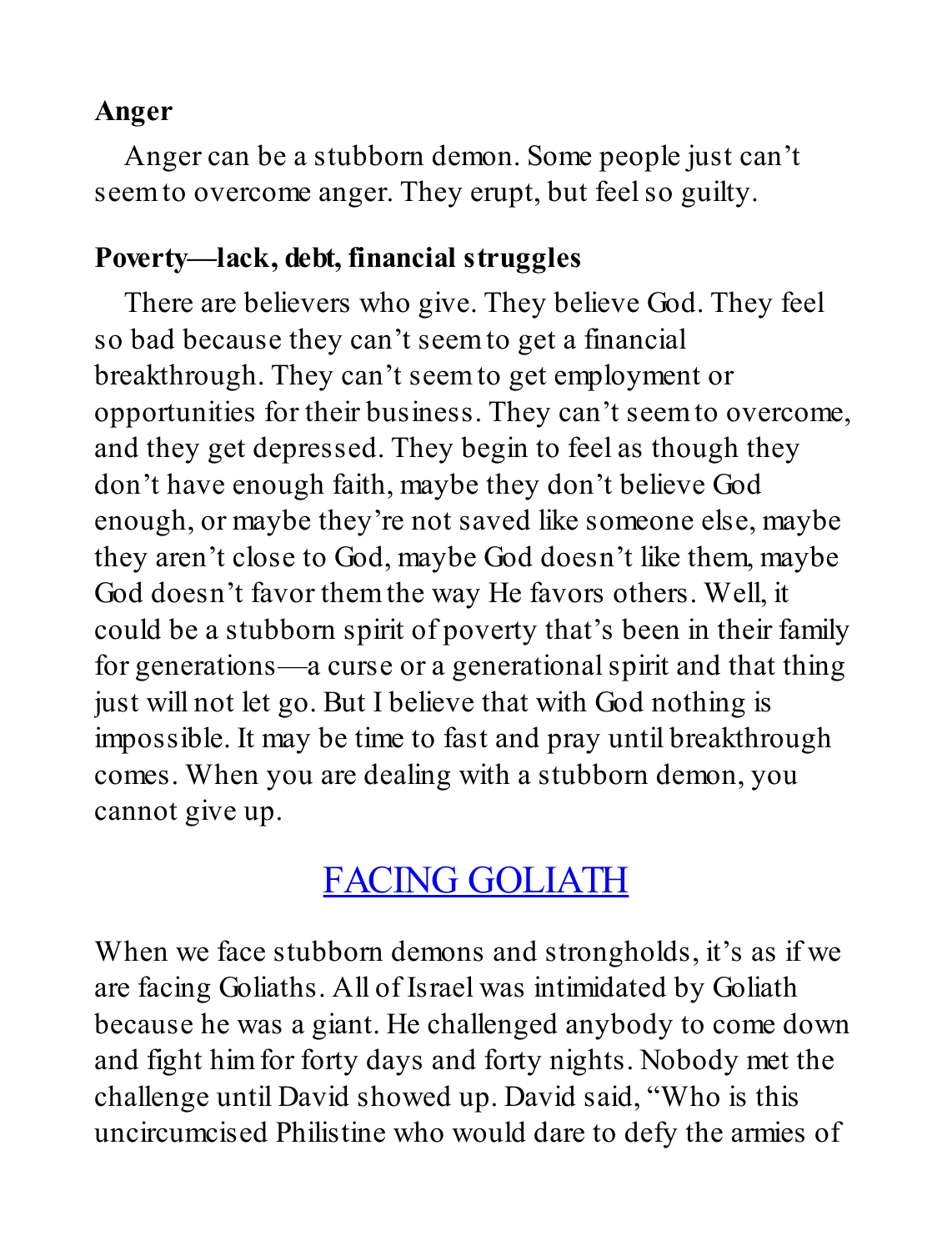the living God? I'll go and fight him!" (See 1 Samuel 17:26.) David was a fighter. And I pray the spirit of David would come upon you in this hour. Every time a Goliath stands up and challenges you, I pray that you willsay, "God has not given me the spirit of fear but of power and love and a sound mind." And as David did, may you not only kill the enemy but also cut off his head!

Think about David's weapons. He tried to use King Saul's armor, but it was too big and heavy. He went to battle with his own little slingshot. A slingshot? Against a giant? Sometimes the weapons God gives us to fight with and defeat the enemy are most unusual. But "the weapons of our warfare are not carnal but mighty in God for pulling down strongholds" (2 Cor. 10:4). Use the weapon of praise. Use the weapon of worship. Use the weapon of the Word. Use the weapon of prayer and fasting. Declare: "I amnot trying to do this in my flesh. God, I pray. I fast. I humble myself before You. I know that it's not by might nor by power but by the Spirit of the Lord that every mountain be removed frommy life!"

It is time to be free fromevery stubborn devil and stubborn person who tries to keep you fromdoing what God has called you to do. Stand up and say, "No, devil, 'this kind' *will* leave. I will pray and fast until I get a breakthrough. Because I will not allow anything to stop me fromdoing what God has assigned for me to do."

### [DON'T](#page-6-0) LOSE HOPE

One of my favorite Scriptures is, "Hope deferred makes the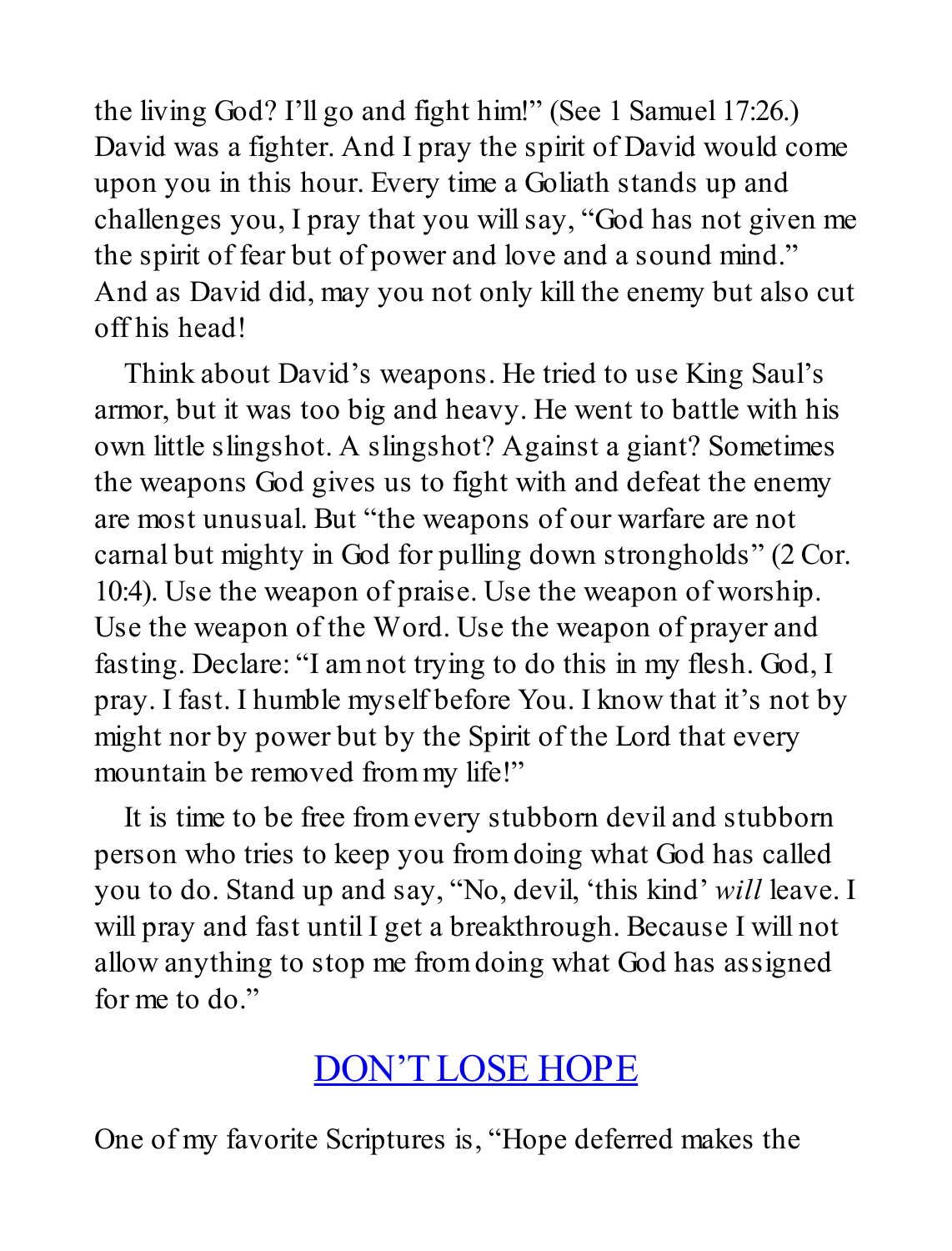heart sick, but when the desire comes, it is a tree of life" (Prov. 13:12). In other words, when you have hope for something to come to pass but it keeps getting deferred, you get discouraged and feel like giving up. But when the desire comes and you get what you had been hoping and believing for, you feel alive and invigorated—fulfilled. The Bible calls this "a tree of life."

One of the keys to enjoying life, the abundant life, and enjoying the life in God is to have your hopes come to pass. When you are always left in a place of hoping and hoping, this deferral turns into hopelessness, discouragement, frustration, depression, and torment. When people can't seemto get breakthrough in particular areas, they just give up. Some have left church or left God because this thing they were hoping would break through was so stubborn and would not move in their lives. But I amcommitted to seeing stubborn demons and strongholds destroyed. No matter how strong or stubborn a demon is, God still has all power!

One of the most defiant and stubborn animals is the mule. If mules don't want to do something, you can't make themdo it. They just dig in. You have to drag them. My prayer is that through this book and others to follow, I amgiving you tools and strategies fromGod to deal with mule spirits, donkey demons, and all those demons that say no when you say come out (sometimes they say no before you say come out). They will come out in the name of Jesus and through prayer and fasting.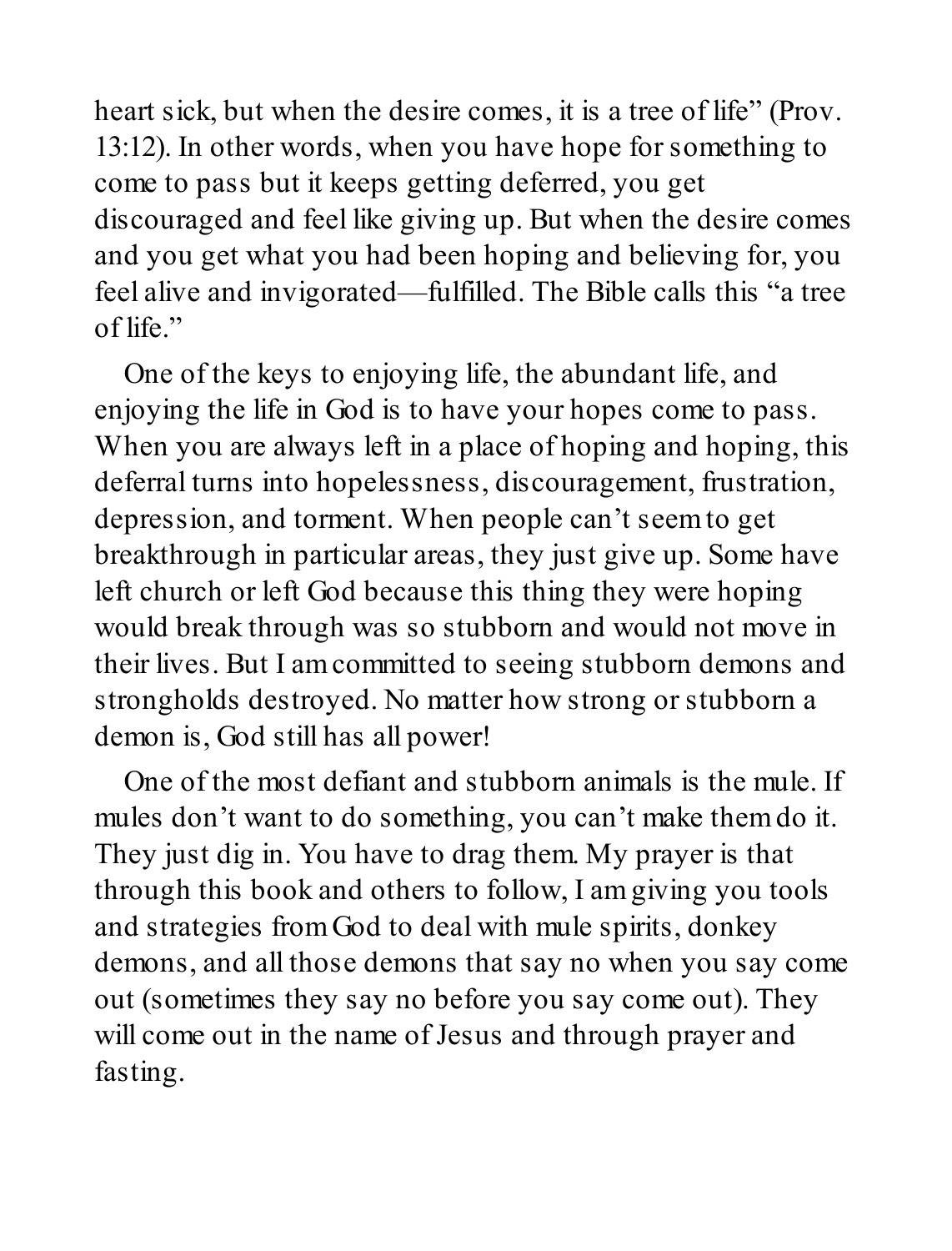# [LONG](#page-6-1) WAR

Now there was a long war between the house of Saul and the house of David. But David grew stronger and stronger, and the house of Saul grew weaker and weaker.

—2 SAMUEL 3:1

You may not like this term*long war*. I don't blame you. Who would? We want it to end quickly. But some wars don't end quickly. If you are fighting a stubborn enemy who refuses to give in to surrender, then just know it is going to fight and fight and fight. There are demons who fight and fight and fight to hold on. But I have good news for you. If you keep putting pressure on the enemy, you will get stronger and stronger, and he will get weaker and weaker.

What demons cannot handle is a long war. They want you to hit themand give up. But you have the mentality that you will continue in prayer, fasting, and putting pressure on this demon, because it is just a matter of time before it breaks!

Sometimes you have to weaken demons. We have experienced this in our deliverance ministry at Crusaders Church. We've dealt with demons that are very strong. Over a period of time we will pray, fast, rebuke, and hold several sessions dealing with the same demon, but after a while we'll see that demon getting weaker and weaker.

When you first start praying for deliverance fromsome demonic spirits, they will tell you, "We aren't going. You can't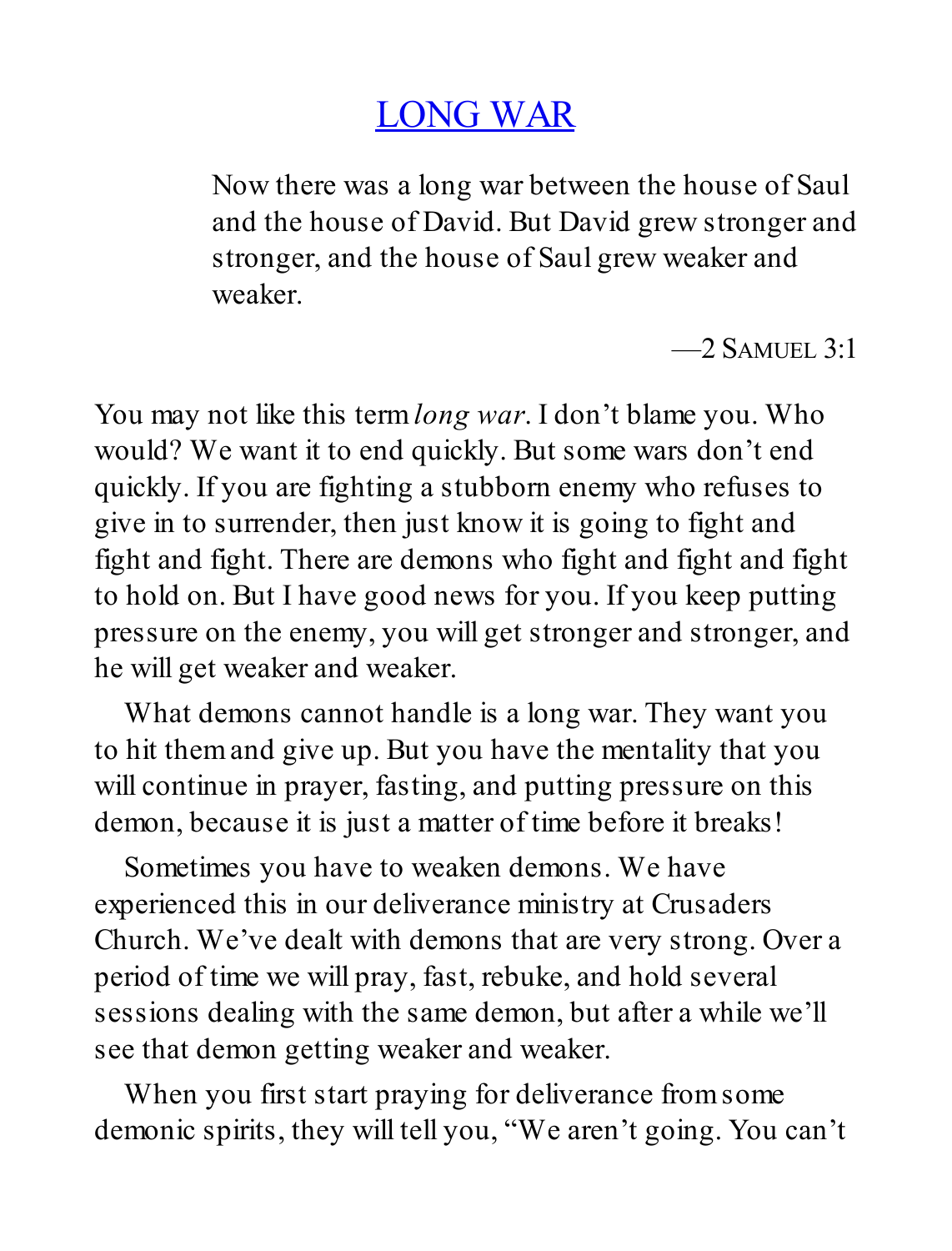cancel/cast us out. You don't have power. We're going to stay here. We are going to destroy. You belong to us. This is our house." You just say, "OK. Just keep talking. I'mgoing to pray —pray in tongues, fast, rebuke the devil, plead the blood, quote scriptures . . . " Then after a while those same toughtalking demons willsay, "Would you leave us alone? Would you give it a break? You are getting on our nerves." You can always tell when demons are starting to weaken, because they get angry and start threatening. They'llsay, "We're going to kill you." Don't be afraid. That's called panic. When you start seeing the devil panic, you know that you need to keep putting on the pressure until he whimpers out of your life.

Just because it's a long war does not mean you are losing. People have asked me why God would allow these things to stay in our lives for a long war. God allows it because He wants to teach us how to fight. You learn faith and persistence in long war. You need that as a child of God. You need to learn how to stand in faith against impossible situations. You don't look at how it looks. You need to believe God.

When God sent Israel into the land to drive out the enemy, they did not drive all of themout in one year. God didn't let themdrive all of the enemies out of the land in one year. A verse in Judges 3 says that God left some of the nations in Canaan to teach Israel how to fight, how to war. Many of the ones that came out of Egypt knew nothing about warfare.

Sometimes as you are battling darkness, the Lord is teaching you how to war, how to use your faith, how to use the Word, how to use prayer, how to stand. He wants to teach you how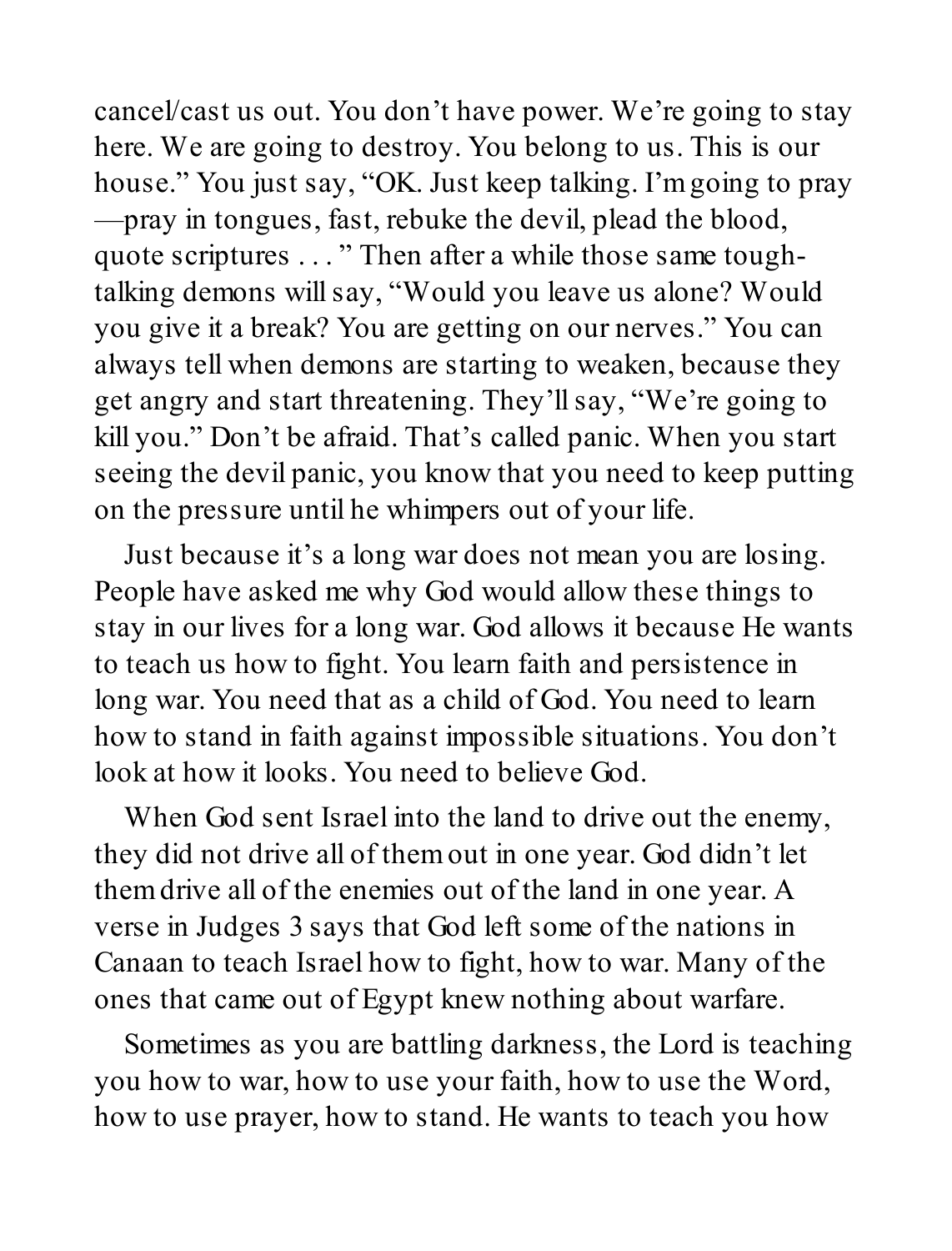to fight so you will not be a wimp in the army of the Lord. The greatest warriors in God's kingdomare people who have had to fight battles for themselves and overcome some things. When you overcome stuff, it is no longer a theory fromthe Bible. You know that victory is real. You know how to achieve victory. That gives you much better ability to fight for other people, to war for other people, to use your faith, to develop your strength in the Lord. Sometimes your personal victories set you up to be able to help someone else get victory.

A lot of believers don't like a long war. They give up. This is what the enemy is counting on. He is hoping the people of God will get tired and quit. What he wants us to feel is that we can't do it, that we can't defeat him, and that we won't win. He wants to bluff us that we are not strong enough. But I say to you, don't give up. Don't roll over and die. If God be for you, who can be against you (Rom. 8:31)? God is on your side. You may have to fight for what's yours, and it may take some time. But when you pray and fast and commit to seeing victory no matter how long it takes, it is only a matter of time until the enemy will break, and you *will* have victory.

# NO, THREE TIMES IS NOT THE [CHARM](#page-6-2)

In 2 Kings 13:14–19 we are introduced to the arrow of deliverance and learn how the prophetic anointing helps us to war.

> Elisha had become sick with the illness of which he would die. Then Joash the king of Israel came down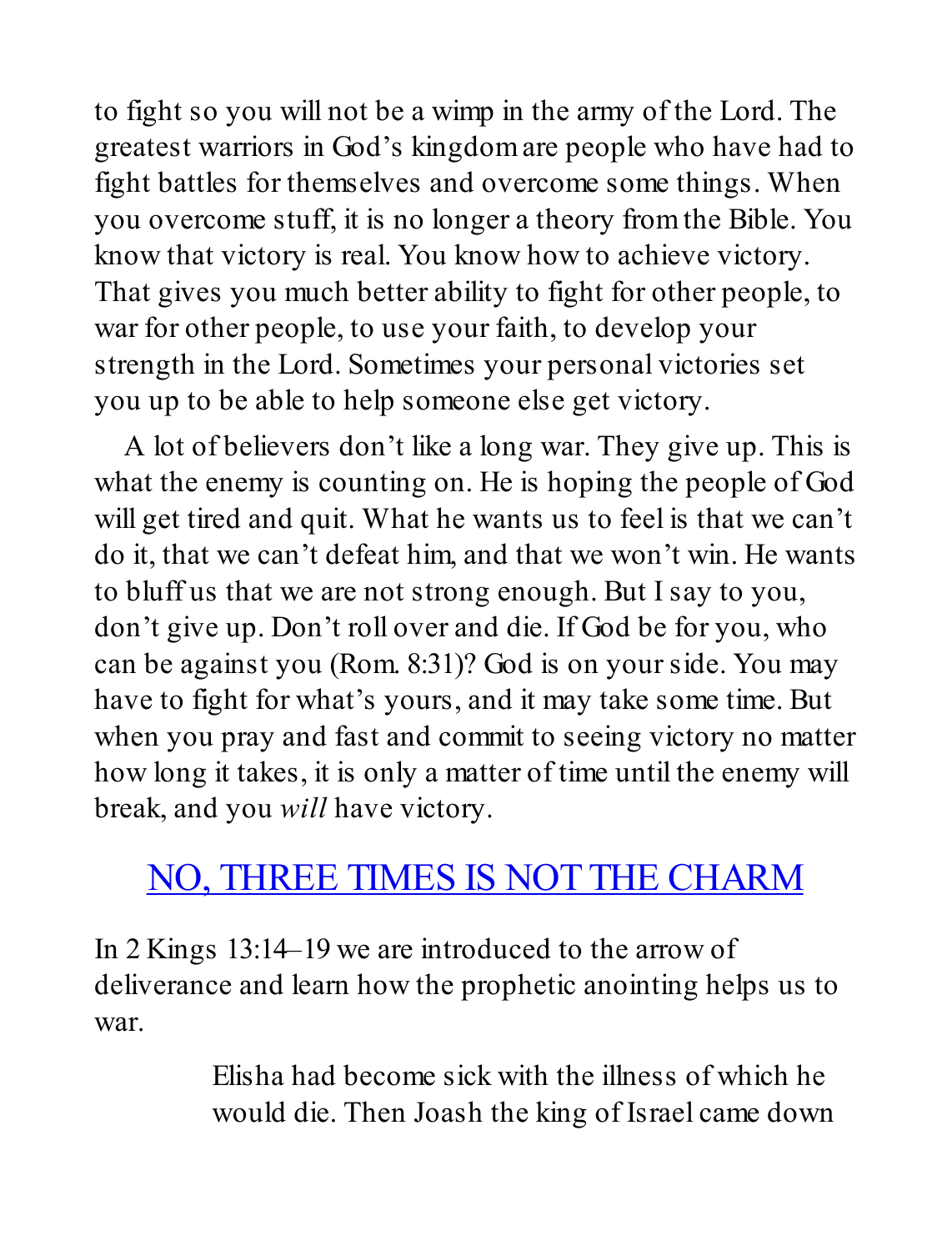to him, and wept over his face, and said, "O my father, my father, the chariots of Israel and their horsemen!" And Elisha said to him, "Take a bow and some arrows." So he took himself a bow and some arrows. Then he said to the king of Israel, "Put your hand on the bow." So he put his hand on it, and Elisha put his hands on the king's hands. And he said, "Open the east window"; and he opened it. Then Elisha said, "Shoot"; and he shot. And he said, "The arrow of the LORD's deliverance and the arrow of deliverance fromSyria; for *you must strike the Syrians at Aphek till you have destroyed them*." Then he said, "Take the arrows"; so he took them. And he said to the king of Israel, "Strike the ground"; so he struck three times, and stopped. And the man of God was angry with him, and said, "You should have struck five or sixtimes; then you would have struck Syria till you had destroyed it! But now you will strike Syria only three times."

#### —EMPHASIS ADDED

I believe we can war according to prophecy. The word of the Lord is what you need to win and achieve victory. It is important to be connected to the prophetic. The words encourage us in what we are dealing with. It helps us to war against our enemies and win. The Syrians were the major enemies of Israel. They were a very strong and stubborn enemy. King Joash come to a sick and dying prophet Elisha and cries out to himabout the armies of Syria. Elisha tells Joash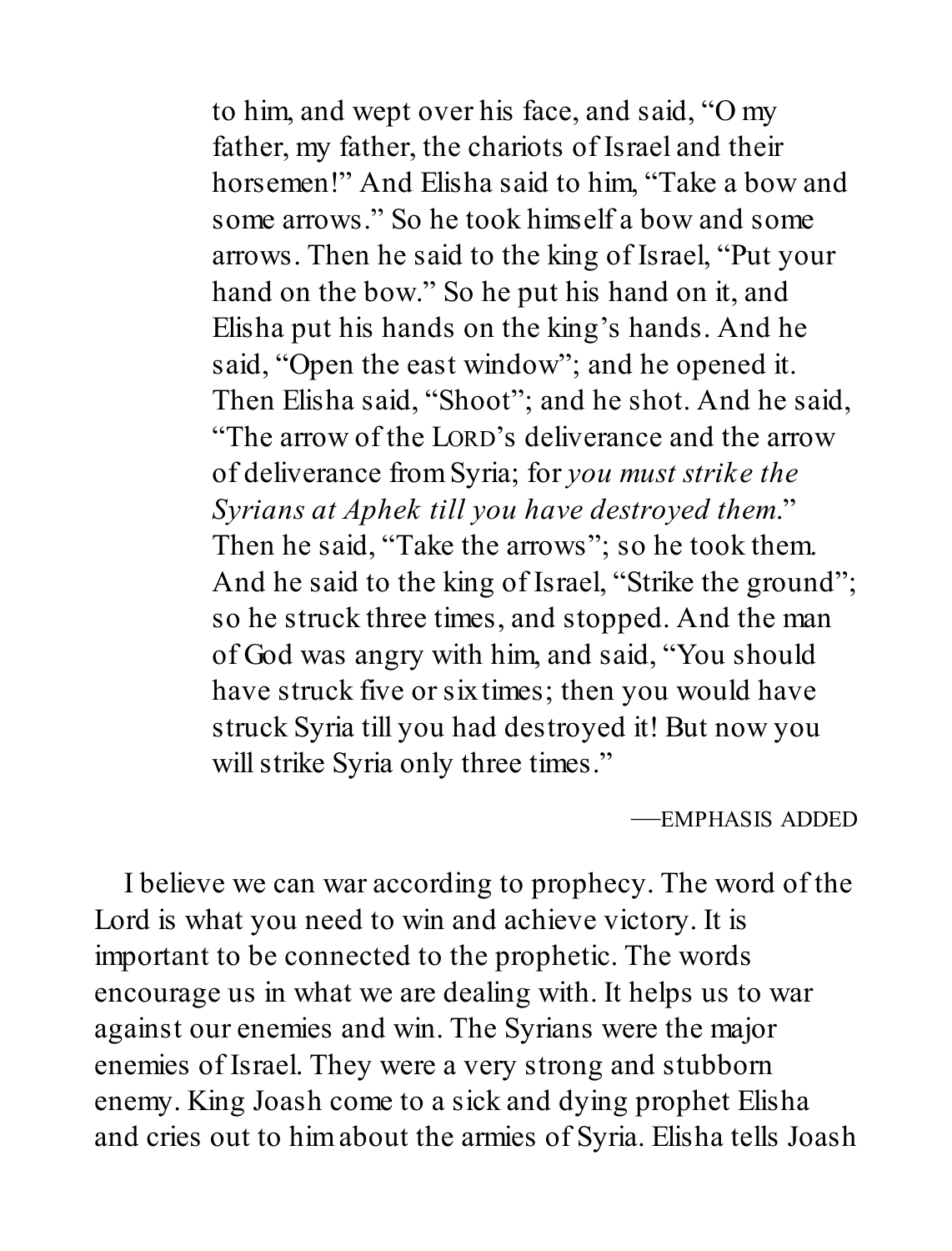that he must strike against Syria over and over again until they have been destroyed. Then Elisha tells himto take a bow and arrows and strike it on the ground. He didn't tell himhow many times. Joash hit it on the ground three times and stopped. The prophet was angry, because now that would be how many times he would defeat the Syrians.

Three times was not enough to destroy the Syrians as Elisha had prophesied. Perhaps Elisha could have told himhow many times to strike the arrows on the ground. But sometimes what is in a person comes out in their actions. Joash didn't have enough hatred and anger for the enemy to strike and strike the ground beyond the third time and maybe until the arrow broke!

When you are dealing with the enemy, you need to give him more than just a courtesy tap. You need to really want to win. You have to hate what you are fighting so much that you beat it until the arrows break. You have to hate lust, poverty, fear, rejection, or whatever it is until you smash it. It's not just one, two, three, and then look at the prophet and ask, "Did I do good?" No! Strike it until it is destroyed!

Another principle: sometimes it takes more than one victory before you completely consume the enemy. It wasn't just one battle; it was more than one. In essence the prophet said, "You should have stuck four or five times to completely consume the enemy. Now you will only win three times." And evidently three victories would not be enough to completely destroy the Syrians. The Syrians lost, but they were still in a position to rebuild. We want to destroy the enemy so that he can't rebuild anymore. We want to mess up his strongholds so much that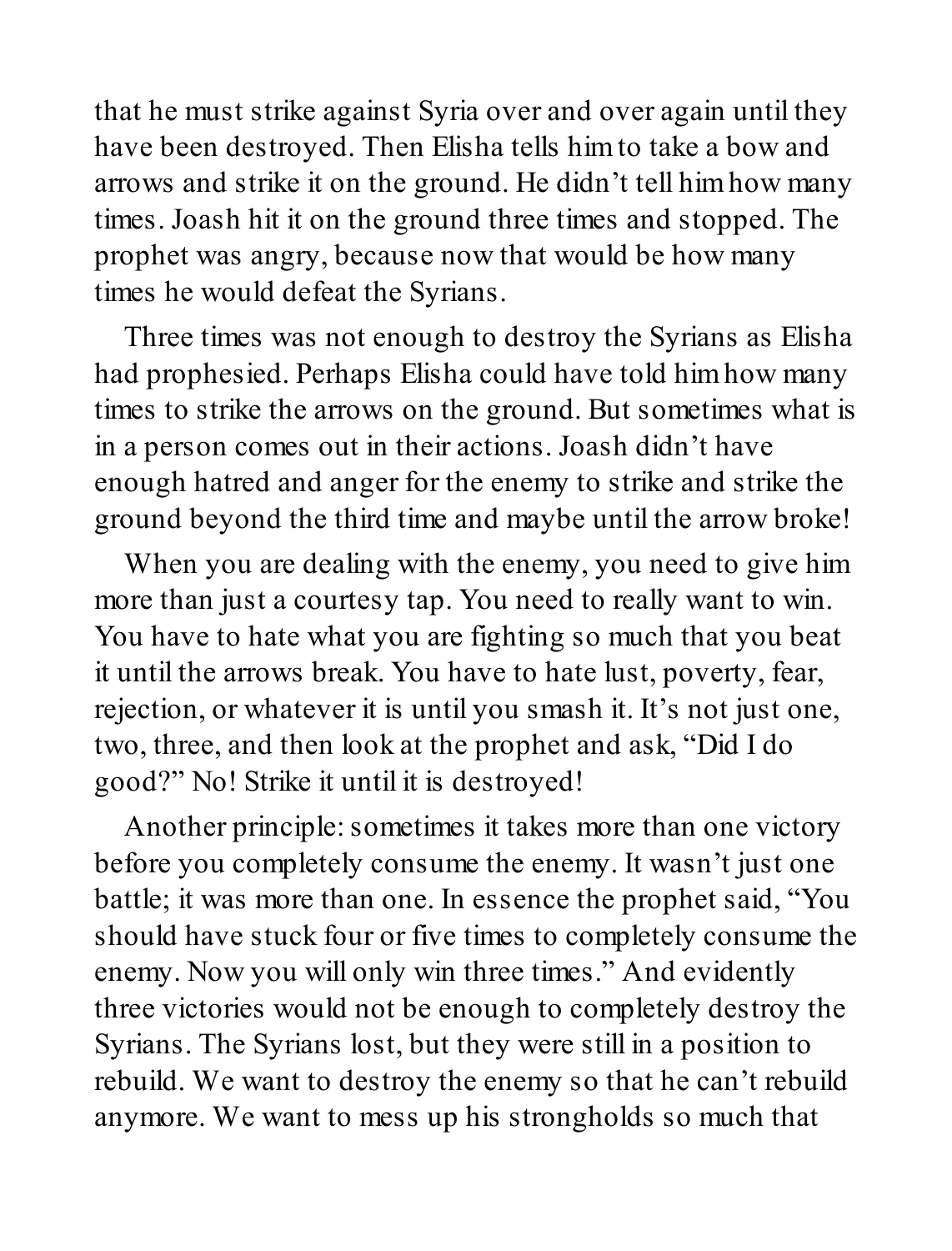they are destroyed, and we don't have to worry about seeing that thing again.

# STUBBORN [PHARAOHS](#page-6-3)

Do not be afraid. Stand firmand you willsee the deliverance the LORD will bring you today. The Egyptians you see today you will *never see again*.

—EXODUS 14:13, NIV, EMPHASIS ADDED

Pharaoh is the type of the devil. He was stubborn. He kept hardening his heart. He kept changing his mind. No matter how much judgment came, he kept hardening his heart. But finally God had one thing to break him—he took his firstborn. But Pharaoh still came after them, but God said, "Don't worry about him; I am going to drown him in the sea, and you will see him no more!"

I pray that every pharaoh, every stubborn pharaoh, be drowned and you will not see himagain! You may have to go on a fast not one time; you may have to fast ten times. It took ten plagues to break Pharaoh's power. It's time to break those stubborn pharaohs. Sometimes a pharaoh may be a person controlling devil, witch, warlock, Jezebel, a person who wants to control your life, your church.

I hate to use this example, but it is what comes to my mind. In the *Wizard of Oz*, when the Wicked Witch of the East threatened the other one, she laughed and said, "Ha, ha, ha! Rubbish. You have no power here!" In the same way you need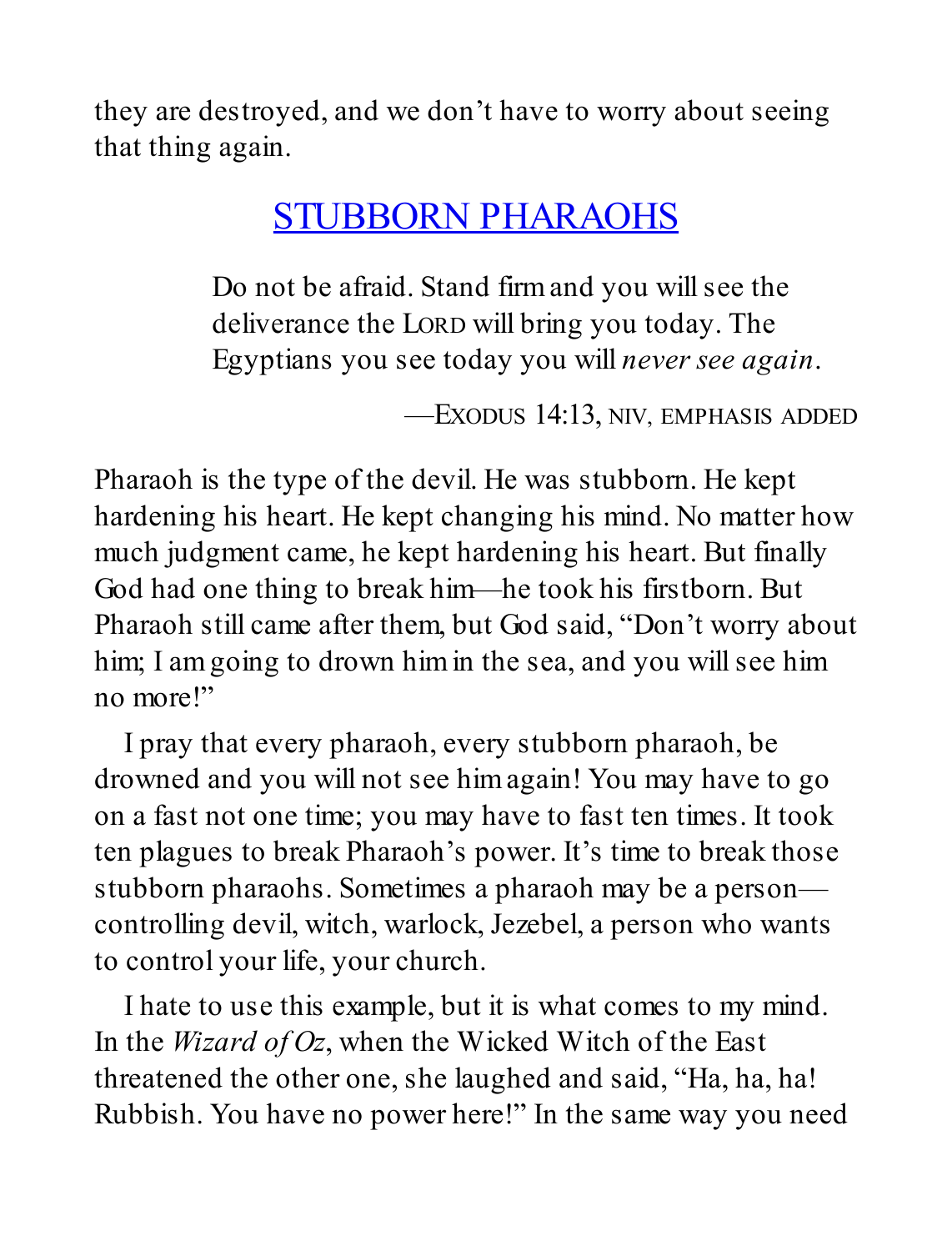to laugh at the devil. When the devil threatens you, just laugh, "Ha, ha, ha! Rubbish. You have no power here!" I watch that movie just to see that. I know that's one witch talking to another, but just eliminate the witch part, and you'll get it.

Don't let those demon spirits threaten you! I don't care if they are flying around the roomon a broomwith a black hat on. Declare: "No witch, no warlock, and no Jezebel will control my life. I ama servant of Jesus Christ, and whomthe Son sets free is free indeed. No apostle, no doctor apostle, no bishop, no archbishop, no archbishop deluxe . . . I don't care what your title is . . . no prophet, no prophetess, whatever, you not called to control my life. You are not called to dominate me and manipulate me and intimidate me. The devil is a liar!"

Sometimes it takes more than one judgment, battle, or victory to break stubborn enemies. There is something about stubborn enemies. You can hit themone time, but they keep coming back. It seemed that no matter what God did to loosen Pharaoh's grip on the children of Israel, he would not let God's people go. Even Pharaoh's advisors told him, "This is the finger of God. You cannot fight God." (See Exodus 8:19.) And eventually even he had to bow his knee to the King of kings.

It is time to put a hurting on the devil. We are not going to leave themalone, even as they cry out, "Let us alone" (Mark 1:23–24, KJV). We are going to put pressure on them. We are going to bind, rebuke, cast out, pray, and deal with the powers of hell. They have been left alone for too long. Nobody was praying, fasting, taking authority, or preaching. They have had full sway in the generations. They did what they wanted to do.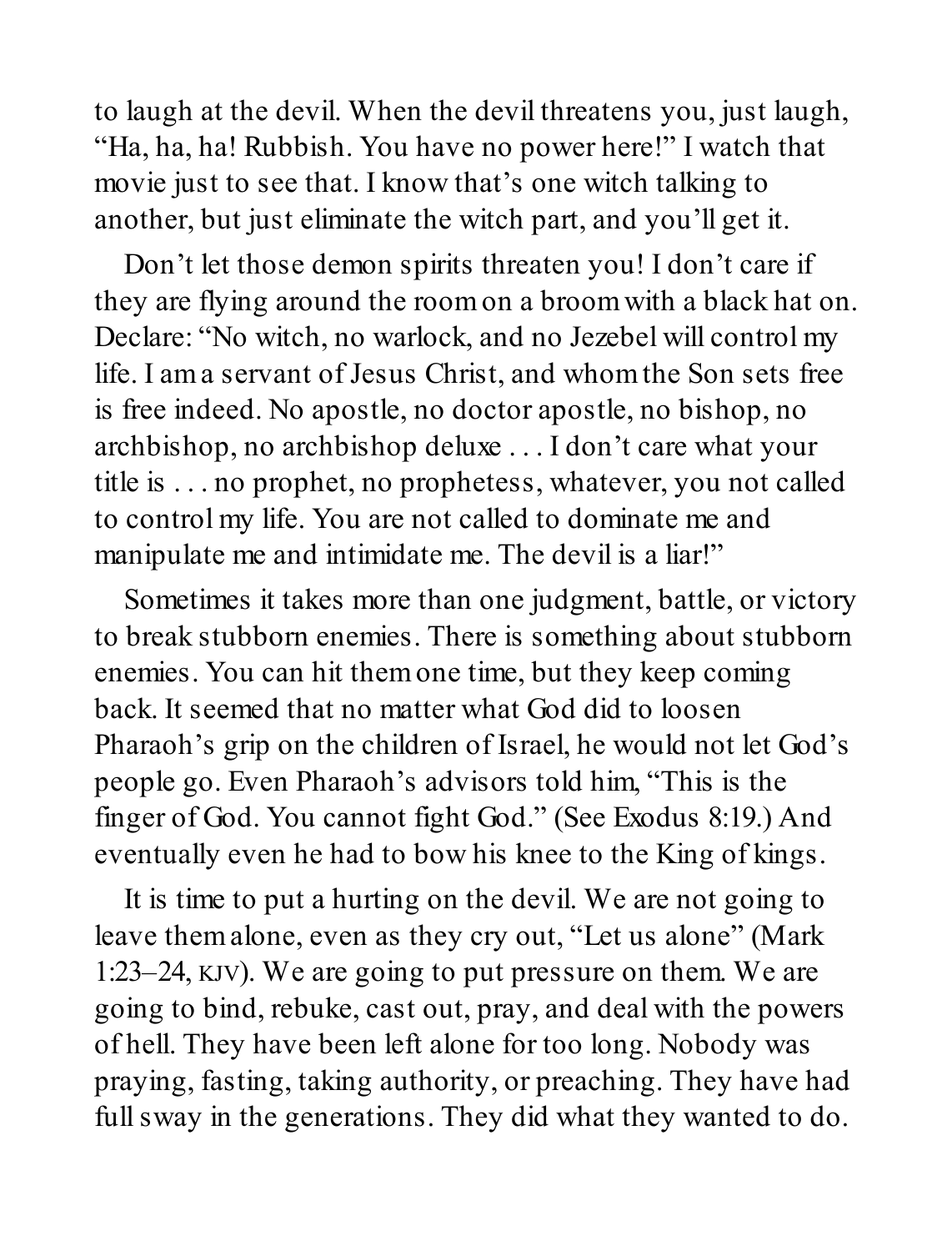But now there is a new breed being raised up. There are pastors, prophets, apostles, teachers, evangelists, and everyday believers who will not leave the enemy alone until he is gone!

# PRAYERS TO BREAK STUBBORN DEMONS AND [STRONGHOLDS](#page-6-4)

I bind, rebuke, and cast out every stubborn demon that would attempt to stubbornly hold on to my life in the name of Jesus.

I come against every stubborn stronghold and command it to yield to the power of God and the name of Jesus (2 Sam. 5:7).

I put pressure on every stubborn demon and stronghold and break its grip in my life in the name of Jesus.

I uproot every stubborn root frommy life in the name of Jesus (Matt. 15:13).

I command every stubborn, ironlike yoke to shatter and break in the name of Jesus (Judg. 1:19).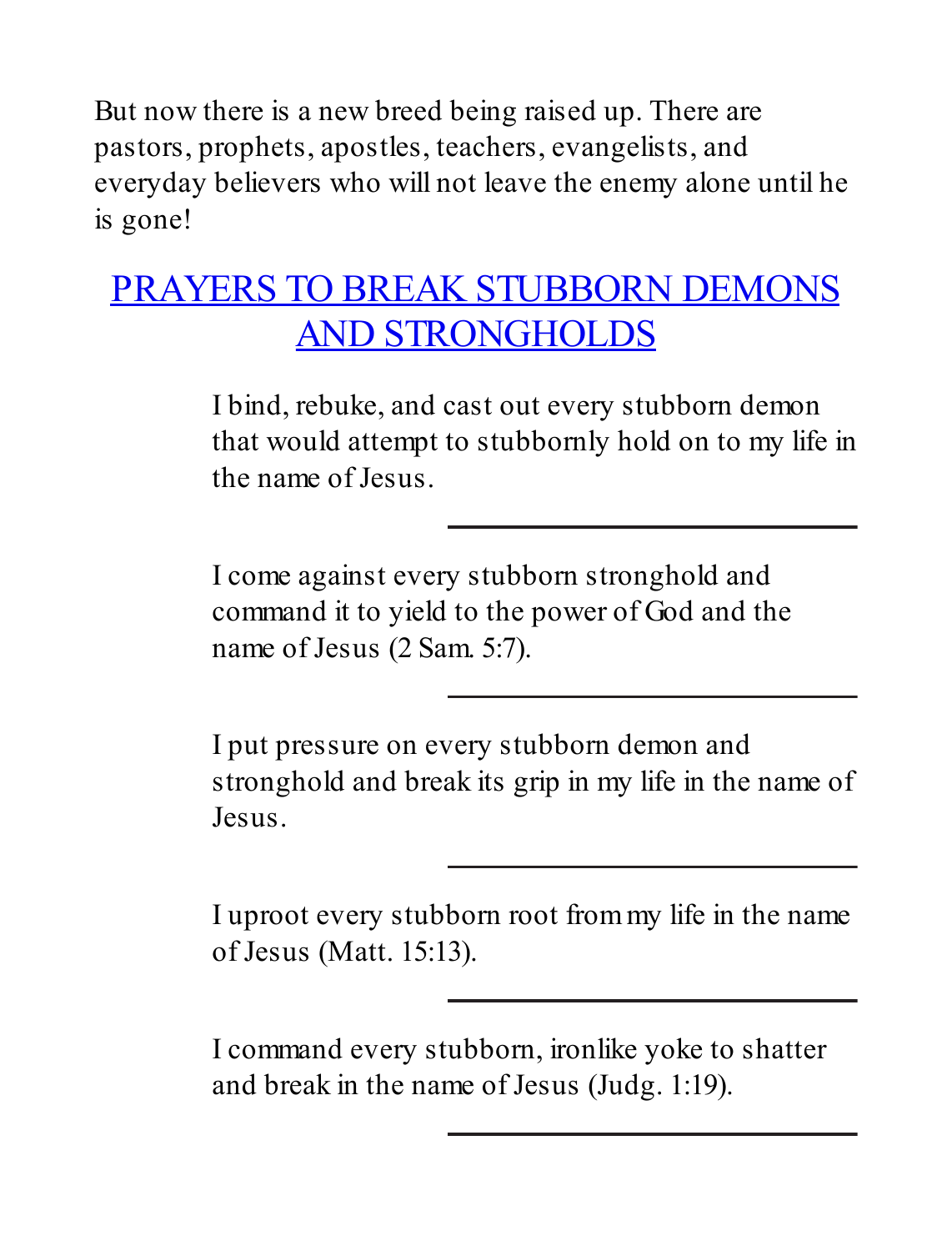I break the power of every proud, stubborn, and arrogant demon that exalts itself against Christ, and command it to be abased, in the name of Jesus.

I break the power of all iniquity in my family that would stubbornly attempt to control my life in the name of Jesus.

I come against all obstinate demons and break their influence in my life in the name of Jesus.

I rebuke allstubborn, habitual patterns of failure and frustration in my life in the name of Jesus.

I rebuke allstubborn pharaohs that would attempt to hold God's people, and I command you to let God's people go, in the name of Jesus (Exod. 8:32).

I bind and rebuke allstubborn enemies, who stubbornly oppose me and my progress, in the name of Jesus.

I rebuke allstubborn demons that would attempt to resist the power of God and the authority I have through Jesus Christ, and I render you powerless to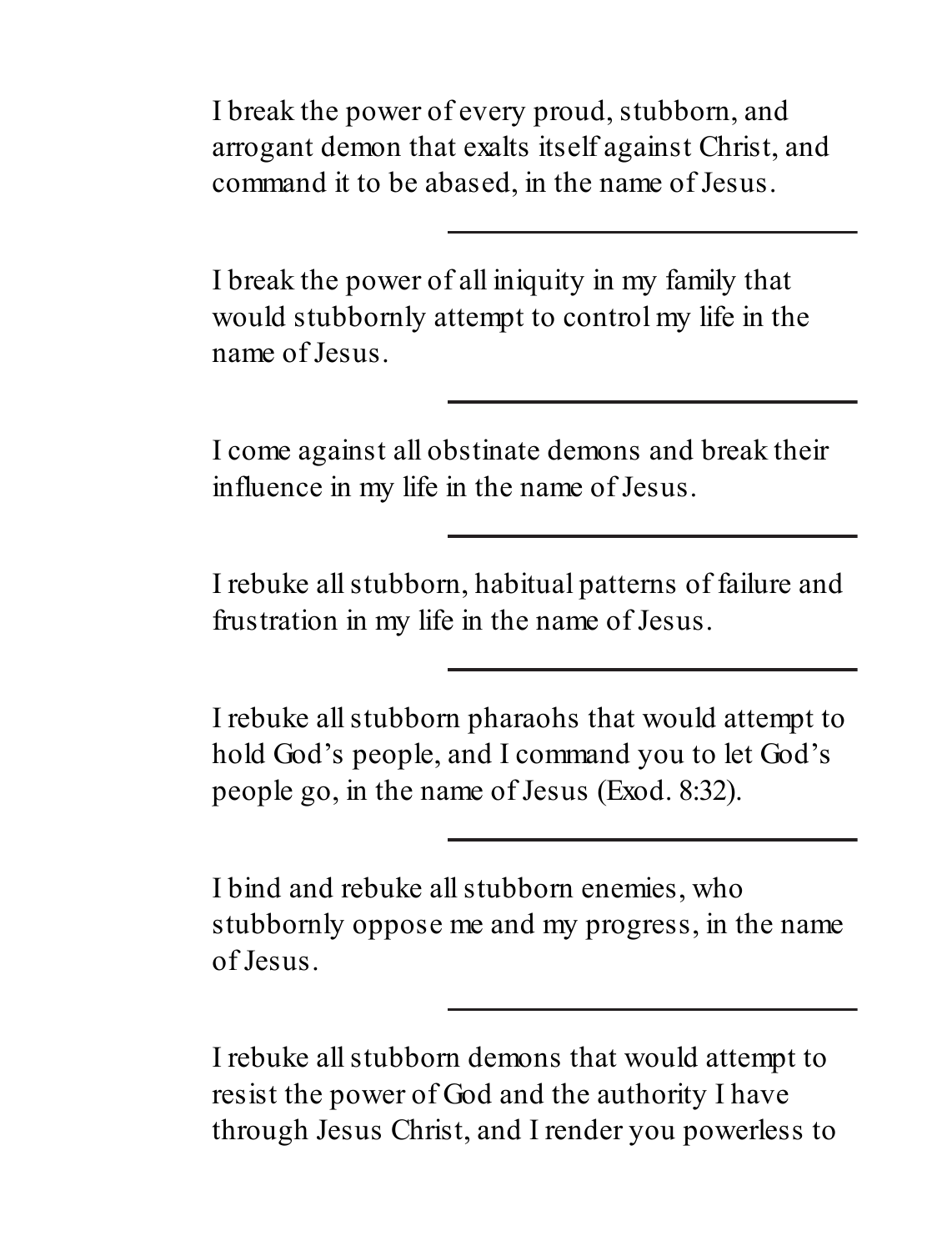resist, in the name of Jesus.

I come against every persistent pattern that limits me, and I render it powerless against me, in the name of Jesus.

There is nothing impossible through faith, and I release my faith against every stubborn and obstinate demon, and I resist you steadfastly, in the name of Jesus (Matt. 19:26).

I weaken, break down, and pressure every stubborn demon and stronghold. You are getting weaker and weaker, and I amgetting stronger and stronger. I exercise long war against you, until you are completely defeated and destroyed frommy life in the name of Jesus (2 Sam. 3:1).

I lay siege against every stubborn stronghold through prayer and fasting, until your walls come down in the name of Jesus (Deut. 20:19).

I use the battering ramof prayer and fasting to demolish all the gates of every stubborn stronghold in the name of Jesus. Let every Jericho wall fall through my praise, as I lift my voice as a trumpet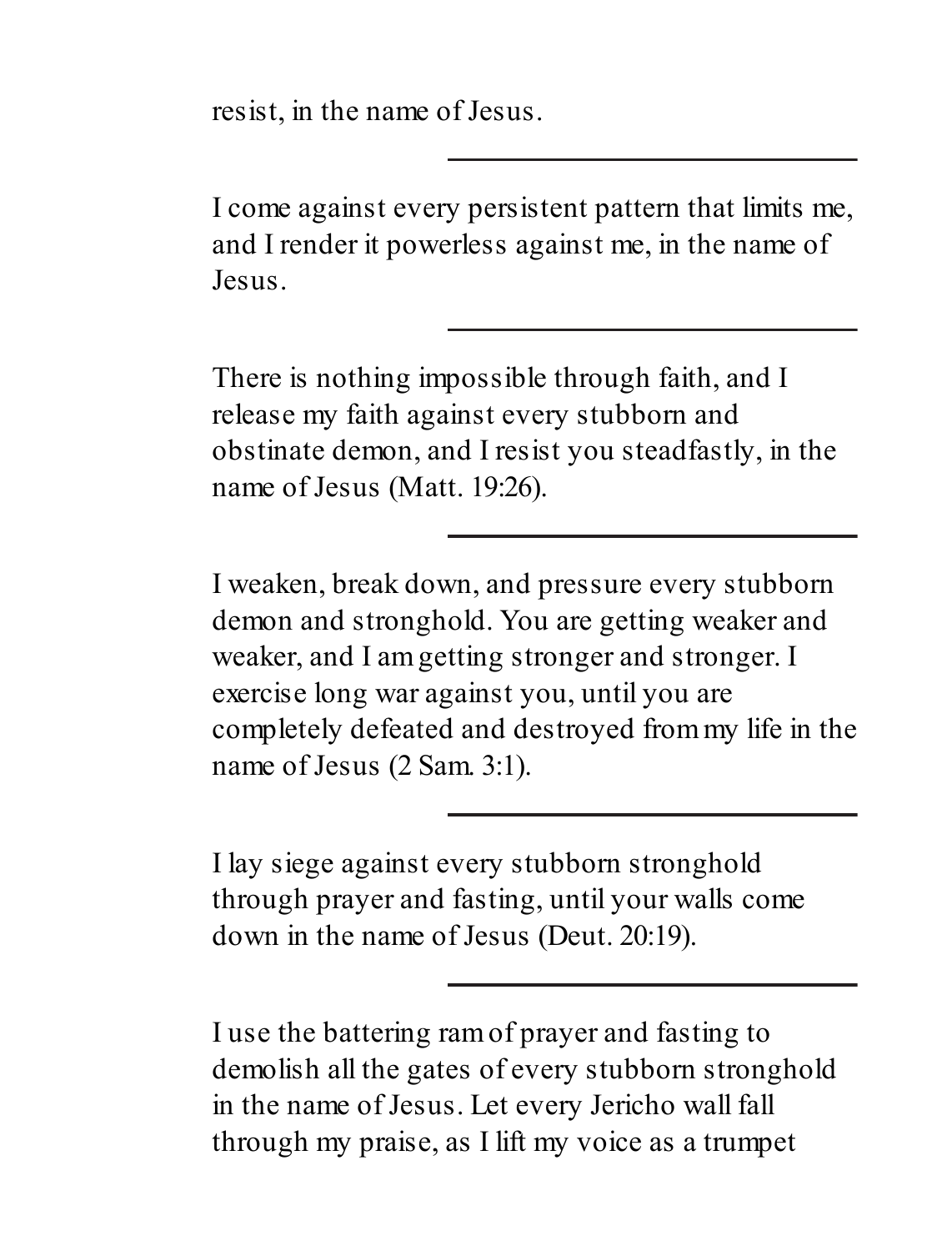against you in the name of Jesus (Josh. 6:1, 20).

Let every demonic stump be removed frommy life in the name of Jesus.

I break the will of every stubborn spirit that would attempt to remain in my life in the name of Jesus. You have no will to remain, your will is broken, and you must submit to the name of Jesus and the power of the Holy Ghost.

I come against allstubborn demons and strongholds in my family that have refused to leave, and I assault every demonic fortress that has been built for generations, in the name of Jesus.

I rebuke every stubborn mule and bull of Bashan frommy life in the name of Jesus. I break your will against me in the name of Jesus. You are defeated and must bow to the name above all names (Ps. 22:12).

The anointing is increasing in my life through prayer and fasting, and every stubborn yoke is being destroyed (Isa. 10:27).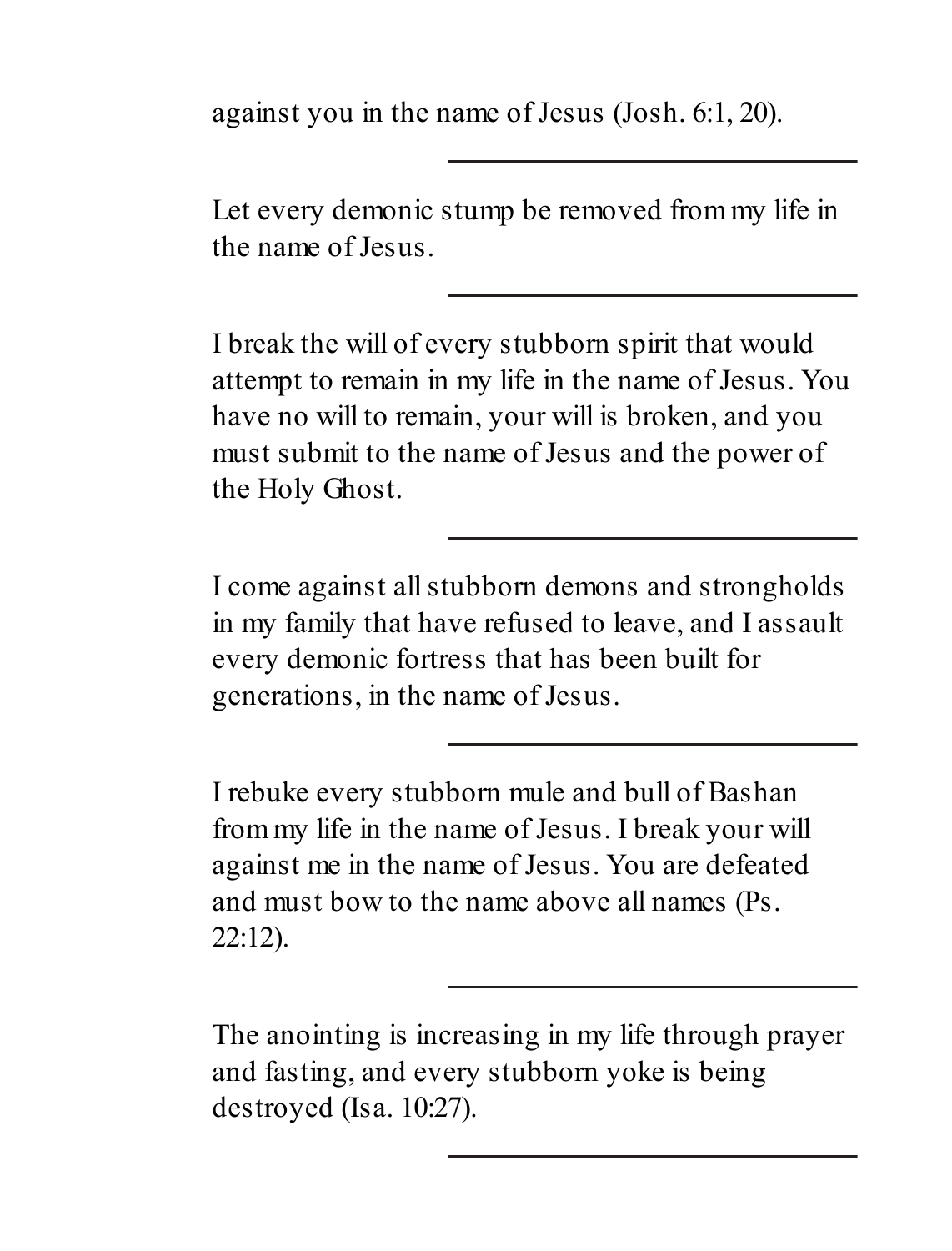# NEVER AGAIN [CONFESSIONS](#page-6-5)

Never again will Pharaoh (Satan) control me, because I have been delivered fromhis power.

Never again will I allow the devil to do what he desires in my life, but I resist the devil, and he flees fromme (James 4:7).

Never again will I listen to or believe the lies of the devil, for he is a liar and the father of lies (John 8:44).

Never again will I be vexed by unclean spirits (Luke 6:18, KJV).

Never again will I be harassed by the enemy (Matt. 9:36, AMP).

Never again will I be bound, for Christ has made me free. I amfree indeed (John 8:36).

Never again will I allow the demons of doublemindedness to confuse me and make me indecisive (James 1:8).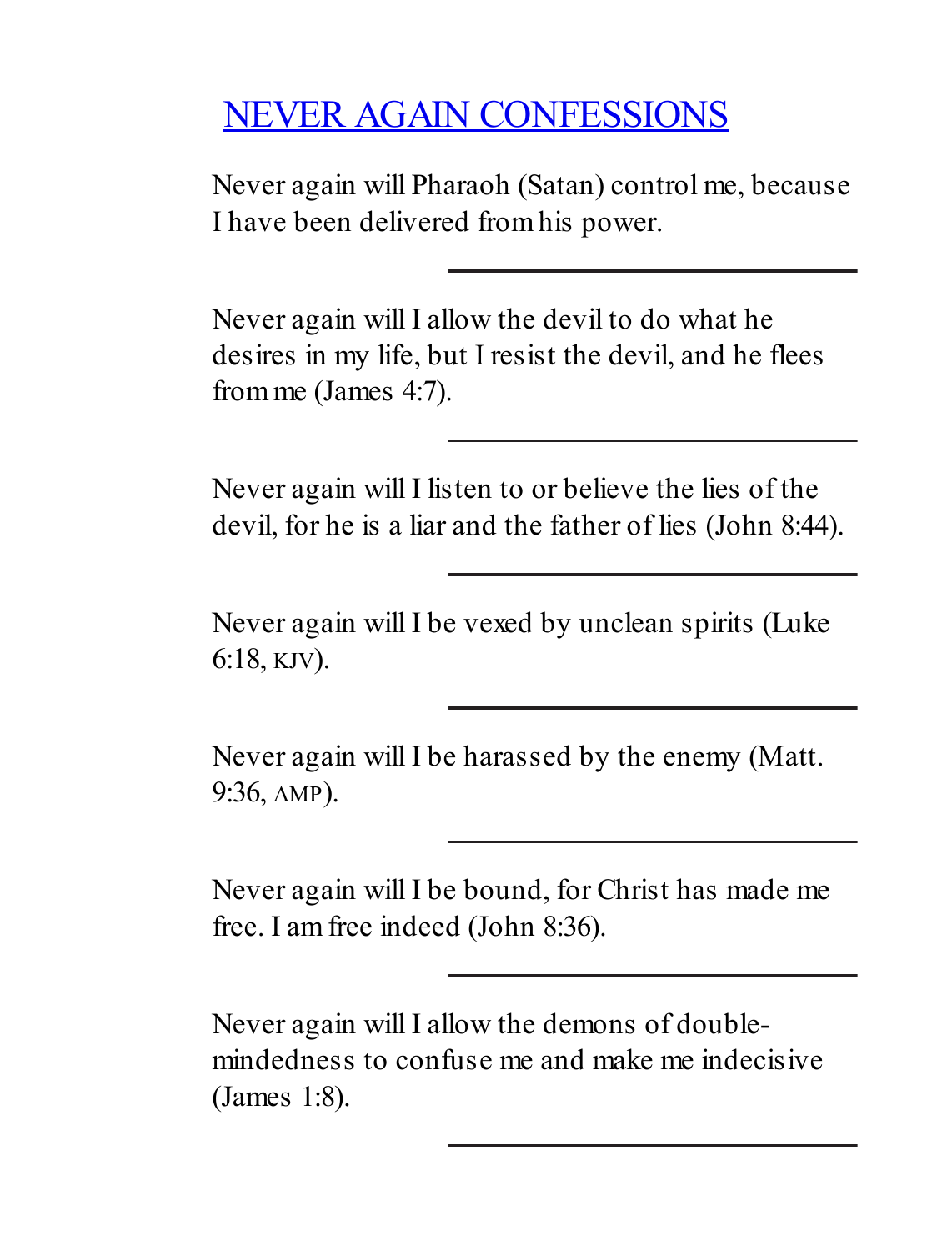Never again will I allow curses to hinder my life. I break every curse, for I have been redeemed fromthe curse (Gal. 3:13).

Never again will I open the door for demons to come into my life through unforgiveness (Matt. 18:35).

Never again will I open the door for demons to enter my life through habitualsin.

Never again will I open the door for demons to enter my life through occult involvement.

Never again will I open the door for demons to enter through rebellion and disobedience.

Never again will the demon of mind control affect my thinking. I sever all the tentacles of mind control.

Never again willserpent and scorpion spirits affect my life, for I have power to tread on serpents and scorpions.

Never again will the enemy be my master; Jesus is my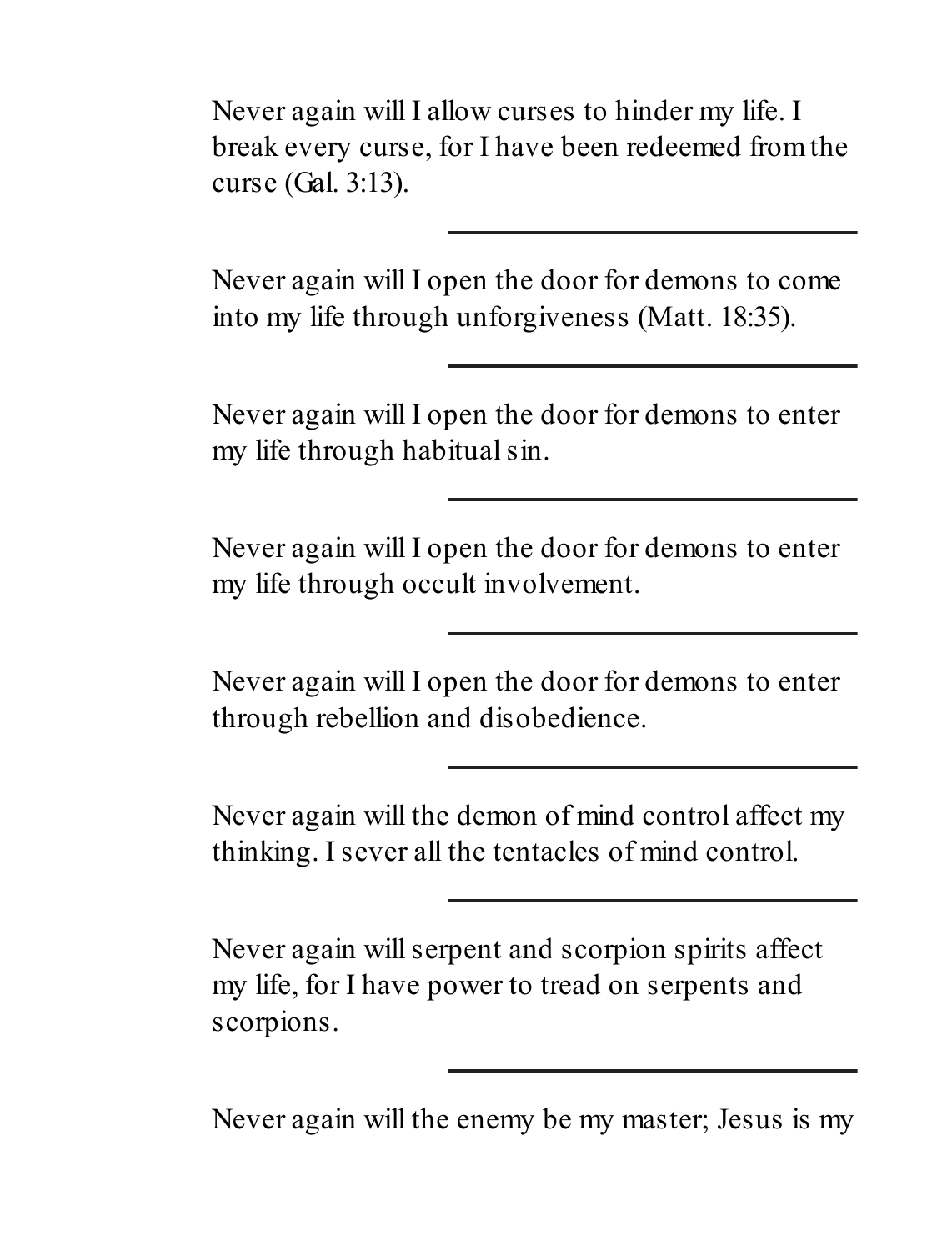Lord.

Never again will I tolerate the works of the devil in my life, for Jesus came and destroyed the works of the devil (1 John 3:8).

Never again will I compromise my standards and holiness; the Word of God is my standard, not the standards of the world (2 Cor. 10:2, NIV).

Never again will I allow the enemy to control any part of my life, but my life is under the control of the Spirit and Word of God.

Never again will I allow the enemy to control my destiny, but God is the revealer and finisher of my destiny.

Never again will I allow the enemy to abort any plan of God for my life.

Never again will I allow people to draw me away from the love of God, but I commit myself to walking in love, for God is love (1 John 4:7–8).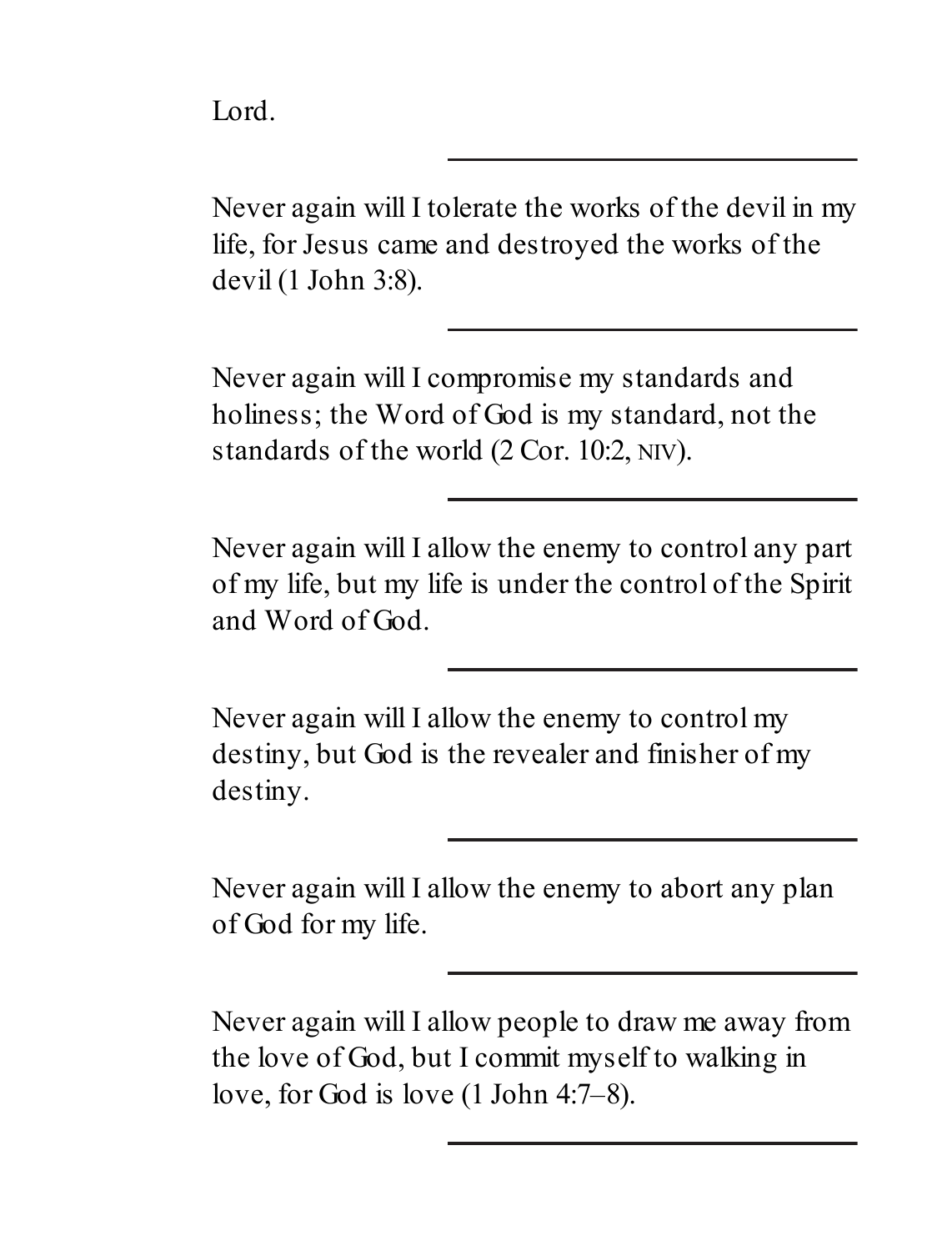Never again will I shut up my bowels of compassion (1 John 3:17, KJV).

Never again will I behave unseemly, for love does not behave unseemly (1 Cor. 13:5, KJV).

Never again will I be easily provoked, for love is not easily provoked (1 Cor. 13:5).

Never again will I seek my own, for love does not seek its own (1 Cor. 13:5).

Never again will I think evil, for love does not think evil (1 Cor. 13:5).

Never again will I lose hope, for love hopes all things (1 Cor. 13:7).

Never again will I give up, for love endures all things (1 Cor. 13:7).

Never again will I allow the accuser to accuse me, for I amwashed and cleansed by the blood of the Lamb (Rev. 1:5; 7:14).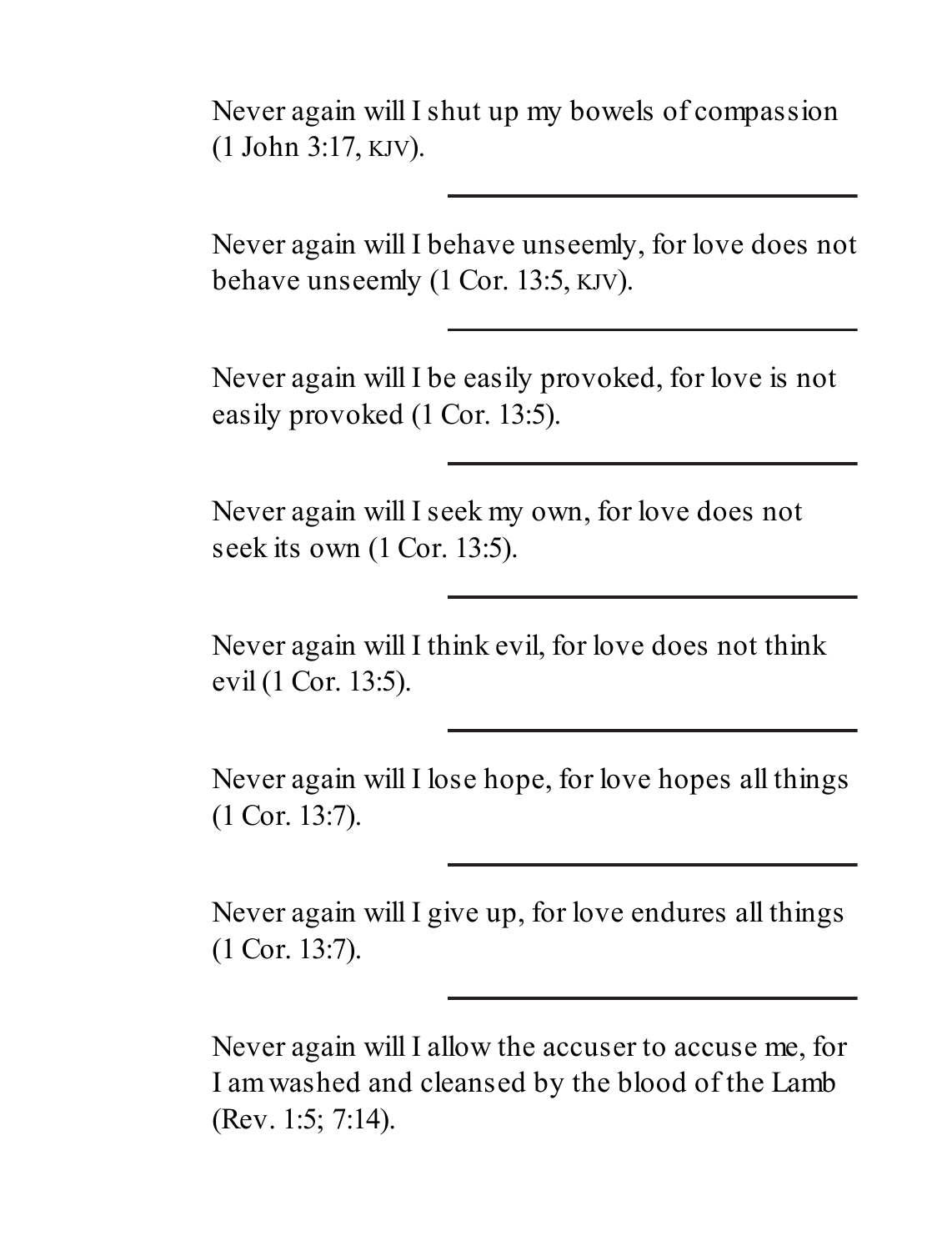Never again will I allow sorrow and sadness to control my soul, for the Lord has taken away my sorrow and pain (Isa. 65:19).

Never again will the heavens be shut over my life, but the Lord has opened the windows of heaven (Mal. 3:10).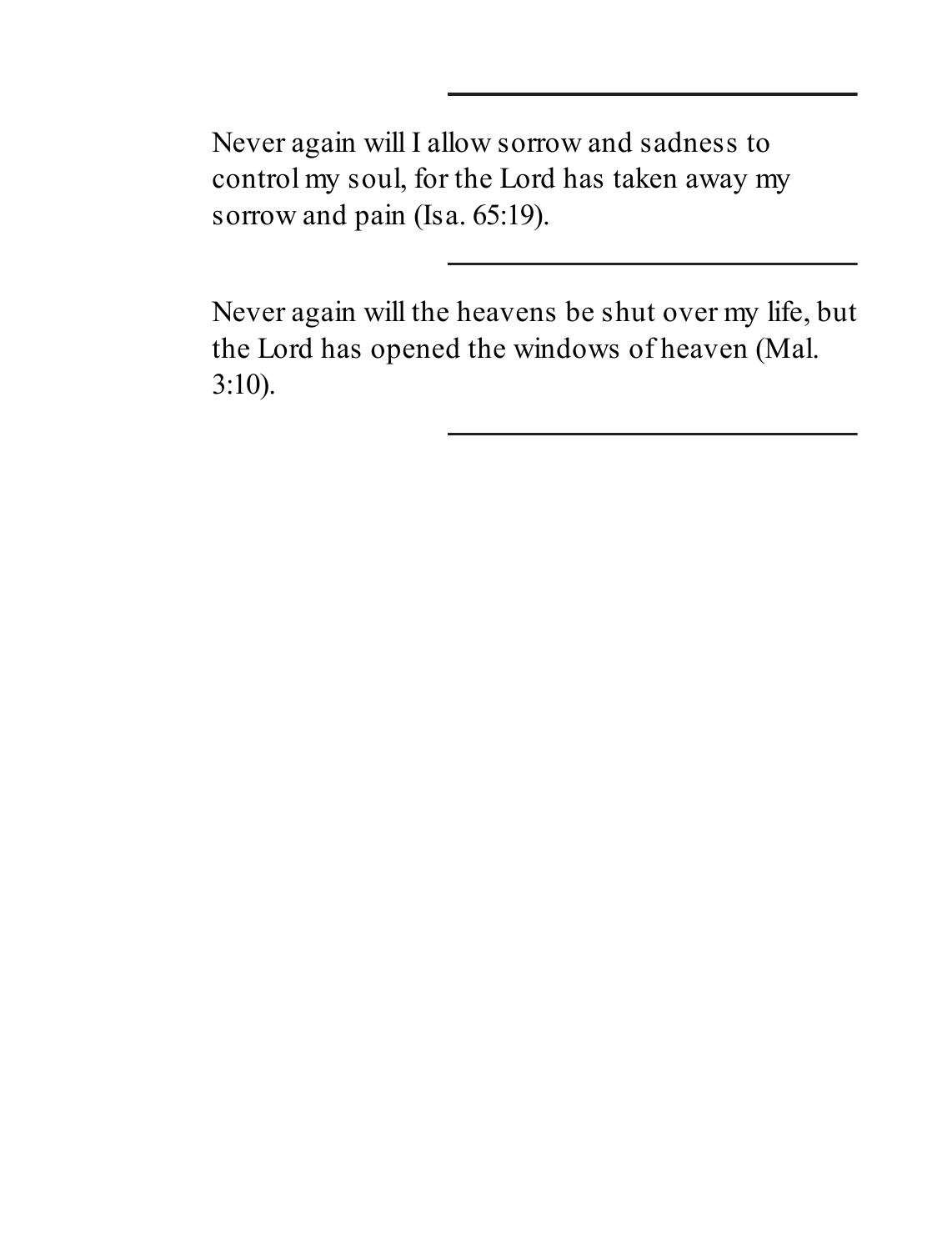### [CHAPTER](#page-6-6) 6

### HOW TO FAST FOR [DELIVERANCE](#page-6-6)

*"Now, therefore," says the LORD , "Turn to Me with all your heart, with fasting, with weeping, and with mourning." So rend your heart, and not your garments; return to the LORD your God, for He is gracious and merciful, slow to anger, and of great kindness; and He relents from doing harm.*

—JOEL 2:12–13

 $Y_{\text{outive}}$  commanded, rebuked, prayed prayers, done warfare, and shouted, but there's more that needs to be broken off your life. It's time to add some fasting to your warfare strategy. There are just those "kinds" of demonic strongholds that there is no other way around them. No shortcuts. You have to fast and humble yourself until that thing breaks and leaves your life.

As I mentioned in the previous chapter, demons are different in terms of their wickedness. There are demons that are more wicked, more unclean, stronger, more stubborn, and higher in rank, ability, and intelligence. The longer a demon has been in a family or in a person's life, the harder it is to remove because its roots go very deep. Demons such as rebellion, pride, witchcraft, Jezebel, poverty, and lack may only come out with a high level of faith.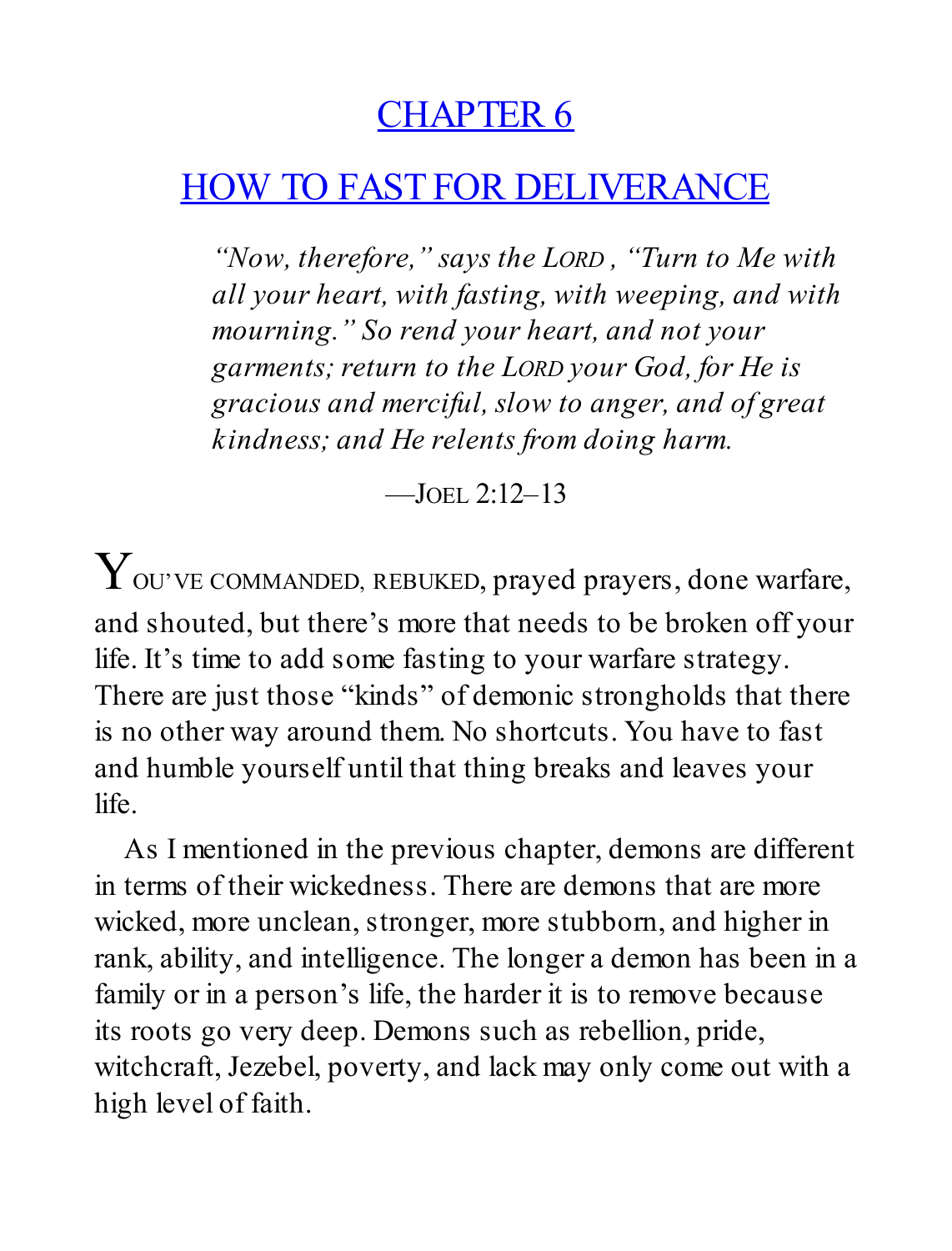Sometimes it seems as if they cannot be dislodged, and people will get discouraged and frustrated and feel they have failed. In Matthew 17 the disciples of Jesus encountered a demon in a young boy and could not cure himbecause of unbelief. Unbelief hinders us fromdealing with strongholds. It takes faith to dislodge the enemy. Fasting helps you overcome unbelief and build strong faith.

This is the supernatural combination that Jesus gave His disciples in Matthew 17: prayer and fasting. I amnot saying that when you fast you will earn brownie points with God or that you are working your way to enjoying God's blessings. We don't fast to be saved, please God, or to go to heaven. There is no law that says if you don't fast you will go to hell. We fast for breakthrough and revival, for family and loved ones. For the weapons of our warfare are not carnal but mighty through God!

Some things take fasting *and* prayer. There is no other way around. There are those kinds of demons that just don't give up. They are strong, proud, arrogant, and defiant. They are familiar spirits that have been in your family. But you have to get to the point that you don't care how messed up your family is; you say, "It is stopping with me. This is not going on to another generation. This is it, devil. If my grandmother or grandfather didn't stand against it, if my mother and father didn't defeat it, I'mgoing to defeat it. I refuse to be poor, broke, sick, rejected, messed up. . . . No!"

Sometimes you have to do something unusual, extraordinary, and beyond the normto see breakthrough.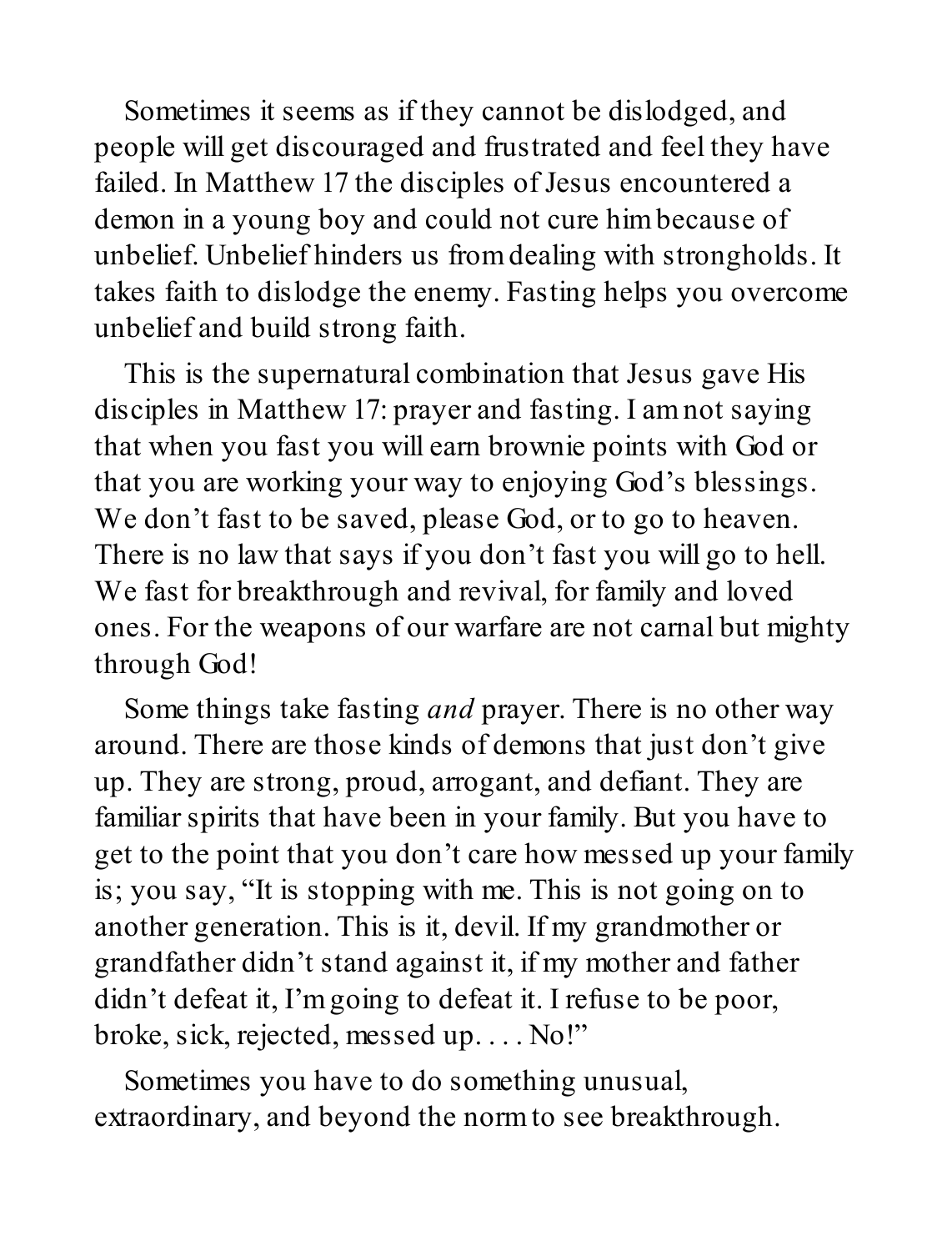Normal church, normal Christianity, normal preaching, and normal praying are not going to get the job done. Some little sweet prayer is not going to do. Religion won't get it done. It is going to take an anointing that destroys the yoke. When you fast, the anointing increases in your life because you are so into the Spirit. The authority of God, power of God, and faith of God comes alive when you lay aside some things and fast. You will find yourself getting stronger and stronger. Shouting doesn't do it. It is the anointing that does it.

Isaiah 58 talks about how we can fast to break every yoke to undo the heavy burdens. Fasting makes roomso that the oppressed go free. Fasting breaks bondages and causes revival. When you are dealing with a serious issue—maybe you are dealing with something you don't know how to handle —the best thing to do sometimes is to let go of some food for a little while. Pray against that thing. Man may not be able to help you, and you may not know how to defeat it, but with God all things are possible.

As you fast and humble yourself, the grace of God will come upon your life. The Lord will be the strength of your life. What you could not do in the flesh, you can do by the Spirit of God. Because it's not by might nor by power, but by the Spirit of the Lord that every mountain is removed!

Listen, extraordinary situations require extraordinary measures. Sometimes it only happens when you get desperate —when you are so tired of being defeated and hindered in an area.

Let's see some victories we haven't seen before. Let's get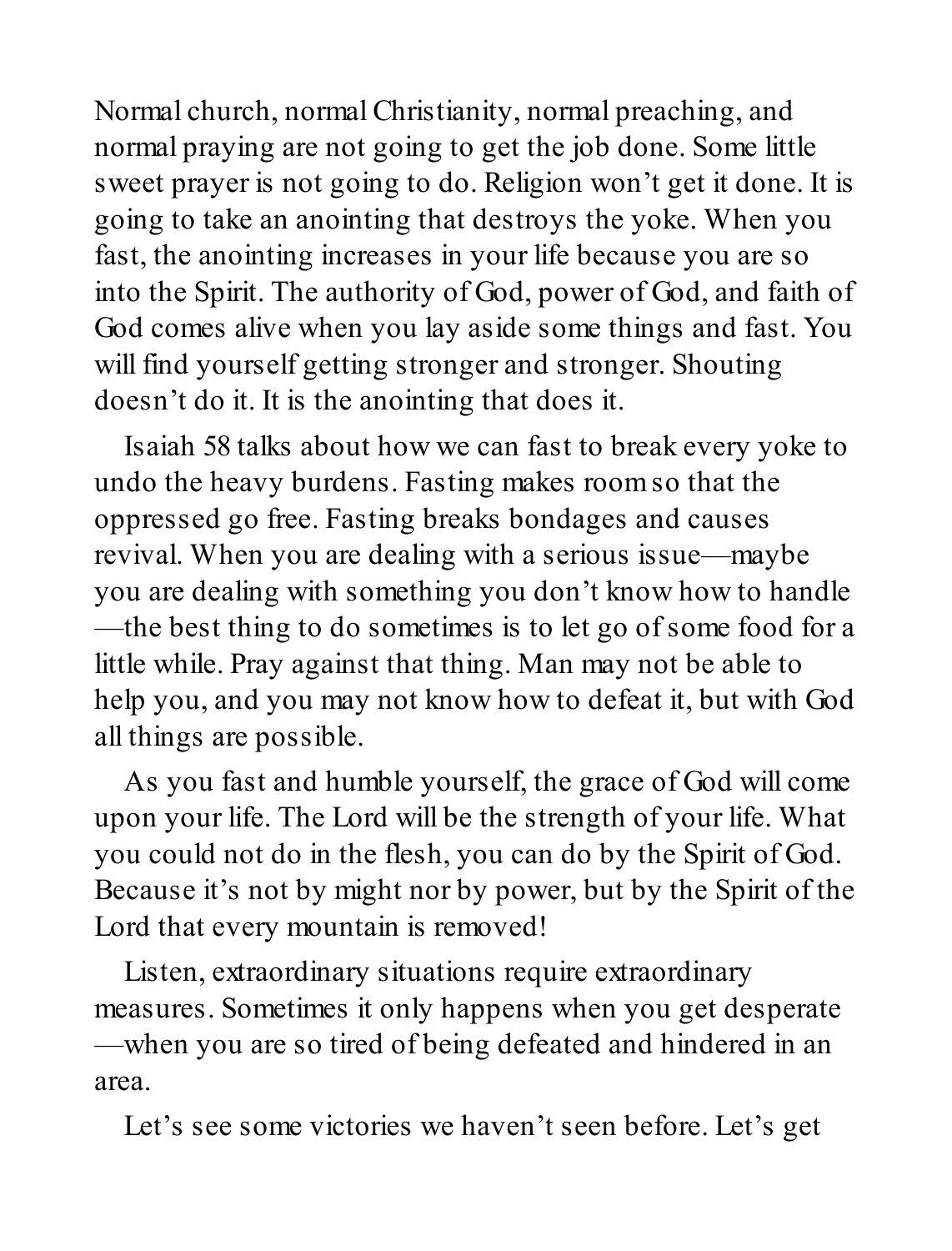some breakthroughs we haven't had before. Let's see some miracles we haven't seen before. Let's drive out some demons we haven't driven out before. Let's see some curses broken that would not leave. Let's see some generational stuff uprooted that could not be uprooted. Let's see a change! Not once. Not twice. Not even three times. If you have to go more than that, go more than that. Don't give up. Keep doing it. Keep going until you know you have victory, until you have breakthrough, until you sense something breaking!

You have to get so tired of the devil that you say, "Enough is enough. If I have to turn my plate down to get a breakthrough in this area, I won't eat." When your stomach starts screaming out, tell it to back up. In the end you will win, and you will have victory! Let our spiritual enemies be smitten and consumed in Jesus's name!

You have to be determined: "No demon is going to control my life. I ama child of God, and who the Son sets free is free indeed. I don't care how stubborn this thing is, how it tries to hang on. I am going to break every finger and the thumbs of the enemy. I'mgoing to break his wrists, break his grip. . . . Devil, you cannot have my life!"

This is the faith and unshakable resolve fasting will build in your life to see deliverance in every area the enemy has tried to control. Let's look at even more benefits fasting will add to your life.

# FASTING RELEASES THE BREAKER [ANOINTING](#page-6-7)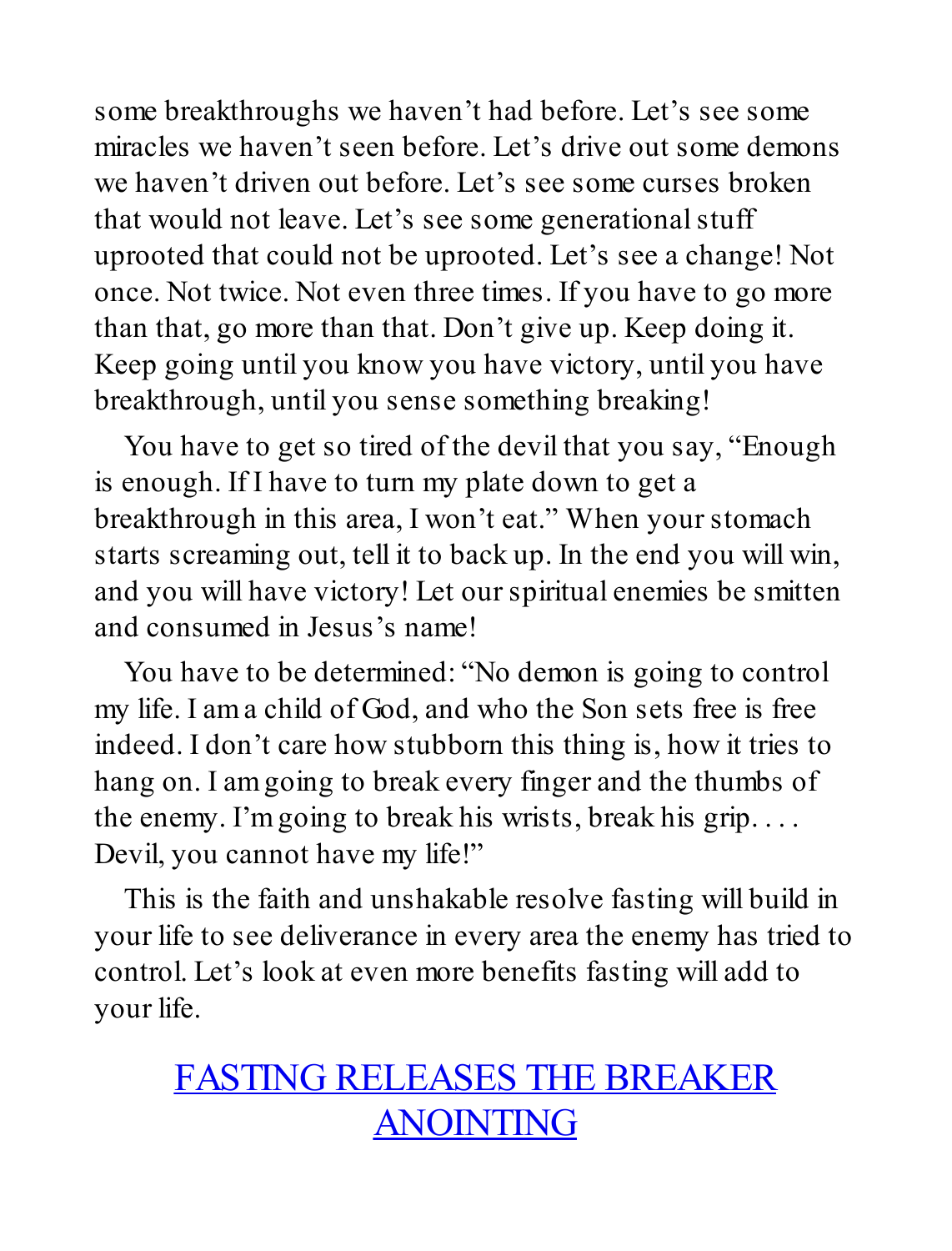We have established that there are some things in our lives that just can't stay around if we are to walk victoriously and in covenant with God. We have gone too long and too soft with the enemy wreaking havoc in our lives. Fasting can release the breaker anointing. The prophet Micah prophesied the day of the breaker coming up before his people. We are living in the days of the breaker.

> The breaker is come up before them: they have broken up, and have passed through the gate, and are gone out by it: and their king shall pass before them, and the LORD on the head of them.

> > —MICAH 2:13, KJV

The Lord is a breaker. He is able to break through any obstacle or opposition on behalf of His covenant people. There is a breaker anointing arising upon the church. We are seeing and experiencing more breakthroughs than ever before. Fasting will cause breakthroughs to continue in families, cities, nations, finances, church growth, salvation, healing, and deliverance. It will help believers to break through all opposition fromthe enemy.

As we have said, there are some spirits operating in our lives that cannot be overcome without fasting. Some believers struggle with certain limitations that they cannot seemto break through. A revelation for how covenant and fasting work hand in hand will change this and result in victories that would not ordinarily be obtained. A life of consistent fasting will cause many victories to manifest. God's will is that His covenant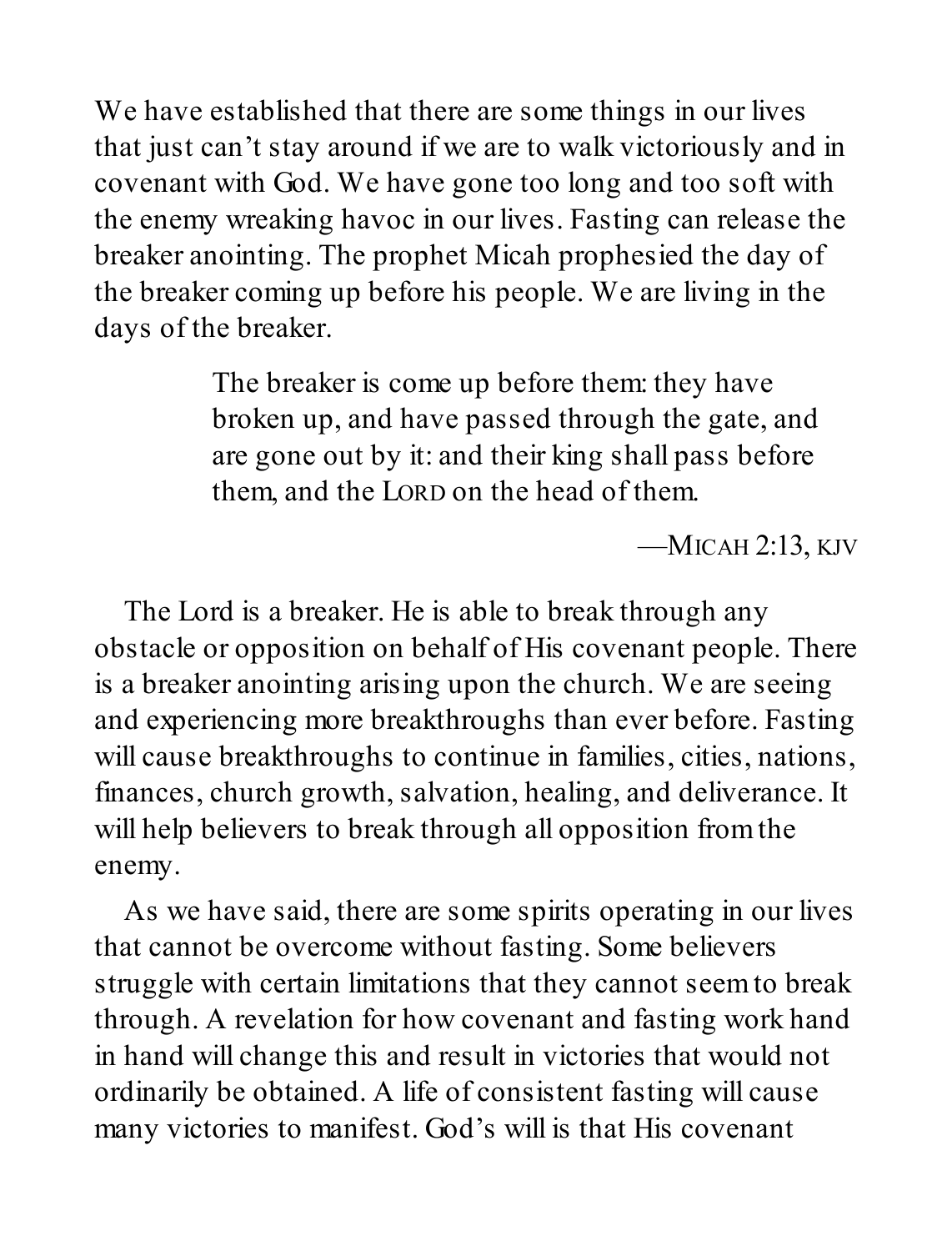believers live a life of victory and perfect peace with nothing being impossible to them.

# [APPROACH](#page-6-8) FASTING WITH HUMILITY AND **SINCERITY**

In Jesus's day the Pharisees fasted with attitudes of pride and superiority:

> The Pharisee stood and prayed thus with himself, God, I thank thee, that I amnot as other men are. . . . I fast twice in the week . . .

> > —LUKE 18:11–12, KJV

Anytime you are full of pride, being legalistic and religious, you can fast and pray all you want, but you won't see many miracles. The Pharisees didn't have any miracles come as a result of their prayer and fasting. They had no power. Jesus had all the miracles because He was humble and full of mercy, love, and compassion toward people.

The Pharisees had nothing but long robes on, robes with no miracles. They couldn't heal a headache. They couldn't heal a mosquito bite. They couldn't heal a hangnail. They had no power because they were not humble and showed no mercy. Jesus showed up and broke all their rules. He healed the sick, raised the dead, and cast out devils. Then they wanted to kill him. They were not concerned about people. They were more concerned about their position and their title. Don't ever get to a place where your position or title takes the humility and the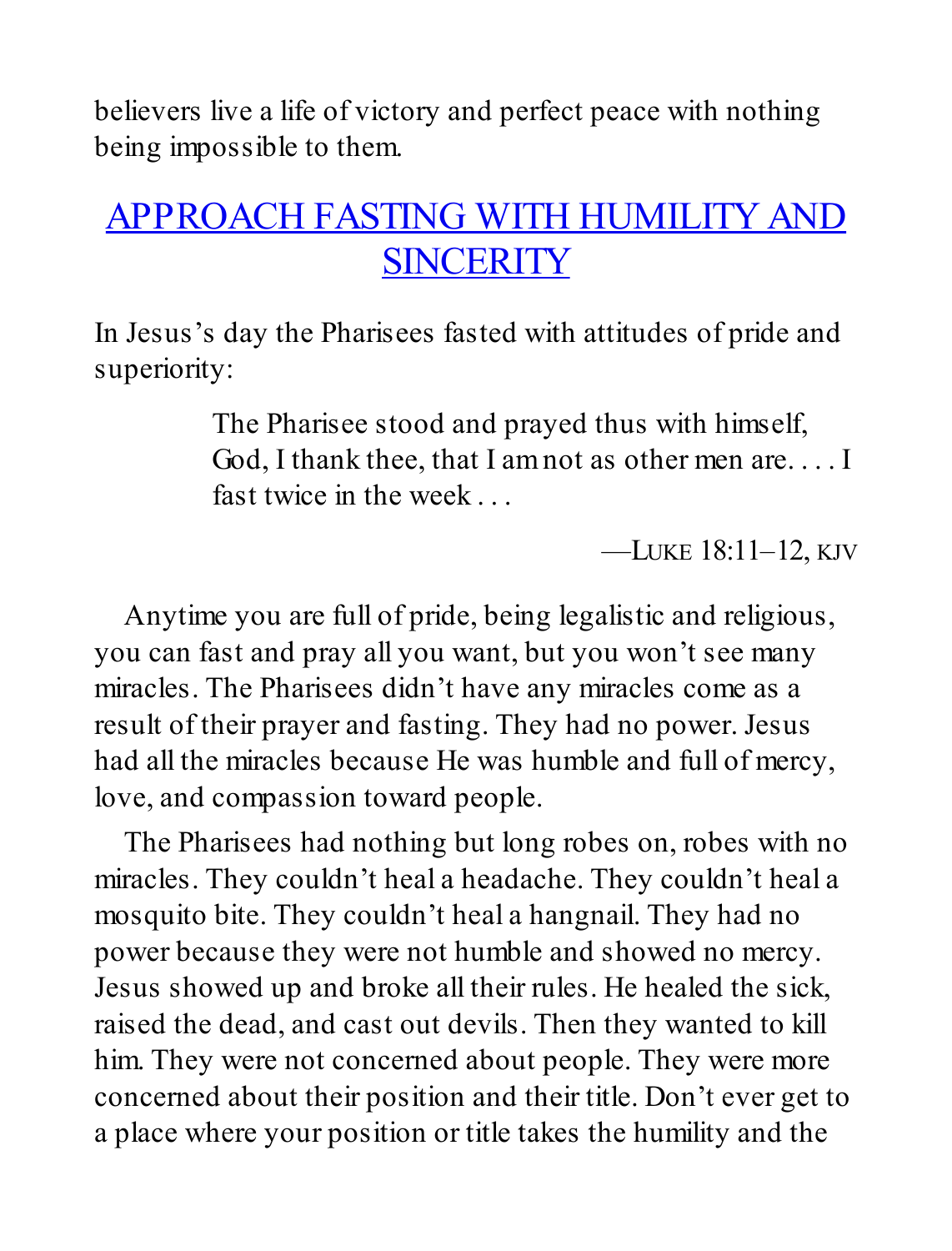mercy of God out of your life. Always be humble. Always be merciful.

We must approach fasting with humility. Fasting must be genuine and not religious or hypocritical. This is what God requires in fasting. We must have correct motives in fasting. Fasting is a powerful tool if done correctly. Muslims and Hindus fast, but their fasts are merely religious. Great miracles and breakthroughs happen when fasting is done in the right spirit.

Isaiah chapter 58 describes the fast that God has chosen:

- Fasting cannot be done with amusement (v. 3).
- Fasting cannot be done while mistreating others (v. 3).
- Fasting cannot be done for strife or contention (v. 4).
- Fasting should cause one to bow his head in humility, like a bulrush (v. 5).
- Fasting should be a time of searching the heart and repenting.
- Fasting should be done with an attitude of compassion for the lost and hurting (v. 7).

This is the fast that God promises to bless.

The enemy knows the power of prayer and fasting, and he will do everything in his power to stop you. Believers who begin to fast can expect to encounter much spiritual resistance. A believer must be committed to a fasted lifestyle. The rewards of fasting far outweigh the obstacles of the enemy.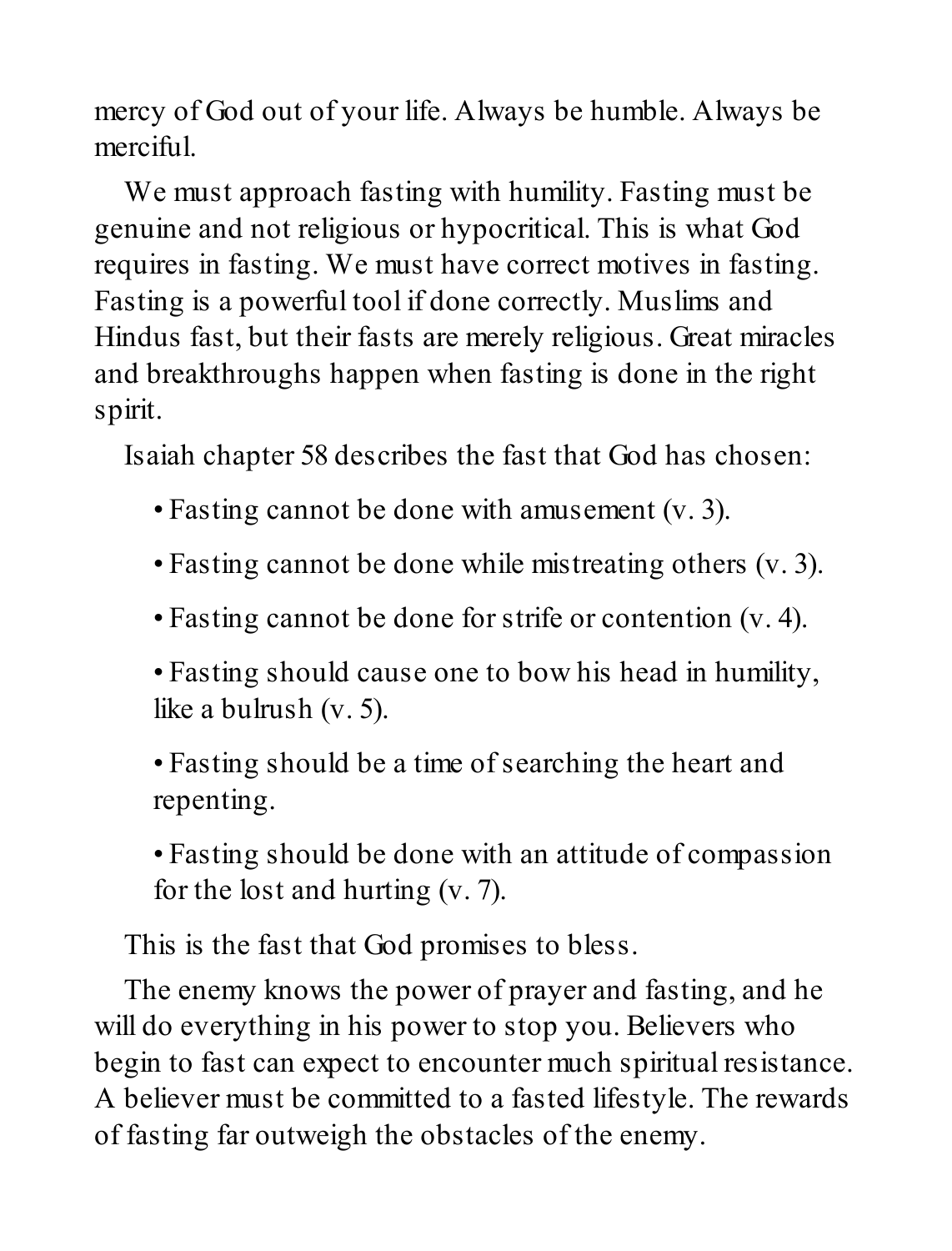# [HOW](#page-6-9) TO FAST

Fasting is beneficial whether you fast partially or fully. Oneday fasts on a consistent basis will strengthen your spirit over time and give you the ability to disciple yourself for longer fasts. Three-day fasts with just water are a powerful way to see breakthroughs. Fasts longer than three days should be done by people with more experience in fasting.

I do not recommend long fasts unless there is an emergency or if one is led by the Holy Spirit to do so. Daniel fasted twenty-one days and saw a great breakthrough for his people (Dan. 9–10). Daniel was also a prophet, and God will use prophets to fast for different reasons to see breakthroughs. Jesus fasted forty days before beginning His ministry. I do know of people who have fasted forty days and have seen great breakthroughs.

A partial fast can include some food such as vegetables and can be done for long lengths. Complete fasts consist of only water, and water is important to cleanse the systemof toxins that are released through fasting. The Holy Spirit will reveal to you when you need to fast. A fasted lifestyle is a powerful lifestyle.

### [BREAKTHROUGHS](#page-6-10) THATCOME FROM FASTING

As a covenant believer deliverance and freedomare part of your salvation package. The enemy fights you for this freedom.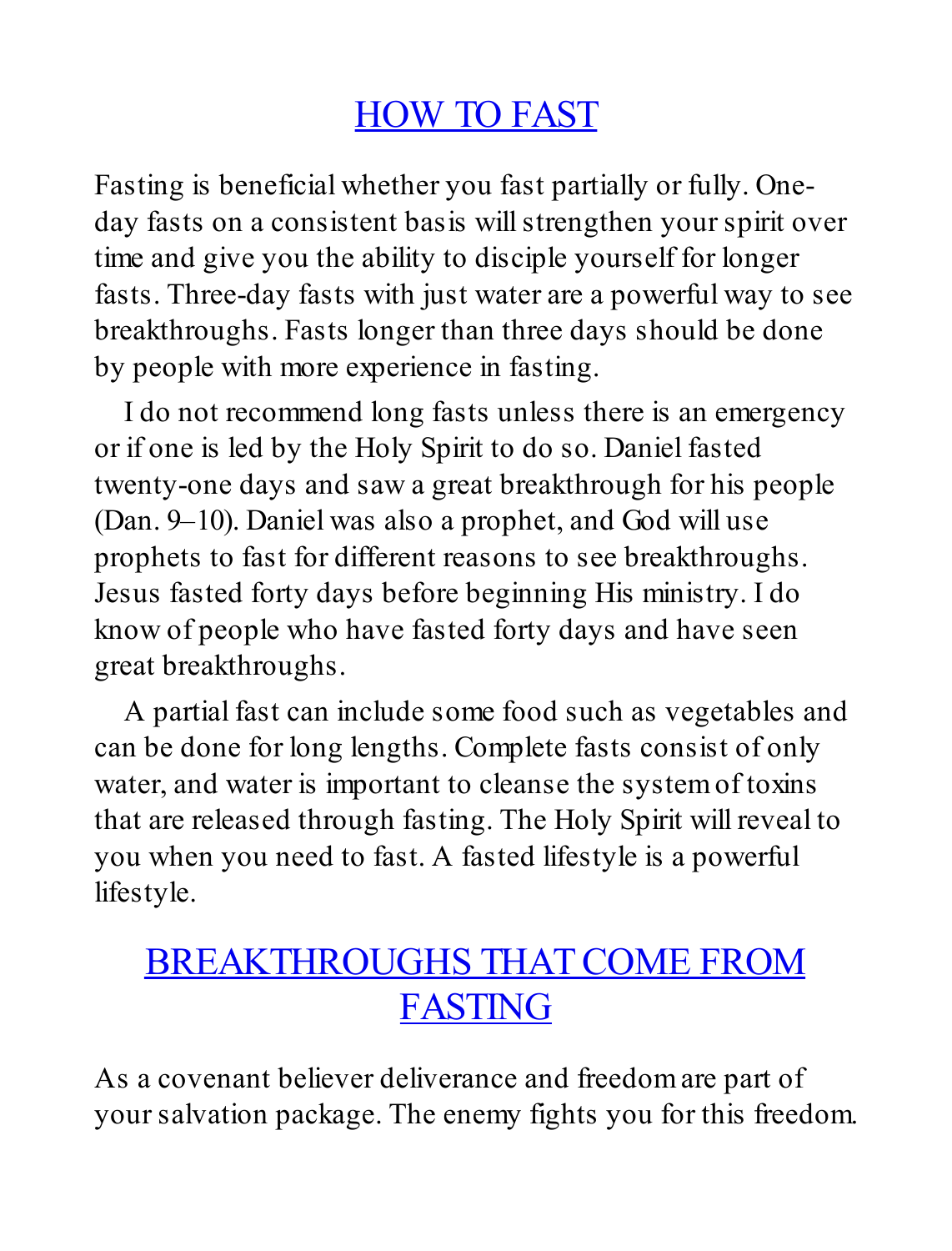This is why we are in a battle. He continues to steal fromyou what has already been claimed for you. Jesus gave you the authority to stop himfromtaking your covenant blessings. When you can also begin to fast and pray for the enemy's hands to be taken off of your stuff, here is what you can expect to see broken off your life and the lives of your family members.

#### **Fasting will break the spirit of poverty over your life andwill prepare the way for prosperity (Joel 2:15, 18–19, 24–26).**

The prophet Joel gave the people the proper response to the locust invasion. Locusts represent demons that devour. Locusts represent the spirits of poverty and lack. The locusts had come upon Israel and devoured the harvest. Joel encouraged the people to fast and repent. God promised to hear their prayers and answer by sending corn, wine, and oil.

Corn, wine, and oil represent prosperity, one of the signs of walking in covenant with God. Fasting breaks the spirit of poverty and releases the spirit of prosperity. I have seen countless numbers of believers struggle in the area of their finances. Prosperity is elusive to many. This is because the demons of poverty have not been bound through fasting and prayer.

In Deuteronomy 8:3, 7–9, 18 God allowed the people to hunger in the wilderness by feeding themwith only manna. They ate manna for forty years. This preceded their entering the Promised Land. Fasting helps prepare a believer for the good land. This is a land without scarceness. This is a land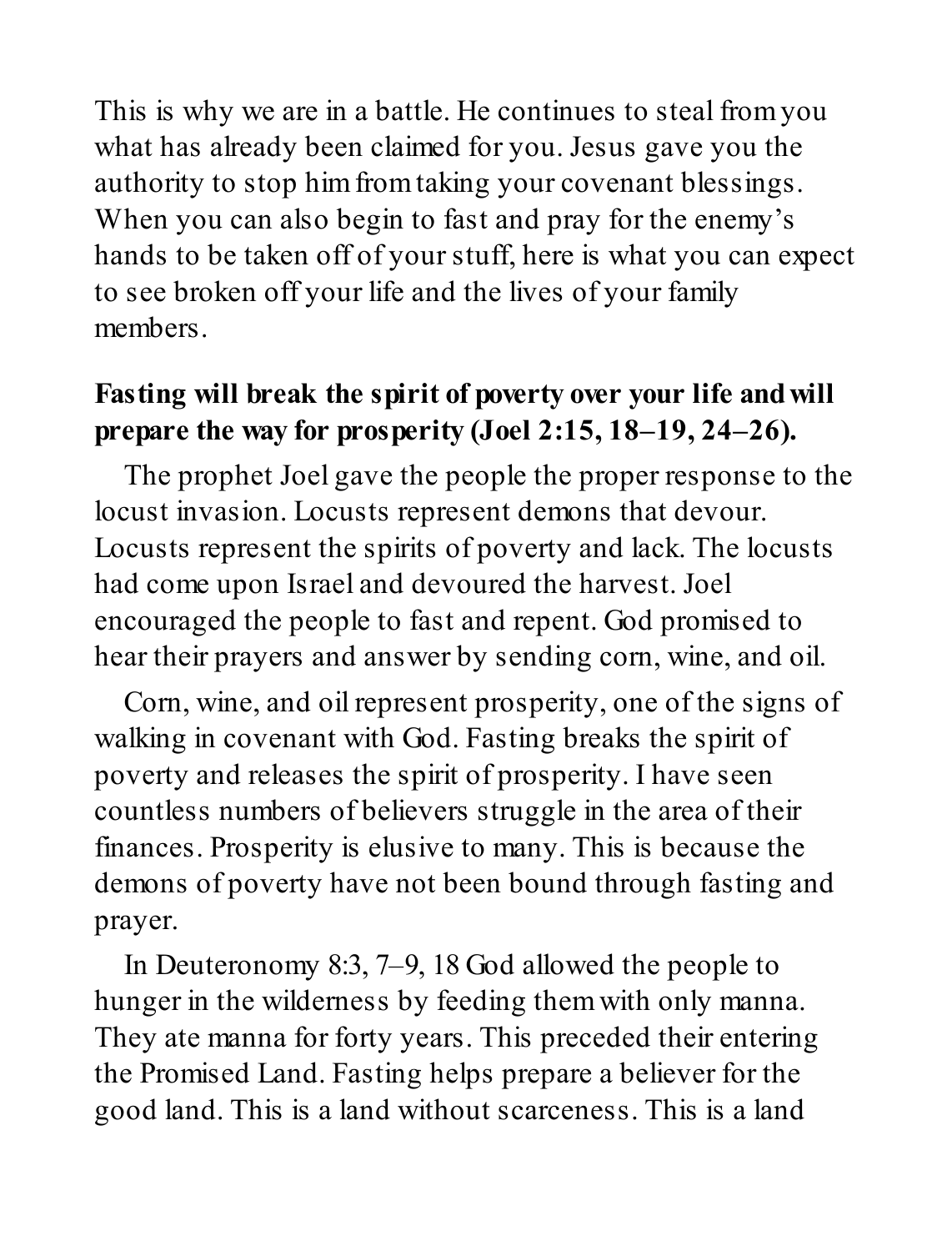with no lack. Fasting humbles the soul (Ps. 35:13). God rewards those who fast (Matt. 6:18). Tremendous blessings are released for those who understand the power of fasting and do it.

Fasting is one of the ways we can break generational strongholds of poverty. Fasting prepares a believer for prosperity by bringing himor her into a place of humility. God has promised to exalt the humble (1 Pet. 5:6). Financial promotion is part of this exaltation. God gives grace (favor) to the humble (James 4:6). Favor is a part of financial prosperity. Fasting releases grace and favor upon a person's life. This will break the cycle of poverty and failure.

### **Fasting will break the power of fear that tries to oppress you (Joel 2:21).**

Do you desire to see great things happen in your life and in your family? The Lord desires to do great things for His covenant people. Fasting will break the spirit of fear in your life and in your family's life and will prepare the way for great things to happen. These great things include signs and wonders.

#### **Fasting will break the strongholdof sexual impurity.**

Sexualsin is one of the hardest sins to break. Many believers struggle with generational lust that has passed down through the family lines. Lust spirits cause much shame, guilt, and condemnation. This robs the believer of the confidence and boldness he should have as a believer. Many believers struggle with masturbation, pornography, perversion, and fornication. Fasting for your family will drive these generational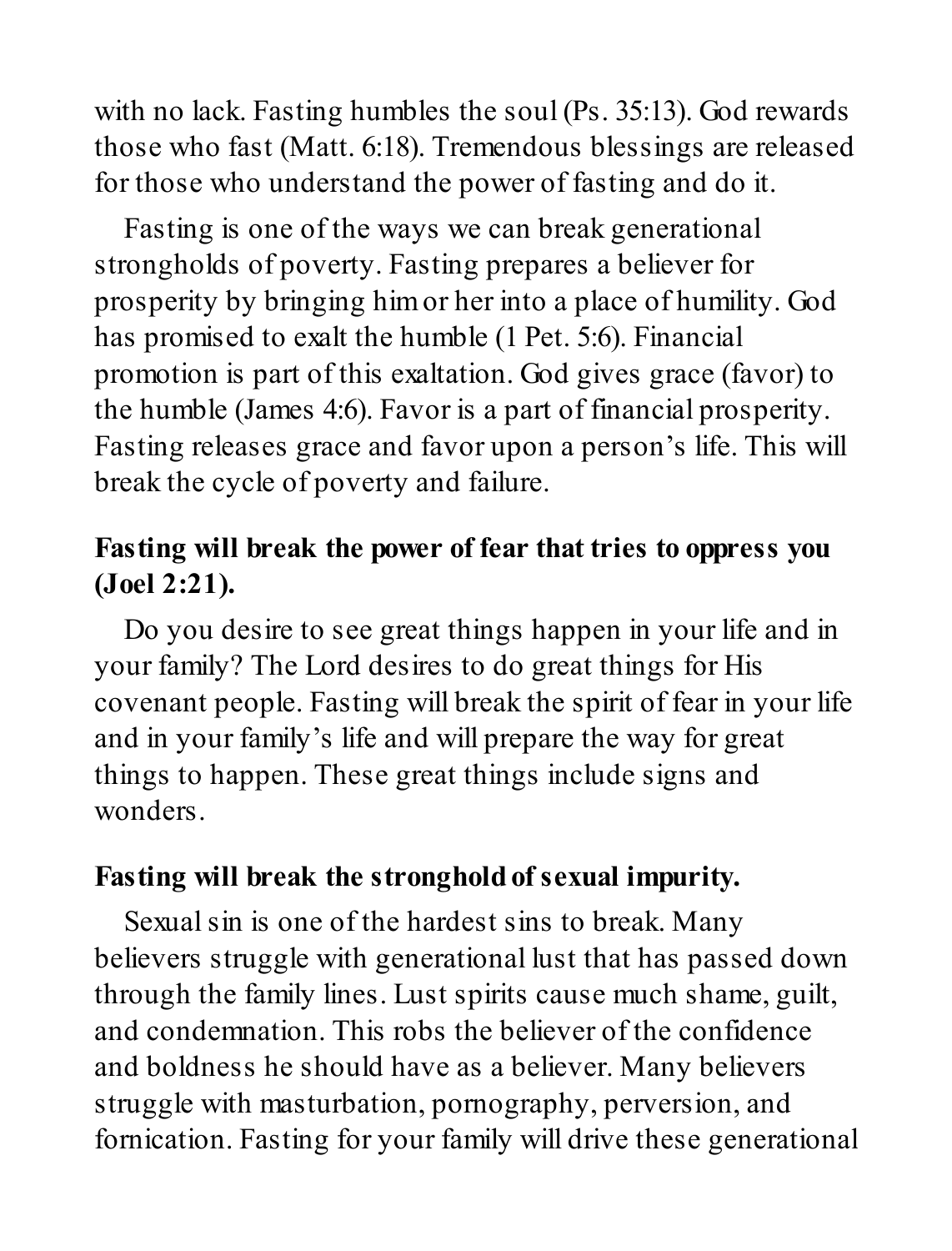spirits fromtheir lives.

In Judges 19:22 we read about some men in a city who wanted to have sexual relations with the guest of an old man in that city. They were homosexuals who were identified as sons of Belial. The man of the house tried to discourage themand offered themhis daughter and the guest's concubine instead. The men took the concubine of the guest and abused her all night. The abuse was so severe that she died. The guest then took a knife and cut the concubine into twelve pieces and sent themto every tribe in Israel. His concubine had been raped to death.

The men who raped the concubine were fromthe tribe of Benjamin. The men of Israel gathered against the city and requested they turn over the guilty men. The children of Benjamin would not listen and instead gathered themselves to battle. The children of Benjamin destroyed twenty-two thousand men of Israel on the first day (Judg. 20:21), and they destroyed eighteen thousand on the second day (v. 25).

> Then all the children of Israel, and all the people, went up, and came unto the house of God, and wept, and sat there before the LORD, and fasted that day until even, and offered burnt offerings and peace offerings before the LORD . . . and [then] the LORD smote Benjamin before Israel.

> > —JUDGES 20:26, 35, KJV

Israel could not overcome Benjamin until they fasted. The resistance of Benjamin implies that there was something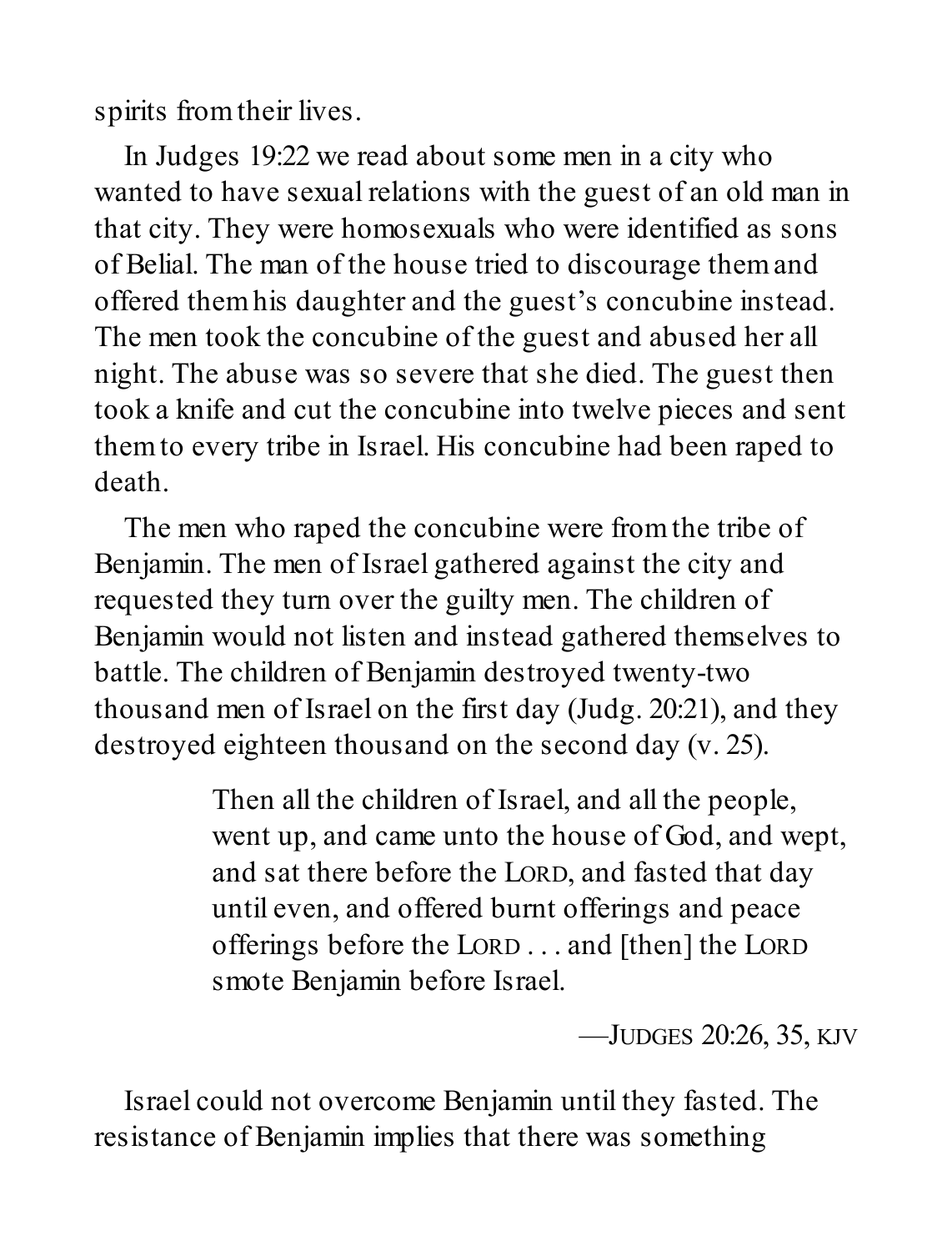demonic behind them. Twelve tribes could not overcome one tribe because of this demonic resistance. This resistance was broken after fasting. This was the only way perversion was rooted out of the tribe of Benjamin. Fasting helps you and your family break free fromthe chains of sexual perversion and lust.

### **Fasting will break the power of sickness andinfirmity and release healing in your life (Isa. 58:5–6, 8).**

Many believers struggle with sicknesses such as cancer, diabetes, high blood pressure, sinus problems, and chronic pain. These spirits of infirmity are often generational. Fasting helps eliminate chronic sickness and diseases. God has promised that our health willspring forth speedily.

#### **Fasting will release God's glory for your protection (Isa. 58:8)**

Divine protection is another promise from Isaiah 58. God promises to protect us with His glory. Fasting releases the glory of the Lord, which covers us. God has promised to cover the church with glory as a defense (Isa. 4:5). The enemy cannot penetrate or overcome this glory.

#### **Fasting will result in answeredprayer (Isa. 58:9).**

Demonic interference causes many prayers to be hindered. Daniel fasted twenty-one days to break through demonic resistance and receive answers to his prayers. (See Daniel 10.) The prince of Persia withstood the answers for twenty-one days. Daniel's fast helped an angel to break through and bring the answers.

Fasting will cause many answers to prayer to be accelerated.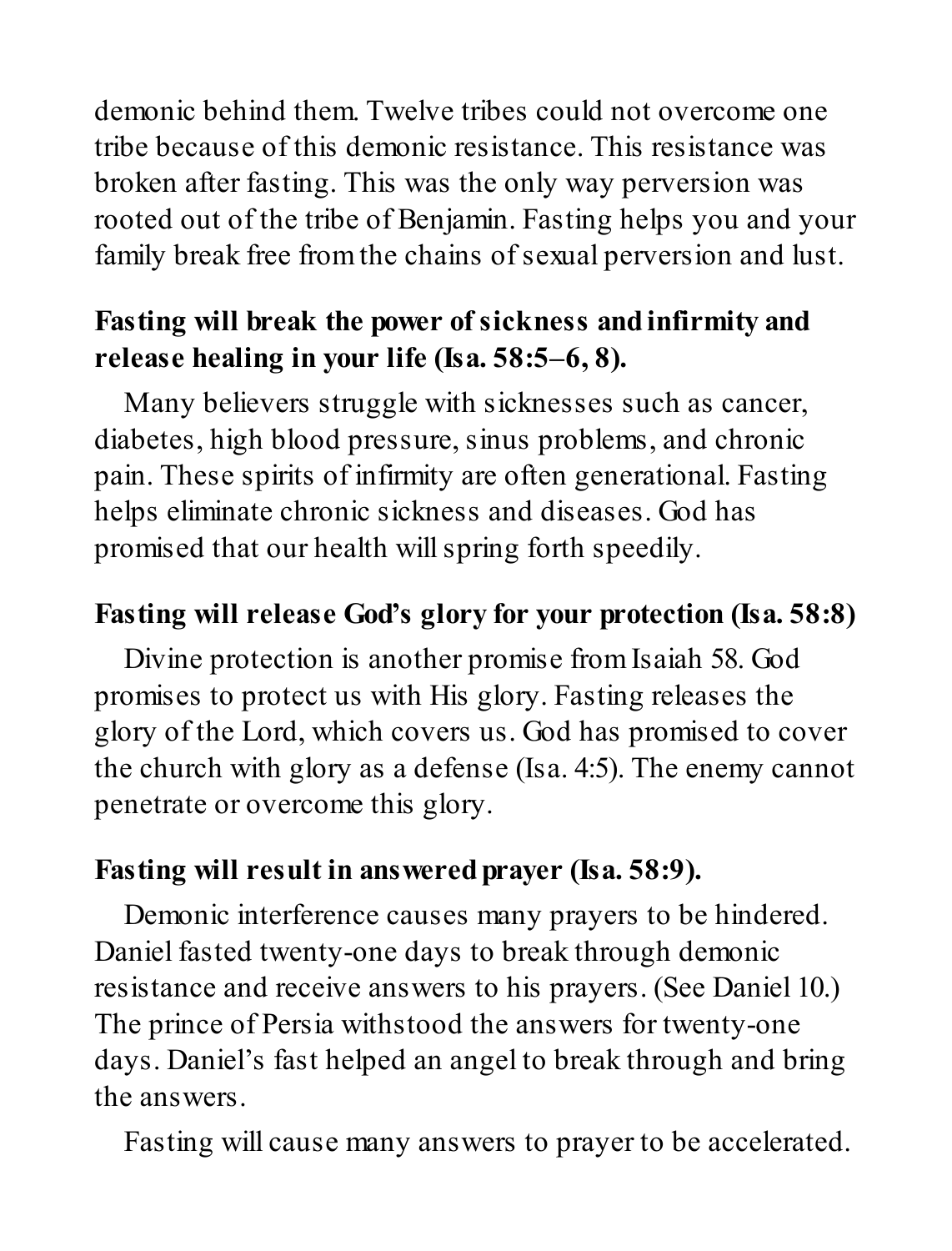These include prayers for salvation of loved ones and deliverance. Fasting helps to break the frustration of unanswered prayer.

#### **Fasting releases divine guidance (Isa. 58:11).**

Many believers have difficulty making correct decisions concerning relationships, finances, and ministry. This causes setbacks and wasted time because of foolish decisions. Fasting will help believers make correct decisions by releasing divine guidance. Fasting eliminates confusion. Fasting causes clarity and releases understanding and wisdomto make correct decisions.

Fasting is recommended for those who are making important decisions such as marriage and ministry choices.

#### **Fasting will break generational curses (Isa. 58:12).**

Many of the obstacles believers encounter are generational. Generational curses result fromthe iniquity of the fathers. Generational sins such as pride, rebellion, idolatry, witchcraft, occult involvement, Masonry, and lust open the door for evil spirits to operate in families through generations. Demons of destruction, failure, poverty, infirmity, lust, and addiction are major strongholds in the lives of millions of people.

Fasting helps loose the bands of wickedness. Fasting lets the oppressed go free. Fasting helps us to rebuild the old waste places. Fasting reverses the desolation that results from sin and rebellion.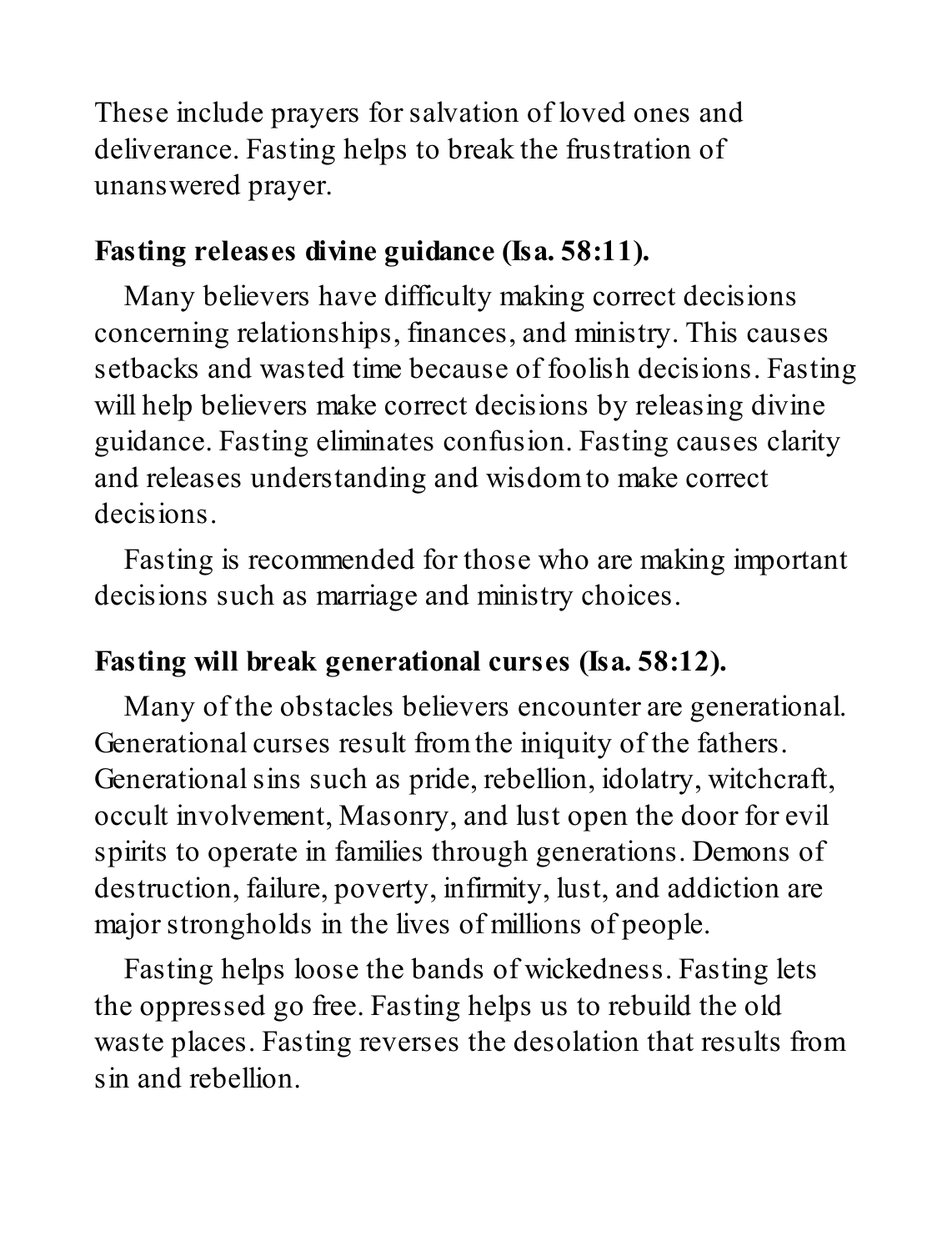#### **Fasting closes breaches andbrings forth restoration and rebuilding (Isa. 58:12; Neh. 1:4).**

There are many believers who need restoration. They need restoration in their families, finances, relationships, health, and walk with the Lord. Fasting is a part of restoration.

Fasting closes the breaches. Breaches are gaps in the wall that give the enemy an entry point into our lives. Breaches need to be repaired and closed. When the breaches are closed, the enemy no longer has as opening to attack.

Fasting also helps keep us on the right path (Isa. 58:12). Fasting helps to prevent us fromgoing astray. Fasting will help those who have strayed fromthe right path to return. Fasting is a cure for backsliding.

Fasting helps us to walk in the good path (Prov. 2:9), the path of life (v. 19), the path of peace (Prov. 3:17), the old path (Jer. 6:16), and the straight path (Heb. 12:13). Fasting restores these paths and helps us to walk in them.

In Nehemiah 1 we see that Nehemiah's journey to restore and rebuild the walls in Jerusalembegan with fasting. Fasting initiated the events that made his plans possible. Fasting will be an asset to anyone with a desire to see restoration in the lives of people who have experienced desolation.

Fasting helps restore and rebuild the walls in our lives that have been broken down. Walls are symbolic of protection and safety. A city without walls is open for attack fromthe enemy (Prov. 25:28). Fasting helps restore the walls of salvation (Isa. 60:18). Fasting helps restore watchmen to the walls (Isa. 62:6).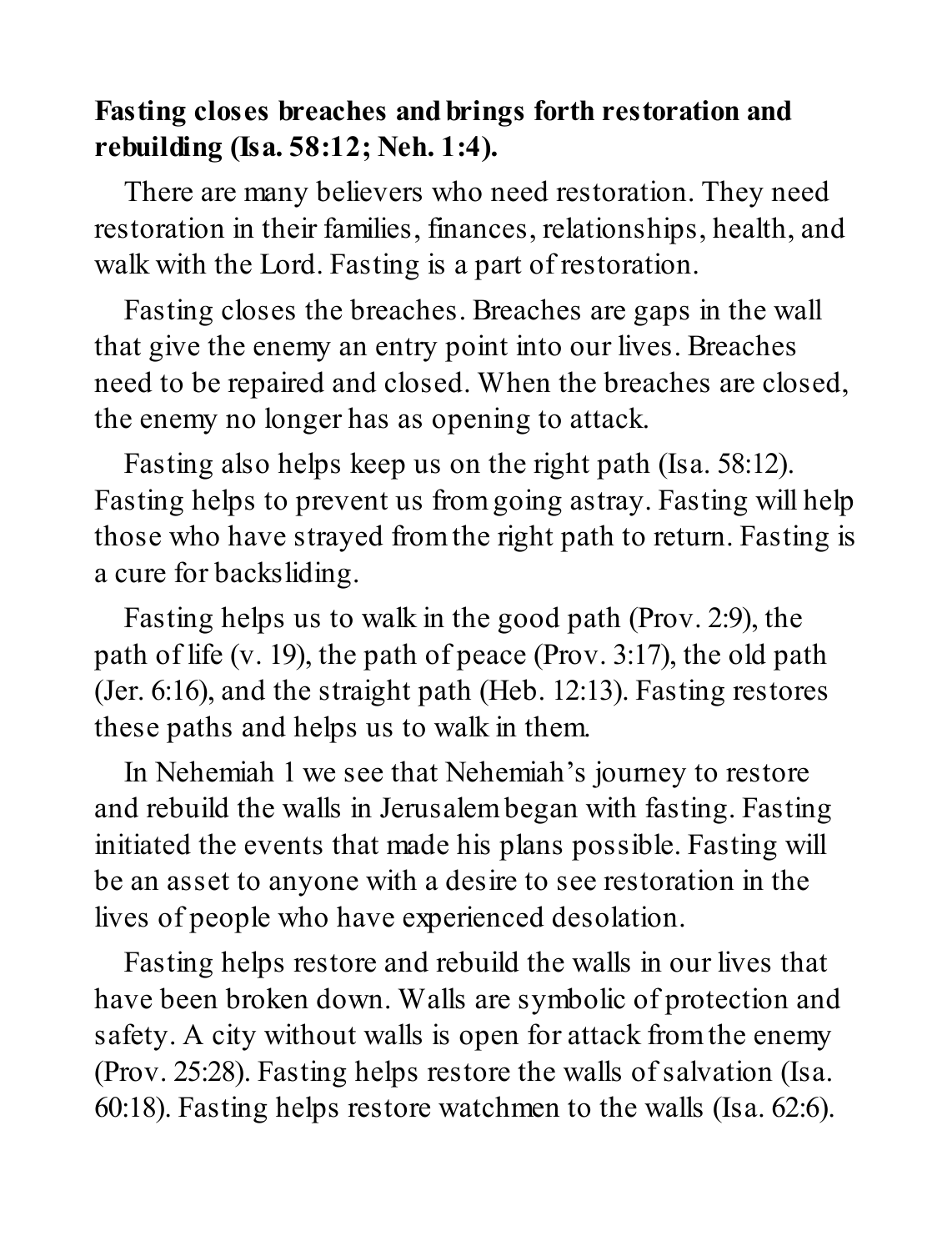### **Fasting will cause you to have great victory against overwhelming odds (2 Chron. 20:3).**

Jehoshaphat was facing the combined armies of Moab, Ammon, and Edom. He was facing overwhelming odds. Fasting helped himto defeat these enemies. Fasting helps us to have victory in the midst of defeat.

Jehoshaphat called a fast because he was afraid. Fear is another stronghold that many believers have difficulty overcoming. Fasting will break the power of the demon of fear. Spirits of terror, panic, fright, apprehension, and timidity can be overcome through fasting. Freedomfromfear is a requirement to live a victorious lifestyle.

### **Fasting will prepare the way for you andyour children and deliver you from enemies that lie in wait (Ezra 8:21, 31).**

The prophet Ezra fasted because he recognized the danger of his mission. Fasting will protect you and your children from the plans of the enemy. Fasting willstop the ambush of the enemy. Fasting will cause your substance to be protected from the attack of the enemy.

### **Fasting will break the powers of carnality, division, andstrife (Phil. 3:19).**

Carnality is a problemin many families in the body of Christ. To be carnal means to be fleshly. It means to mind earthly things. We should not be controlled by the belly. Fasting takes the power away fromthe belly and strengthens the spirit.

To be carnally minded is death. To be spiritually minded is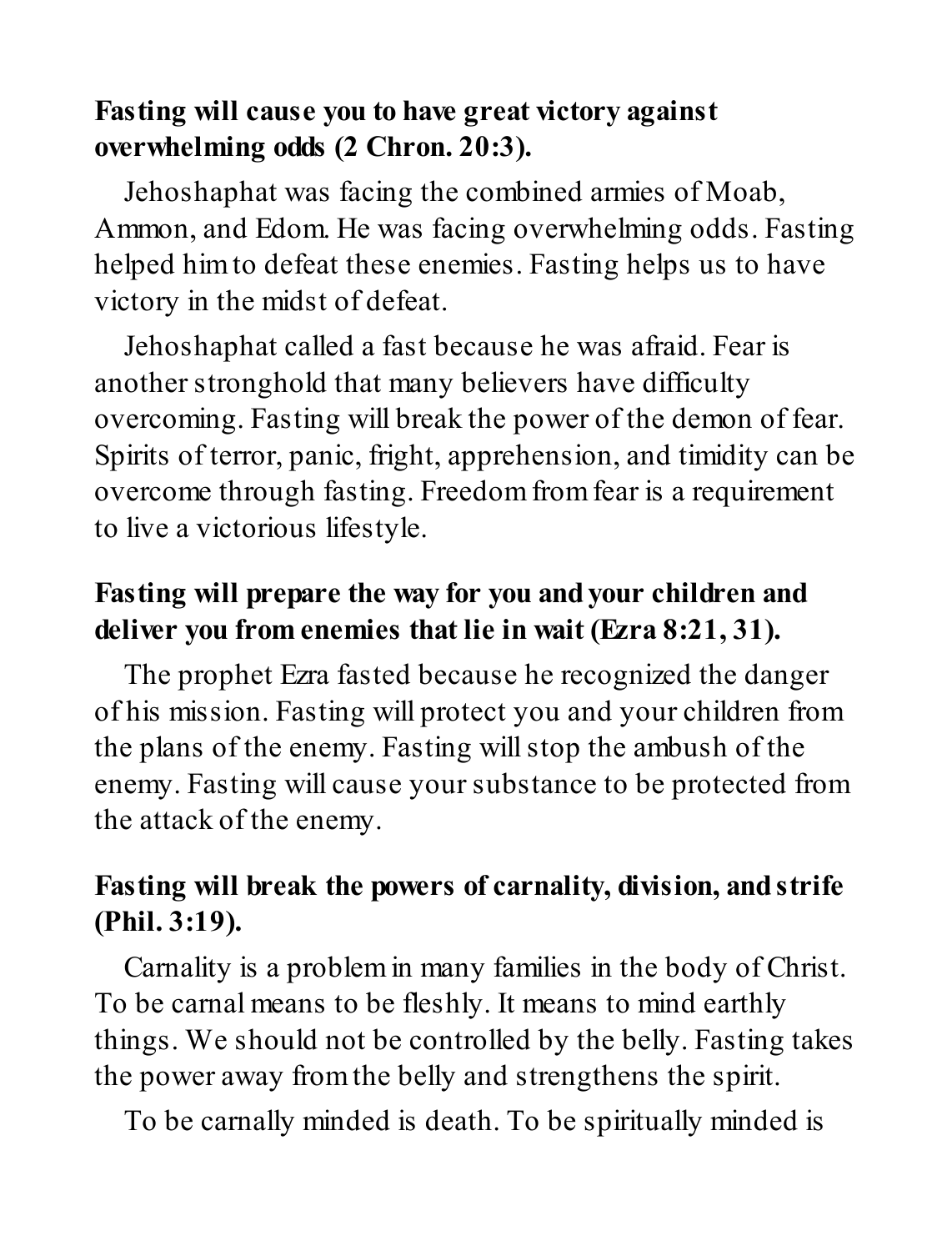life and peace (Rom. 8:6). Carnality causes division and strife (1 Cor. 3:13). Carnality hinders believers fromgrowing and coming into maturity. Carnality prevents believers fromunderstanding the deeper truths of the Scriptures.

Fasting helps believers focus on spiritual things. Fasting breaks us free fromthe power of the flesh. Fasting increases spiritual discernment (1 Cor. 2:15).

### **Fasting will break the powers of pride, rebellion, and witchcraft (Ps. 35:13; Job33:17–20).**

Sickness can be a result of pride. Pain can also be a result of pride. Sickness often results in the loss of appetite. This is a forced fast. Fasting humbles the soul. Fasting helps us overcome the strongman of pride. Pride and rebellion are generationalspirits that are often difficult to overcome.

Gluttony and drunkenness are signs of rebellion (Deut. 21:20). Rebellion is as the sin of witchcraft (1 Sam. 15:23). God humbled Israel in the wilderness by feeding themwith only manna (Deut. 8:3). Israel lusted for meat in the wilderness. This was a manifestation of rebellion (Ps. 106:14–15).

### **Fasting will cause the joy andthe presence of the Lordto return (Mark 2:20).**

The presence of the bridegroomcauses joy. Weddings are filled with joy and celebration. When a believer loses joy and the presence of the Lord, he or she needs to fast. Fasting causes the joy and presence of the Lord to return. No believer can live a victorious life without the presence of the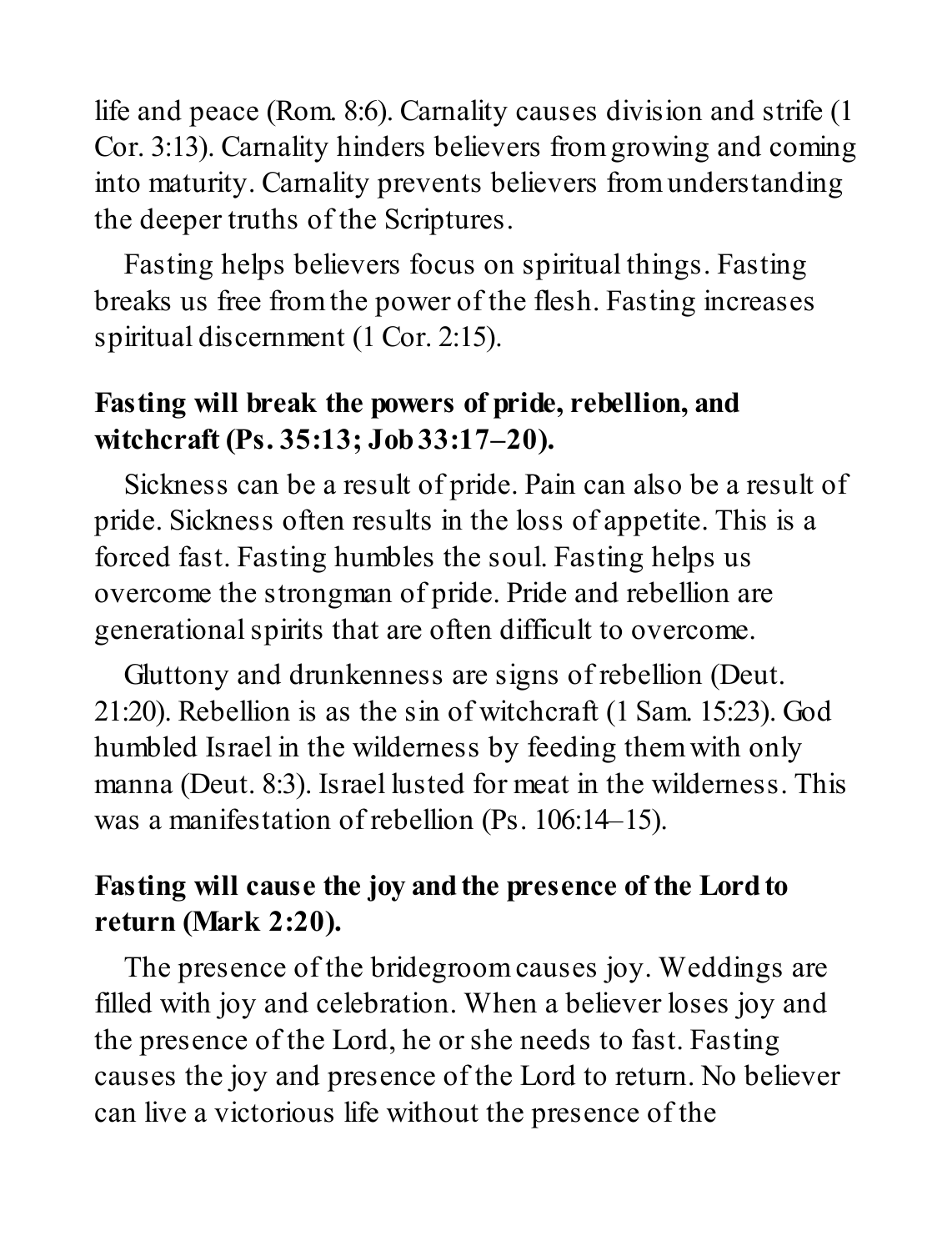bridegroom. The joy of the Lord is our strength (Neh. 8:10).

#### **Fasting will release the power of the Holy Spirit for the miraculous to occur (Luke 4:14, 18).**

Fasting increases the anointing and the power of the Holy Spirit in the life of a believer. Jesus ministered in power after fasting. He healed the sick and cast out devils. All believers are expected to do the same works (John 14:12). Fasting helps us to minister healing and deliverance to our families and others around us. Fasting helps us walk in the power of God. Fasting releases the anointing for miracles to happen in your and your family's lives.

### **Fasting breaks unbelief anddoubt (Matt. 13:58; 17:20).**

And he did not many mighty works there because of their unbelief.

—MATTHEW 13:58, KJV

And Jesus said unto them, Because of your unbelief: for verily I say unto you, If ye have faith as a grain of mustard seed, ye shall say unto this mountain, Remove hence to yonder place; and it shall remove; and nothing shall be impossible unto you.

 $-M$ ATTHEW 17:20 KIV

Unbelief is an enemy to operating in the miraculous. Jesus could not operate in the power of God because of the unbelief of the people. The disciples could not cast out a strong demon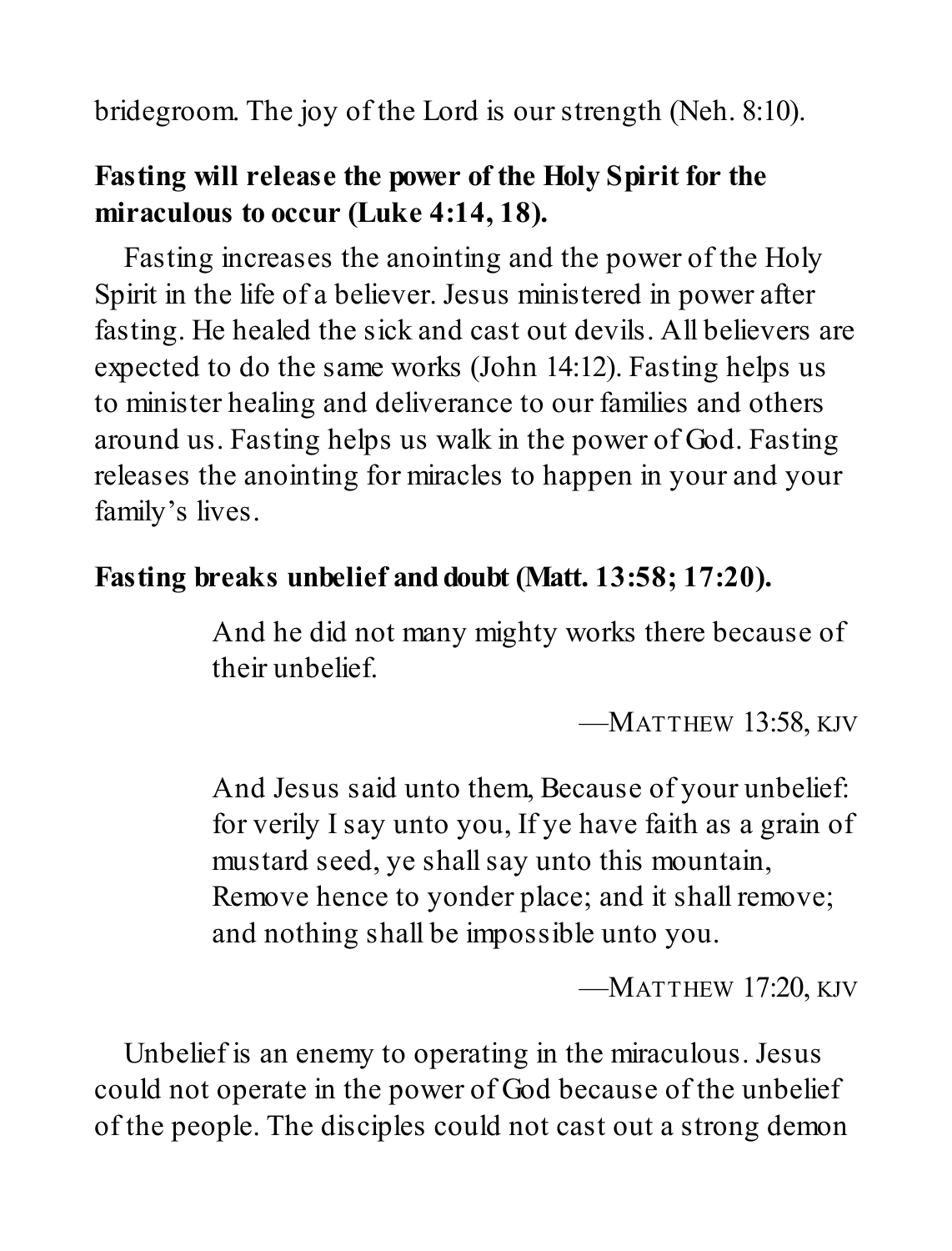because of unbelief.

It is important to drive unbelief fromyour life. And one of the ways this is accomplished is through prayer and fasting. Prayer and fasting help us clear obstacles to our faith and faithfilled actions.

In the healing revival of 1948–1957 many came into a healing ministry this way. Franklin Hall wrote a key book, *The Atomic Power With God With Prayer and Fasting*. He called fasting "supercharged prayer." He said the flesh had three primary needs or desires (food, sex, and status), and of these the need for food is dominant. These natural desires are valid, but they can easily become too strong (inordinate desires equal lusts) and dominate us. Thus fasting is the way to assert control on the flesh where it counts.

Fasting, coupled with prayer, is one of the most powerful weapons to breakthrough and overcome unbelief. Jesus preceded His ministry with fasting and returned in the power of the Spirit into Galilee. Jesus did not struggle with unbelief, and He operated in faith throughout His ministry. When challenged with unbelief in any situation, I encourage you to fast and pray for breakthrough.

# DECLARE THE [BENEFITS](#page-6-11) OF FASTING OVER YOUR LIFE

Lord, I believe in the power of Your chosen fast (Isa. 58).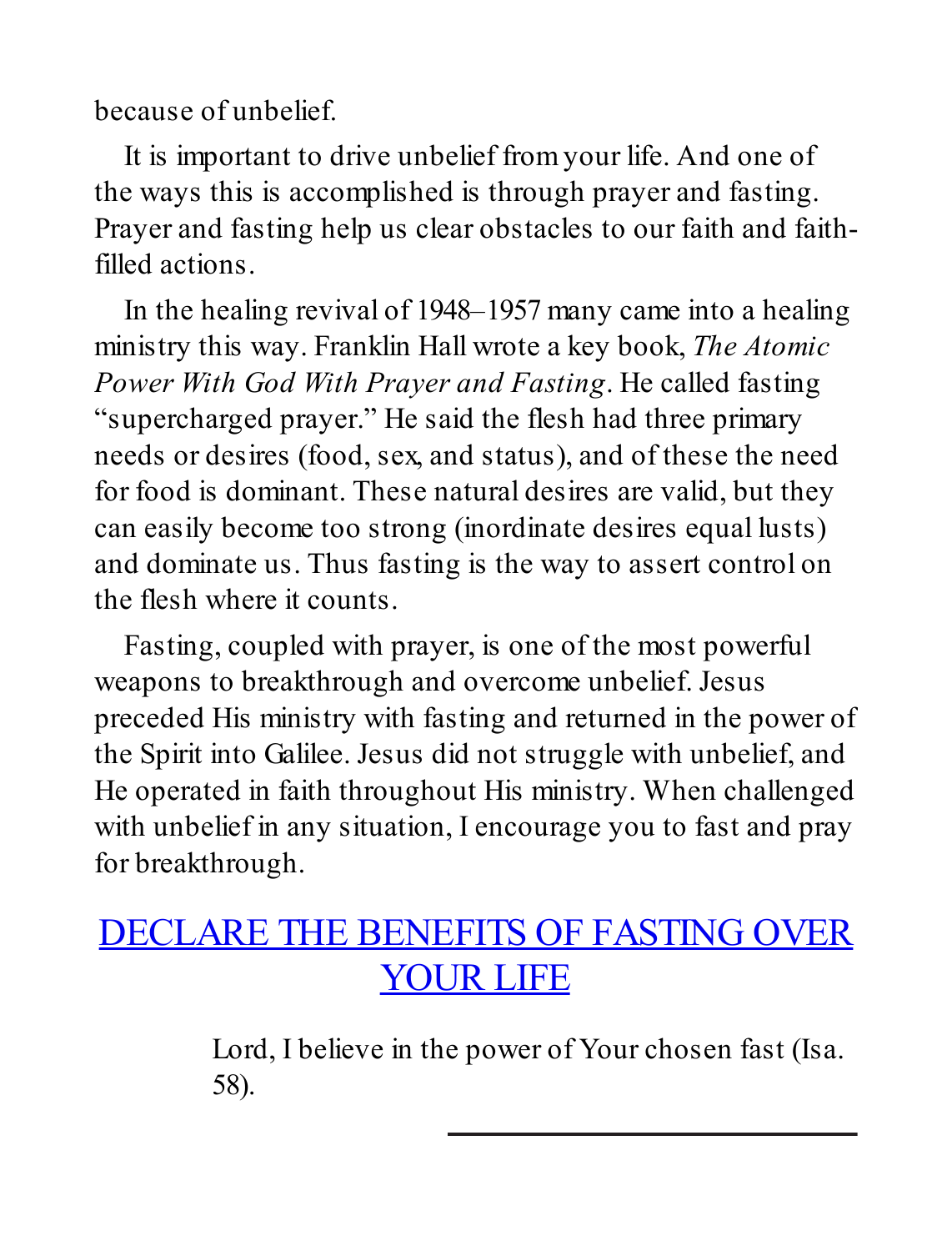Lord, let my fasting destroy the yokes that the enemy has set up against me.

Let Your light come into my life through Your chosen fast.

Let health and healing be released to me though Your chosen fast.

Let me see breakthroughs of salvation and deliverance in my life through Your chosen fast.

Let miracles be released in my life through Your chosen fast.

Let Your power and authority be released in my life through Your chosen fast.

I humble my soul through fasting; let Your favor exalt me.

I drive every stubborn demon out of my life through Your chosen fast.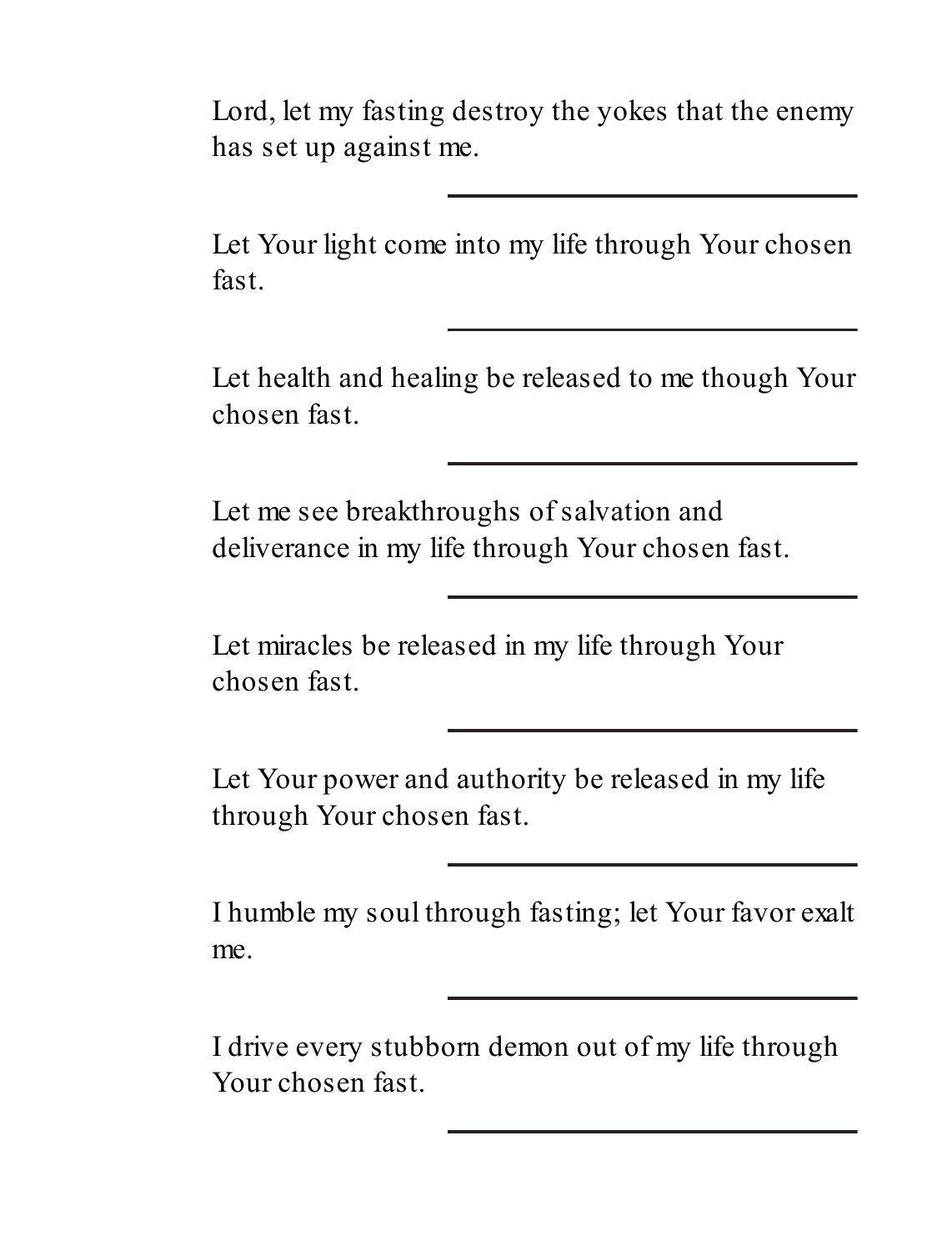Let Your covenant blessing and mercy be released on me through Your chosen fast.

Nothing is impossible with You, Lord; let my impossibilities become possibilities through Your chosen fast.

Let every assignment of hell against me be broken through Your chosen fast.

Let all pride, rebellion, and witchcraft operating in my life be destroyed through Your chosen fast.

Let Your anointing increase in my life through Your chosen fast.

Let me enjoy restoration through Your chosen fast.

Let all carnality be rebuked frommy life through Your chosen fast.

Let all habits and iniquity in me be broken and overcome through Your chosen fast.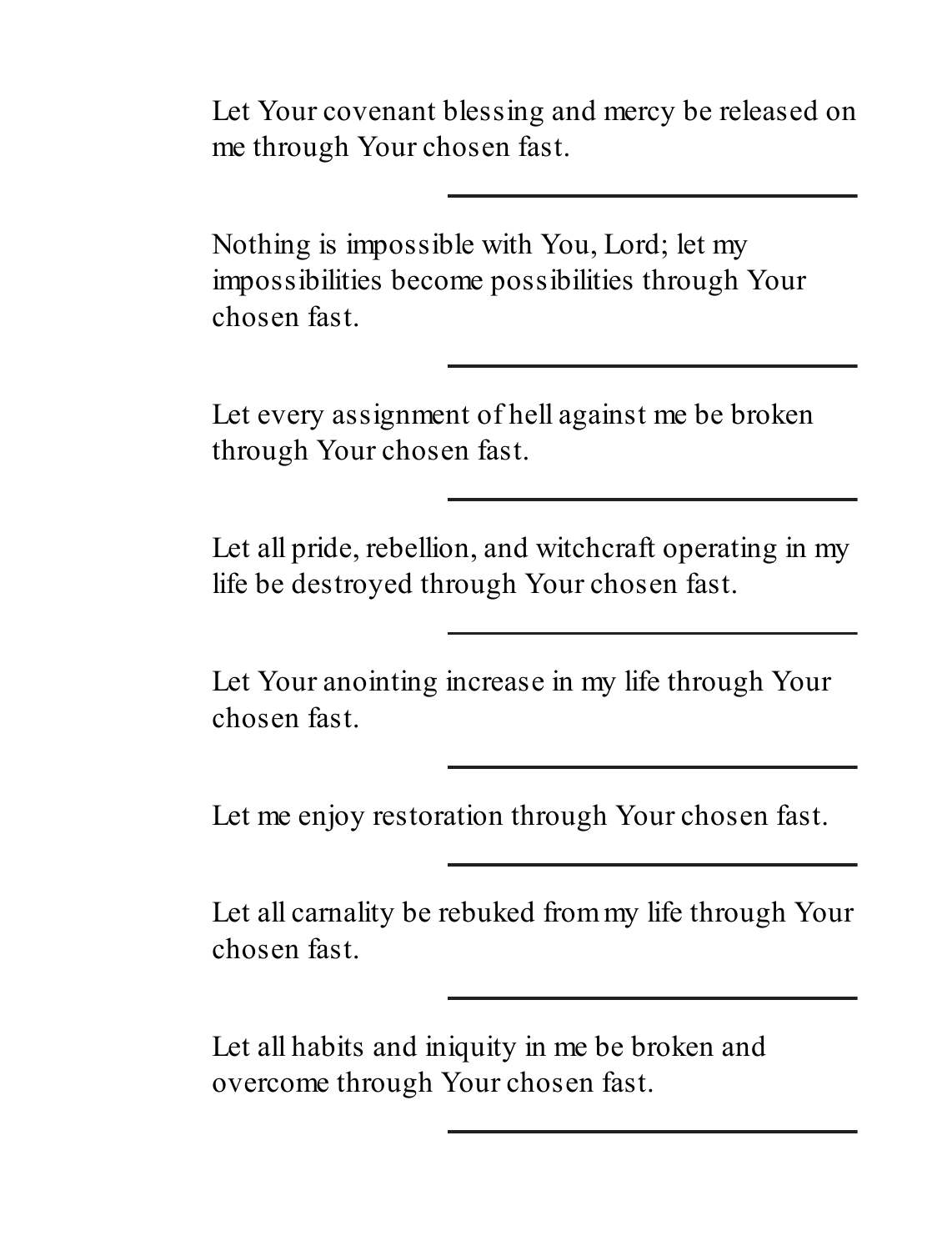Let my prayers be answered speedily through Your chosen fast.

Guide me through Your chosen fast.

Manifest Your glory to me through Your chosen fast.

Let the strongholds of sexual impurity and lust be broken in my life through Your chosen fast.

Let sickness and infirmity be destroyed in my life, and let healing come forth through Your chosen fast.

Let all poverty and lack be destroyed in my life through Your chosen fast.

Remove all oppression and torment frommy life through Your chosen fast.

I humble myself with fasting (Ps. 35:13).

I will turn to the Lord with fasting, weeping, and mourning (Joel 2:12).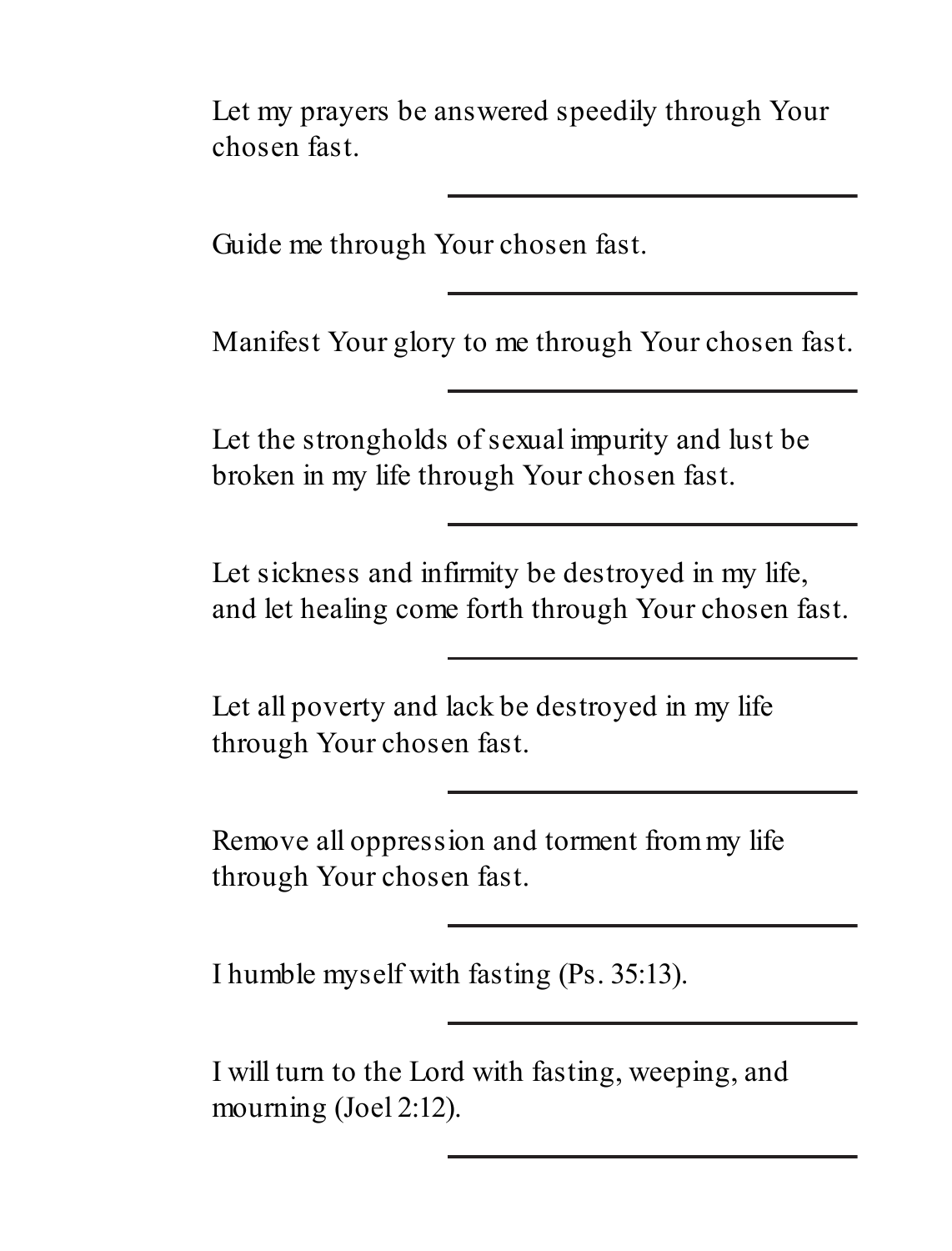This "kind" that I face will go out fromme through fasting and prayer (Matt. 17:21).

I will fast according the fast chosen by the Lord (Isa. 58:5).

I will proclaima fast and humble myself before our God, to seek fromHimthe right way for my family and all our possessions (Ezra 8:21).

I fast to loose the bonds of wickedness, to undo heavy burdens, to the let the oppressed go free, and to break every yoke (Isa. 58:6).

I willset my face toward the Lord God to make requests by prayer and supplication, with fasting, sackcloth, and ashes (Dan. 9:3).

I will fast in the secret place, and my Father sees in secret. He will reward me openly (Matt. 6:18).

I will not depart fromthe temple of the Lord but will serve God with fastings and prayers night and day (Luke 2:37).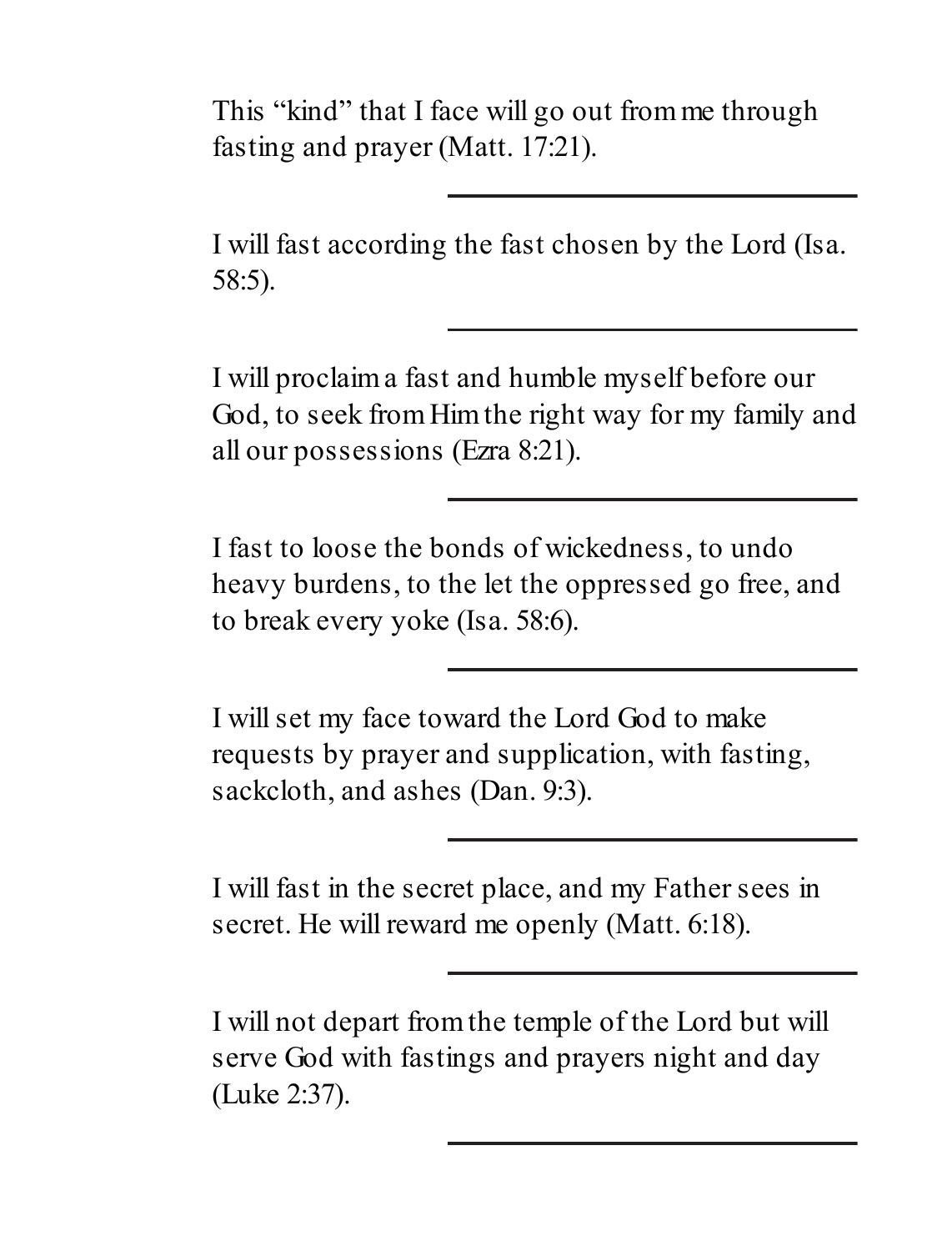#### [CHAPTER](#page-6-0) 7

### MEDITATE ON THE WORD TO MAINTAIN YOUR [DELIVERANCE](#page-6-0)

*It is written, "Man shall not live by bread alone, but by every word that proceeds from the mouth of God."*

—MATTHEW 4:4

 $\overline{A}$ s I stated in chapter 2, it is not enough to just go through a deliverance session or two to maintain the proper spiritual diet that willsupport your walk with God. You also need the Word of God implanted in your heart so that you will not backslide and return to the things you have been set free from. Psalm 119:11 says, "Your word I have hidden in my heart, that I might not sin against You!"

I also mentioned in chapter 3 that one of the keys to being set free is light and revelation. You get revelation from studying and meditating on the Word of God. Revelation drives out the rulers of darkness that try to control your life. Revelation fromthe Word causes you to see what is hidden fromthe natural eye. Revelation will give you understanding of the mysteries of God. You will begin to walk in a level of understanding that is not common without revelation. This is a significant tool for victory in spiritual warfare and sustaining success in life.

Knowing things you couldn't know. Doing things you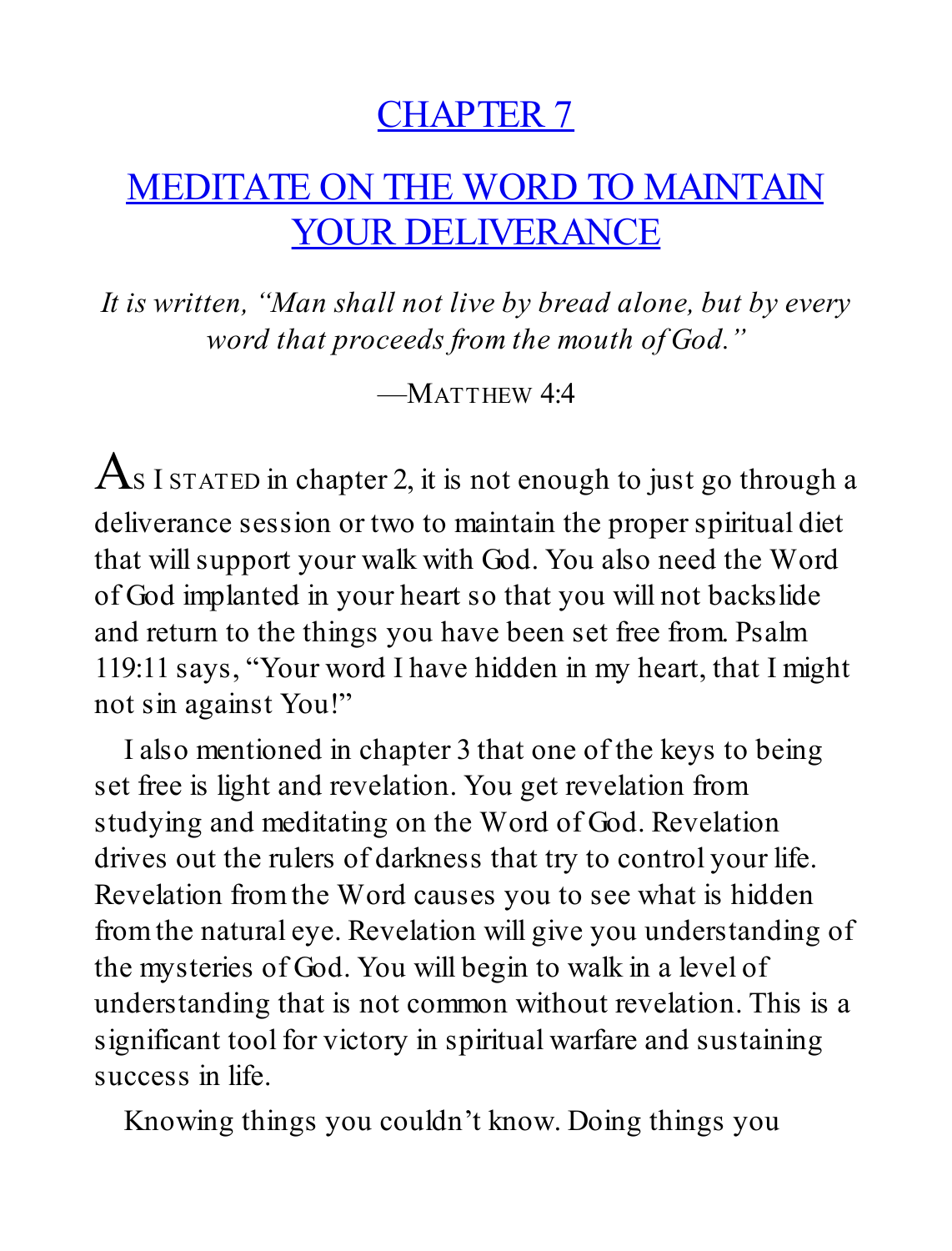couldn't do. Going places you wouldn't know to go. Being in position for opportunities you couldn't have developed on your own. Supernatural wisdomand insight. Keen decision making and problemsolving. Discerning the right time for things to happen. These are the mysterious things that God wants you to be ready to receive through His Word and through prophecy—His revealed word.

Maintaining your freedomfrombondages and strongholds will allow your ear to be tuned to the voice of God and your mind to be aligned with the mind of Christ. Meditation on the Word keeps your spirit free fromentanglements of the enemy and in tune, aligned, and walking the right path.

Your word is a lamp to my feet and a light to my path.

—PSALM 119:105

# [MEDITATION—KEY](#page-7-0) TO PROSPERITY AND **SUCCESS**

Being bound by demonic strongholds and oppressive spirits has a way of keeping you in a place of lack and failure. You may have a few high points here and there, but there is no lasting victory and success. When you are delivered by way of God's grace and mercy, you will find breakthrough fromthe cycles that keep you fromlasting success and victory. When you are delivered and set free, you may even find that you will see success in many other areas that on the surface seemto be unrelated to what you were delivered from. Success, victory, and breakthrough become a way of life when you see true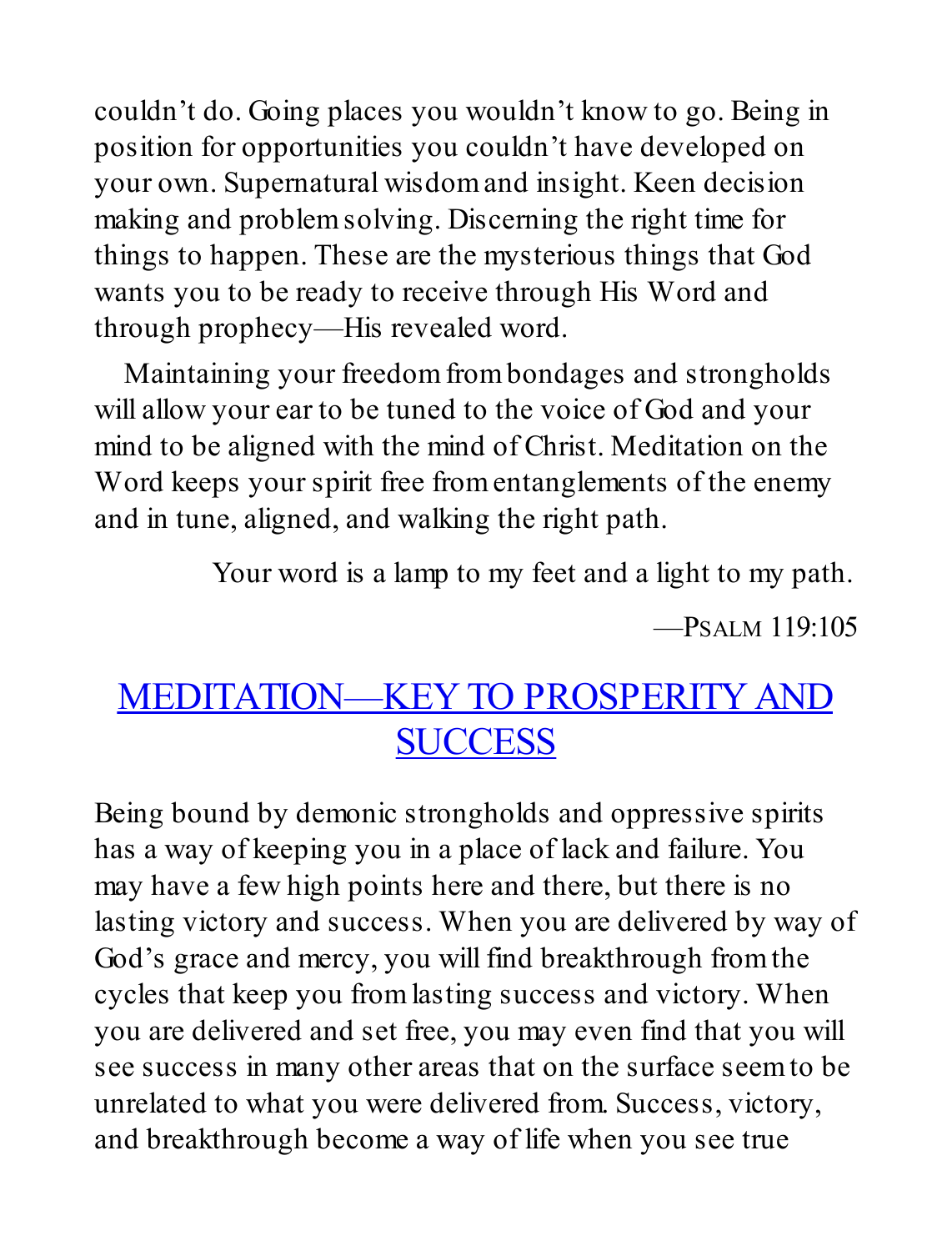deliverance and learn to maintain that deliverance.

This is the covenant of God with you—that you will have the full measure of salvation so that you can walk free, have victory, take over the land that God swore to your fathers, and have good success in this life and the life to come. You cannot have good success when you are bound. By way of covenant you can be set free and walk in an abundance of prosperity and success.

Prosperity is not just about riches and fame. Prosperity covers everything that concerns you. When you are prosperous, you will not lack in health, relationships, supernatural power to serve and help others, wisdom, insight, knowledge, all the fruit of the Spirit, creativity, strategy for everyday life, as well as all of your needs being met. Do not get caught up into thinking that prosperity means that you will be a famous celebrity megachurch pastor or TVevangelist. Prosperity means that you will not lack *any* good thing the Lord has designed for you.

Joshua 1:8 gives insight on how we can make our way prosperous and have good success—which is essentially how to maintain our freedomand deliverance. The verse says that we must meditate in the Word *day and night*. This takes discipline, but it will pay off greatly if done consistently. Prosperity is the key benefit to being in covenant with God.

> In the Old Testament, there are several Hebrew words for the word 'meditate' but the main word is the word '*hagah*' which literally means 'mutter.'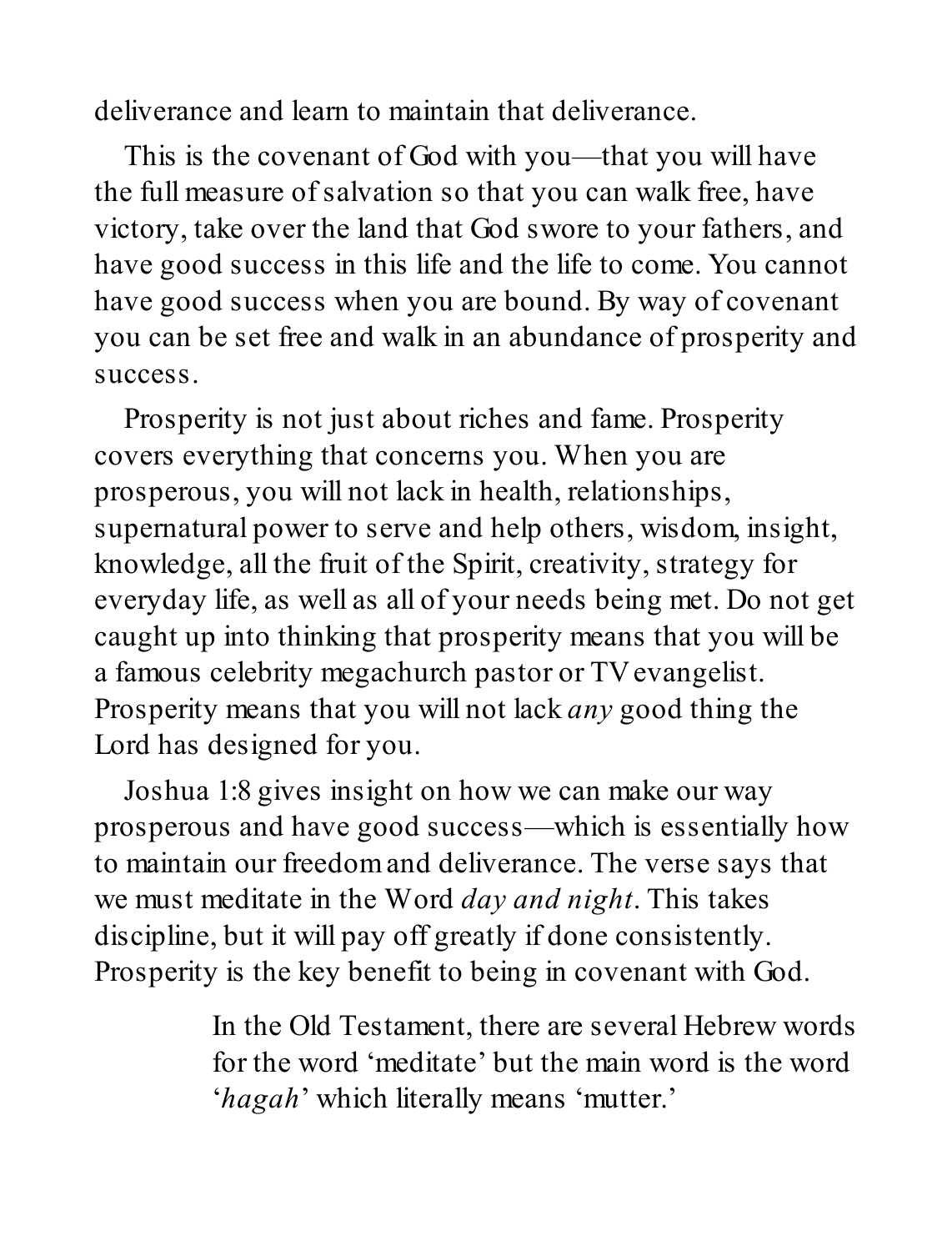'*Hagah*' has been translated 'mutter' twice (Isa. 59:3; 8:19), 'meditate' sixtimes (Jos. 1:8; Ps. 1:2; 63:6; 77:12; 143:5; Isa. 33:18). It has also been translated 'speak' four times (Ps. 35:28; 37:30; 115:7; Pro. 8:7), 'study' twice (Pro. 15:28; 24:2), 'talk' once (Ps. 71:24) and 'utter' once (Job 27:4).

<span id="page-151-0"></span>It can be noted fromthese Scriptures that meditation does indicate the use of the mouth as an instrument to mutter or speak God's Word.  $\frac{1}{2}$  $\frac{1}{2}$  $\frac{1}{2}$ 

Muttering and meditating upon the Word of God, until it becomes alive in our spirits, is the key to actualizing the promises of God. Muttering (Hebrew *hagah,* "mutter") upon the Word of God day and night is likened to a tree planted by the rivers of water absorbing and drawing water into its system through its roots (Ps. 1:3). Joshua 1:8 says, "This book of the law shall not depart out of thy mouth." This does not mean you are to keep the Word in your mouth, but rather you are to speak it out your mouth. It should not be away fromyour lips at any time. Continually speak it. Everyone knows how to mutter. To mutter means to speak things quietly or under your breath, speaking to yourself, regardless of whether people are present to hear you. You may mutter while you are driving your car, or maybe while you are shopping.<sup>[2](#page-172-1)</sup>

The Hebrew word for *meditate* found in Joshua 1:8 is translated "to speak" in the following verses:

<span id="page-151-1"></span>• "For the mouth shallspeak [or meditate] truth" (Prov. 8:7, KJV).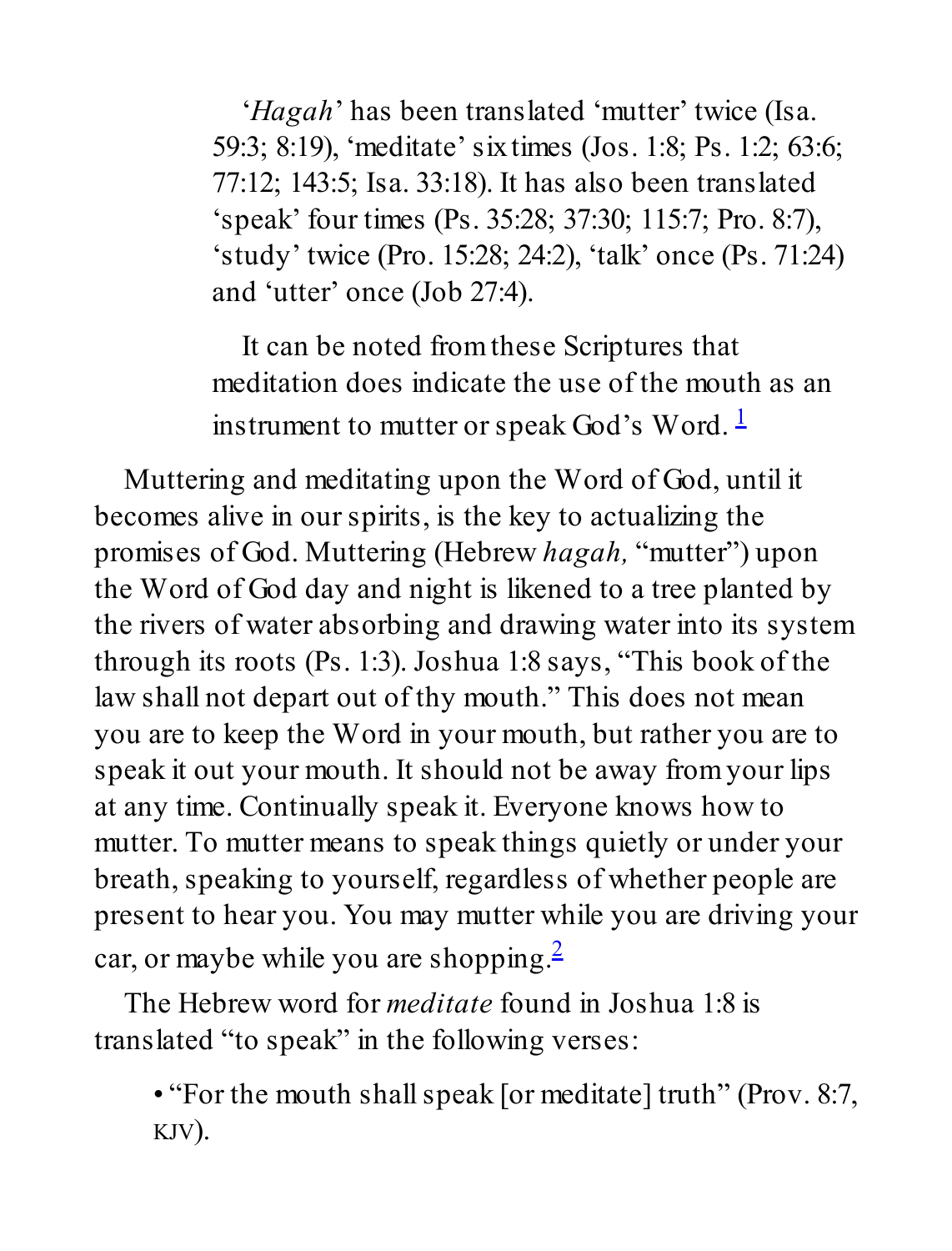• "And my tongue shall speak for meditatel of thy righteousness and of thy praise all the day long" (Ps. 35:28, KJV).

• "The mouth of the righteous speaketh [meditate] wisdom, and his tongue talketh of judgment" (Ps. 37:30, KJV).

Dennis Burke has written a great book called *How to Meditate God's Word*. His teaching likens meditation to chewing the cud:

> To muse means to "ponder, consider, and study closely." This is the aspect of meditation that most people are aware of: taking hold of a promise or a truth and going over it again and again; not going over it in order to memorize it, but squeezing out all the richness; thinking on it and allowing it to wash through your inner man.

The most vivid illustration I can give of musing is a cow chewing her cud. A cow grazes through the pasture, finds an abundance of tasty grass, chews it, and finally swallows it. Later, up comes the chewed grass to chew again (I know what you're thinking . . . but you have to admit—it is a good example!). Each time the cow brings up the old cud and chews it, she is refining it and making it more and more a part of her system. She chews all the nutrients out of it; the stems and stalk are removed until it is consumed into her body.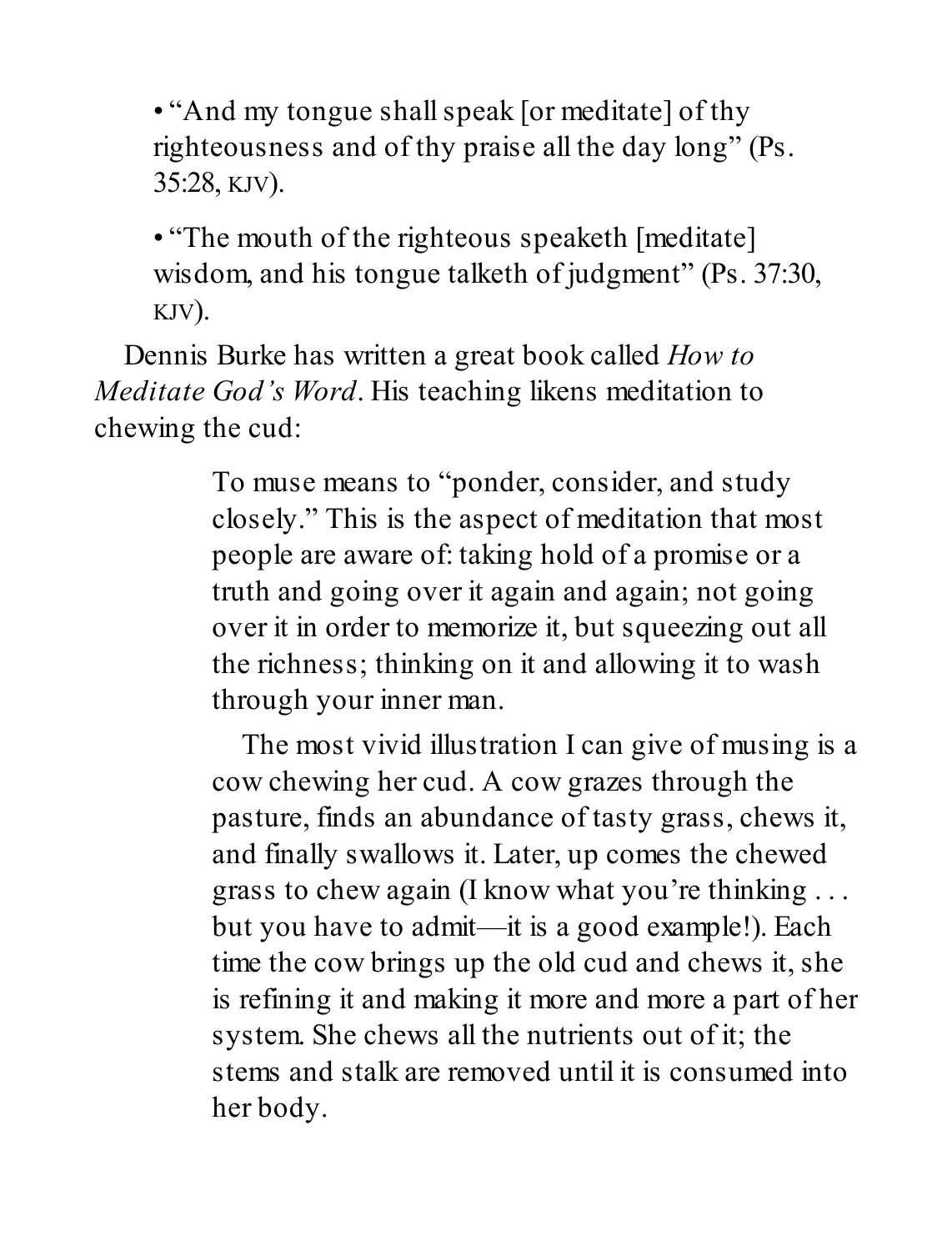<span id="page-153-0"></span>This is the most descriptive, powerful example of meditation. Treat the Word of God just as a cow chews her cud. Feed on a scripture over and over again, swallow it, then bring it back up again, going over it again and again. Each time you chew on it, you are demanding all the nutrients out of it, making it more and more a part of your being.<sup>[3](#page-172-2)</sup>

Animals that chew the cud will eat their food, swallow it, and then bring it back up to re-chew it. In this way they get all of the nutrients fromwhat they eat and digest the food into their systemin a more complete way. Chewing is, of course, important to good health and digestion. How many times have our parents told us to chew our food completely?

Meditation is the process of chewing on the Word. We take a scripture, speak it, think on it, and then we do it again. This is the biblical way to get the Word into your systemand to receive revelation and understanding. *To meditate* means "to ponder, regurgitate, think aloud, consider continuously and utter something over and over again."

This is exactly what we need to do with the Word of God.

Not without significance, animals in the Old Testament were considered clean and suitable for food if they split the hoof and chewed the cud (Lev. 11:3). By analogy, we could say that a person who "chews the cud" in relation to God's word is *made clean and fruitful by the word* (John 15:3, 7); just as Christ's glorious church is cleansed by the washing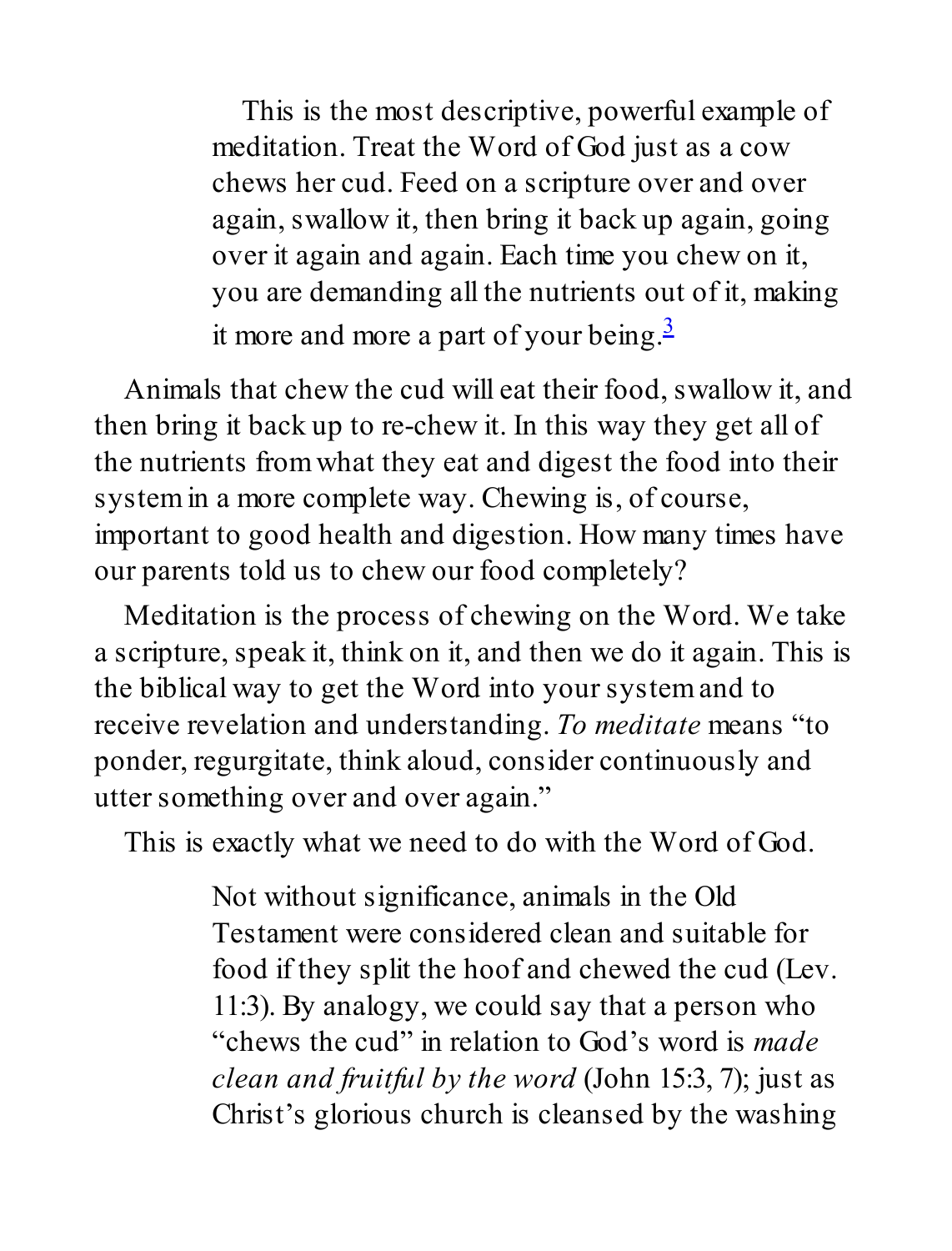<span id="page-154-0"></span>of the water of the word (Eph. 5:26). $\frac{4}{3}$  $\frac{4}{3}$  $\frac{4}{3}$ 

The cow is an animal with four compartments to its stomach, the largest of the four is the rumen, thus these animals are called ruminants. Sheep, goats, bison and deer are other examples of ruminants and this information pertains to themalso. The rumen acts somewhat like a large fermentation vat. Inside this vat are bacteria and protozoa that are cellulolytic, meaning they are able to digest cellulose, the major component of plant cell walls. The host animal, in this case the cow, provides the environment for these microbes and they in turn aid in digestion of plant components that the host could not otherwise utilize. These microbes also continue down the digestive tract of the animal where they are digested as part of the protein in the animal's diet. Monogastrics, or single stomached animals like humans and pigs don't have this symbiotic relationship going on to this extent and cannot make good use of the type of plants that cattle typically eat.

<span id="page-154-1"></span>So in cattle, particles of food are bitten off, masticated to some extent and swallowed. Once a ruminant has eaten, it will go and peacefully stand or lie down while it "chews its cud". I say peacefully because if one is doing it's "cud chewing" it is at ease. The "cud" is actually a portion of regurgitated food that needs shredded into smaller particle for effective digestion in the rumen and beyond.<sup>[5](#page-172-4)</sup>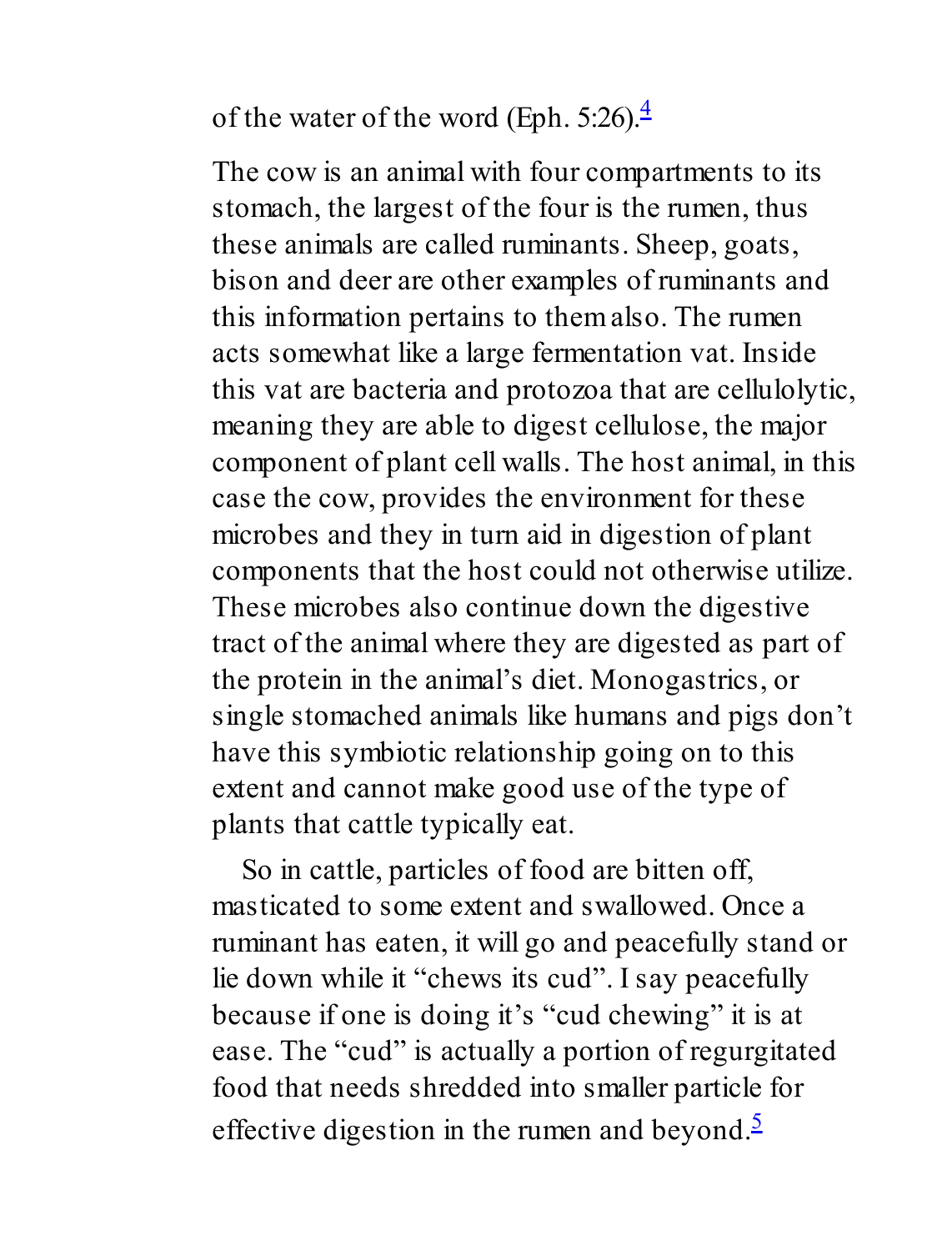Rumination—a cow chews something up and stores it up for later. The cow ruminates in perfect timing without waste. She squeezes the nourishment out of it. We transfer the life of Christ into us in a similar manner. This is so key in maintaining our deliverance!

> The dictionary defines "meditate" as to "think about something deeply, to reflect on it or to ponder on it."

The definition of "muse" however, is not just to meditate on something but to comment upon it, to ruminate upon it—like a cow chewing the cud.<sup>[6](#page-173-0)</sup>

"Meditate" or "muse"—Hebrew word *siyach*—means to put forth, meditate, muse, commune, speak, complain, ponder, sing, study, talk. Your meditation is also what you are speaking, muttering, singing, complaining about, or pondering.

> Give ear to my words, O LORD, consider my meditation.

> > <span id="page-155-0"></span>—PSALM 5:1

My meditation is connected to the words of my mouth.

Let the words of my mouth, and the meditation of my heart, be acceptable in thy sight, O LORD, my strength, and my redeemer.

—PSALM 19:14

My mouth shallspeak of wisdom; and the meditation of my heart shall be of understanding.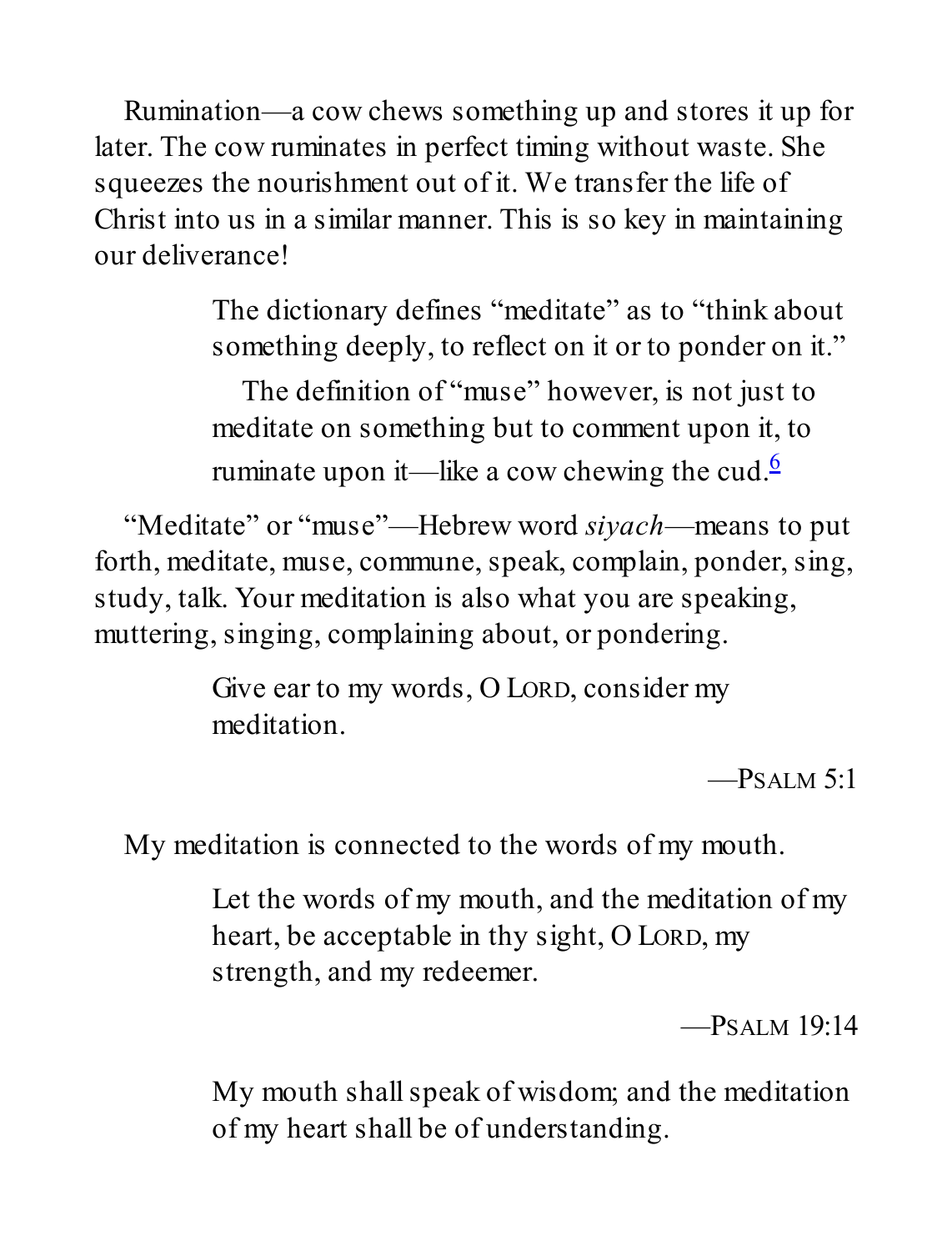My meditation should cause *gladness*.

My meditation of himshall be sweet: I will be glad in the LORD.

—PSALM 104:34, KJV

My meditation is on what I love.

O how love I thy law! It is my meditation all the day.

—PSALM 119:97, KJV

My meditation gives understanding.

I have more understanding than all my teachers: for thy testimonies are my meditation.

—PSALM 119:99, KJV

My meditation brings success.

This book of the law shall not depart out of thy mouth; but thou shalt meditate therein day and night, that thou mayest observe to do according to all that is written therein: for then thou shalt make thy way prosperous, and then thou shalt have good success.

—JOSHUA 1:8, KJV

My meditation is what I delight in.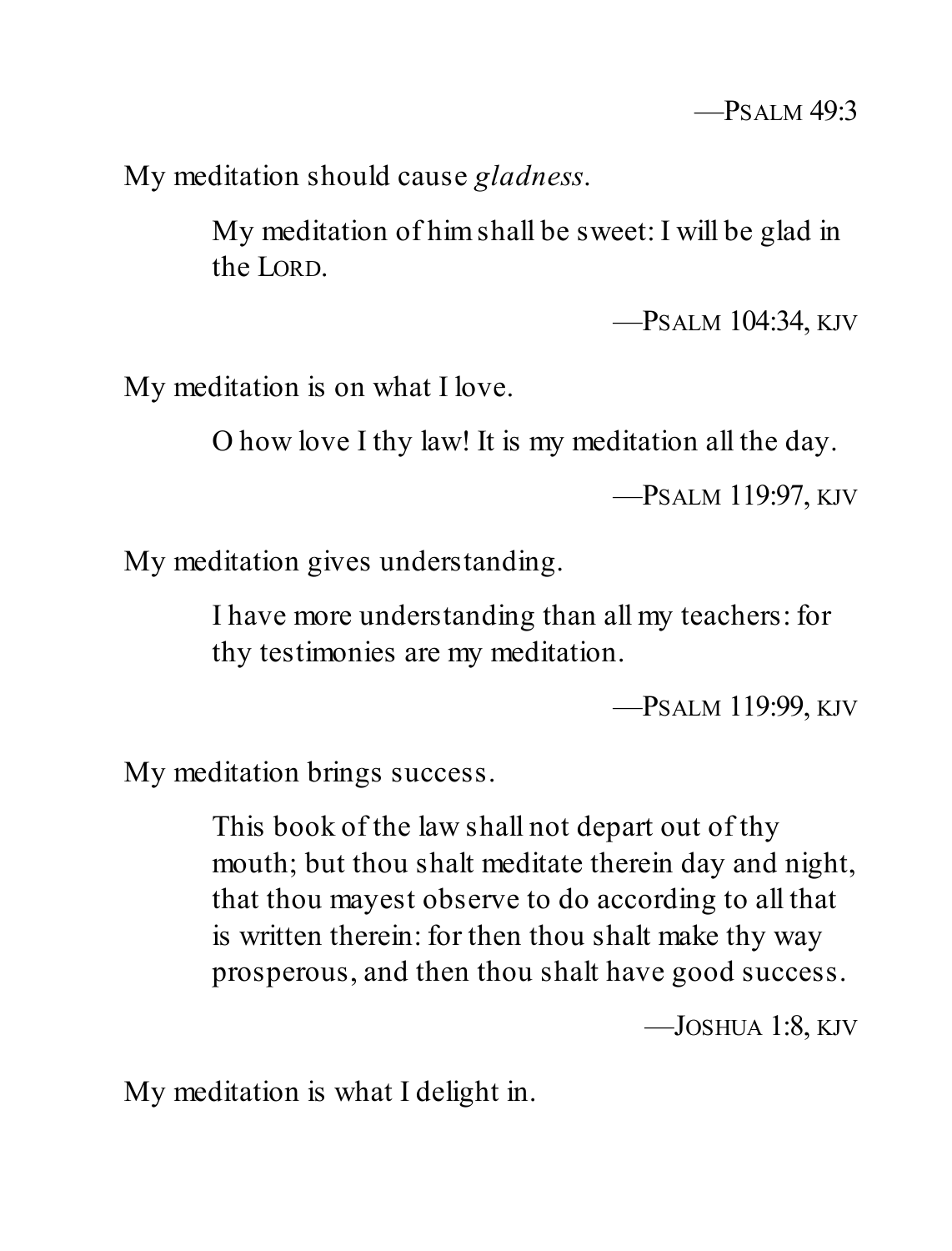But his delight is in the law of the LORD; and in his law doth he meditate day and night.

—PSALM 1:2, KJV

My meditation is at night.

When I remember thee upon my bed, and meditate on thee in the night watches.

—PSALM 63:6, KJV

# [MEDITATION](#page-7-1) UNCOVERS AND RELEASES GOD'S WISDOM

Joshua 1:8 is the only place the word *success* is found in the King James translation. Success is the Hebrew word *sakal*, meaning to be prudent, be circumspect, to act wisely, to understand, to prosper, give attention to, consider, ponder, to have insight, have comprehension, to act circumspectly, act prudently.<sup>2</sup>

<span id="page-157-0"></span>We can see fromthis verse that meditation is connected to wisdom. Meditation will help you access the wisdomof God. The key to success is wisdom.

Wisdomis one of the greatest benefits of meditating in the Word of God.

> Wisdomis the principal thing; therefore get wisdom: and with all thy getting get understanding.

> > —PROVERBS 4:7, KJV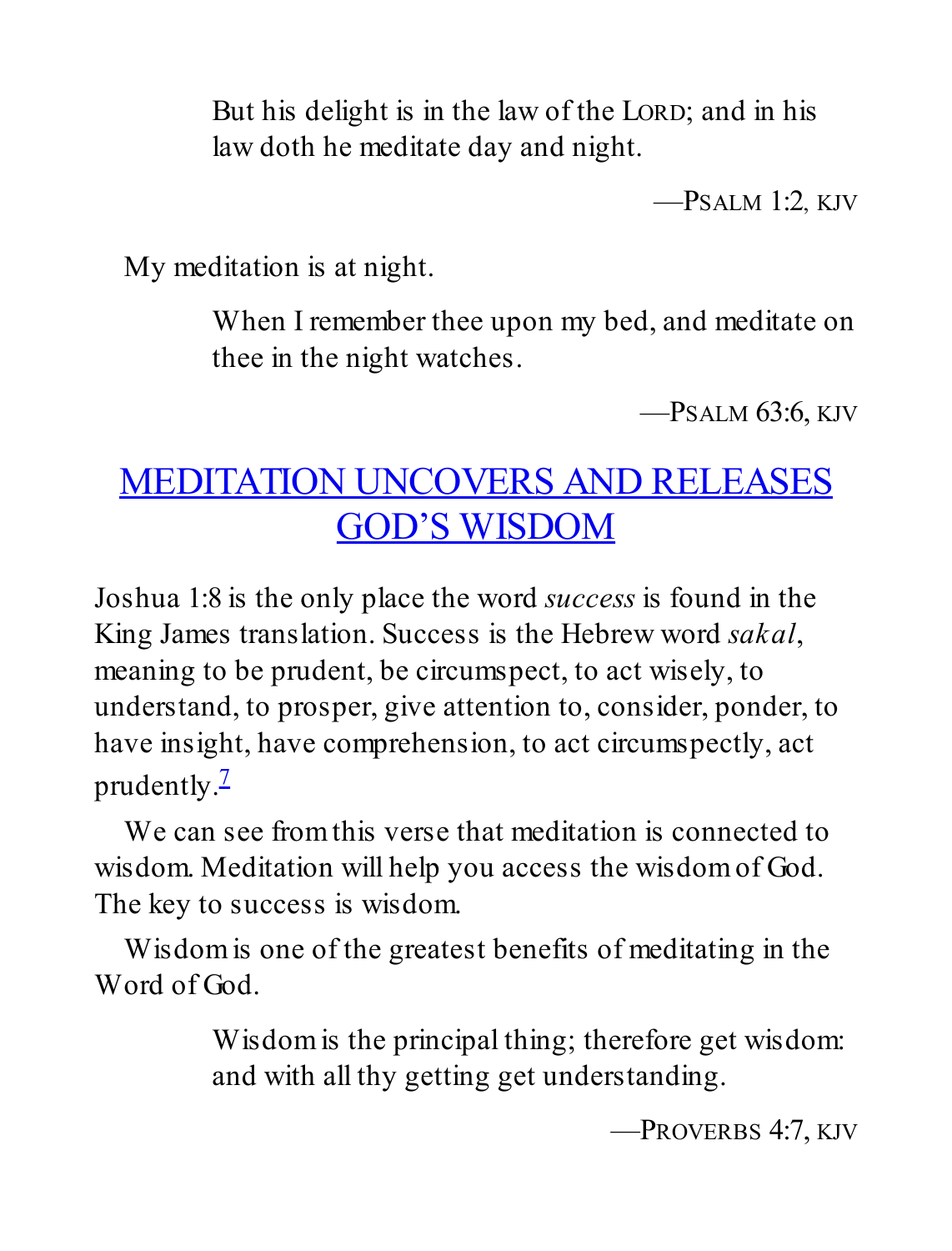The Good News Translation says it this way:

Getting wisdomis the most important thing you can do. Whatever else you get, get insight.

—PROVERBS 4:7

Wisdomis best; wisdomis supreme. Wisdomis the first and primary thing you need to succeed in life.

> Happy is the man that findeth wisdom, and the man that getteth understanding. For the merchandise of it is better than the merchandise of silver, and the gain thereof than fine gold. She is more precious than rubies: and all the things thou canst desire are not to be compared unto her. Length of days is in her right hand; and in her left hand riches and honour. Her ways are ways of pleasantness, and all her paths are peace. She is a tree of life to themthat lay hold upon her: and happy is every one that retaineth her.

> > —PROVERBS 3:13–18, KJV

These verses emphasize the value of wisdom. It is more precious than rubies. Nothing compares to wisdom. Wisdom results in long life. Wisdombrings you to riches and honor. Wisdomleads to peace. Wisdompromotes happiness. This is what biblical meditation will produce in your life. Wisdom produces riches and honor. Wisdomwill cause you to inherit substance. Wisdomwill fill your treasures. (See Proverbs 8:18– 21.)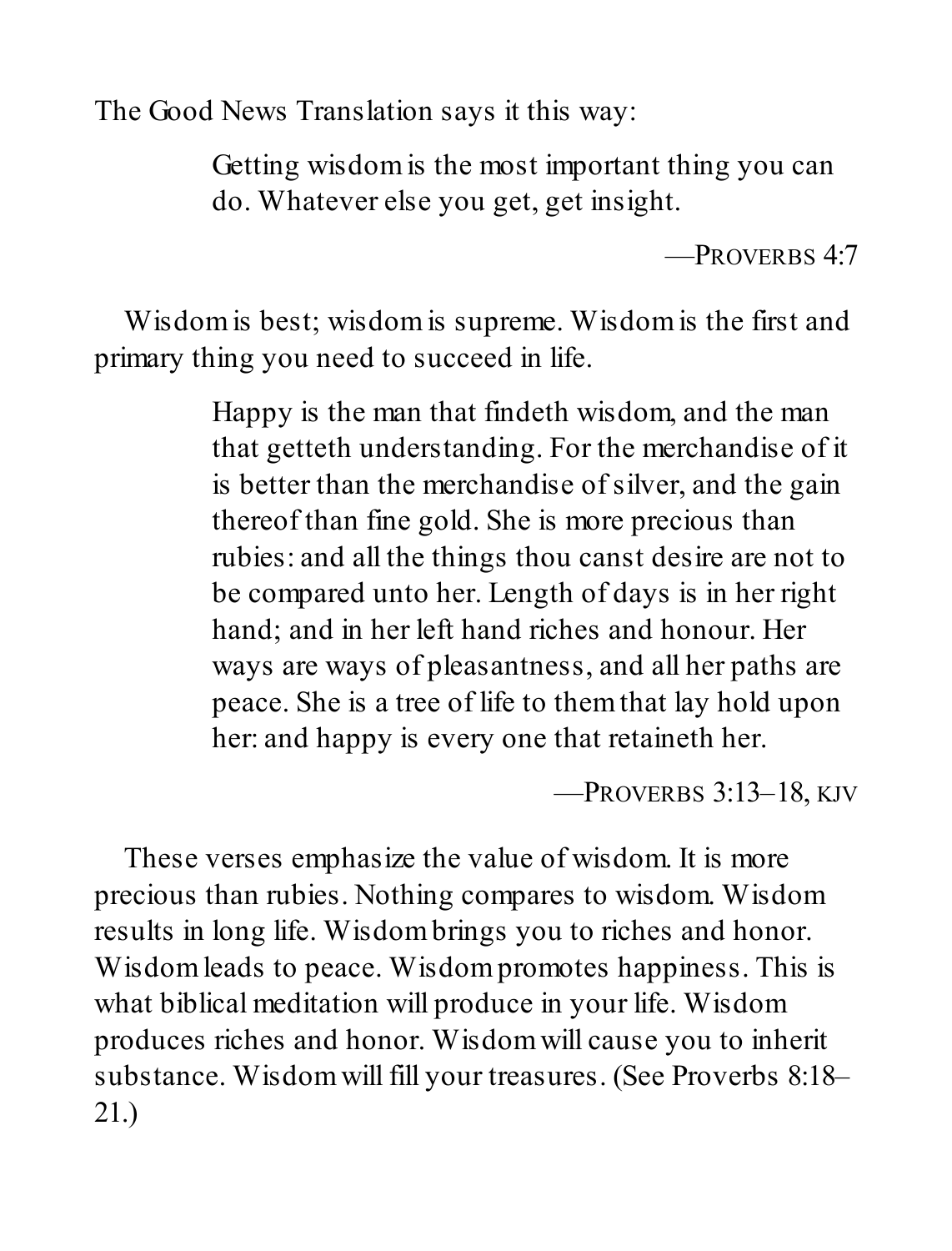When you find wisdom, you will find life. You will obtain the favor of the Lord (Prov. 8:35). This is also in line with the benefits of being in covenant with God.

# [MEDITATING](#page-7-2) ON THE WORD BUILDS YOUR IMMUNITY AGAINST THE TRAPS OF THE ENEMY

When you are set free through deliverance, your spirit is made alive to the things of God. Meditation keeps you fromfalling back into a place of darkness and oppression that cuts you off fromGod. Meditation maintains your position of abiding in the vine—the place of fruitfulness and life. Meditation on the Word of God is also an act of constantly keeping before you the image and character of God. This brings life to your mortal body (Rom. 8:11) and keeps you in a constant state of getting stronger and becoming more alive in Christ. By contemplating the glory of God, we go fromglory to glory and faith to faith (2 Cor. 3:18). By beholding, by meditating on God's Word, we become changed and immune to the traps of the enemy.

# MEDITATION [DECLARATIONS](#page-7-3)

I will meditate also of all the Lord's work and talk of His doings (Ps. 77:12).

I will meditate on the Lord's precepts and contemplate His ways (Ps. 119:15).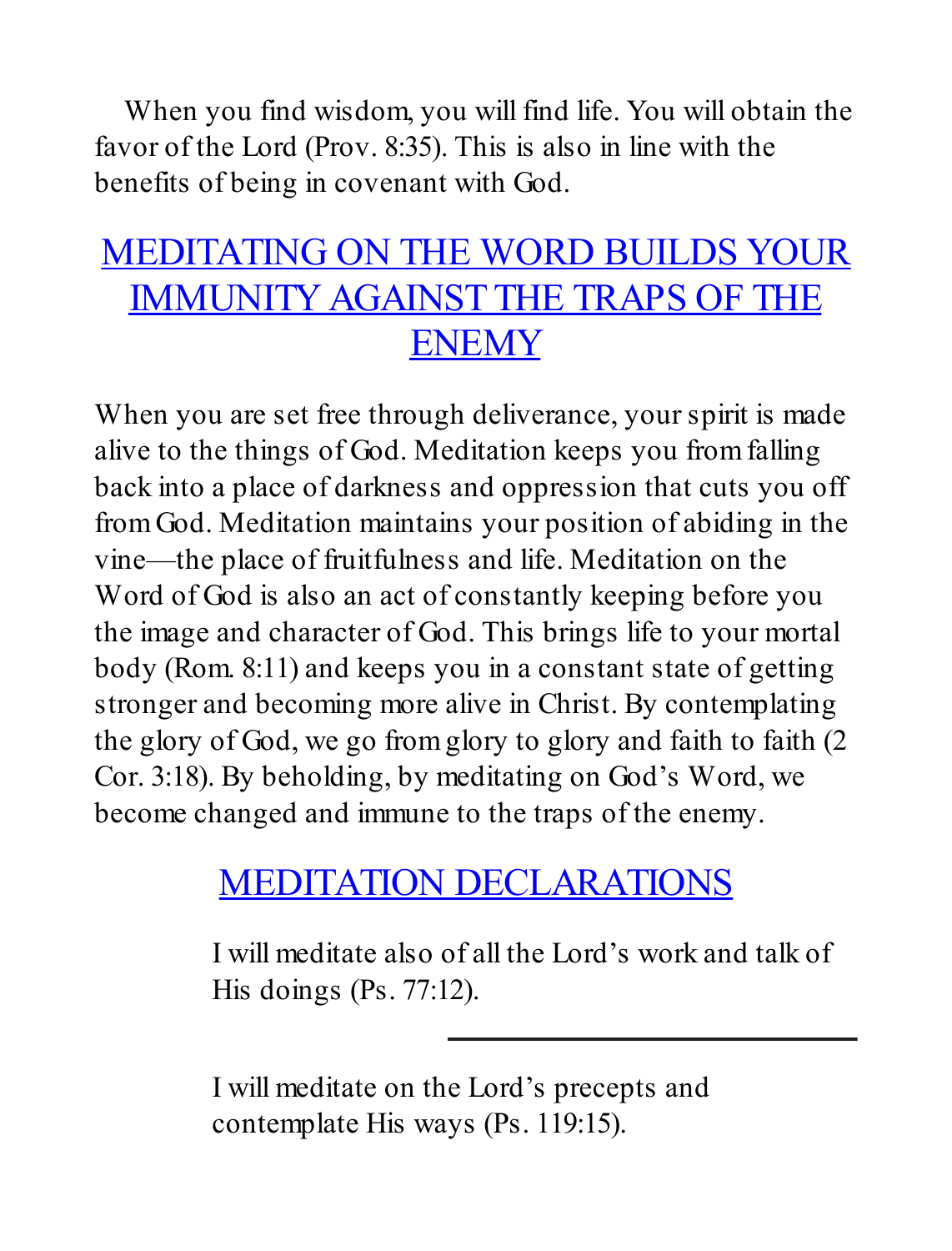Princes also did sit and speak against me, but I meditate on the Lord's statutes (Ps. 119:23).

Let the proud be ashamed; for they dealt perversely with me without a cause: but I will meditate in thy precepts (Ps. 119:78).

My eyes are awake during the night watches, that I may meditate on the Lord's Word (Ps. 119:148).

I remember the days of old; I meditate on all thy works; I muse on the work of thy hands (Ps. 143:5).

I meditate upon these things; give myself wholly to them; that my profiting may appear to all (1 Tim. 4:15).

I love the law of the Lord; it is my meditation all the day (Ps. 119:97).

The law of the Lord is my delight, and in His law I meditate day and night (Ps. 1:2).

I shall be made to understand the way of the Lord's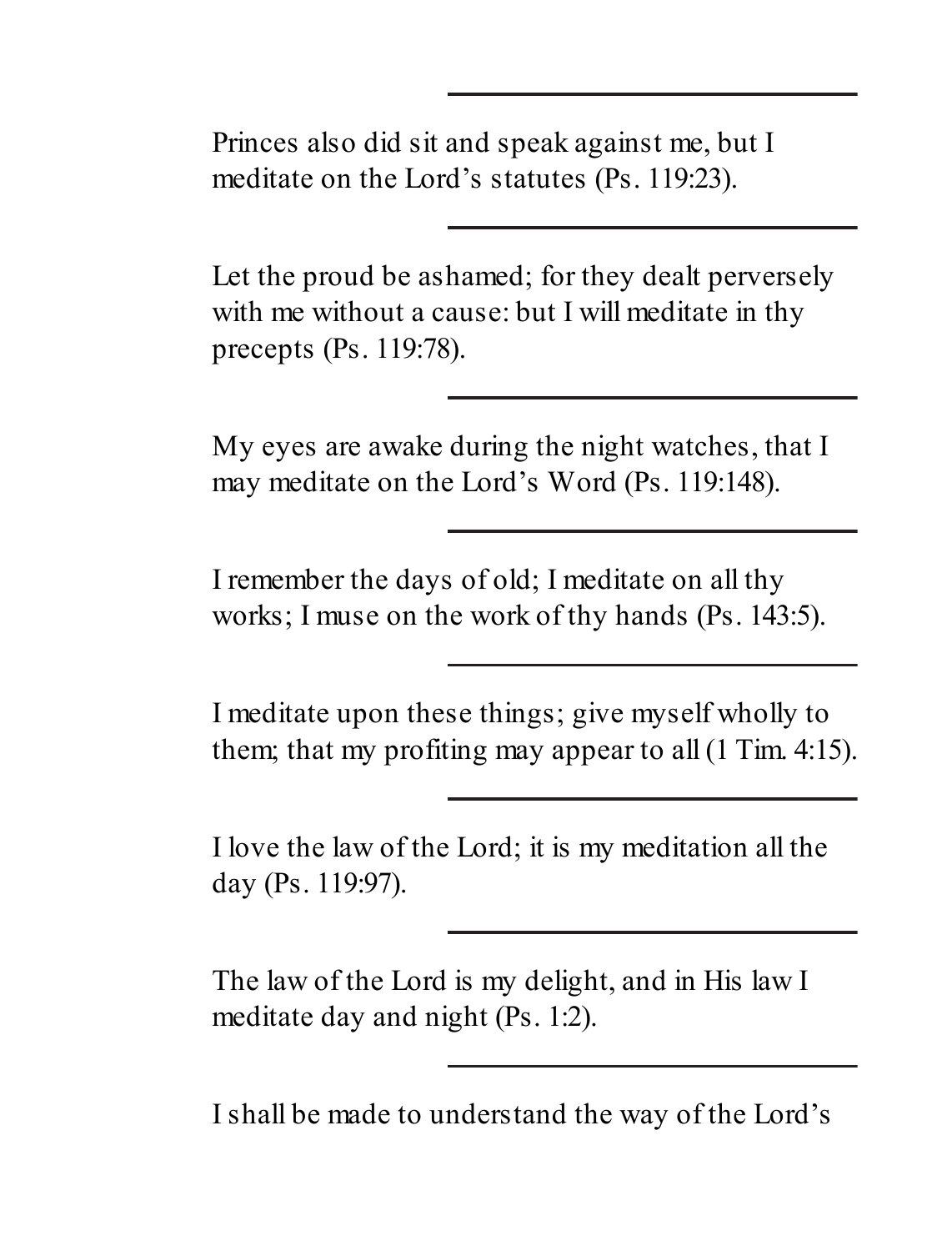precepts, so I shall meditate on His wonderful works (Ps. 119:27).

I will remember the days of old and meditate on all the Lord's works. I will muse on the work of Your hands (Ps. 143:5).

I will lift my hands up to the Lord's commandments, which I love, and will meditate on His statutes (Ps. 119:48).

A book of remembrance will be written for me, who fears the Lord and meditates on His name (Mal. 3:16).

I will meditate on the book of the law day and night (Josh. 1:8).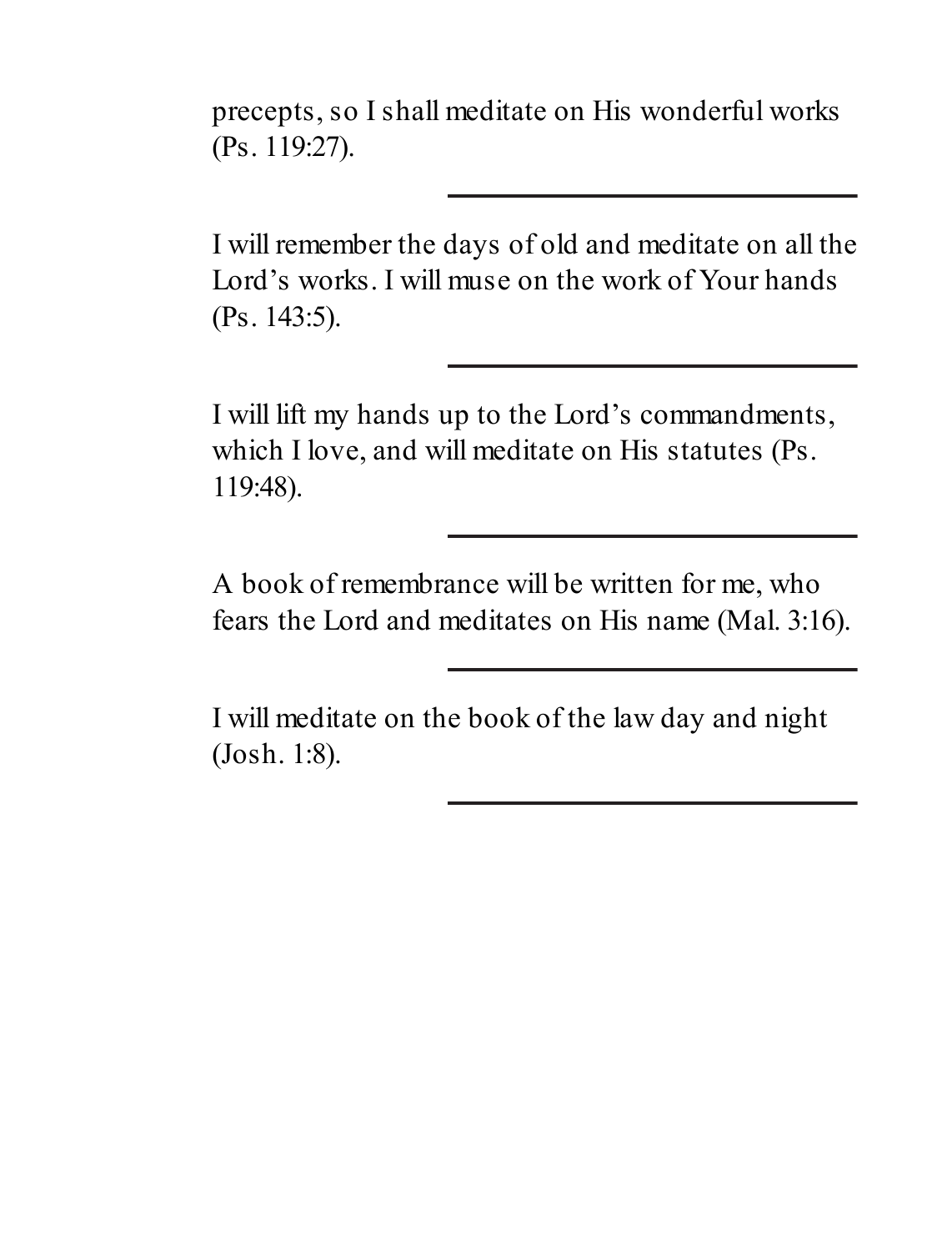# <span id="page-162-0"></span>[APPENDIX](#page-7-4)

# THE BASICS OF [DELIVERANCE](#page-7-4)[1](#page-173-2)

# A WAY FOR THE [DELIVERANCE](#page-7-5) WORKER TO GET STARTED

1. Engage in brief conversations about the reason the person is there for ministry.

2. Engage in general prayer and worship—focus on God and His goodness, power, *etc.*

3. Bind powers over the area, break assignments from powers in the air to demons in the person. Ask for angelic protection (Heb. 1:14).

4. Ask and receive *by faith* the gifts of the Spirit needed to minister.

# LEADERSHIP DURING [DELIVERANCE](#page-7-6) TIME

1. Too many people commanding spirits (different ones) at the same time causes confusion for everyone, especially to the person being ministered to.

2. Leadership will often shift as the Holy Spirit directs.

3. Husbands are often the most effective in commanding spirits to leave their wives, with the support of others.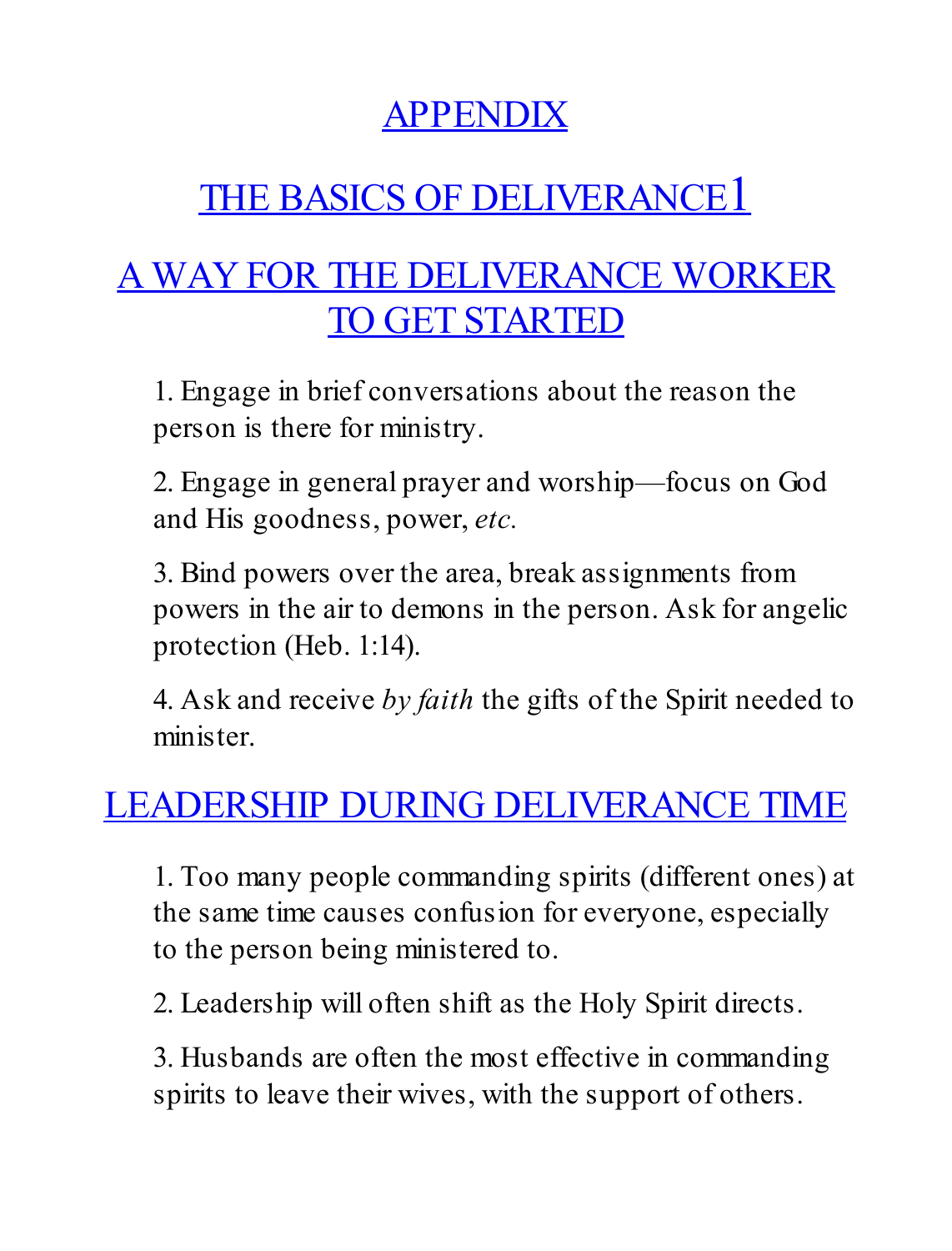# TACTICS OF [SPEAKING](#page-7-7) TO DEMONS

1. Address the spirit by name, and if that is not known, address by function.

1. Either the Holy Spirit will give it, or the demon will reveal himself.

2. Do not rely on either method *exclusively*—be open to the Holy Spirit in this area.

3. Repeatedly remind these spirits that your authority is given to you by Jesus Christ, who is far above all rule and authority (Eph. 1:21).

4. Remind themof their fate in Revelation 20:10 and other places in Scripture (Job 30:3–8). Use the statement "The Lord Jesus Christ rebukes you" repeatedly, as a battering ram.

5. It is helpful to harass the demons to confess that Jesus Christ is their Lord.

6. Ruler demons often can be badgered for more information.

7. At times you will command the ruler demon to go and then clean out the lesser demons under him, and if that does not work, reverse the tactics.

8. Bind and separate interfering spirits as God leads.

9. There is no need to shout at demons since the battle is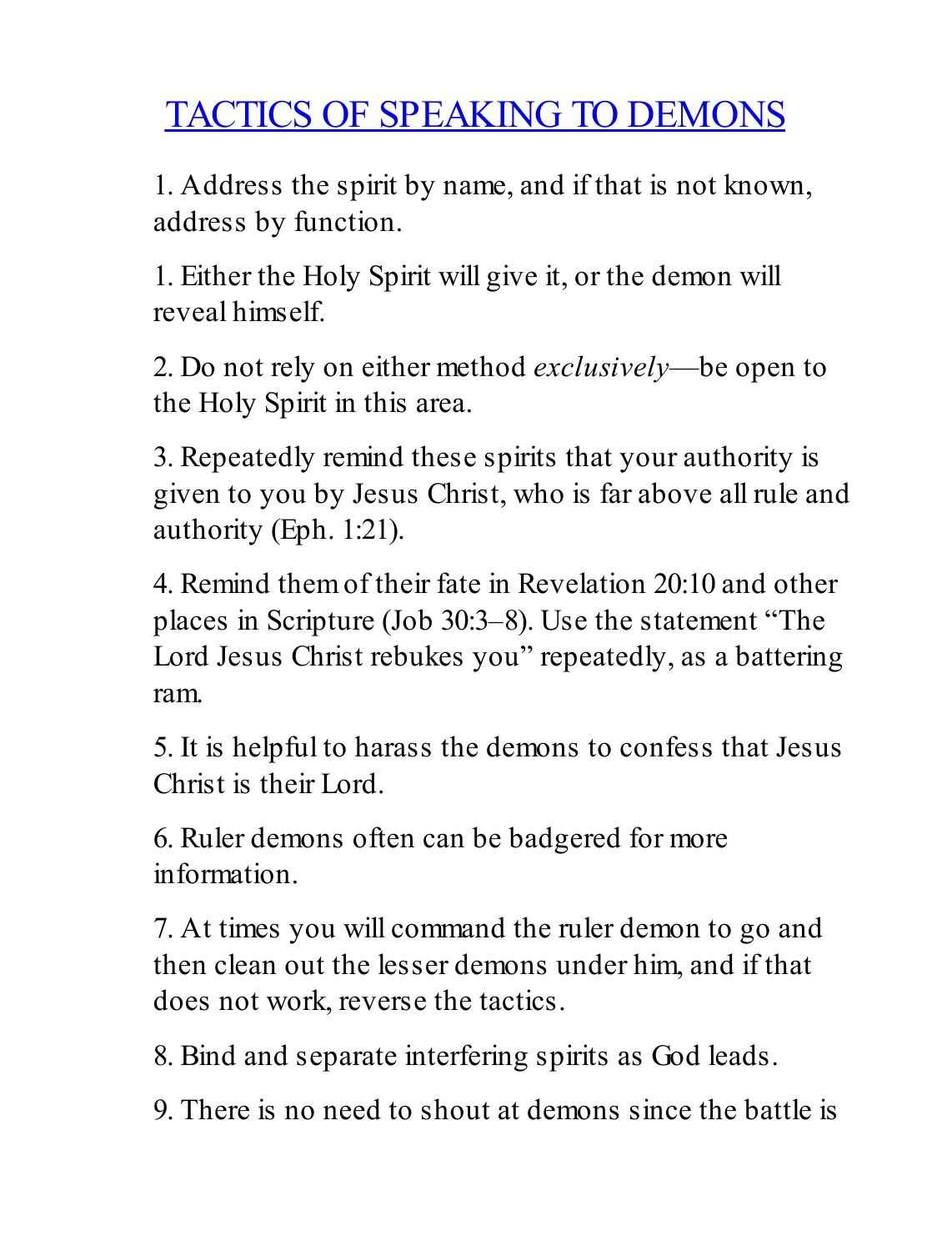not in the flesh but in the spirit.

# WHAT TO EXPECT IN RECEIVING [DELIVERANCE](#page-7-8)

While many deliverances involve obvious physical manifestations, not all react in this manner. Some spirits leave quietly and nonviolently.

You may not have a strong physical reaction when receiving deliverance; therefore, don't be disappointed if you don't receive in this manner. What you should expect is a release. You know there is a release when

1. Oppressive force disappears.

2. Heaviness lifts.

3. Uneasiness goes away.

4. Burden or load lightens.

5. There is an inner sense of liberty, freedom, and divine satisfaction or contentment.

6. The joy of the Lord comes, and you are able to rejoice.

The result of deliverance is "righteousness, peace and joy in the Holy Ghost" (Rom. 14:17, KJV). When devils are cast out, *the kingdom of God has come* (Matt. 12:28).

# DEMON [MANIFESTATIONS](#page-7-9)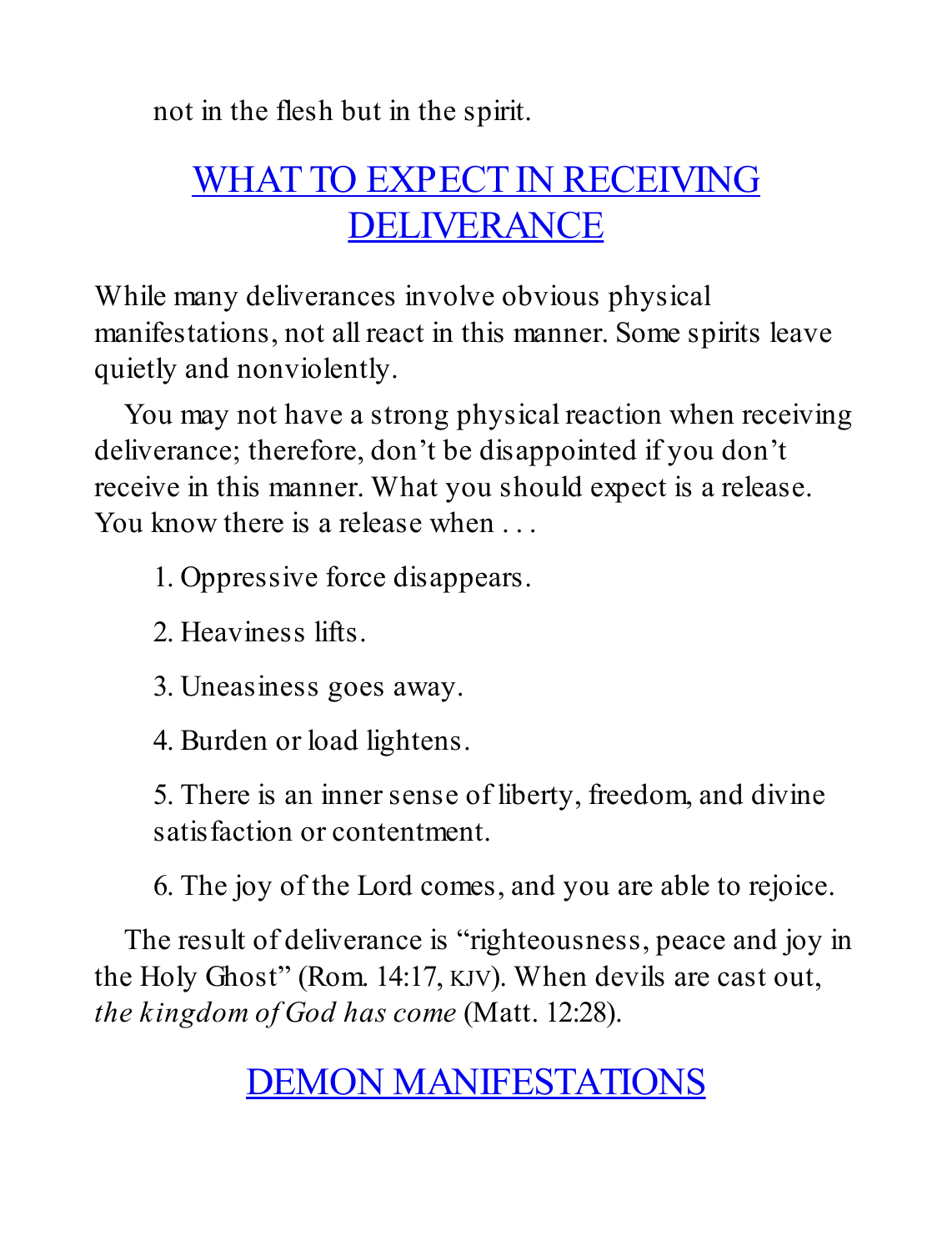When evil spirits depart, you can normally expect some sort of manifestation through the mouth or nose. Listed below are some of the common manifestations:

- 1. Coughing
- 2. Drooling
- 3. Vomiting
- 4. Spitting
- 5. Foaming
- 6. Crying
- 7. Screaming
- 8. Sighing
- 9. Roaring
- 10. Belching
- 11. Yawning
- 12. Exhaling

Again, when demons are cast out, they normally leave through the mouth or nose. Spirits are associated with breathing. Both the Hebrews and the Greeks had only one word for *spirit* and *breath.* In the Greek the word is *pneuma.* The Holy Spirit is breathed *in* (John 20:22). Evilspirits are breathed *out.*

Sometimes people shake or tremble when they receive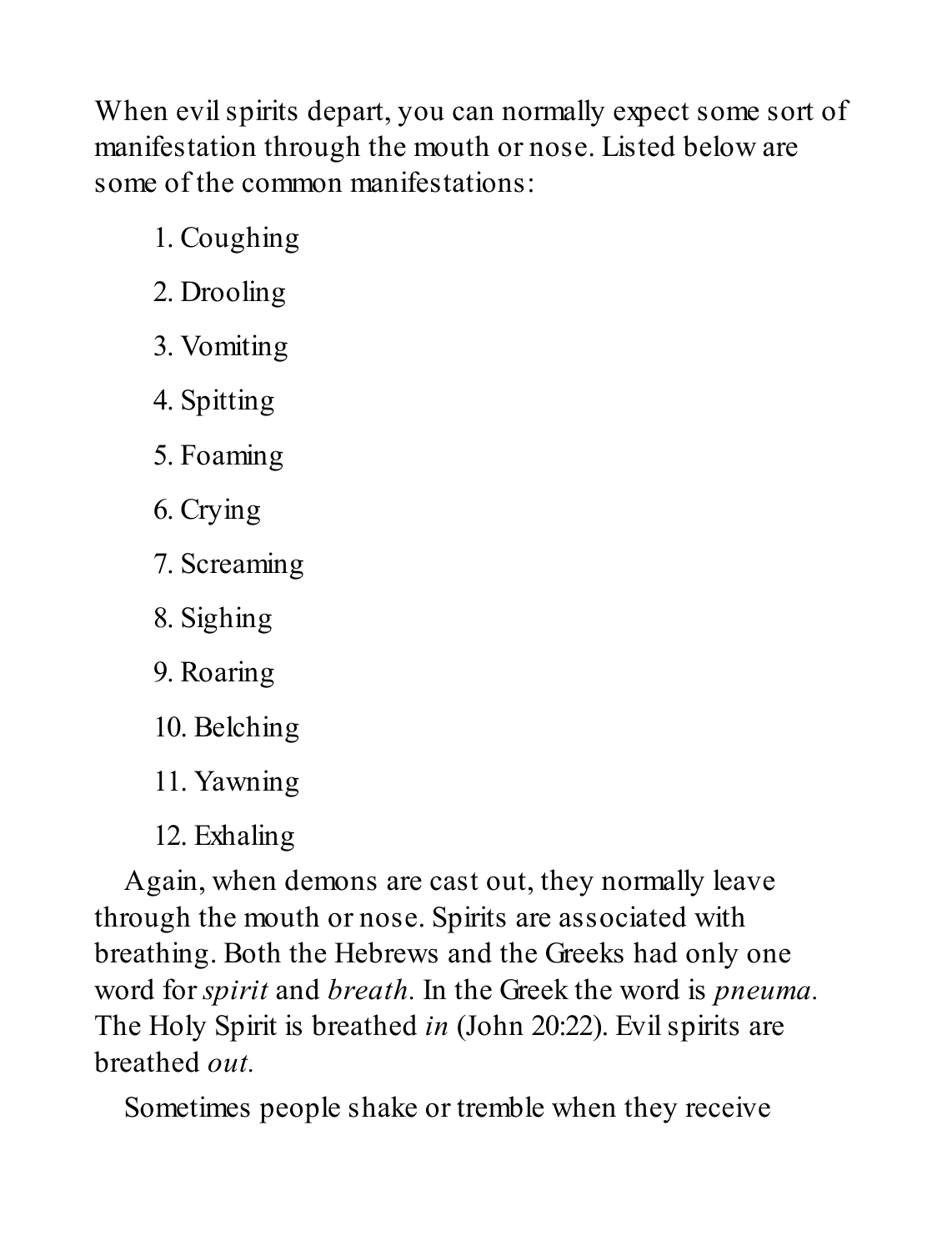deliverance. Their body, in whole or part, may actually shake or tremble.

# HINDRANCES TO RECEIVING [DELIVERANCE](#page-7-10)

- 1. Curses
- 2. Sin
- 3. Pride
- 4. Passivity
- 5. Ungodly soul ties
- 6. Occultism
- 7. Fear
- 8. Embarrassment
- 9. Unbelief
- 10. Lack of desire
- 11. Unforgiveness
- 12. Lack of knowledge

In many cases demons have legal, biblical grounds. They may not torment at will. If demons have legal grounds, they have the right to remain. These legal grounds must be destroyed in order to receive and maintain deliverance. There are other cases demons will try to operate illegally. Believers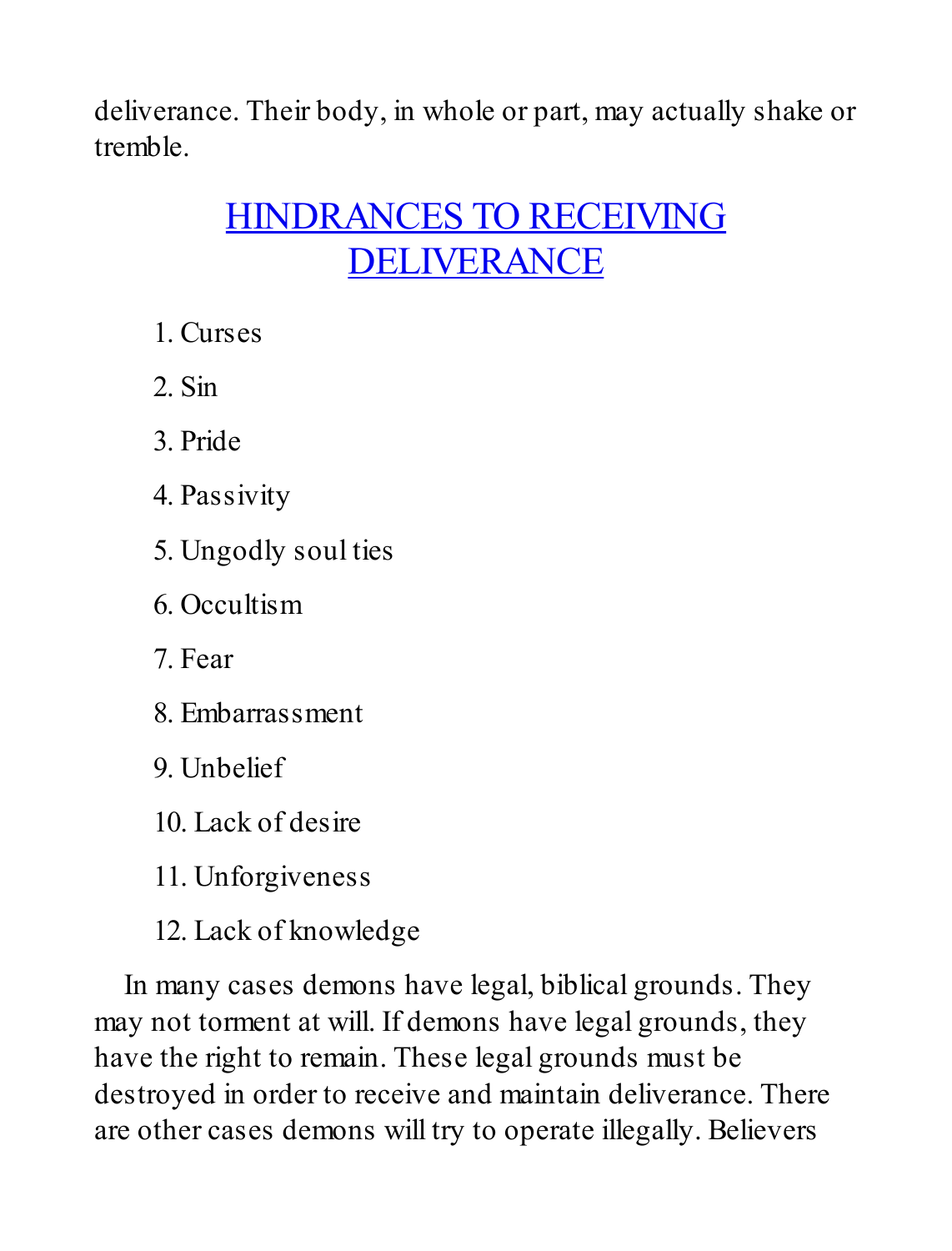can experience illegal attacks and therefore need to use their authority. In other words, demons will try to take advantage of ignorance, and believers need to have knowledge of their covenant rights and walk in themby faith.

# HOW TO KEEP YOUR [DELIVERANCE](#page-7-11)

1. Read God's Word daily.

2. Find a group of Bible-believing people, preferably a church, and regularly meet with themfor worship, study, and ministry.

3. Pray with the understanding and in tongues.

4. Place the blood of Jesus on yourself and your family.

5. Determine as nearly as you can which spirits have been cast out of you. Make a list for these areas Satan will try to recapture.

6. The way demons gain reentry is through a lax, undisciplined thought life. The mind is the battlefield. You must cast down imaginations and bring every thought into the obedience of Christ (2 Cor. 10:5).

7. Pray to the Father fervently, asking Himto make you alert, sober, and vigilant against wrong thoughts (1 Pet. 5:8–9).

8. The demons signal their approach to you by the fact that the old thought patterns you once had are now trying to return unto you. As soon as this happens, immediately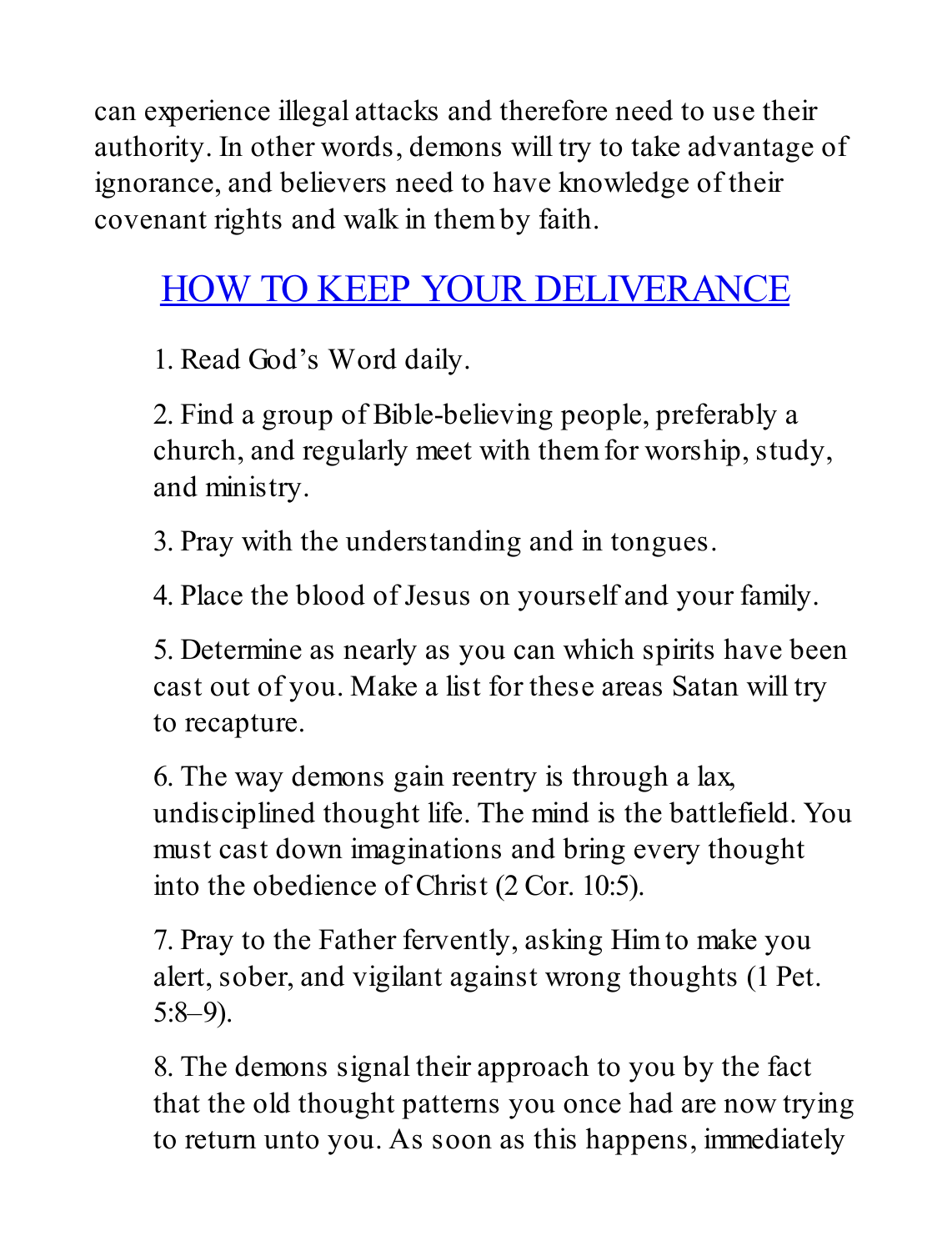rebuke them. State *verbally* that you refuse themas quickly as possible.

9. You have the authority to loose the *angels of the Lord* to battle the demons. (See Hebrews 1:14; Matthew 18:18.) Bind the demons and loose upon themthe spirits of destruction (1 Chron. 21:12) and burning the judgment (Isa. 4:4) fromthe Lord Jesus Christ. Also, loose warrior angels upon the demons.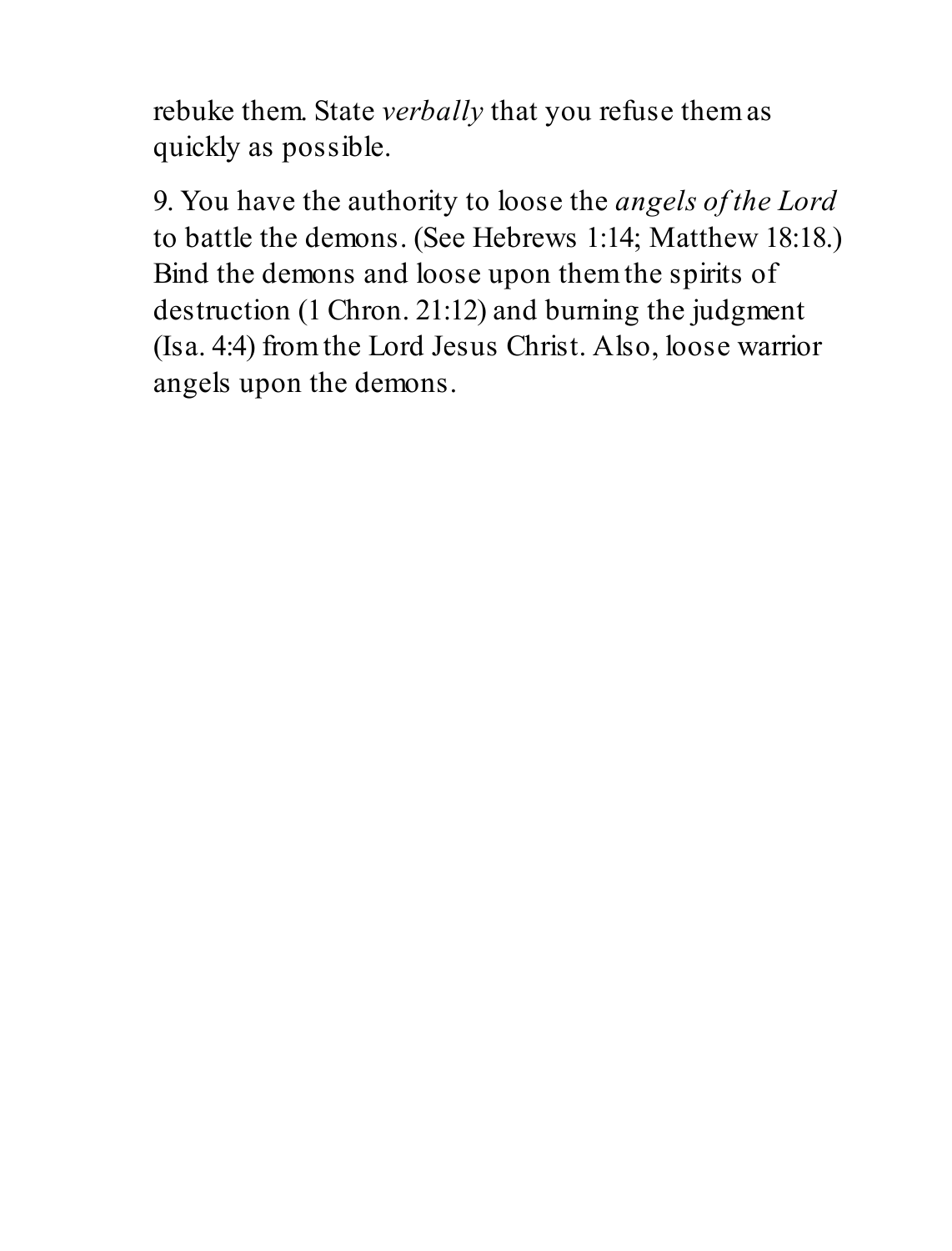# **[NOTES](#page-7-12)**

# CHAPTER 1 DELIVERANCE AND THE COVENANT OF **MERCY**

[1](#page-20-0). Blue Letter Bible, s.v. "*checed*," [http://www.blueletterbible.org/lang/lexicon/lexico](http://www.blueletterbible.org/lang/lexicon/lexicon.cfm?Strongs=H2617&t=WEB) Strongs=H2617&t=WEB (accessed December 4, 2013).

[2](#page-20-1). Blue Letter Bible, s.v. "*racham*," [http://www.blueletterbible.org/lang/lexicon/lexico](http://www.blueletterbible.org/lang/lexicon/lexicon.cfm?Strongs=H7355&t=WEB)n Strongs=H7355&t=WEB (accessed December 4, 2013).

[3](#page-22-0). Merriam-Webster Online, s.v. "endure," http://www.merriam[webster.com/dictionary/endure](http://www.merriam-webster.com/dictionary/endure) (accessed December 4, 2013).

[4](#page-22-1). Merriam-Webster Online, s.v. "forever," http://www.merriam[webster.com/dictionary/forever](http://www.merriam-webster.com/dictionary/forever) (accessed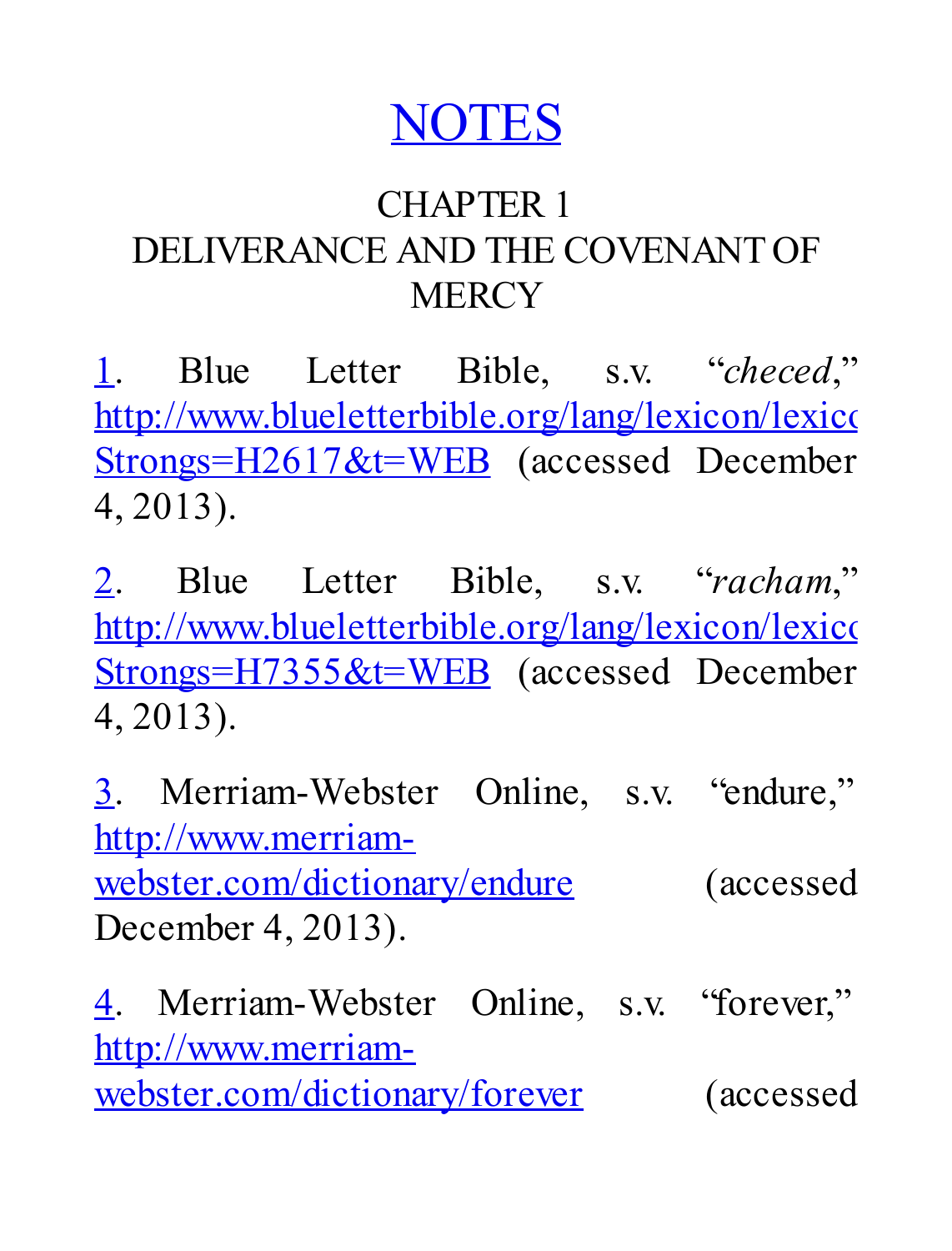December 4, 2013).

# CHAPTER<sub>2</sub>

# DELIVERANCE IS THE CHILDREN'S BREAD

[1](#page-32-0). Merriam-Webster Online, s.v. "sustenance," http://www.merriam[webster.com/dictionary/sustenance](http://www.merriam-webster.com/dictionary/sustenance) (accessed December 4, 2013).

[2](#page-33-0). Merriam-Webster Online, s.v. "staple," http://www.merriam[webster.com/dictionary/staple](http://www.merriam-webster.com/dictionary/staple) (accessed December 4, 2013).

[3](#page-33-1). Merriam-Webster Online, s.v. "principal," http://www.merriam[webster.com/dictionary/principal](http://www.merriam-webster.com/dictionary/principal) (accessed December 4, 2013).

[4](#page-34-0). R. K. Harrison, *The Psalms for Today* (Grand Rapids, MI: Zondervan, 1961), as quoted in Curtis Vaughn, ed., *The Word: The Bible From 26 Translations* (N.p.: Mathis Publishers, 1991).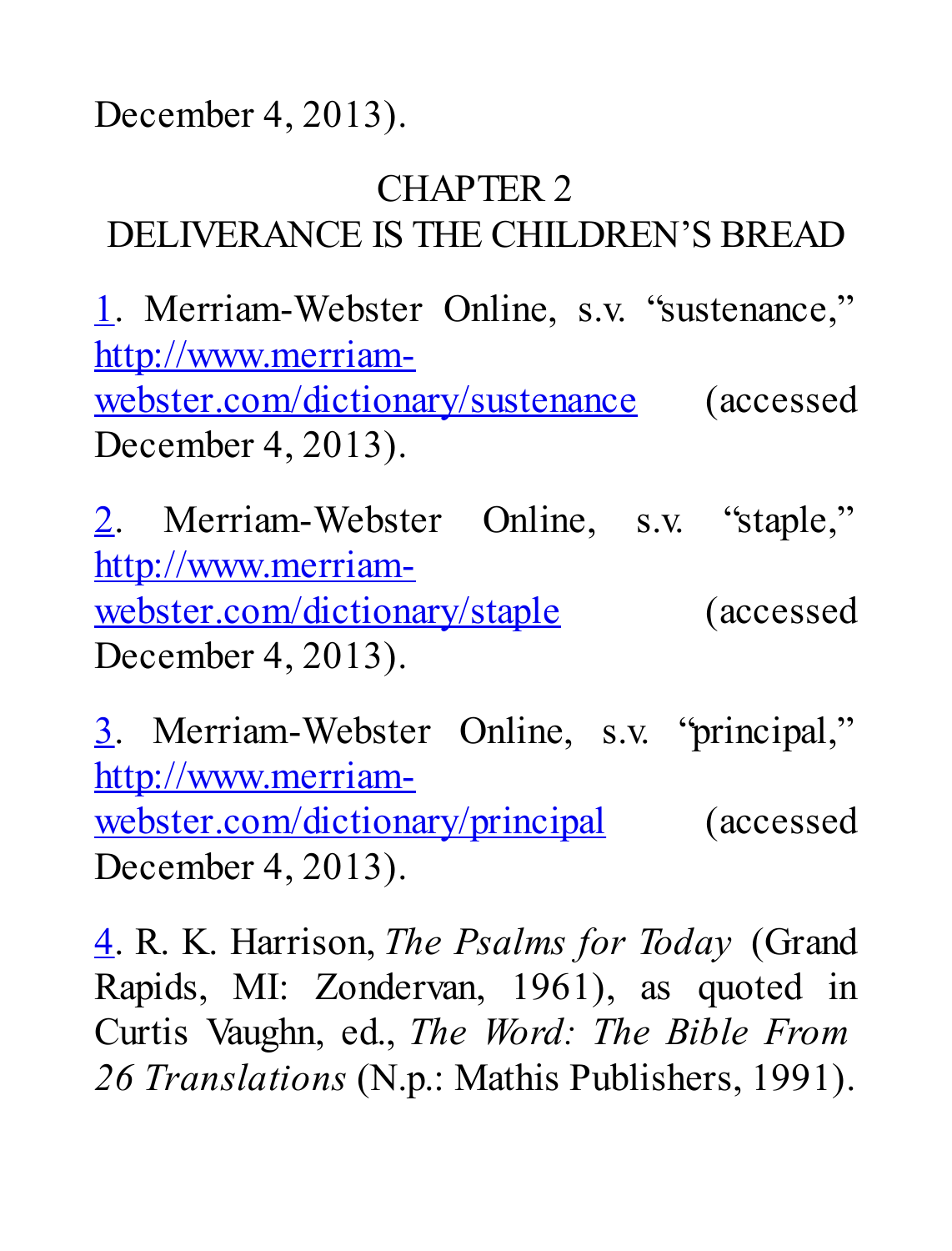# CHAPTER 3 REJECTION: THE DOORWAY TO DEMONIC **OPPRESSION**

[1](#page-48-0). Noel and Phyl Gibson, *Excuse Me, Your Rejection Is Showing* (N.p.: Sovereign World Ltd., 2008).

[2](#page-71-0). Blue Letter Bible, s.v.  $e\nkball\bar{o}$ ," [http://www.blueletterbible.org/lang/lexicon/lexico](http://www.blueletterbible.org/lang/lexicon/lexicon.cfm?Strongs=G1544&t=KJV)n Strongs=G1544&t=KJV (accessed December 5, 2013).

# CHAPTER 4 "LOOSE THYSELF"-SELF-DEL IVER ANCE

[1](#page-77-0). See Frank and Ida Mae Hammond's *Pigs in the Parlor* (Kirk-wood, MO: Impact Christian Books, 1973), 57.

[2](#page-78-0). Merriam-Webster Online, s.v. "trauma," http://www.merriam[webster.com/dictionary/trauma](http://www.merriam-webster.com/dictionary/trauma) (accessed December 5, 2013).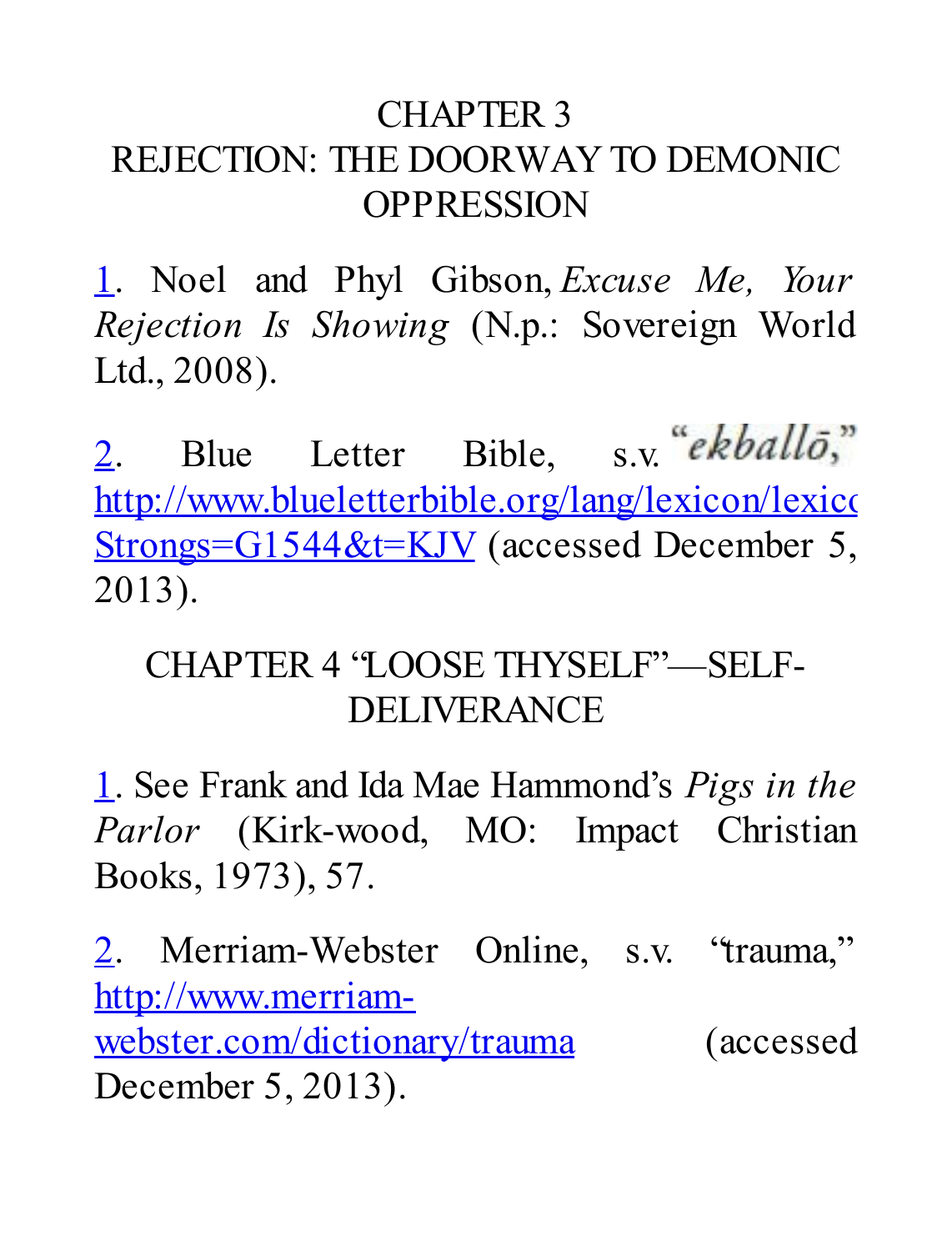# CHAPTER 7 MEDITATE ON THE WORD TO MAINTAIN YOUR DELIVER ANCE

<span id="page-172-0"></span>[1](#page-151-0). Peter Tan, *Meditation on God's Word* (Belconnen, Australia: Peter Tan Evangelism,  $2008$ ), 4, [http://spiritword.net/ebooks/Foundational\\_Truth0](http://spiritword.net/ebooks/Foundational_Truth01.pdf) (accessed December 10, 2013).

<span id="page-172-1"></span>[2](#page-151-1). Dennis Burke, *How to Meditate God's Word* (Arlington, TX: Dennis Burke Publications, 1982).

<span id="page-172-2"></span>[3](#page-153-0). Ibid. Permission requested.

<span id="page-172-3"></span>[4](#page-154-0). Olive Tree Learning Center, "Meditating on God's Word,"

http://www.olivetree.com/learn/articles/meditatingon-gods-word.php (accessed December 10, 2013). Emphasis added.

<span id="page-172-4"></span>[5](#page-154-1). Greenvistafarm.com, "Animal Benefits: Animal Benefits of a 100% Forage Diet," <http://www.greenvistafarm.com/animal.html>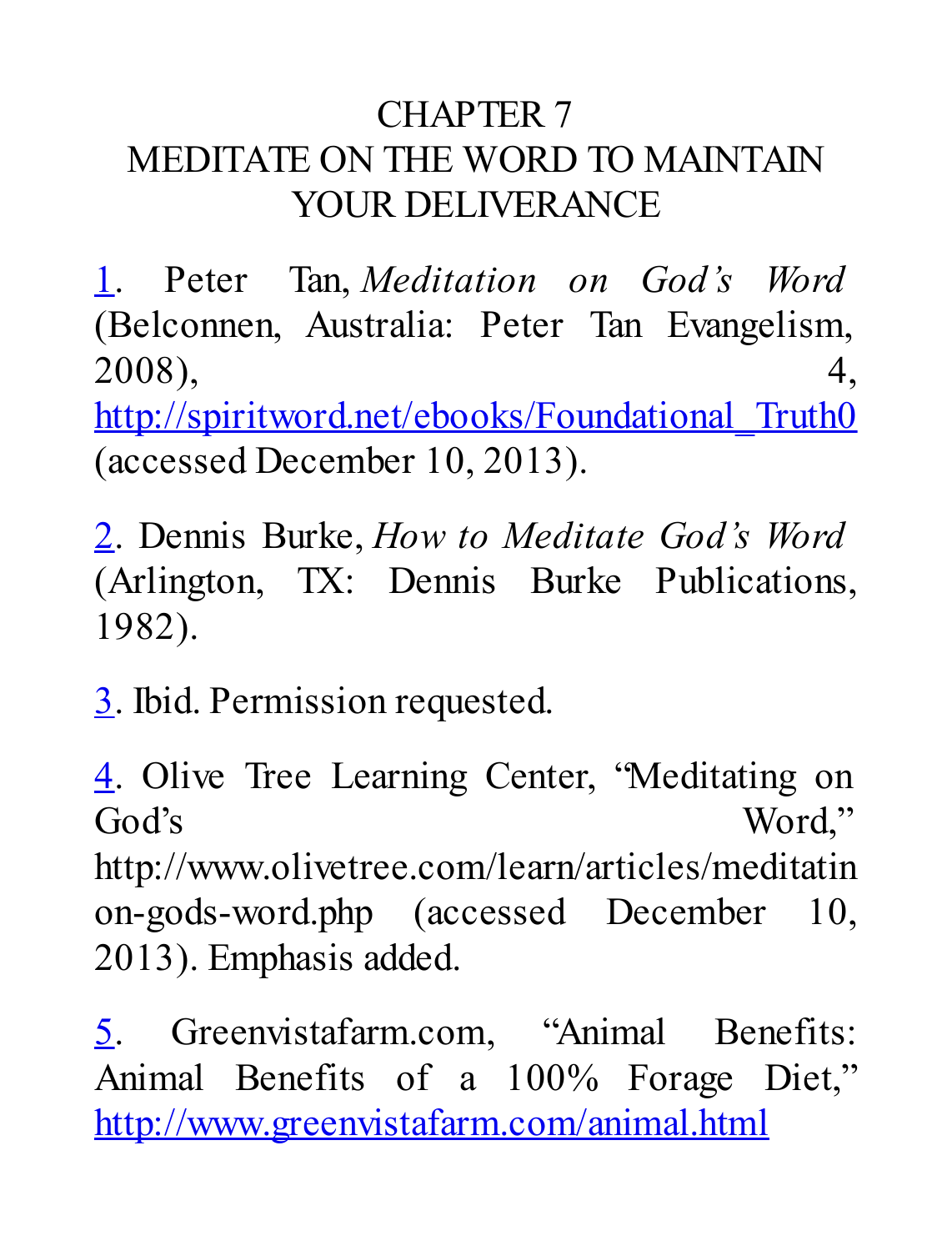(accessed December 10, 2013).

<span id="page-173-0"></span>[6](#page-155-0). Tom Smith, "Discovering the Lost Art of Musing on the Word of God." [Holdingtotruth.com,](http://Holdingtotruth.com) [http://holdingtotruth.com/2012/05/07/discovering](http://holdingtotruth.com/2012/05/07/discovering-the-lost-art-of-musing-on-the-word-of-god/)the-lost-art-of-musing-on-the-word-of-god/ (accessed December 10, 2013).

<span id="page-173-1"></span>[7](#page-157-0). Blue Letter Bible, "Dictionary and Word Seaerch for *sakal* (Strong's 7919)," [http://www.blueletterbible.org/lang/lexicon/lexico](http://www.blueletterbible.org/lang/lexicon/lexicon.cfm?Strongs=H7919&t=KJV)n Strongs=H7919&t=KJV (accessed December 10, 2013).

# APPENDIX THE BASICS OF DELIVERANCE

<span id="page-173-2"></span>[1](#page-162-0). Adapted from Win Worley, *Annihilating the Hosts of Hell* (N.p.: H.B.C., 1981). Permission requested.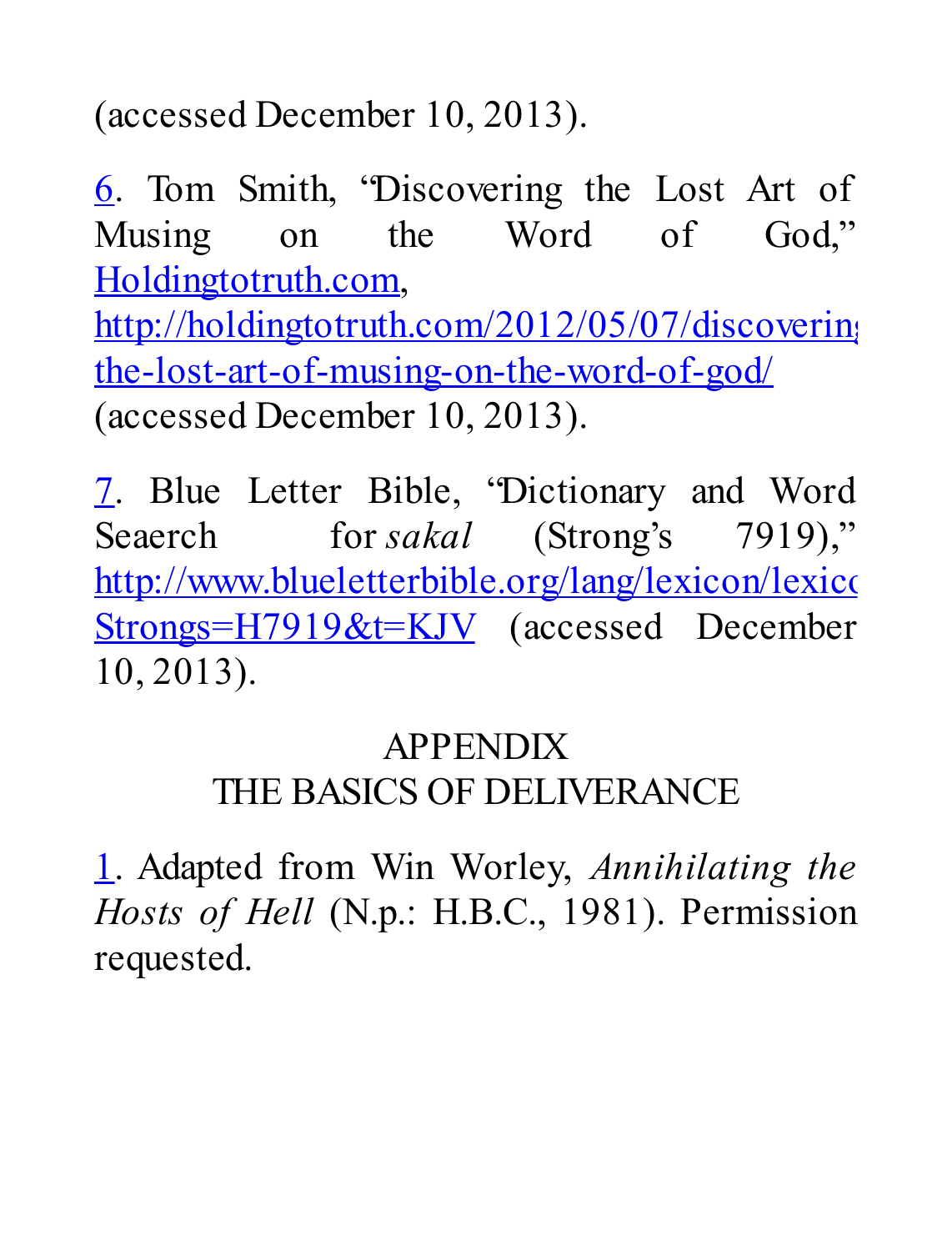# Unlock God's POWER and<br>promises for your family



No matter what storms come in life, you can have God's coverient promises of SAFETY PROTECTION **PEACE and PEOSPERTY** for your family.

**JOHN ECKHARDT** shows you.

- Nikel covenant meets in the Old and New Testaments
- What God says about you and your bansebold
- How you can break your family's generational curses
- How to stay tructo your covenant with God, and more!

#### Discover the best-selling Prayers for Spiritual Battle series









AVAILABLE AT LOCAL BOOKSTORES AND ONLINE www.CharlsmaHouse.com Facebook.com/charismahouse | Twitter.com /charism ahouse